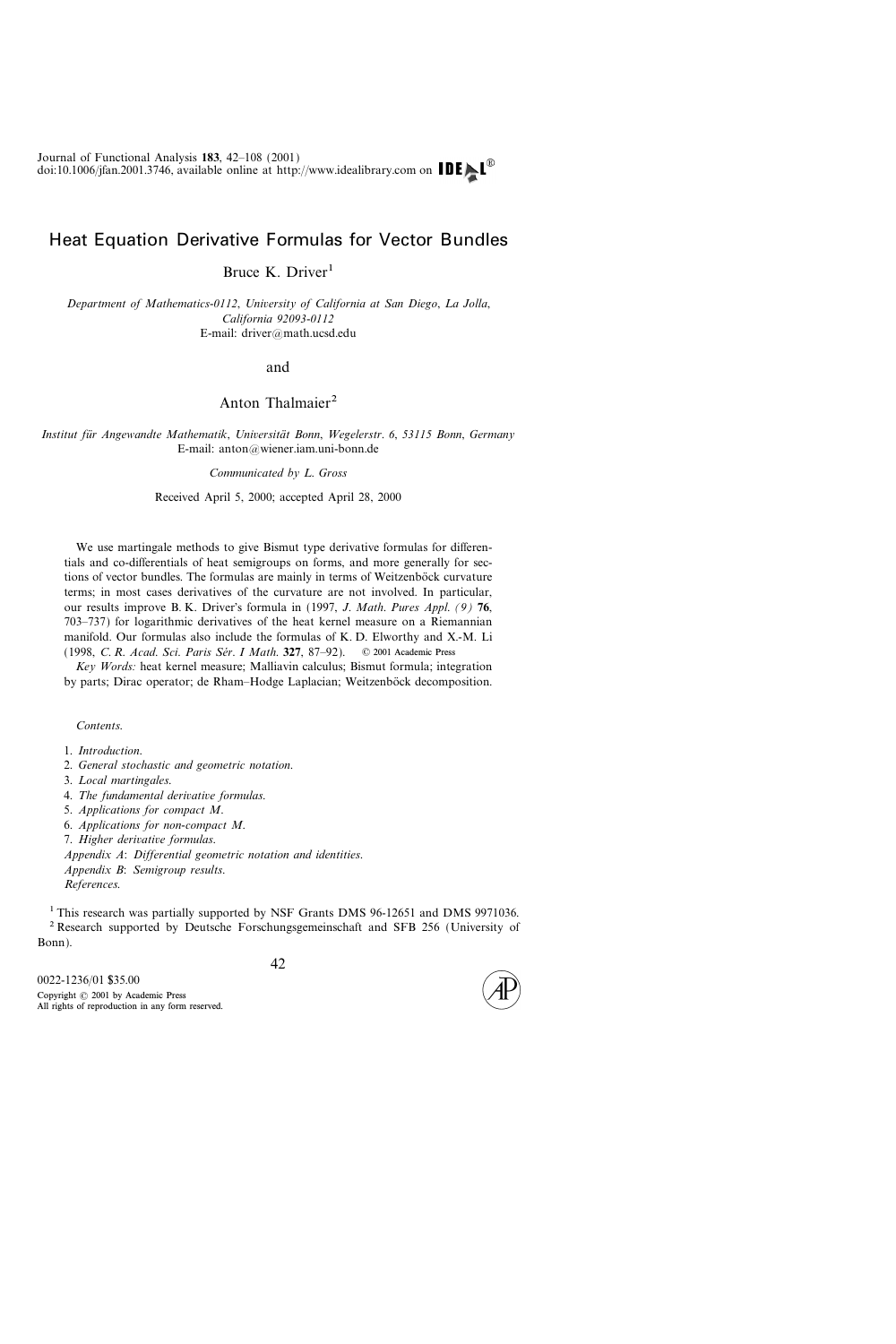## 1. INTRODUCTION

Let  $M$  be an *n*-dimensional oriented Riemannian manifold (not necessarily complete) without boundary and  $E$  a smooth Hermitian vector bundle over M. Denote by  $\Gamma(E)$  the smooth sections of E. Further assume that L is a second order elliptic differential operator on  $\Gamma(E)$  whose principle symbol is the dual of the Riemannian metric on M tensored with the identity section of  $Hom(E)$ . In this paper we derive stochastic calculus formulas for  $De^{tL}\alpha$  and  $e^{tL}D\alpha$  where  $\alpha \in \Gamma(E)$  and D is an appropriately chosen first order differential operator on  $\Gamma(E)$ .

As an example of the kind of formula found in this paper, let us consider one representative special case. Namely suppose that  $\overline{M}$  is a compact spin manifold,  $E = S$  is a spinor bundle over  $M$ , D is the Dirac operator on  $\Gamma(S)$  and  $L = -D^2$ . Let scal denote the scalar curve of M. Then

$$
(e^{-T D^2/2} D \alpha)(x) = (D e^{-T D^2/2} \alpha)(x)
$$
  
= 
$$
\frac{1}{T} \mathbb{E}[e^{-(1/8)\int_0^T \text{scal}(X_t(x)) \, dt} \gamma_{B_T}/\sqrt{\frac{1}{T}} \alpha(X_T(x))],
$$

where  $X_t(x)$  is a Brownian motion on M starting at  $x \in M$ ,  $\frac{1}{t}$  is stochastic parallel translation along  $X_{\bullet}(x)$  in S relative to the spin connection,  $B_t$  is a  $T_xM$ -valued Brownian motion associated to  $X_t(x)$  and  $\gamma_{B_x}$  is the Clifford multiplication of  $B_T$  on  $S_x$ . This result is described in more detail in Section 5.2 below.

It is also possible to get a formula for  $D^2e^{-T D^2/2}\alpha$  by iterating a minor generalization of the previous formula. For example if  $0 < T_1 < T$  then

$$
(D^2 e^{-T D^2/2} \alpha)(x)
$$
  
= 
$$
\frac{1}{T_1 (T - T_1)} \mathbb{E} \left[ e^{- (1/8) \int_0^T \text{scal}(X_t(x)) \, dt} \gamma_{B_{T_1}} \gamma_{B_{T} - B_{T_1}} / \gamma_{T}^{-1} \alpha(X_T(x)) \right];
$$

see Theorem 7.4 below.

There are a number of other related approaches to derivative formulas in the literature; see for example Norris  $\lceil 44 \rceil$ , Elworthy and Li  $\lceil 24, 26 \rceil$ , Stroock and Turetsky  $\lceil 54, 55 \rceil$  and Hsu  $\lceil 34, 35 \rceil$ .

Let us end the introduction with a short outline of the paper. Section 2 introduces the basic stochastic and differential geometric notation along with the standing Assumption 1 used throughout the paper. Geometric examples satisfying Assumption 1 are also presented here. More details on the notation and the examples of Section 2 may be found in Appendix A.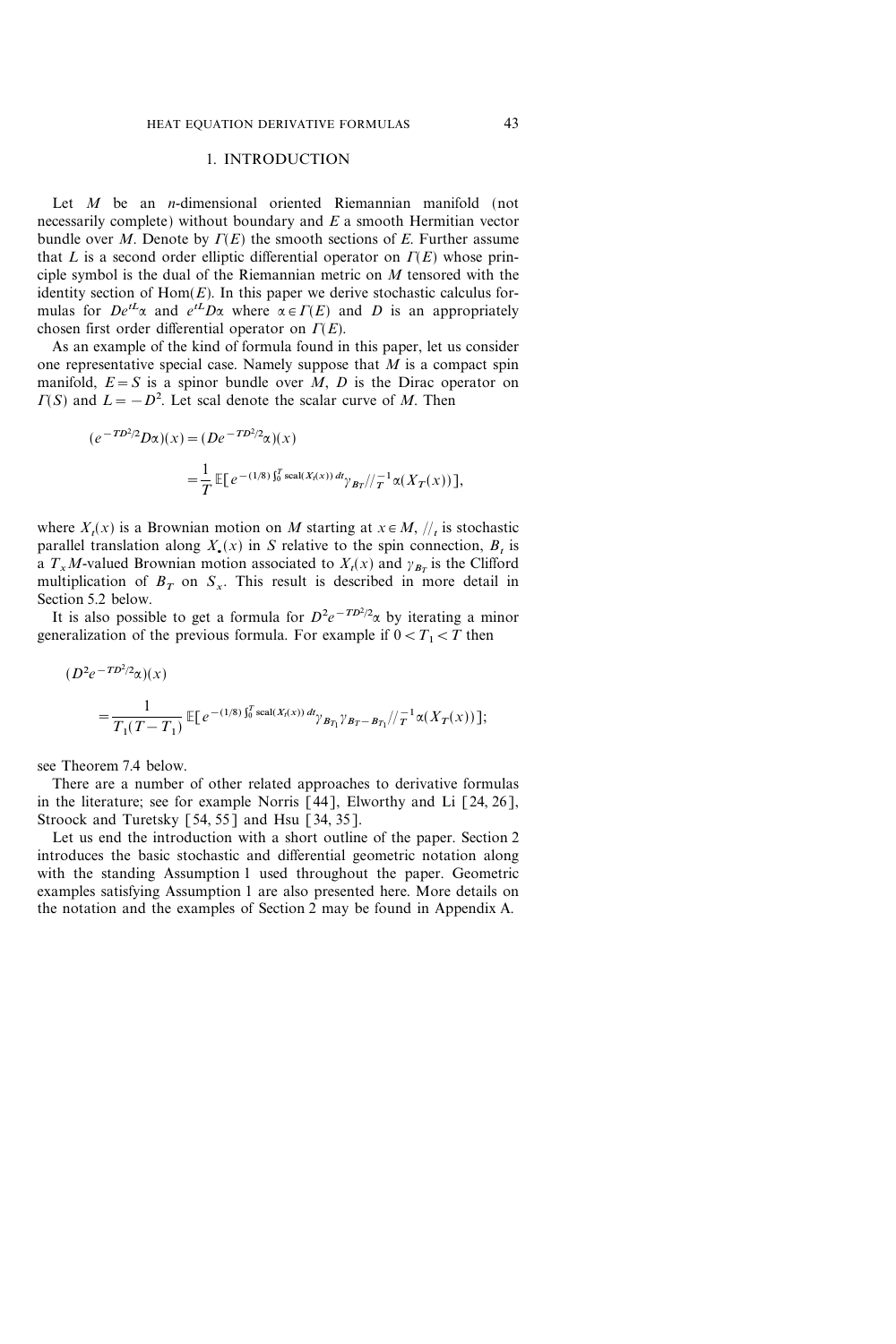Section 3 introduces a number of local martingales associated to the geometric data of Section 2. Theorem 3.7 and Corollary 3.9 of this section are fundamental to the rest of the paper. In Section 4 we describe some general heat equation derivative formulas under the assumption that the local martingales introduced in Section 3 are in fact martingales, see in particular Eqs. (4.22) and (4.23).

Section 5 illustrates our results for compact M. Dirac operators are covered in Section 5.2 and the differential  $d$  and co-differential  $d^*$  are treated in Section 5.3. Heat equation derivative formulas involving covariant derivatives are covered in Section 5.4, and Section 5.5 in the context of 1-forms. In Section 6 we show how to relax the compactness assumption on M. Some technical heat semi-group properties used in the section are gathered in Appendix B.

Section 7 is devoted to higher derivative formulas. The ideas are illustrated in Theorems 7.4 and 7.7. Theorem 7.4 gives a formula for the square of the Dirac operator on spinor valued solutions to the heat equation while Theorem 7.7 gives a formula for the Hessian of a solution to the scalar heat equation.

# 2. GENERAL STOCHASTIC AND GEOMETRIC NOTATION

#### 2.1. Brownian Motion on M

Let M be an *n*-dimensional oriented Riemannian manifold (not necessarily complete) without boundary,  $(\cdot, \cdot)$  be the Riemannian metric on M, and  $\nabla^{TM}$  be the Levi-Civita covariant derivative on TM. Let  $(\Omega, \mathcal{F},$  $\{\mathcal{F}_t\}_{t\geq0}$ , P) be a filtered probability space satisfying the usual hypothesis, and for each  $x \in M$  let  $\{X_t(x): t < \zeta(x)\}$  be an M-valued Brownian motion on  $(\Omega, \mathcal{F}, \{\mathcal{F}_t\}_{t>0}, \mathbb{P})$ , starting from x, with possibly finite lifetime  $\zeta(x)$ . Recall that  $X_t = X_t(x)$  is said to be an M-valued Brownian motion provided that  $X$  is a diffusion process such that

$$
M_t^f := f(X_t) - f(X_0) - \frac{1}{2} \int_0^t \Delta f(X_s) \, ds \qquad \text{on} \quad \{t < \zeta(x)\}
$$

is a real local martingale for every  $f \in C^{\infty}(M)$ . Here  $\Delta f$  denotes the Riemannian Laplacian of f.

## 2.2. Covariant Derivatives and Parallel Translation

Let  $E \rightarrow M$  and  $\widetilde{E} \rightarrow M$  be two vector bundles over the Riemannian manifold M. Further assume that E and  $\tilde{E}$  are equipped with covariant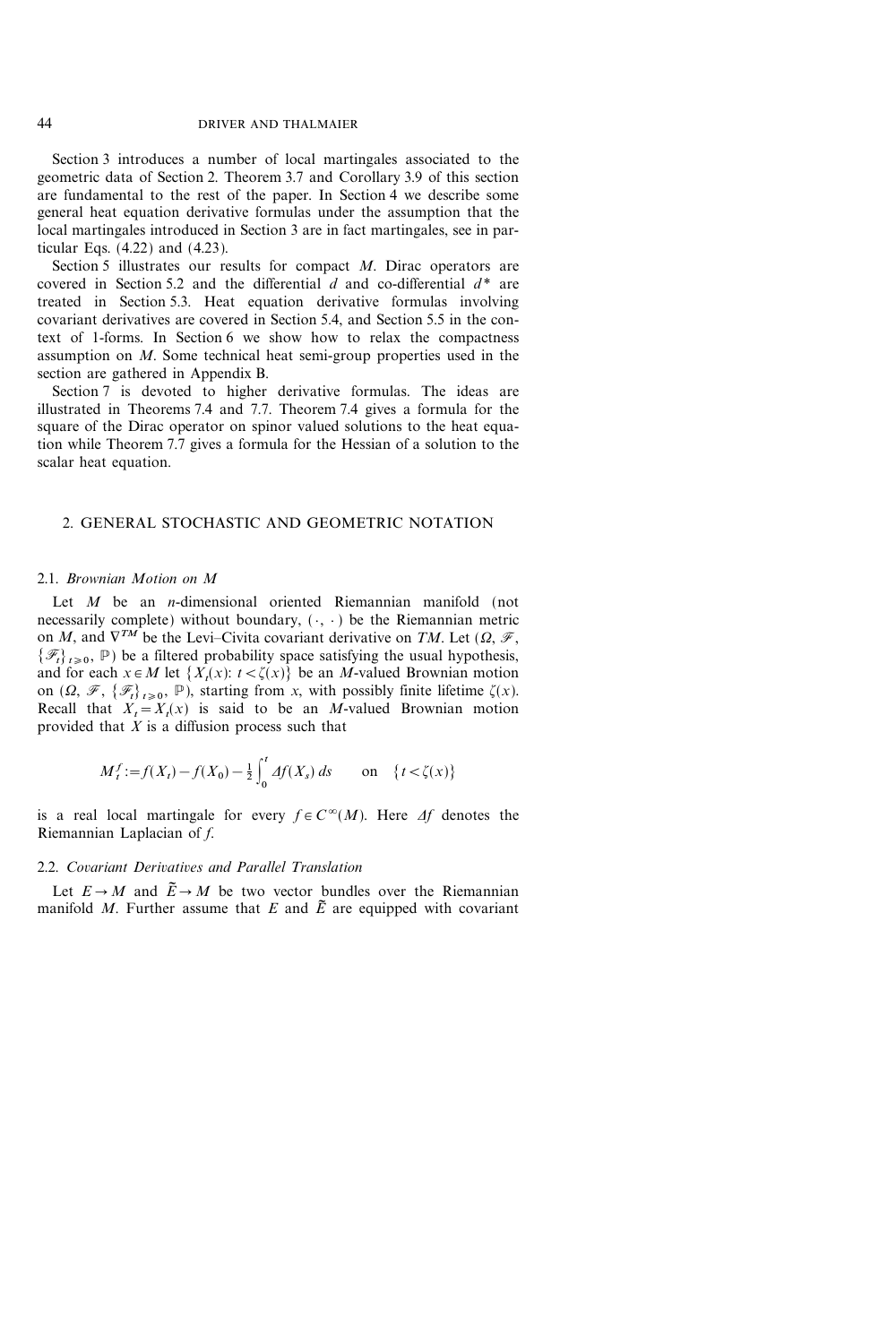derivatives,  $\nabla^E$  and  $\nabla^{\tilde{E}}$  respectively. In the case that E and  $\tilde{E}$  are Riemannian vector bundles with fiber metrics  $(\cdot, \cdot)_E$  and  $(\cdot, \cdot)_E$  respectively, we will always assume that  $\nabla^E$  and  $\nabla^{\tilde{E}}$  are metric compatible covariant derivatives. Given a smooth curve  $\sigma: [0, \infty) \rightarrow M$ , let

$$
\frac{1}{\pi} \int_{t}^{TM}(\sigma) \colon T_{\sigma(0)}M \to T_{\sigma(t)}M, \qquad \frac{1}{\pi} \int_{t}^{E}(\sigma) \colon E_{\sigma(0)} \to E_{\sigma(t)} \qquad \text{and}
$$

$$
\frac{1}{\pi} \int_{t}^{E}(\sigma) \colon \widetilde{E}_{\sigma(0)} \to \widetilde{E}_{\sigma(t)}
$$

denote parallel translation along  $\sigma$  up to time t relative to  $\nabla^{TM}$ ,  $\nabla^{E}$ , and  $\nabla^{\tilde{E}}$  respectively. The corresponding *stochastic parallel translations* along the Brownian motion  $X_{\bullet}(x)$  will simply be denoted by  $/\binom{TM}{t}$ :  $T_xM \to T_{X_t(x)}M$ ,  $\sqrt{\frac{E}{t}}$ :  $E_x \rightarrow E_{X_t(x)}$  and  $\sqrt{\frac{E}{t}}$ :  $\widetilde{E}_x \rightarrow \widetilde{E}_{X_t(x)}$  respectively.

*Notation* 2.1. In what follows, let  $\langle \cdot, \cdot \rangle$  denote the pairing between a vector space V and its dual space  $V^*$ . For a linear operator C:  $V \rightarrow W$ , let  $C^{tr}$ :  $W^* \rightarrow V^*$  denote the transpose of C. If V and W are inner product spaces,  $C^*$ :  $W \rightarrow V$  will denote the adjoint of C relative to the inner products on V and W. The inner product on V will be denoted by  $( \cdot, \cdot )$ or  $({\cdot}, {\cdot})_{V}$ .

The covariant derivatives  $\nabla^{TM}$ ,  $\nabla^{E}$ , and  $\nabla^{\tilde{E}}$  induce covariant derivatives on any vector bundle  $\mathscr E$  over  $M$  which is constructed by taking tensor products of the bundles  $TM$ ,  $E$ ,  $\tilde{E}$  and their dual bundles. In order to simplify notation we will simply write  $\nabla$  for the induced covariant derivative on any such vector bundle  $\mathscr E$  and similarly we will write  $\frac{f}{f}: \mathscr E_x \to \mathscr E_{X_t(x)}$  for stochastic parallel translation and  $R$  for the curvature tensor relative to this covariant derivative.

EXAMPLE 2.2. Suppose that  $\mathscr{E}=TM\otimes E^*\otimes \tilde{E}$  and that  $v\otimes \alpha\otimes \xi\in \mathscr{E}_x$ , then

$$
\frac{1}{t}(v \otimes \alpha \otimes \xi) = \left(\frac{1}{t}^{TM}v\right) \otimes \left(\frac{1}{t}^{E \text{ tr}}\right)^{-1} \alpha \otimes \left(\frac{1}{t} \xi\right) \tag{2.1}
$$

and for a,  $b \in T_xM$ ,

$$
R(a, b)(v \otimes \alpha \otimes \xi) = R^{TM}(a, b) v \otimes \alpha \otimes \xi
$$
  
+  $v \otimes (-\alpha \circ R^{E}(a, b)) \otimes \xi + v \otimes \alpha \otimes R^{\tilde{E}}(a, b) \xi,$ 

where  $\left(\frac{E}{t}\right)^{-1} \alpha := \alpha \circ \left(\frac{1}{2} \right)^{-1}$  and  $R^{TM}$ ,  $R^{E}$ , and  $R^{E}$  are the curvature tensors for  $\bar{\nabla}^{TM}$ ,  $\nabla^E$  and  $\nabla^{\tilde{E}}$  respectively. Our convention of denoting parallel translation and the curvature tensor as  $\frac{1}{t}$  and R respectively on all bundles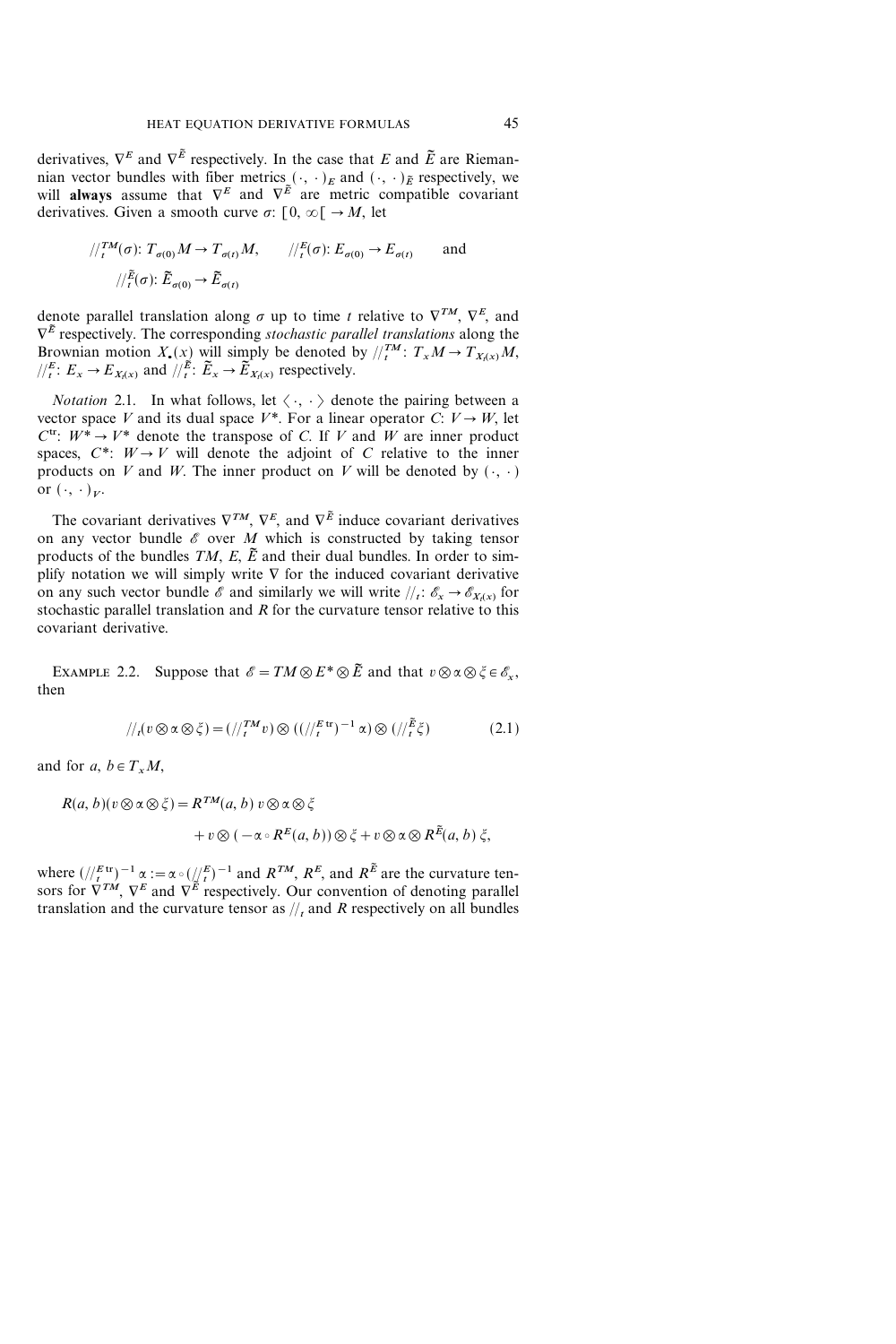associated to TM, E, and  $\tilde{E}$  leads to the strange looking identities,  $t_l^{tr} = t_l^{-1}$  and  $R^{tr} = -R$ . For example, on  $\mathscr{E} = TM \otimes E^* \otimes \widetilde{E}$ ,

$$
/\!/_{t}^{\text{tr}} = (/\!/_{t}^{\text{TM}})^{\text{tr}} \otimes ((/\!/_{t}^{E \text{ tr}})^{-1})^{\text{tr}} \otimes (/\!/_{t}^{\tilde{E}})^{\text{tr}}
$$

$$
= (\!/_{t}^{\text{TM}})^{-1} \otimes (/\!/_{t}^{E})^{-1} \otimes (/\!/_{t}^{\tilde{E}^{*}})^{-1}
$$

which is  $\ell_t^{-1}$  on  $\mathscr{E}^* = T^*M \otimes E \otimes \tilde{E}^*$ . Similarly,  $R^{\text{tr}} = -R$  is a consequence of the fact that, in general,  $R^{E^*} = -(R^E)^{tr}$ .

DEFINITION 2.3. The orthogonal frame bundle of  $M$  will be denoted by  $O(M)$ . Given a point  $x \in M$ , the principle bundle  $O(M)$  may be realized as  $\bigcup_{m \in M} O_m(M)$ , where

$$
O_m(M) := \{ u: T_x M \to T_m M \mid u \text{ is an isometry} \}.
$$

(The base point  $x$  will be suppressed from the notation since different  $x$ 's lead to equivalent principle bundles.) Let  $\pi$ :  $O(M) \rightarrow M$  be the fiber projection map defined by  $\pi(u)=m$  if  $u \in O_m(M)$  and let  $\vartheta$  be the  $T_xM$ -valued one-form on  $O(M)$  defined by  $\vartheta(\xi) = u^{-1}\pi_*\xi$  for all  $\xi \in T_uO(M)$ .

DEFINITION 2.4 (Brownian Motion on  $T_xM$ ). Associated to the Brownian motion  $X_t(x)$  on M is a  $T_xM$ -valued local martingale  $B_t$  defined on  $[0, \zeta(x)]$  by the Fisk Stratonovich stochastic integral,

$$
B_t := \int_0^t \frac{1}{s} \delta X_s(x) := \int_0^t \vartheta(\delta/\frac{TM}{s}),
$$

see [22, 28].

#### 2.3. Laplacians and First Order Differential Operators

For a vector bundle E over M, let  $\Gamma(E)$  denote the smooth sections of E. In case of a Riemannian vector bundle E over M, let  $L^2(E)$  denote the square-integrable sections relative to the Riemannian volume measure on M and  $L^2$ - $\Gamma(E)$  the square-integrable smooth sections of E.

DEFINITION 2.5 (Horizontal Laplacians). The horizontal Laplacians  $\Box: \Gamma(E) \to \Gamma(E)$  and  $\tilde{\Box}: \Gamma(\tilde{E}) \to \Gamma(\tilde{E})$  are the second order differential operators given by

$$
\Box a := \sum_{i=1}^n \nabla_{e_i \otimes e_i}^2 a \quad \text{and} \quad \widetilde{\Box} \widetilde{a} := \sum_{i=1}^n \nabla_{e_i \otimes e_i}^2 \widetilde{a},
$$

where  $\{e_i\}_{i=1}^n$  is any local orthonormal frame of TM and for  $a \in \Gamma(E)$ 

$$
\nabla_{e_i \otimes e_i}^2 a := (\nabla_{e_i}^E)^2 a - \nabla_{\nabla_{e_i}^F e_i}^E a
$$
\n(2.2)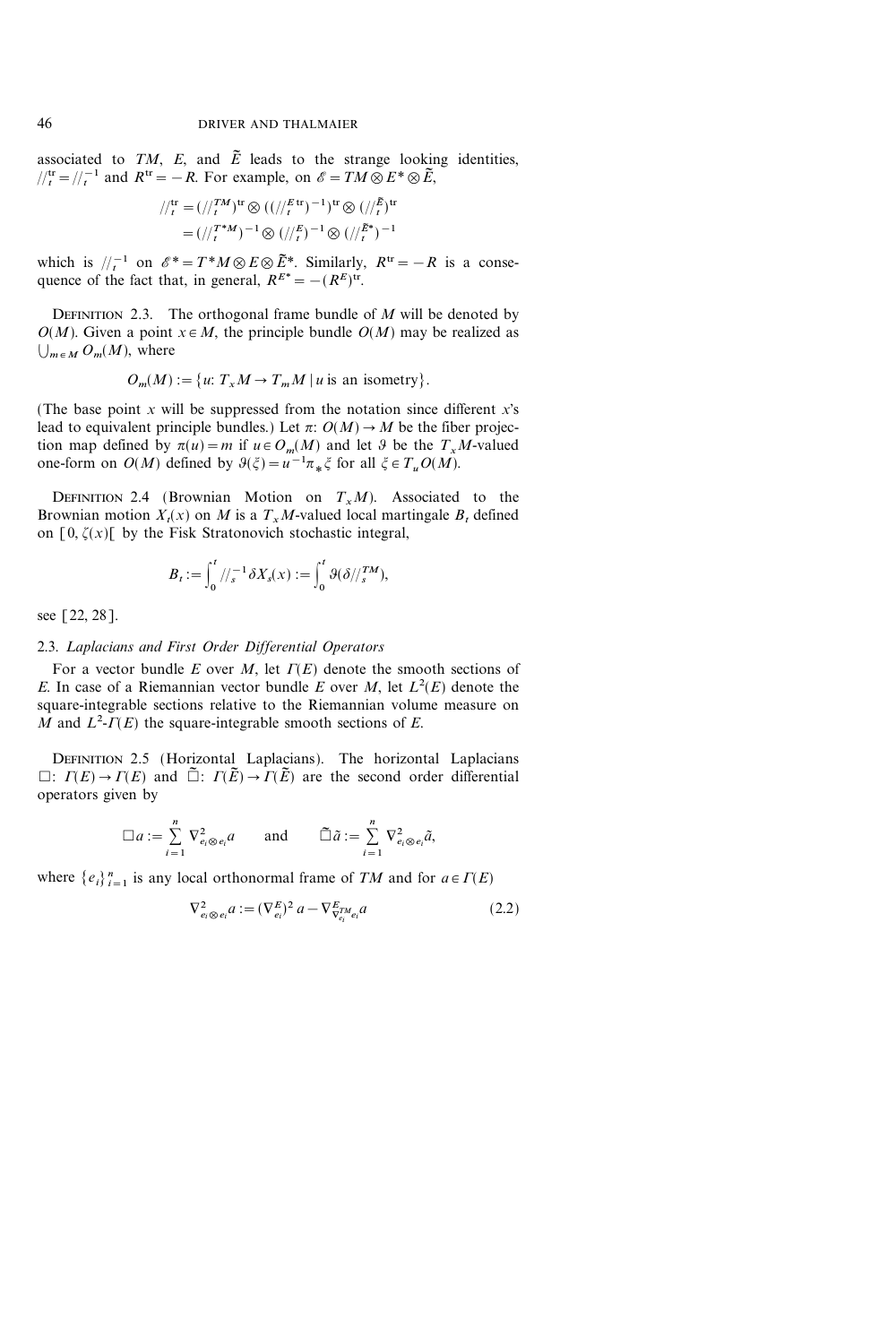with  $\nabla^2_{e_i \otimes e_i} \tilde{a}$  being defined analogously. In other words,  $\Box$  is given as the following composition,

$$
\Box\colon \varGamma(E)\stackrel{\nabla^E}{\longrightarrow}\varGamma(T^\ast M\otimes E)\xrightarrow{\nabla^{T^\ast M\otimes E}}\varGamma(T^\ast M\otimes T^\ast M\otimes E)\stackrel{\operatorname{tr}}{\longrightarrow}\varGamma(E).
$$

DEFINITION 2.6 A multiplication map from E to  $\tilde{E}$  is a smooth section *m* of the vector bundle Hom $(T^*M\otimes E, \tilde{E}) \cong TM \otimes E^* \otimes \tilde{E}$ . To each multiplication map m we define a first order differential operator  $D_m$ .  $\Gamma(E) \to \Gamma(\tilde{E})$  by

$$
D_m a = m \nabla a. \tag{2.3}
$$

*Notation* 2.7. For  $v \in T_xM$ , let  $m_v \in \text{Hom}(E_x, \tilde{E}_x)$  be given by

$$
m_v \xi := m((v, \cdot) \otimes \xi) \in \tilde{E}_x
$$

for all  $\xi \in E_x$ . In the following we will typically describe m by describing  $m_v$ for  $v \in TM$ .

DEFINITION 2.8 (Compatibility with  $\nabla$ ). A multiplication map m is said to be *compatible* with  $\nabla$  provided  $\nabla m = 0$ , i.e.

$$
\nabla_v^{\widetilde{E}}(m_X a) = m_{(\nabla_v^{TM} X)} a + m_X(\nabla_v^{E} a)
$$

for all  $X \in \Gamma(TM)$ ,  $a \in \Gamma(E)$ , and  $v \in TM$ .

Since  $a \in T^*_x M \otimes E_x \cong \text{Hom}(T_x M, E)$  may be written as  $a = \sum_{i=1}^n$  $(e_i, \cdot) \otimes a(e_i)$  where  $\{e_i\}_{i=1}^n$  is an orthonormal frame for  $T_xM$ , it follows that

$$
ma = \sum_{i=1}^{n} m_{e_i} a(e_i).
$$
 (2.4)

In particular, the operator  $D_m$  defined in Eq. (2.3) may be expressed as

$$
(D_m a)_x = \sum_{i=1}^n m_{e_i} \nabla_{e_i} a,\tag{2.5}
$$

where  $a \in \Gamma(E)$  and  $\{e_i\}_{i=1}^n$  is an orthonormal frame for  $T_xM$ .

DEFINITION 2.9. To each multiplication map  $m$ , there is a *dual* multiplication map  $m^{\text{tr}}$  which is the smooth section of the bundle Hom( $T^*M \otimes$  $\tilde{E}^*, E^*$ ) determined by  $m_v^{\text{tr}} = (m_v)^{\text{tr}}$  for all  $v \in TM$ . If E and  $\tilde{E}$  are Riemannian vector bundles, the *adjoint* multiplication map  $m^*$  from  $\tilde{E}$  to  $E$  is determined by  $m_v^* := (m_v)^*$  for all  $v \in TM$ .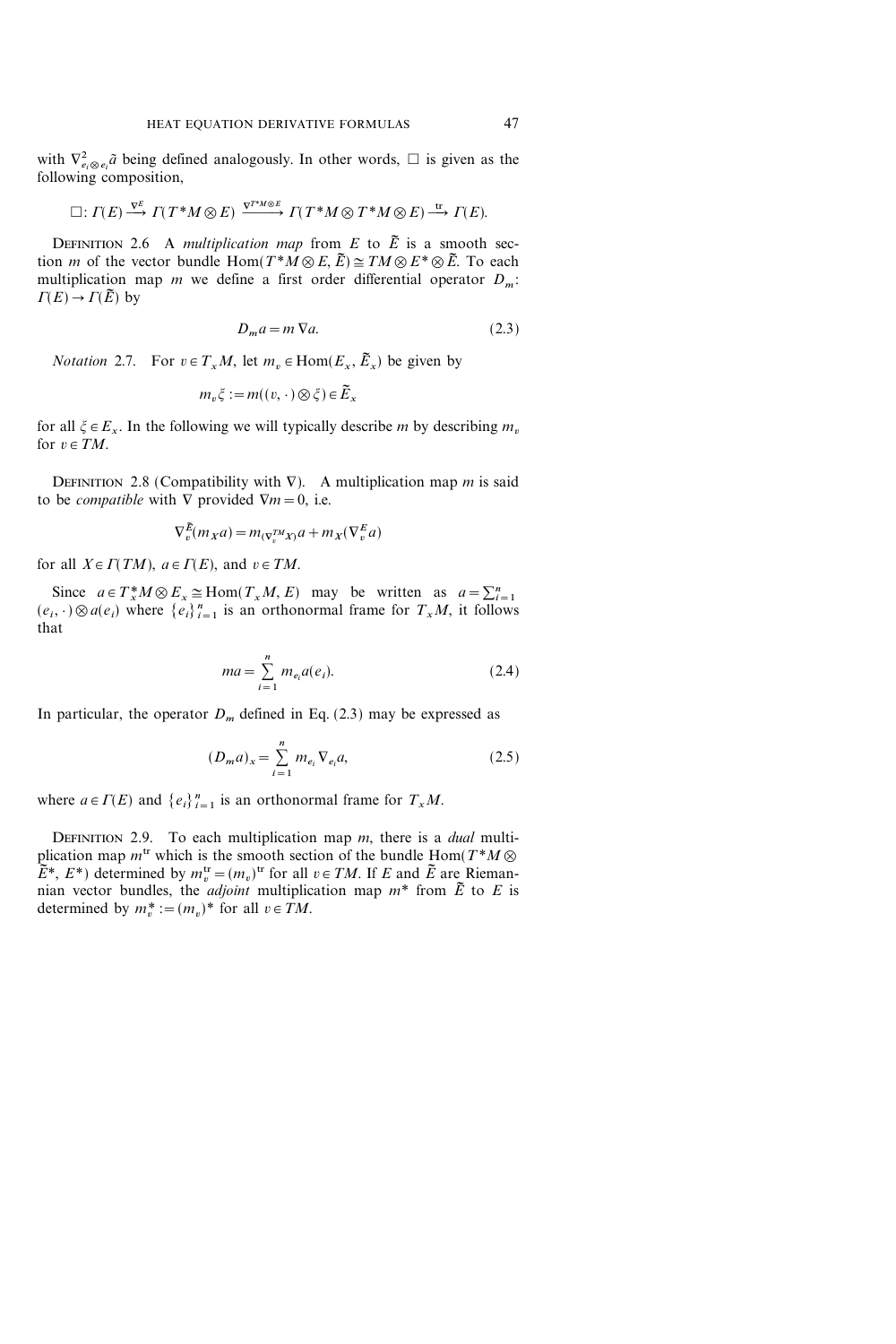*Remark* 2.10. It is easily checked that if *m* is compatible with  $\nabla$  then so is its dual  $m<sup>tr</sup>$  and its adjoint  $m<sup>*</sup>$ . Moreover, if m is V-compatible, then  $\frac{1}{t} \binom{-1}{t} m = m, \frac{1}{t} \binom{-1}{t} m^{\text{tr}} = m^{\text{tr}}$  and  $\frac{1}{t} \binom{-1}{t} m^* = m^*$ . More precisely

$$
m_v = (t/\bar{E})^{-1} m_{t/\bar{E}} m_v / (E/\bar{E})
$$
  

$$
m_v^{\text{tr}} = (t/\bar{E})^{\text{tr}} m_{t/\bar{E}}^{\text{tr}} m_v / (t/\bar{E})^{-1},
$$

and

$$
m_v^* = (t/\epsilon)^{-1} m_{t/\epsilon}^* m_v / t^{\tilde{E}}
$$

for all  $v \in T_xM$ . Also recall that when  $\nabla^E$  and  $\nabla^{\tilde{E}}$  are metric compatible covariant derivatives, then  $\left(\frac{E}{t}\right)^{-1} = \left(\frac{E}{t}\right)^*$  and  $\left(\frac{E}{t}\right)^{-1} = \left(\frac{E}{t}\right)^*$ .

In geometrically natural situations one is often presented with the following formalism.

Assumption 1. We suppose that  $m$  is a multiplication operator and  $L$ and  $\tilde{L}$  are given second order differential operators on  $\Gamma(E)$  and  $\Gamma(\tilde{E})$ respectively which satisfy the following conditions.

1. The operators  $D := D_m$ , L, and  $\tilde{L}$  obey the commutation relation:

$$
DL = \tilde{L}D - \rho,
$$

for some  $\rho \in \Gamma(\text{Hom}(E, \tilde{E}))$ .

2. The operators  $\mathcal{R} := \square - L: \Gamma(E) \to \Gamma(E)$  and  $\tilde{\mathcal{R}} := \tilde{\square} - \tilde{L}:$  $\Gamma(\tilde{E}) \to \Gamma(\tilde{E})$  are zeroth order operators, i.e.  $\mathcal{R}$  and  $\tilde{\mathcal{R}}$  are sections in  $\Gamma(\text{End}(E))$  and  $\Gamma(\text{End}(\tilde{E}))$  respectively.

#### 2.4. Examples

Let us now gives some examples where Assumption 1 is satisfied. More detailed comments about these examples and the general setup may be found in Section A.3 of Appendix A.

EXAMPLE 2.11 (Exterior Bundle Examples). Let  $AT^*M := \bigoplus_{k=0}^n$  $A<sup>k</sup>T<sup>*</sup>M$  denote the exterior bundle over M,  $\Omega<sup>k</sup>(M)$  denote the sections of  $A<sup>k</sup>T<sup>*</sup>M$  and  $\Omega(M) := \bigoplus_{k=0}^{n} \Omega<sup>k</sup>(M)$  be the space of differential forms over M. Let d denote the exterior differential on  $\Omega(M)$ ,  $d^*$  be the co-differential and

$$
\Delta = -(d + d^*)^2 = -(d^*d + dd^*)
$$

be the de Rham-Hodge Laplacian on  $\Omega(M)$ . We now give three related examples satisfying Assumption 1 with  $\rho=0$ .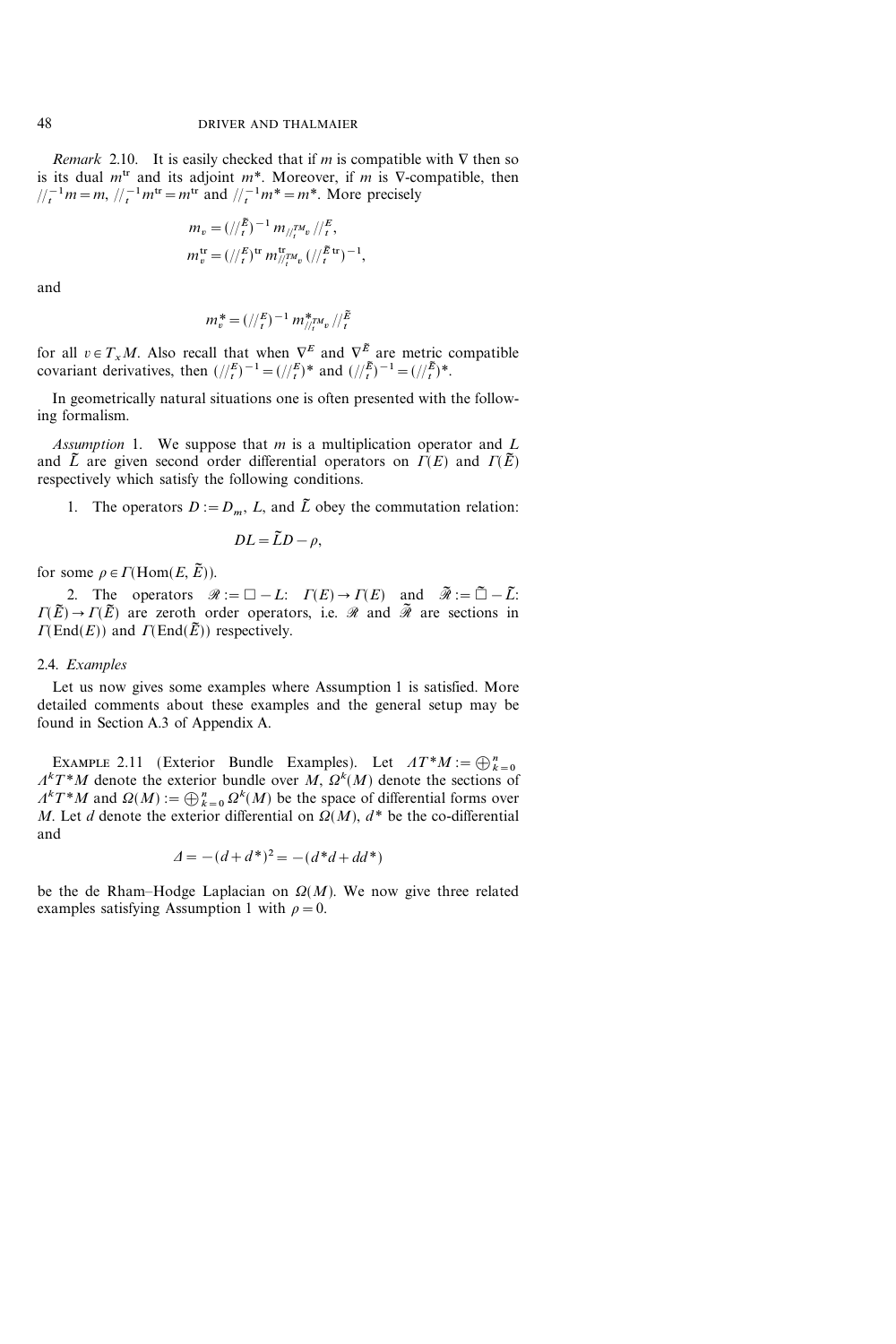1. Let  $E := \Lambda^k T^* M$ ,  $\tilde{E} := \Lambda^{k+1} T^* M$  and let  $m_v = C_v$  be the exterior product or creation operator which is defined by  $C_v \alpha := (v, \cdot) \wedge \alpha$  for  $v \in T_xM$ ,  $\alpha \in \Lambda^k T_x^*M$  and  $x \in M$ . Then

$$
D_C = d_k = d | \Omega^k(M), \qquad L := \Delta_k := \Delta | \Omega^k(M),
$$
  

$$
\tilde{L} := \Delta_{k+1} = \Delta | \Omega^{k+1}(M)
$$

satisfy Assumption 1 with  $\rho=0$ .

2. Let  $E := A^k T^* M$ ,  $\tilde{E} := A^{k-1} T^* M$  and  $m_v = A_v$  be the interior product or annihilation operator which is defined by  $A_n \alpha := \alpha(v, \cdot, ..., \cdot)$  for all  $v \in T_xM$ ,  $\alpha \in \Lambda^k T_x^*M$  and  $x \in M$ . Then

$$
D_A = -d_k^* = -d^* | \Omega^k(M), \qquad L = \Delta_k = \Delta | \Omega^k(M),
$$
  

$$
\tilde{L} = \Delta_{k-1} = \Delta | \Omega^{k-1}(M)
$$

satisfy Assumption 1 with  $\rho=0$ .

3. Let  $E = \tilde{E} := AT^*M$ ,  $L = \tilde{L} := \Delta$  and let  $m = \gamma$  be the "Clifford" multiplication defined by  $y = C - A$ . Then

$$
D_{\gamma} = d + d^*, \qquad L = \tilde{L} = \Delta
$$

satisfy the Assumption 1 with  $\rho=0$ .

Item 3 of the last example generalizes to differential forms with values in a vector bundle. This is described in the next example.

EXAMPLE 2.12 (Vector-valued Forms). Let  $S \rightarrow M$  be a Euclidean vector bundle over M (with fiber inner product denoted by  $(\cdot, \cdot)_S$ ) equipped with a metric compatible covariant derivative  $\nabla^S$ . Let  $E = \tilde{E} = A T^* M \otimes S$ and let m be the Clifford multiplication  $\gamma$  determined by  $\gamma = C - A$ , where as above  $C_n a := (v, \cdot) \wedge a$  and  $A_n a = a(v, \cdot, ..., \cdot)$  for all  $v \in T_xM$ ,  $a \in A^{k}T_{x}^{*}M \otimes S$  and  $x \in M$  (see Section A.1 of Appendix A for our conventions). Then  $D_{\gamma} = d_{\nabla} + d_{\nabla}^*$  where  $d_{\nabla}$  and  $d_{\nabla}^*$  are the covariant differential and co-differential on  $\mathscr{A}(E) := \Gamma(AT^*M \otimes S)$ . Then  $L = \tilde{L} := -D_\gamma^2 =$  $-(d_{\nabla}+d_{\nabla}^*)^2$  and  $\gamma$  satisfy Assumption 1 with  $\rho=0$ .

Example 2.13 (Dirac Operator on a Spin Manifold). Assume now that M is a spin manifold and  $S \rightarrow M$  a spinor bundle over M. Let  $\nabla^S$  denote the spin connection on S and let  $\tilde{S} = S$ . Further let  $m_n \alpha = \gamma_n \alpha$  denote the Clifford action of  $v \in T_xM$  on  $\alpha \in S_x$ . Then  $D_y$  is the Dirac operator on  $\Gamma(S)$  and  $L = \tilde{L} := -D_{\gamma}^{2}$  satisfy Assumption 1 with  $\rho = 0$  and  $\mathcal{R} = \tilde{\mathcal{R}} = \frac{1}{2}$  scal where scal is the scalar curvature of M. For details on this and the  $\frac{1}{4}$  scal, where scal is the scalar curvature of M. For details on this and the next example, see (for instance) Theorem 3.52 on p. 126 of [4].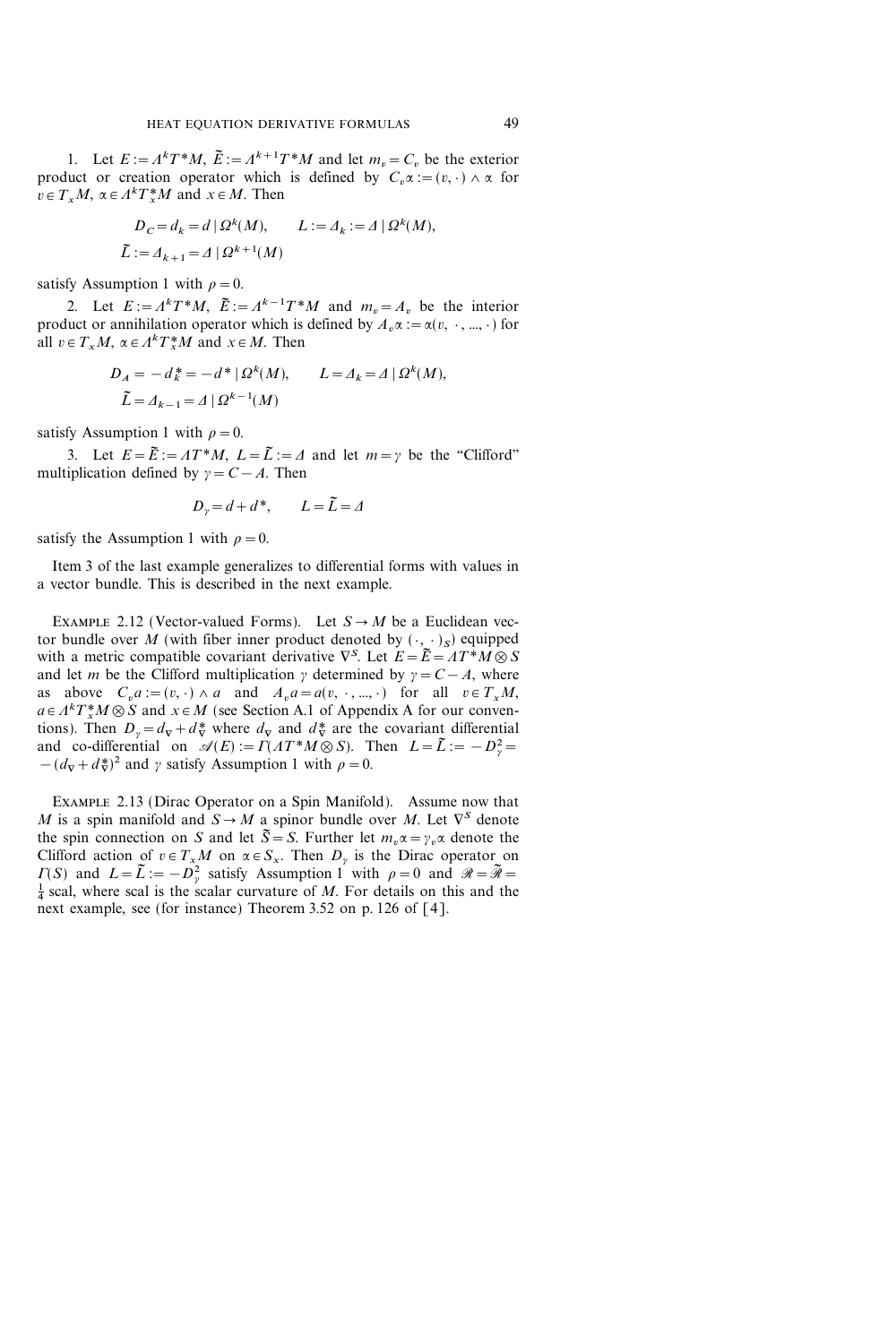EXAMPLE 2.14 (Twisted Dirac Operators). The spinor bundle  $S$  is tensored with an auxiliary Riemannian/Hermitian vector bundle  $F$  over  $M$  to give a Dirac operator of the form

$$
D: \Gamma(S \otimes F) \xrightarrow{\nabla^{S \otimes F}} \Gamma(T^*M \otimes S \otimes F) \xrightarrow{\gamma \otimes 1} \Gamma(S \otimes F), \tag{2.6}
$$

where as in the previous example  $\gamma$  denotes Clifford multiplication. Then again  $L=\tilde{L}=-D^2$  satisfy Assumption 1 with  $\rho=0$ .

PROPOSITION 2.15 ( $\nabla$  on a General Vector Bundle). Let  $E \rightarrow M$  be a vector bundle with covariant derivative  $\nabla^{E}$ ,  $R^{E}$  be the curvature tensor of  $\nabla^{E}$ ,

$$
\tilde{E} := T^*M \otimes E \cong \text{Hom}(TM, E)
$$

and m:  $T^*M \otimes E \rightarrow \tilde{E} = T^*M \otimes E$  be the identity map considered as a multiplication map from E to  $\tilde{E}$ . (Notice that  $D_m={\nabla}^E$ .) Given  $\mathcal{R} \in \Gamma(\text{End}(E))$  let

$$
\widetilde{\mathcal{R}} = \text{Ric}^{\text{tr}} \otimes 1_E - 2R^E \cdot + 1_{T^*M} \otimes \mathcal{R} \in \Gamma(\text{End}(\widetilde{E}))
$$
\n(2.7)

and

$$
\rho = \nabla \cdot R^E + \nabla^{\text{End}(E)} \mathcal{R} \in \Gamma(\text{Hom}(E, \tilde{E})),\tag{2.8}
$$

where for  $\eta \in \widetilde{E}_x = T_x^*M \otimes E_x \cong \text{Hom}(T_xM, E_x), v \in T_xM, a \in E_x$ , and  $\{e_i\}$ again an orthogonal frame for  $T_xM$ ,

$$
(R^{E} \cdot \eta)(v) = \sum_{i=1}^{n} R^{E}(v, e_i) \eta(e_i),
$$
 (2.9)

$$
(\nabla \cdot R^E a)(v) \equiv \sum_{i=1}^n (\nabla_{e_i} R^E)(e_i, v) a,
$$
\n(2.10)

$$
(\nabla^{\text{End}(E)} \mathcal{R}a)(v) = (\nabla_v^{\text{End}(E)} \mathcal{R}) a,
$$
\n(2.11)

and Ric is the Ricci tensor of M,

$$
\text{Ric } v \equiv \sum_{i=1}^{n} R^{TM}(v, e_i) e_i. \tag{2.12}
$$

Then  $L := \Box - \mathcal{R}, \, \tilde{L} = \tilde{\Box} - \tilde{\mathcal{R}}, \, \rho, \, \text{and} \, m = id \, \text{ satisfy Assumption 1.}$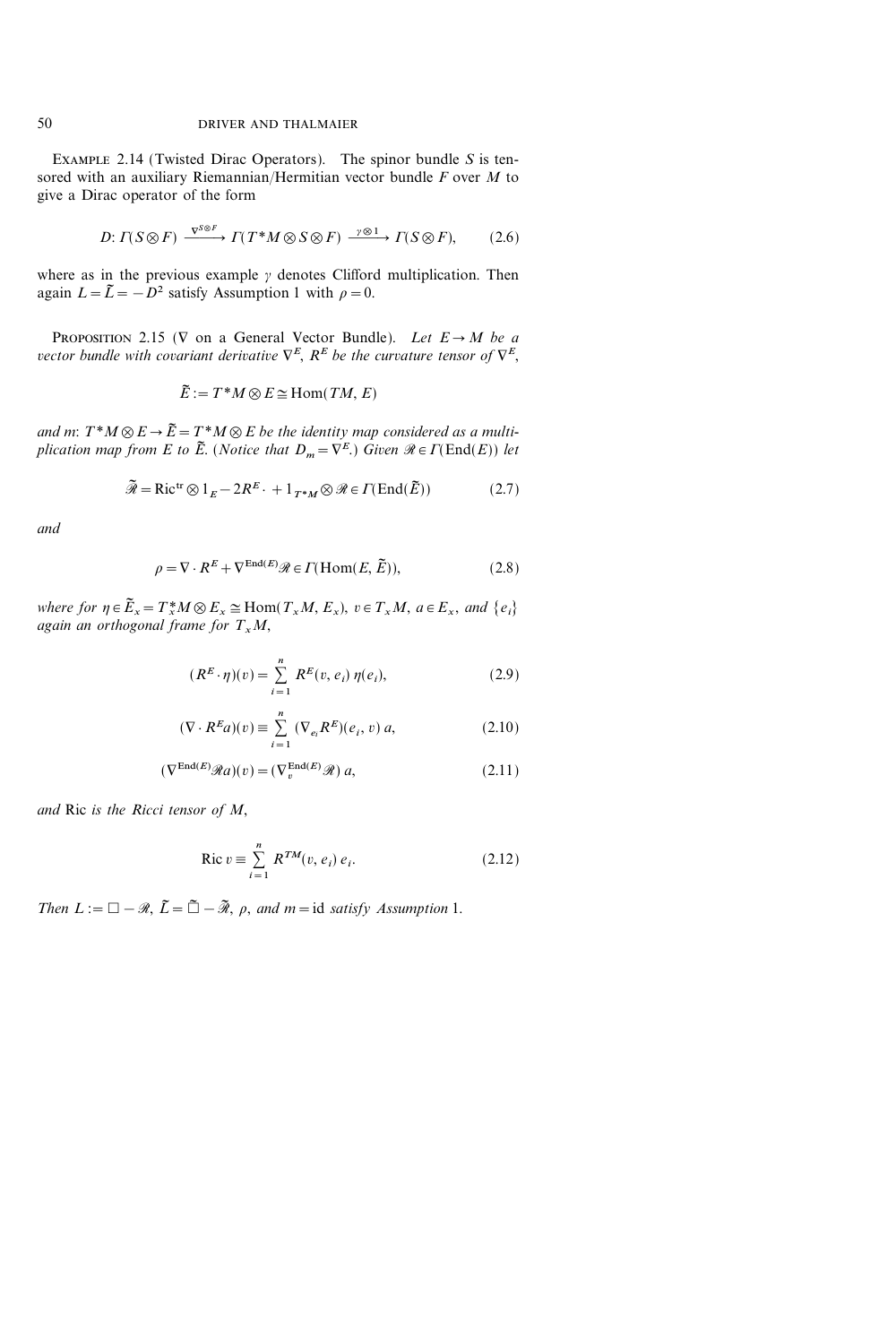*Proof.* By Eq. 
$$
(A.18)
$$
 of Appendix A,

$$
\nabla_v^E La = \nabla_v^E (\Box - \mathcal{R}) a = \nabla_v^E \Box a - (\nabla_v^{\text{End}(E)} \mathcal{R}) a - \mathcal{R} \nabla_v^E a
$$
  
=\n
$$
(\tilde{\Box} \nabla^E a)(v) - \nabla_{\text{Ric }v} a + 2 \sum_{i=1}^n R^E(v, e_i) \nabla_{e_i} a
$$
  
\n
$$
-(\nabla \cdot R^E a)(v) - (\nabla_v^{\text{End}(E)} \mathcal{R}) a - \mathcal{R} \nabla_v^E a
$$
  
=\n
$$
(\tilde{L} \nabla^E a)(v) - (\rho a)(v).
$$

#### 2.5. The Adjoint of  $D_m$

We will end this section by computing the formal adjoint of  $D_m$  when m is compatible with  $\nabla$ .

LEMMA 2.16. Suppose that E and  $\tilde{E}$  are vector bundles with fiber metrics  $({\,\cdot\,},{\,\cdot\,})_E$  and  $({\,\cdot\,},{\,\cdot\,})_E$  and that  $\nabla^E$  and  $\nabla^{\tilde{E}}$  are metric compatible covariant derivatives on E and  $\tilde{E}$  respectively. Also assume that m is a  $\nabla$ -compatible multiplication map and let  $m^*$  be the adjoint multiplication map. Then the operator  $D_{m^*}: \Gamma(\tilde{E}) \to \Gamma(E)$  is the formal adjoint of  $-D_m$ . More precisely,

$$
\int_M (D_m S, T)_{\tilde{E}} d\text{vol} = - \int_M (S, D_{m^*} T)_E d\text{vol}
$$

for all smooth sections  $S \in \Gamma(E)$  and  $T \in \Gamma(\tilde{E})$  such that  $S \otimes T$  has compact support.

*Proof.* For S and T fixed as above, let  $X$  be the compactly supported vector field on M determined by

$$
(m_v S, T)_{\tilde{E}} = (X, v)_{TM}
$$

for all  $v \in TM$ . Let  $\{e_i\}_{i=1}^n$  be a local orthonormal frame on M, then

$$
e_i(X, e_i)_{TM} = e_i(m_{e_i}S, T)_{\tilde{E}} = (\nabla_{e_i}(m_{e_i}S), T)_{\tilde{E}} + (m_{e_i}S, \nabla_{e_i}T)_{\tilde{E}}
$$
  
=  $(m_{\nabla_{e_i}e_i}S, T)_{\tilde{E}} + (m_{e_i} \nabla_{e_i}S, T)_{\tilde{E}} + (S, m_{e_i}^* \nabla_{e_i}T)_{E}$   
=  $(X, \nabla_{e_i}e_i)_{TM} + (m_{e_i} \nabla_{e_i}S, T)_{\tilde{E}} + (S, m_{e_i}^* \nabla_{e_i}T)_{E}.$ 

Hence

$$
\text{div}(X) = \sum_{i=1}^{n} (\nabla_{e_i} X, e_i)_{TM} = \sum_{i=1}^{n} [e_i(X, e_i)_{TM} - (X, \nabla_{e_i} e_i)_{TM}]
$$
  
= 
$$
\sum_{i=1}^{n} [(m_{e_i} \nabla_{e_i} S, T)_{\tilde{E}} + (S, m_{e_i}^* \nabla_{e_i} T)_{E}]
$$
  
= 
$$
(D_m S, T)_{\tilde{E}} + (S, D_{m^*} T)_{E}.
$$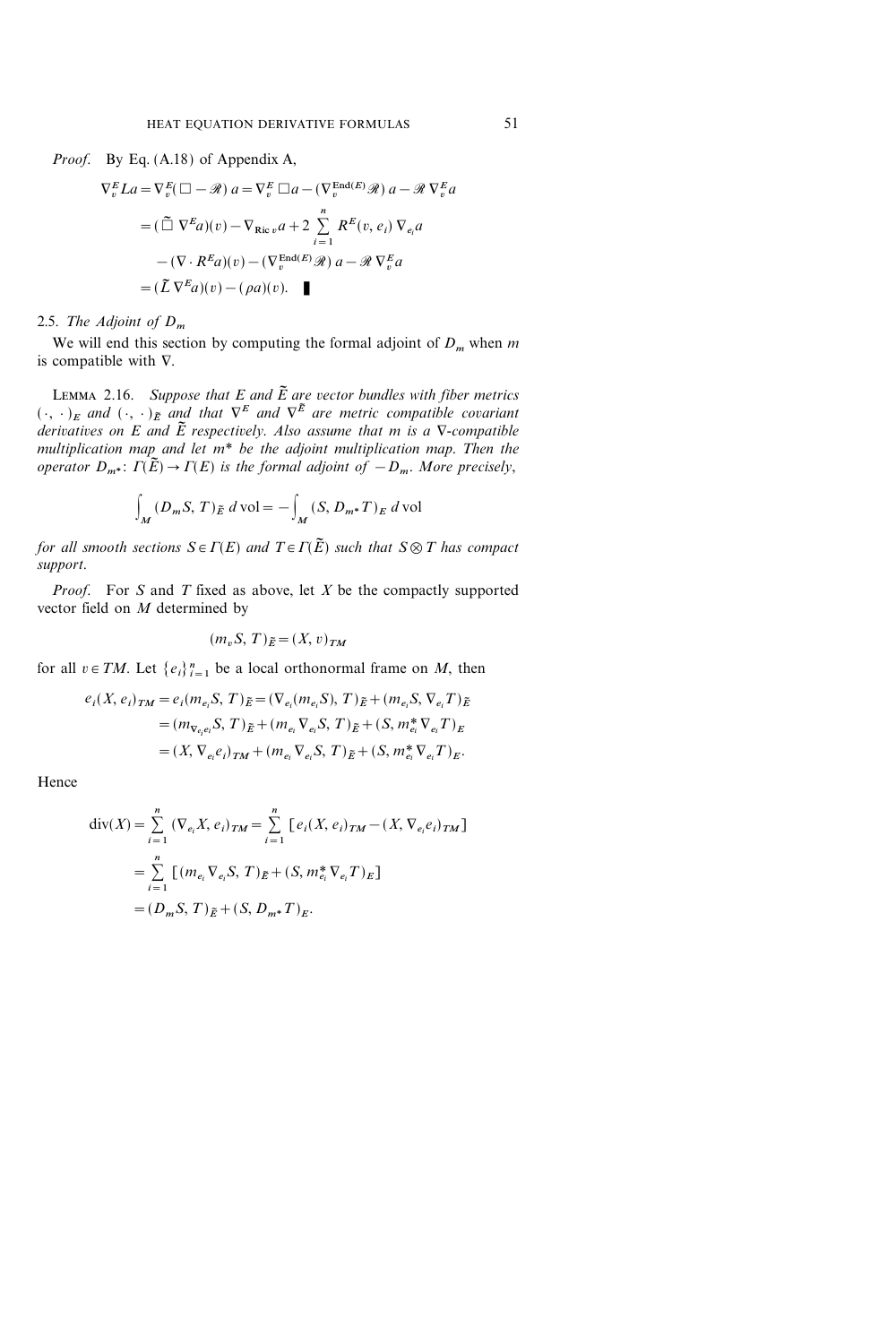The lemma now follows by integrating this last expression over  $M$  and using Stokes' theorem to conclude that

$$
\int_M \operatorname{div}(X) \, d\operatorname{vol} = \int_M d(A_X \operatorname{vol}) = 0. \quad \blacksquare
$$

Remark 2.17. An analogous proof shows that if  $m$  is a  $\nabla$ -compatible multiplication map, then

$$
\int_M \langle D_m S, T \rangle \, d\text{ vol} = - \int_M \langle S, D_{m^{\text{tr}}} T \rangle \, d\text{ vol}
$$

for all smooth sections  $S \in \Gamma(E)$  and  $T \in \Gamma(\tilde{E}^*)$  such that  $S \otimes T$  has compact support.

## 3. LOCAL MARTINGALES

In this section, suppose that m is a multiplication map and  $L=\Box-\mathcal{R}$ and  $\tilde{L}=\tilde{\Box}-\tilde{\mathcal{R}}$  are second order differential operators on  $\Gamma(E)$  and  $\overline{I(E)}$  satisfying Assumption 1, i.e.  $\rho := \widetilde{L}D_m - D_mL \in \Gamma(\text{Hom}(E, \widetilde{E}))$ . Let  $Q_t \in \text{End}(E_x)$  and  $\tilde{Q}_t \in \text{End}(\tilde{E}_x)$  denote the solutions to the ordinary differential equations,

$$
\frac{d}{dt}Q_t = -\frac{1}{2}Q_t \mathcal{R}_{\textit{||}_t} \quad \text{with} \quad Q_0 = \text{id}_{E_x}
$$
\n(3.1)

and

$$
\frac{d}{dt}\tilde{Q}_t = -\frac{1}{2}\tilde{Q}_t\tilde{\mathcal{R}}_{/l_t} \quad \text{with} \quad \tilde{Q}_0 = \mathrm{id}_{\tilde{E}_x},\tag{3.2}
$$

where  $\mathscr{R}_{\!/\!/\!_t} := (\frac{1}{t})^{-1} \mathscr{R} / \frac{t}{t}$  and  $\widetilde{\mathscr{R}}_{\!/\!/\!_t} := (\frac{1}{t})^{-1} \mathscr{\widetilde{R}} / \frac{t}{t}$  are linear operators on  $E_x$  and  $\tilde{E}_x$  respectively.

*Notation* 3.1. A time dependent section  $\{a_t\}_{0 \le t < T}$  of E is said to be smooth if  $(t, x) \mapsto a_t(x)$  is infinitely differentiable for  $(t, x) \in ]0, T[ \times M ]$ with derivatives extending continuously to  $[0, T] \times M$ .

PROPOSITION 3.2. Let m, L and  $\tilde{L}$  be as in Assumption 1 and Q and  $\tilde{Q}$ be defined by Eqs. (3.1) and (3.2) respectively. Suppose further that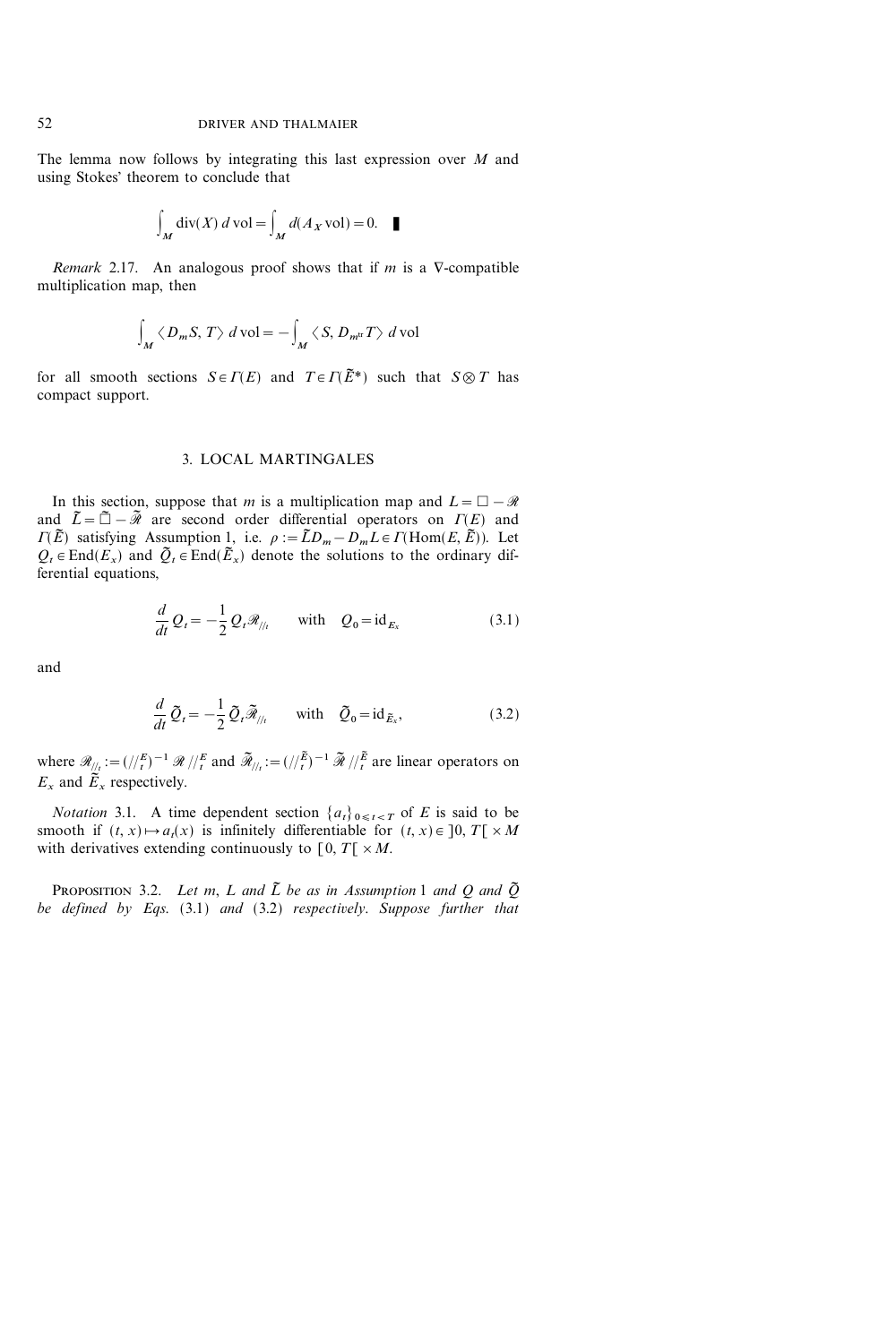${a_t}_{0 \leq t < T}$  is a smooth time dependent section of E which satisfies the backwards heat equation,

$$
\frac{\partial}{\partial t}a_t + \frac{1}{2}La_t = 0.
$$
\n(3.3)

For t in the stochastic interval  $[0, \zeta(x) \wedge T[$ , let

$$
N_t := Q_t / \! /_{t}^{-1} a_t(X_t(x)) \tag{3.4}
$$

and

$$
\widetilde{N}_t := \widetilde{Q}_t / \! /_t^{-1} Da_t(X_t(x)). \tag{3.5}
$$

Then the stochastic differentials of  $N_t$ , and  $\tilde{N}_t$  are given by

$$
dN_t = Q_t / \tbinom{-1}{t} \nabla_{\tbinom{TM}{t}} d_{t} a_t(X_t(x)) \tag{3.6}
$$

and

$$
d\widetilde{N}_t = \widetilde{Q}_t / \! /_{t}^{-1} \nabla_{/ \! /_{t} dB_t} Da_t(X_t(x)) + \frac{1}{2} \widetilde{Q}_t / \! /_{t}^{-1} (\rho a_t)(X_t(x)) dt, \tag{3.7}
$$

where  $\rho := \tilde{L}D_m - D_mL \in \Gamma(\text{Hom}(E, \tilde{E}))$  as in Assumption 1.

Proof. The proof is an application of Itô's lemma and the commutation relations in Assumption 1. In more detail we have,

$$
dN_t = Q_t / \frac{1}{t} \nabla_{\frac{1}{t} dB_t} a_t(X_t(x))
$$
  
+  $\frac{1}{2} \left( \frac{-Q_t \mathcal{R}_{\frac{1}{t} t} - a_t(X_t(x)) + Q_t}{-Q_t / \frac{1}{t} L a_t(X_t(x))} \right) dt$   
=  $Q_t / \frac{1}{t} \nabla_{\frac{1}{t} dB_t} a_t(X_t(x))$ ,

where in the last equality we used the identity,

$$
-\mathscr{R}_{//t}/\!/_{t}^{-1} + \!/_{t}^{-1} \square = \!/_{t}^{-1}(\square - \mathscr{R}) = \!/_{t}^{-1}L.
$$

Similarly,

$$
d\widetilde{N}_t = \widetilde{Q}_t / \frac{1}{t} \nabla_{\frac{1}{t}t} D a_t(X_t(x))
$$
  
+  $\frac{1}{2} \left( \frac{-\widetilde{Q}_t \widetilde{\mathcal{R}}_{\frac{1}{t}t}}{\widetilde{Q}_t / \frac{1}{t} - 1} D a_t(X_t(x)) + \widetilde{Q}_t / \frac{1}{t} - \widetilde{D}_t D a_t(X_t(x)) \right) dt$   
=  $\widetilde{Q}_t / \frac{1}{t} \nabla_{\frac{1}{t}t} D a_t(X_t(x)) + \frac{1}{2} \widetilde{Q}_t / \frac{1}{t} (\rho a)(X_t(x)) dt$ 

because

$$
-\widetilde{\mathcal{R}}_{//t}/\!/_t^{-1}D+//t^{-1}\widetilde{\Box} D-//t^{-1}DL=//t^{-1}(\widetilde{L}D-DL)=/t^{-1}\rho.
$$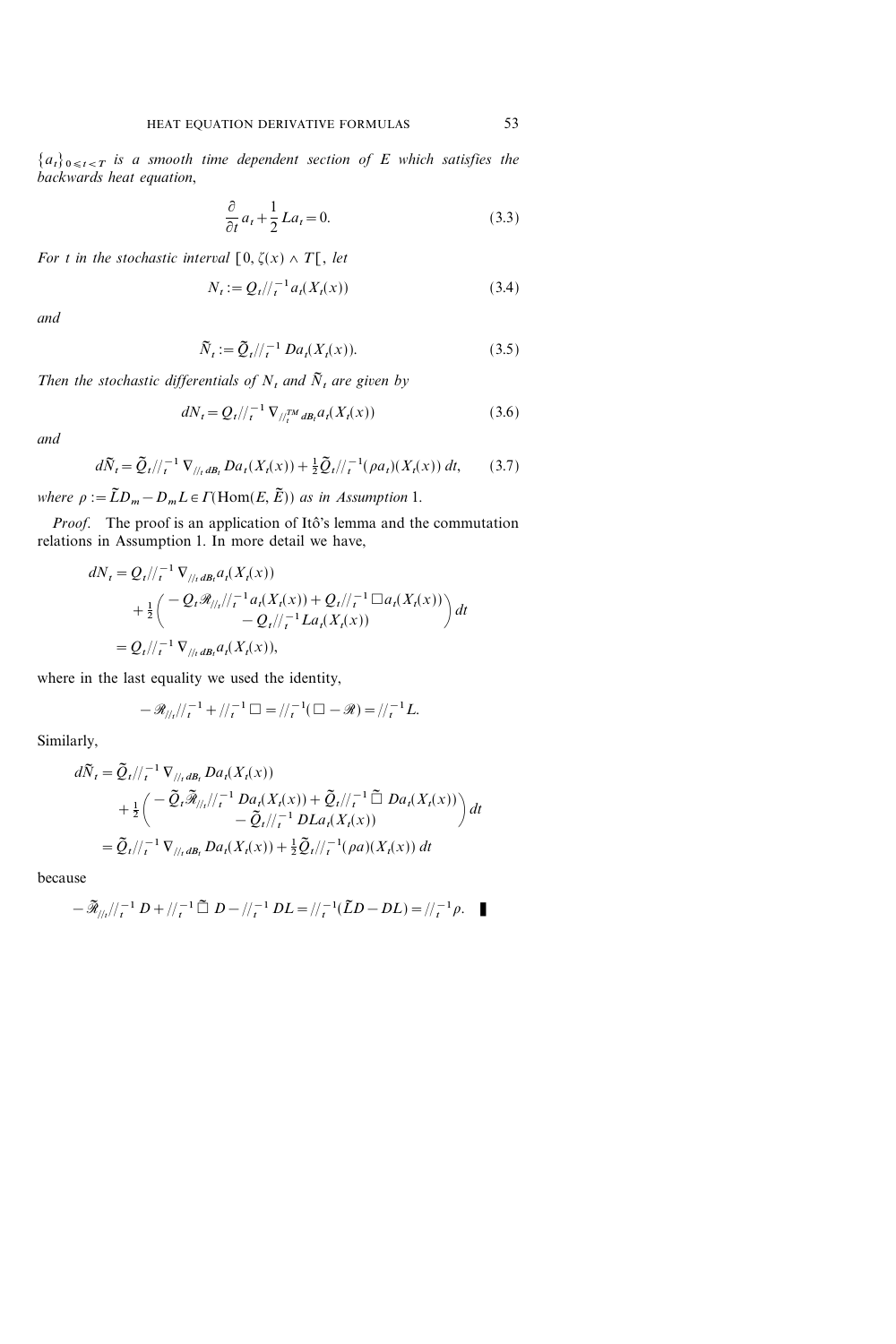# 3.1. Dual Pairs

DEFINITION 3.3. A pair of adapted continuous processes  $\ell_t \in E^*$  and  $\tilde{\ell}_t \in \tilde{E}_x^*$  is called a *dual pair* if  $Z_t = \langle \tilde{N}_t, \tilde{\ell}_t \rangle - \langle N_t, \ell_t \rangle$  is a local martingale.

THEOREM 3.4. Suppose that  $\ell_t \in E^*_x$  and  $\tilde{\ell}_t \in \tilde{E}^*_x$  are continuous semimartingales such that

$$
d\ell_t = \alpha_t dB_t + \beta_t dt
$$

and

$$
d\tilde{t}_t = \tilde{\alpha}_t dB_t + \tilde{\beta}_t dt,
$$

where  $\alpha_t \in \text{Hom}(T_xM, E^*_x), \ \tilde{\alpha}_t \in \text{Hom}(T_xM, \tilde{E}^*_x), \ \beta_t \in E^*_x$  and  $\tilde{\beta}_t \in \tilde{E}^*_x$  are predictable processes. Then  $\ell$  and  $\tilde{\ell}$  is a dual pair provided

$$
\tilde{\alpha} \equiv 0,\tag{3.8}
$$

$$
\frac{1}{2}\rho^{\text{tr}}/\rho_{t}\widetilde{Q}_{t}^{\text{tr}}\widetilde{\ell}_{t} = \frac{1}{\rho_{t}Q_{t}^{\text{tr}}\beta_{t}}, \quad \text{and} \tag{3.9}
$$

$$
m_{//\nu}^{\text{tr}}/l_{t}\tilde{Q}_{t}^{\text{tr}}\tilde{\beta}_{t} = //{}_{t}Q_{t}^{\text{tr}}\alpha_{t}v \qquad \text{for each} \quad v \in T_{x}M. \tag{3.10}
$$

*Proof.* Let  $Z_t = \langle \tilde{N}_t, \tilde{\ell}_t \rangle - \langle N_t, \ell_t \rangle$  and write  $dX \simeq dY$  if  $X - Y$  is a local martingale. Computing  $dZ_t$  using Proposition 3.2 gives

$$
dZ_{t} \simeq \langle d\tilde{N}_{t}, \tilde{\ell}\rangle + \langle \tilde{N}_{t}, d\tilde{\ell}_{t}\rangle + \langle d\tilde{N}_{t}, d\tilde{\ell}_{t}\rangle - \langle N_{t}, d\ell_{t}\rangle - \langle dN_{t}, d\ell_{t}\rangle
$$
  
\n
$$
\simeq \langle \frac{1}{2}\tilde{Q}_{t}/\!/\!/\!^{-1}(\rho a_{t})(X_{t}(x)), \tilde{\ell}_{t}\rangle dt
$$
  
\n
$$
+ \langle \tilde{N}_{t}, \tilde{\beta}_{t}\rangle dt + \langle \tilde{Q}_{t}/\!/\!/\!^{-1} \nabla_{\!/\!/\!_{t}dB_{t}} Da_{t}(X_{t}(x)), \tilde{\alpha}_{t} dB_{t}\rangle
$$
  
\n
$$
- \langle N_{t}, \beta_{t}\rangle dt - \langle Q_{t}/\!/\!/\!^{-1} \nabla_{\!/\!/\!_{t}dB_{t}} a_{t}(X_{t}, (x)), \alpha_{t} dB_{t}\rangle
$$
  
\n
$$
= \frac{1}{2}\langle \tilde{Q}_{t}/\!/\!/\!^{-1}(\rho a_{t})(X_{t}(x)), \tilde{\ell}_{t}\rangle dt
$$
  
\n
$$
+ \sum_{i=1}^{n} \langle \tilde{Q}_{t}/\!/\!/\!^{-1} m_{\!/\!/\!_{t}e_{i}} \nabla_{\!/\!/\!_{t}e_{i}} a_{t}(X_{t}(x)), \tilde{\beta}_{t}\rangle dt
$$
  
\n
$$
- \langle Q_{t}/\!/\!/\!^{-1} \nabla_{\!/\!/\!_{t}e_{i}} Da_{t}(X_{t}(x)), \tilde{\alpha}_{t} e_{t}\rangle dt
$$
  
\n
$$
- \sum_{i=1}^{n} \langle Q_{t}/\!/\!/\!^{-1} \nabla_{\!/\!/\!_{t}e_{i}} a_{t}(X_{t}(x)), \alpha_{t} e_{t}\rangle dt
$$
  
\n
$$
- \sum_{i=1}^{n} \langle Q_{t}/\!/\!/\!^{-1} \nabla_{\!/\!/\!_{t}e_{i}} a_{t}(X_{t}(x)), \alpha_{t} e_{t}\rangle dt.
$$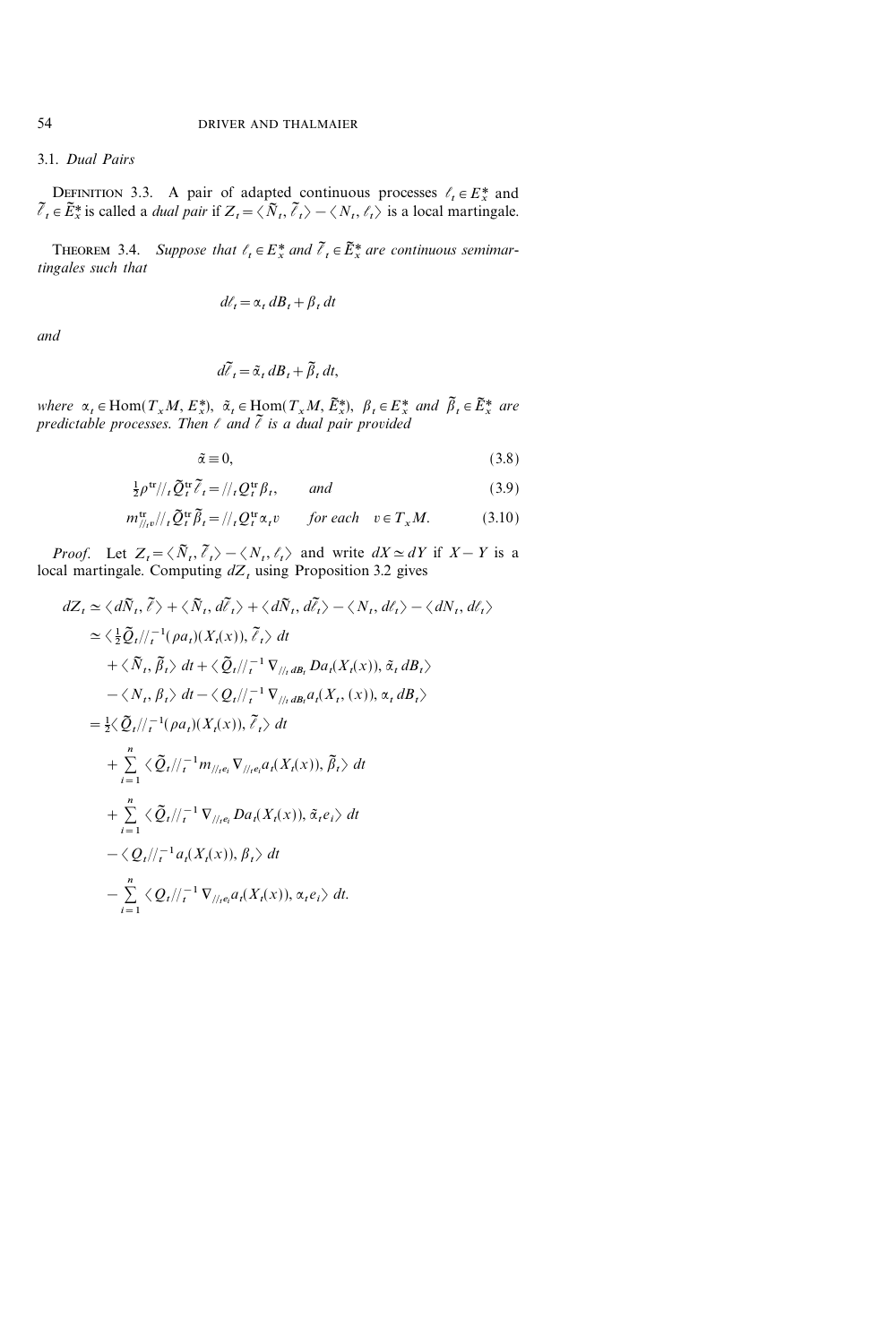Keeping in mind that  $\frac{1}{t} = \frac{(\frac{t-1}{t})^{\text{tr}}}{}$  (i.e.  $\frac{1}{t} = \frac{E^* - (t-1)^{\text{tr}}}{}$ ) we find, by comparing terms involving a,  $\nabla_{\ell_1} e_i$  and  $\nabla_{\ell_1} e_i$  Da, that  $dZ_t \simeq 0$  provided that Eqs. (3.8), (3.9) and (3.10) are satisfied.

The upshot of the previous theorem is that to make a dual pair we should choose  $\tilde{\alpha} = 0$  (i.e.  $d\tilde{\ell}_t = \tilde{\beta}_t dt$ ),

$$
\beta_t = \frac{1}{2} (Q_t^{\text{tr}})^{-1} / \frac{1}{t} \rho^{\text{tr}} / \frac{1}{2} \rho^{\text{tr}} \tilde{\ell}_t \quad \text{and}
$$
  

$$
\alpha_t v = (Q_t^{\text{tr}})^1 / \frac{1}{t} m_{\text{min}}^{\text{tr}} / \frac{1}{2} \tilde{\ell}_t \tilde{\ell}_t \quad \text{for each} \quad v \in T_x M.
$$

Because the processes  $Q_t^{\text{tr}}$  and  $\tilde{Q}_t^{\text{tr}}$  will arise often in the sequel, it is convenient to introduce the following notation.

*Notation* 3.5. Let  $\mathcal{Q}_t := Q_t^{\text{tr}} \in \text{End}(E_x^*)$  and  $\tilde{\mathcal{Q}}_t := \tilde{Q}_t^{\text{tr}} \in \text{End}(\tilde{E}_x^*)$ . Taking the transposes of Eqs. (3.1) and (3.2) shows that  $\mathscr Q$  and  $\widetilde{\mathscr Q}$  solve the following ordinary differential equations:

$$
\frac{d}{dt}\mathcal{Q}_t = -\frac{1}{2}\mathcal{R}_{\text{N}_t}^{\text{tr}}\mathcal{Q}_t \quad \text{with} \quad \mathcal{Q}_0 = \text{id}_{E_x^*}
$$
\n(3.11)

and

$$
\frac{d}{dt}\,\tilde{\mathcal{Z}}_t = -\frac{1}{2}\,\tilde{\mathcal{R}}_{\frac{1}{t}}^{\text{tr}}\,\tilde{\mathcal{Z}}_t \qquad \text{with} \quad \tilde{\mathcal{Z}}_0 = \text{id}_{\tilde{E}_x^*}.\tag{3.12}
$$

DEFINITION 3.6 (Finite Energy Process). Let  $V$  be a finite dimensional vector space. A V-valued process  $\{\ell_s\}_{s \in [0, T]}$  is said to be a *finite energy* process provided  $\ell$  is adapted and (on a set of measure one)  $s \rightarrow \ell_s$  is absolutely continuous and  $\int_0^T |dt_s/ds|_V^2 ds < \infty$ , where  $|\cdot|_V$  denotes any one of the equivalent norms on V. If in addition there is a  $p \in [1, \infty)$  such that

$$
\mathbb{E}\bigg[\left(\int_0^T |d\ell_s/ds|_V^2 ds\right)^{p/2}\bigg] < \infty,
$$

then we say that  $\{\ell_s\}_{s \in [0, T]}$  is an *L<sup>p</sup>*-finite energy process.

We have the following immediate consequence of Theorem 3.4. In this theorem and in the rest of the paper we will write  $\ell$  rather than  $\tilde{\ell}$  for a finite energy process with values in  $\tilde{E}_{x}^{*}$ .

THEOREM 3.7. Let a, N, and  $\tilde{N}$  be as in Proposition 3.2,  $\ell_t \in \tilde{E}_x^*$  be a finite energy process and define the  $E^*$ -valued process,

$$
U_t^{\ell} := \int_0^t \mathcal{Q}_s^{-1} / \! /_{s}^{-1} m_{\text{N}_s}^{\text{tr}} d B_s / \! /_{s} \widetilde{\mathcal{Q}}_s \ell_s' + \frac{1}{2} \int_0^t \mathcal{Q}_s^{-1} \rho_{\text{N}_s}^{\text{tr}} \widetilde{\mathcal{Q}}_s \ell_s \, ds, \tag{3.13}
$$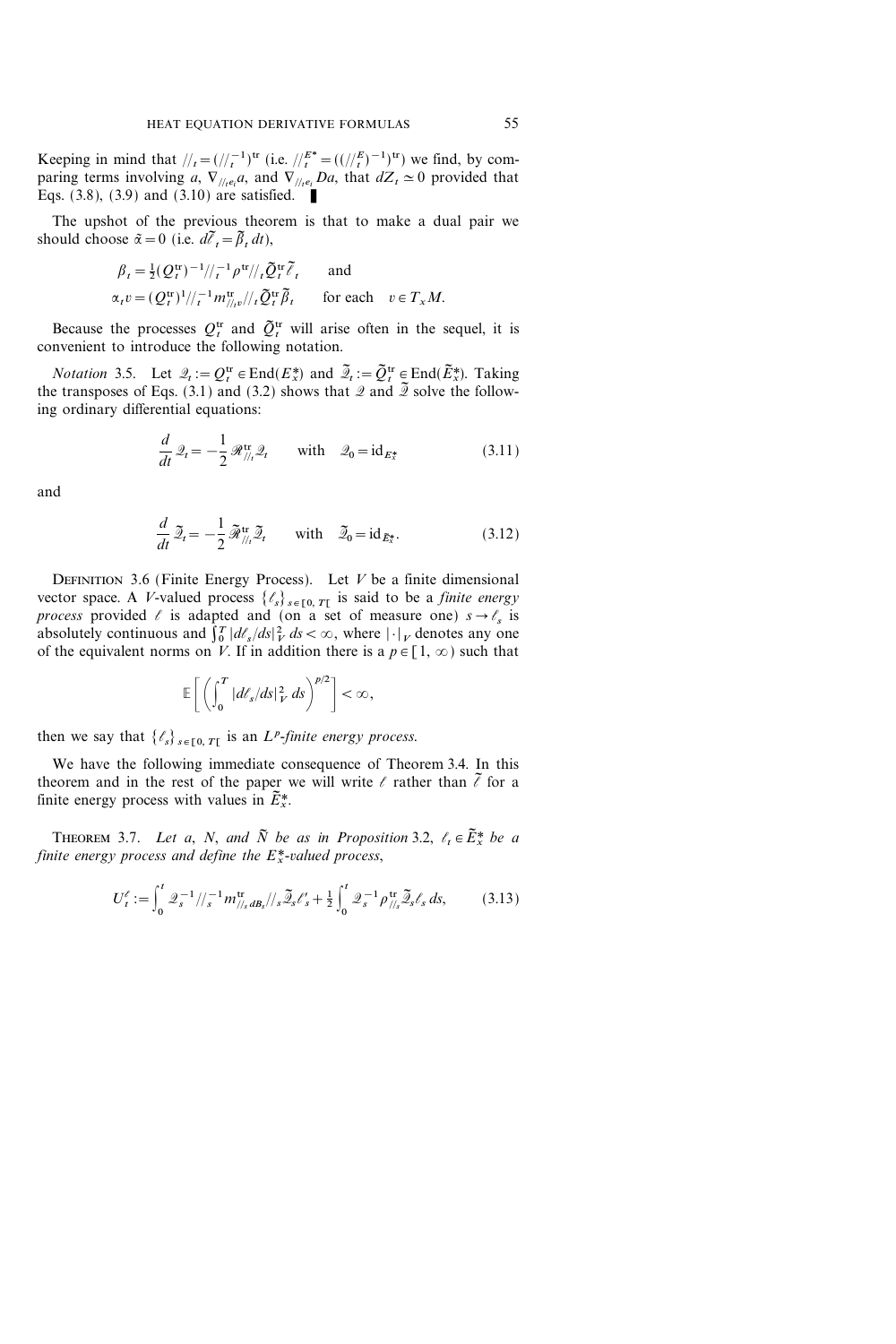where  $\rho_{\frac{1}{s}} := \frac{1}{s} \rho(X_s(x))}{\frac{s}{s}}$  and

$$
\rho_{\text{N}_s}^{\text{tr}} = \frac{1}{s} \rho^{\text{tr}}(X_s(x)) \left( \frac{1}{s} \right)^{\text{tr}} = \frac{1}{s} \rho^{\text{tr}}(X_s(x)) \left/ \frac{s}{s} \right). \tag{3.14}
$$

(See the remarks at the end of Example 2.2 explaining the identity  $\frac{d\mathbf{r}}{ds}$  =  $\frac{1}{s}$ .) Then

$$
Z_t^{\ell} := \langle \tilde{N}_t, \ell_t \rangle - \langle N_t, U_t^{\ell} \rangle \tag{3.15}
$$

is a local martingale on  $[0, \zeta(x) \wedge T[$  and

$$
dZ_t^{\ell} = \langle \tilde{Q}_t | /_{\tau}^{-1} \nabla_{/ \ell_t} d B_t D a_t(X_t(x)), \ell_t \rangle
$$
  
 
$$
- \langle Q_t | /_{\tau}^{-1} \nabla_{/ \ell_t} d B_t a_t(X_t(x)), U_t^{\ell} \rangle
$$
  
 
$$
- \langle N_t, \mathcal{Q}_t^{-1} / /_{\tau}^{-1} m_{/ \ell_t}^{\text{tr}} d B_t / /_{\tau} \tilde{\mathcal{Q}}_t \ell_t' \rangle. \tag{3.16}
$$

Proof. Because of Theorem 3.4 and the comments after its proof, we need only prove Eq. (3.16). Since we already know that  $Z_t^{\ell}$  is a local martingale, we need only keep track of those terms in  $dZ_t^{\ell}$  which depend linearly on  $dB_t$ . Hence Eq. (3.16) follows from the identity

$$
dZ_t^{\ell} = \langle d\tilde{N}_t, \ell_t \rangle + \langle \tilde{N}_t, d\ell_t \rangle + \langle d\tilde{N}_t, d\ell_t \rangle
$$
  
-  $\langle dN_t, U_t^{\ell} \rangle - \langle N_t, dU_t^{\ell} \rangle - \langle dN_t, dU_t^{\ell} \rangle$ 

and Eqs.  $(3.6)$ ,  $(3.7)$  and  $(3.13)$ .

By Remark 2.10, if the multiplication operator  $m$  is compatible with  $\nabla$ , then

$$
m_v^{\rm tr} = / \langle J_s^{\rm tr} m_{\frac{1}{s}}^{\rm tr} (1 / \gamma_s^{-1})^{\rm tr} = / \gamma_s^{-1} m_{\frac{1}{s}}^{\rm tr} \rangle / \gamma_s
$$

for all  $v \in T_x M$ . Hence, the formula for  $U_t^{\ell}$  in Eq. (3.13) simplifies to

$$
U_t^{\ell} = \int_0^t \mathcal{Q}_s^{-1} m_{d\mathcal{B}_s}^{\text{tr}} \tilde{\mathcal{Q}}_s \ell_s' + \frac{1}{2} \int_0^t \mathcal{Q}_s^{-1} \rho_{\text{N}_s}^{\text{tr}} \tilde{\mathcal{Q}}_s \ell_s \, ds. \tag{3.17}
$$

*Remark* 3.8. Suppose that  $\ell_t \in \widetilde{E}_x$  is a finite energy process. Under the further assumption that E and  $\tilde{E}$  are Riemannian vector bundles and m is compatible with  $\nabla$ , the results of Theorem 3.7 remains true with  $U_t^{\ell}$  and  $Z_t^{\ell}$ defined by

$$
U_t^{\ell} := \int_0^t (Q_s^{-1})^* m_{dB_s}^* \tilde{Q}_s^* \ell_s' + \frac{1}{2} \int_0^t (Q_s^{-1})^* \rho_{\textit{N}_s}^* \tilde{Q}_s^* \ell_s \, ds \tag{3.18}
$$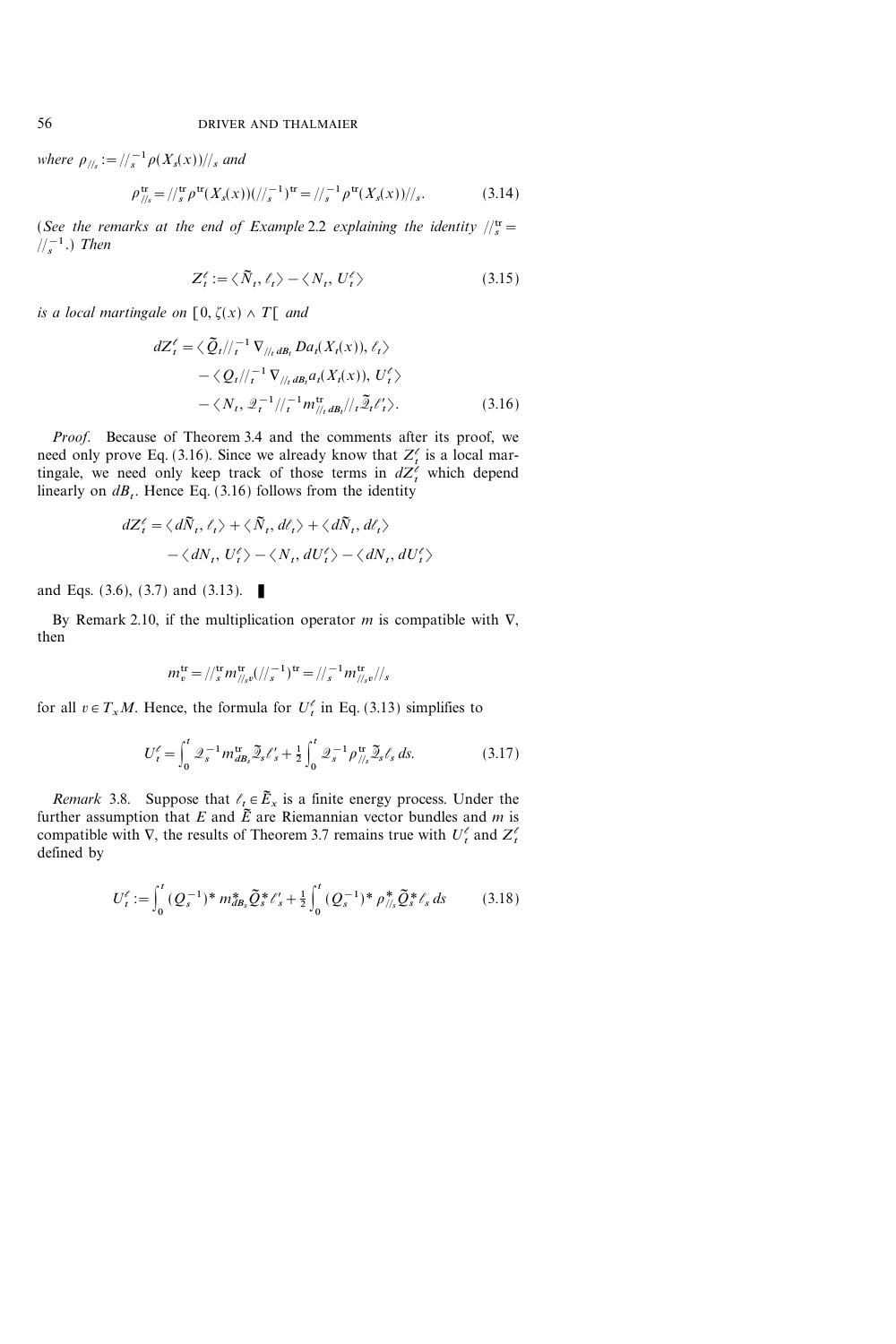and

$$
Z_t^{\ell} := (\tilde{N}_t, \ell_t)_{\tilde{E}} - (N_t, U_t^{\ell})_E, \tag{3.19}
$$

where  $\rho_{\frac{1}{s}}^* := \frac{1}{s} \rho^*(X_s(x))}{s}$ .

We will finish this section with another equivalent version of Theorem 3.7.

COROLLARY 3.9. Suppose that m is compatible with  $\nabla$  (for simplicity),  $k_t$  is an  $\tilde{E}_x^*$ -valued finite energy process and a and N are as in Proposition 3.2. Also define:

$$
\hat{N}_t := / \frac{1}{t} D a_t(X_t(x)), \tag{3.20}
$$

$$
\hat{U}_{t}^{k} := \int_{0}^{t} \mathcal{Q}_{s}^{-1} m_{d\mathcal{B}_{s}}^{\text{tr}}(k_{s}^{\prime} + \frac{1}{2} \tilde{\mathcal{R}}_{/\!/_{s}}^{\text{tr}} k_{s}) + \frac{1}{2} \int_{0}^{t} \mathcal{Q}_{s}^{-1} \rho_{/\!/_{s}}^{\text{tr}} k_{s} ds \tag{3.21}
$$

and

$$
\hat{Z}_t^k := \langle \hat{N}_t, k_t \rangle - \langle N_t, \hat{U}_t^k \rangle. \tag{3.22}
$$

Then  $\hat{Z}_{t}^{k}$  is a local martingale on  $[0, \zeta(x) \wedge T[$  whose Itô differential is given by

$$
d\hat{Z}_{t}^{k} = \langle / /_{t}^{-1} \nabla_{/ /_{t} dB_{t}} Da_{t}(X_{t}(x)), k_{t} \rangle
$$
  
 
$$
- \langle Q_{t} / /_{t}^{-1} \nabla_{/ /_{t} dB_{t}} a_{t}(X_{t}(x)), \hat{U}_{t}^{k} \rangle
$$
  
 
$$
- \langle Q_{t}^{-1} N_{t}, m_{dB_{t}}^{tr}(k_{t} + \frac{1}{2} \tilde{\mathcal{R}}_{/ /_{t}}^{tr}(k_{t}) \rangle.
$$
 (3.23)

*Proof.* Comparing Eqs. (3.5) and (3.20) shows that  $\tilde{N}_t = \tilde{Q}_t \tilde{N}_t$ . Define the finite energy process  $\ell_s$  by  $\ell_s := (\tilde{\mathcal{Q}}_s)^{-1} k_s$  so that  $k_s = \tilde{\mathcal{Q}}_s \ell_s$ . Because

$$
k'_{s} = \tilde{\mathcal{Q}}_{s} \ell'_{s} - \frac{1}{2} \tilde{\mathcal{R}}_{\frac{1}{s}}^{\text{tr}} \tilde{\mathcal{Q}}_{s} \ell_{s} = \tilde{\mathcal{Q}}_{s} \ell'_{s} - \frac{1}{2} \tilde{\mathcal{R}}_{\frac{1}{s}}^{\text{tr}} k_{s},
$$
\n(3.24)

it follows from Eq. (3.17) that  $\hat{U}_t^k := U_t^{\ell}$ . This identity and

$$
\langle \tilde{N}_t, \ell_t \rangle = \langle \tilde{Q}_t \hat{N}_t, (\tilde{\mathcal{Z}}_t)^{-1} k_t \rangle = \langle \hat{N}_t, k_t \rangle
$$

shows that  $\hat{Z}_t^k = Z_t^{\ell}$  as well. By Theorem 3.7  $\hat{Z}_t^k = Z_t^{\ell}$  is a local martingale on [0,  $\zeta(x) \wedge T$ ] and by Eq. (3.16) and Eq. (3.24) the differential of  $\hat{Z}_t^k$  is given by

$$
d\hat{Z}_{t}^{k} = \langle \tilde{Q}_{t} \rangle /_{t}^{-1} \nabla_{\mathcal{J}_{t}t} B_{t} D a_{t}(X_{t}(x)), (\tilde{Z}_{t})^{-1} k_{t} \rangle
$$
  

$$
- \langle Q_{t} \rangle /_{t}^{-1} \nabla_{\mathcal{J}_{t}t} B_{t} a_{t}(X_{t}(x)), \hat{U}_{t}^{k} \rangle
$$
  

$$
- \langle N_{t}, \mathcal{Q}_{t}^{-1} m_{dB_{t}}^{\text{tr}}(k_{t}^{\prime} + \frac{1}{2} \tilde{\mathcal{R}}_{\mathcal{J}_{t}}^{\text{tr}} k_{t}) \rangle
$$

which is the same as Eq.  $(3.23)$ .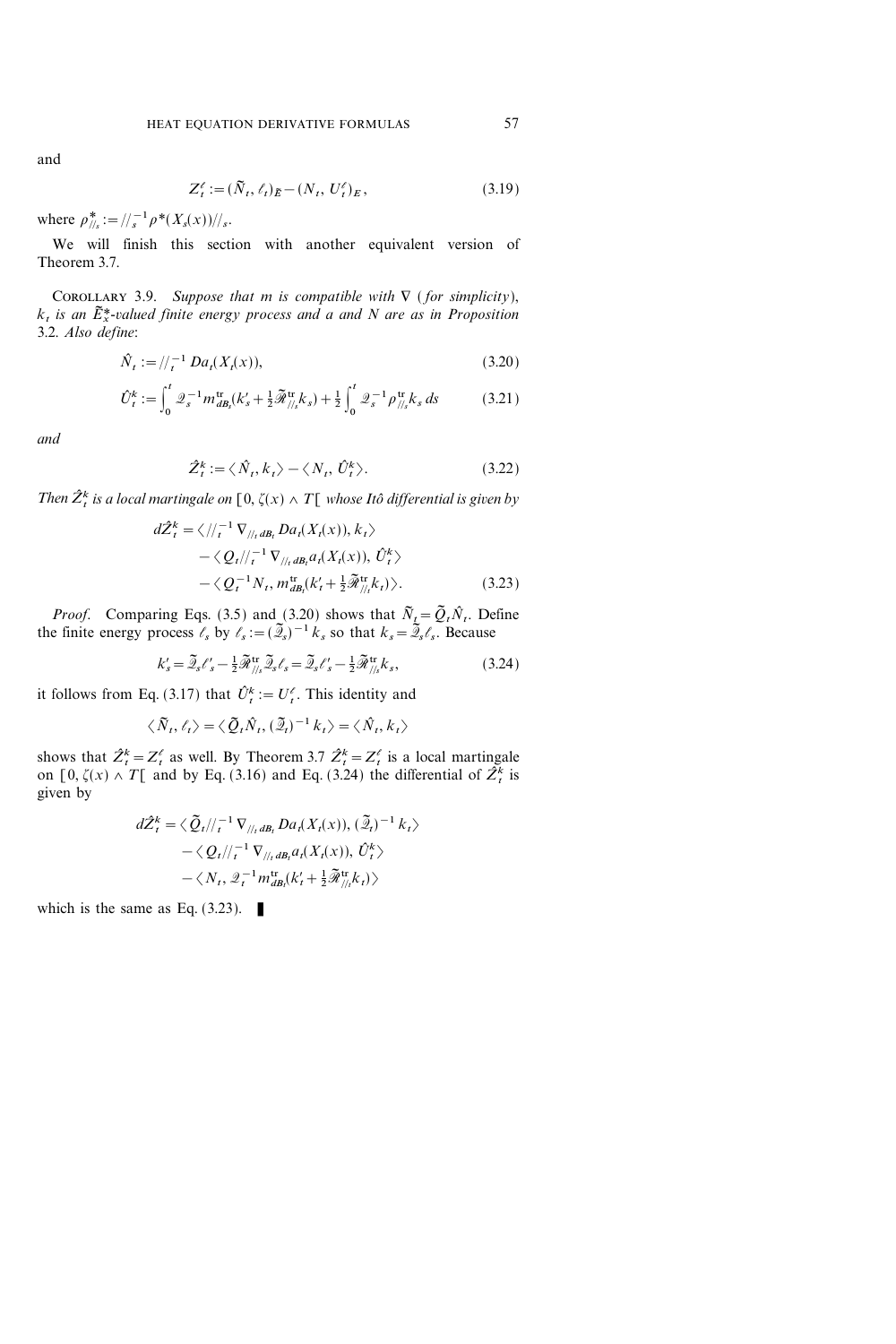# 4. THE FUNDAMENTAL DERIVATIVE FORMULAS

In this section, we will give a number of derivative formulas under the assumption that the local martingales in Proposition 3.2 and Theorem 3.7 are in fact martingales. In the later sections we will verify this hypothesis in a number of cases. To simplify notation, we will from now on assume that the multiplication map  $m$  is compatible with the covariant derivative  $\nabla$ . Thus the assumptions which are in force in the remainder of the paper are:

Assumption 2 (Standing Assumptions). Let E and  $\tilde{E}$  be vector bundles endowed with covariant derivatives. Assume that  $L$ ,  $\tilde{L}$ , and m are given satisfying Assumption 1 and that  $m$  is compatible with the covariant derivatives.

All of our examples in Section 3 satisfy this assumption. The following theorem contains the basic derivative formulas in this paper.

THEOREM 4.1 (Basic Derivative Formula I). Let a be a solution to Eq. (3.3) and Q and  $\tilde{Q}$  be given by (3.1) and (3.2). Also let  $\tau$  be a stopping time bounded by  $T < \infty$  such that  $\tau < \zeta(x)$  and let  $\ell_t \in \widetilde{E}^*$  be a finite energy process on the stochastic interval  $[0, \tau]$ . Assume that  $\tau$  and  $\ell$  have been chosen such that

$$
\mathbb{E} |\langle \tilde{Q}_{\tau}/\!/_{\tau}^{-1} Da_{\tau}(X_{\tau}(x)), \ell_{\tau} \rangle| < \infty, \quad \mathbb{E} |\langle Q_{\tau}/\!/_{\tau}^{-1} a_{\tau}(X_{\tau}(x)), U_{\tau}^{\ell} \rangle| < \infty,
$$

where  $U^{\ell}$  is defined in Eq. (3.17). Further assume  $(Z^{\ell})^{\tau}_{t} := Z^{\ell}_{t \wedge \tau}$  is a martingale where  $Z_t^{\ell}$  is the local martingale in Eq. (3.15). Then

$$
\mathbb{E}[\langle Da_0(x), \ell_0 \rangle] = \mathbb{E}[\langle \tilde{Q}_{\tau}/\!/_{\tau}^{-1} Da_{\tau}(X_{\tau}(x)), \ell_{\tau} \rangle] \n- \mathbb{E}[\langle Q_{\tau}/\!/_{\tau}^{-1} a_{\tau}(X_{\tau}(x)), U_{\tau}^{\ell} \rangle].
$$
\n(4.1)

Therefore,

1. if 
$$
\ell_{\tau} = 0
$$
 and  $\ell_0 = \xi \in \tilde{E}_x^*$  then

$$
\langle Da_0(x), \xi \rangle = -\mathbb{E}[\langle Q_\tau / \rangle_\tau^{-1} a_\tau(X_\tau(x)), U_\tau^\ell \rangle],\tag{4.2}
$$

2. or if  $\ell_0=0$  and  $\ell_{\tau} = \xi \in \tilde{E}^*_x$  (where  $\xi$  may be random here) then

$$
\mathbb{E}[\langle \tilde{Q}_{\tau}/\!/_{\tau}^{-1}Da_{\tau}(X_{\tau}(x)), \xi \rangle] = \mathbb{E}[\langle Q_{\tau}/\!/_{\tau}^{-1}a_{\tau}(X_{\tau}(x)), U_{\tau}^{\ell} \rangle]. \tag{4.3}
$$

*Proof.* Since we have assumed that the expression  $(Z^{\ell})^{\tau}$  in Eq. (3.15) of Theorem 3.7 is a martingale, it follows that  $\mathbb{E}Z_0^{\ell} = \mathbb{E}(Z^{\ell})_T^{\tau} = \mathbb{E}Z_{\tau}^{\ell}$ , i.e.

$$
\mathbb{E}\langle \tilde{N}_{\tau}, \ell_{\tau}\rangle - \mathbb{E}\langle \tilde{N}_{0}, \ell_{0}\rangle = \mathbb{E}\langle N_{\tau}, U_{\tau}^{\ell}\rangle
$$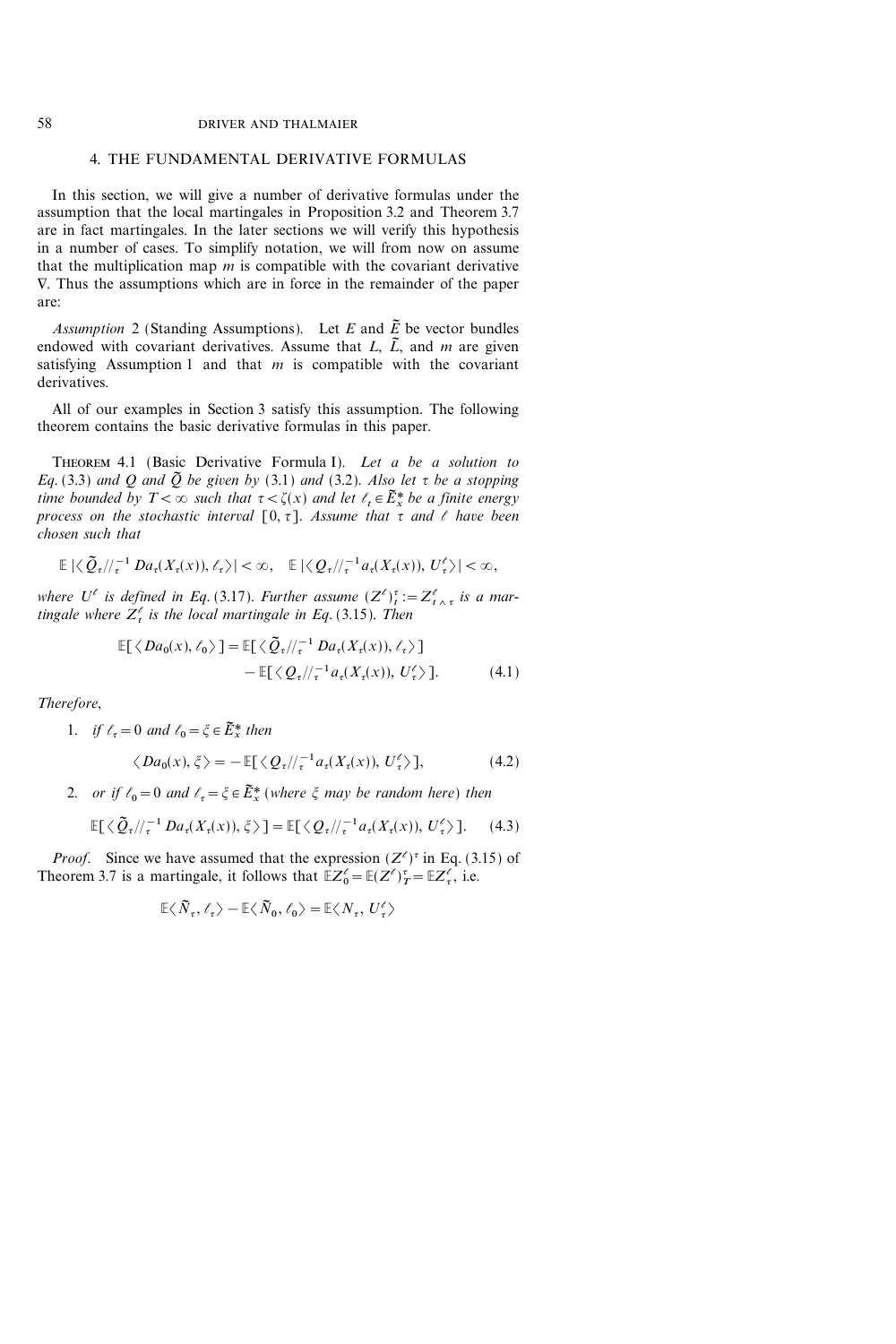which along with the definitions of  $N$ ,  $\tilde{N}$  in Proposition 3.2 proves Eq.  $(4.1)$ .

*Remark* 4.2. Suppose that  $\ell_t \in \widetilde{E}_x$  is a finite energy process. Under the further assumption that E and  $\tilde{E}$  are Riemannian vector bundles and m is compatible with  $\nabla$ , Theorem 4.1 remains valid with all pairings  $\langle \cdot, \cdot \rangle$ replaced by the appropriate inner products  $(\cdot, \cdot)_E$  or  $(\cdot, \cdot)_E$  and all transposes replaced by adjoints and  $U^{\ell}$  defined as in Eq. (3.18) above.

THEOREM 4.3 (Basic Derivative Formula II). Let a be a solution to Eq. (3.3) and Q be given by (3.1). Also let  $\tau$  be a stopping time bounded by  $T<\infty$  such that  $\tau<\zeta(x)$  and let  $k_t \in \widetilde{E}_x^*$  be a finite energy process on the stochastic interval  $[0, \tau]$ . Assume that  $\tau$  and k have been chosen such that

$$
\mathbb{E} |\langle \, \, / \, /_{\tau}^{-1} D a_{\tau}(X_{\tau}(x)), k_{\tau} \rangle| < \infty, \qquad \mathbb{E} |\langle \, \mathcal{Q}_{\tau} / \, /_{\tau}^{-1} a_{\tau}(X_{\tau}(x)), \hat{U}_{\tau}^{k} \rangle| < \infty,
$$

where  $\hat{U}^k$  is defined in Eq. (3.21). Further assume  $(\hat{Z}^k)_{t}^{\tau} := \hat{Z}^k_{t \wedge \tau}$  is a martingale where  $\hat{Z}_{t}^{k}$  is the local martingale in Eq. (3.22). Then

$$
\mathbb{E}[\langle Da_0(x), k_0 \rangle] = \mathbb{E}[\langle / \rangle_{\tau}^{-1} Da_{\tau}(X_{\tau}(x)), k_{\tau} \rangle] \n- \mathbb{E}[\langle Q_{\tau} / \rangle_{\tau}^{-1} a_{\tau}(X_{\tau}(x)), \hat{U}_{\tau}^k \rangle].
$$
\n(4.4)

Therefore,

1. if 
$$
k_{\tau} = 0
$$
 and  $k_0 = \xi \in \tilde{E}_x^*$  then  
\n
$$
\langle Da_0(x), \xi \rangle = -\mathbb{E}[\langle Q_{\tau}/\langle \tau^{-1} a_{\tau}(X_{\tau}(x)), \hat{U}_{\tau}^k \rangle],
$$
\n(4.5)

2. or if  $k_0=0$  and  $k_{\tau} = \xi \in \tilde{E}^*$  (where  $\xi$  may be random here) then

$$
\mathbb{E}[\langle \, \mathcal{N}^{-1}_{\tau} \, Da_{\tau}(X_{\tau}(x)), \xi \, \rangle] = \mathbb{E}[\langle \, Q_{\tau} \mathcal{N}^{-1}_{\tau} a_{\tau}(X_{\tau}(x)), \, \hat{U}_{\tau}^{k} \rangle]. \tag{4.6}
$$

Proof. The proof is the same as Theorem 4.1 except that we use Corollary 3.9 in place of Theorem 3.7.  $\blacksquare$ 

The formulas appearing in Theorem 3.7 take on a simpler form when  $m$ is compatible with  $\nabla$  and  $\ell_t$  is of the form  $\ell_t = \overline{\ell}_t \xi$  where  $\overline{\ell}_t$  is an R-valued finite energy process and  $\xi \in \tilde{E}^*$ . To write out these formula, it is convenient to introduce the process  $V_t^{\bar{\ell}} \in \text{Hom}(E_x, \tilde{E}_x)$  by

$$
V_t^{\bar{\ell}} = \int_0^t \bar{\ell}_s' \tilde{Q}_s m_{dB_s} Q_s^{-1} + \frac{1}{2} \int_0^t \bar{\ell}_s \tilde{Q}_s \rho_{\frac{1}{s}} Q_s^{-1} ds, \qquad (4.7)
$$

where  $\rho_{\parallel/s} := / \frac{1}{s} \rho(X_s(x)) / \frac{1}{s}$  and the  $\tilde{E}_x$ -valued process

$$
\overline{Z}_t^{\overline{\ell}} := \overline{\ell}_t \widetilde{N}_t - V_t^{\overline{\ell}} N_t. \tag{4.8}
$$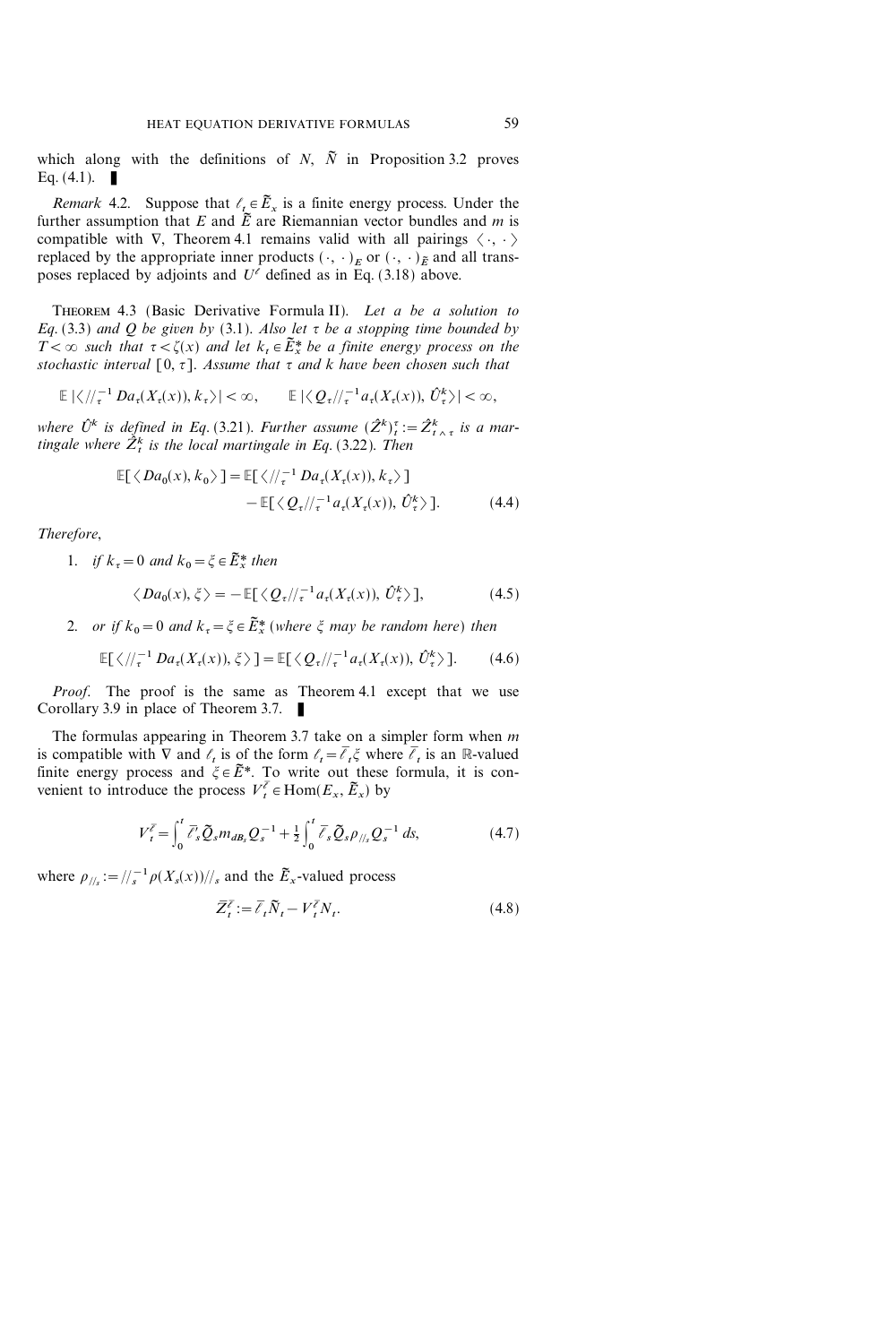COROLLARY 4.4. Let a be a solution to Eq. (3.3) and Q and  $\tilde{Q}$  be given by (3.1) and (3.2). Also let  $\tau$  be a stopping time bounded by  $T < \infty$  such that  $\tau < \zeta(x)$  and let  $\overline{\ell}_t$  be an R-valued finite energy process on the stochastic interval  $[0, \tau]$ . Assume that  $\tau$  and  $\bar{\ell}$  have been chosen such that

$$
\mathbb{E} \left| \overline{\ell}_{\tau} \widetilde{Q}_{\tau}/\!/_{\tau}^{-1} D a_{\tau}(X_{\tau}(x)) \right| < \infty, \qquad \mathbb{E} \left| V_{\tau}^{\overline{\ell}} \mathcal{Q}_{\tau}/\!/_{\tau}^{-1} a_{\tau}(X_{\tau}(x)) \right| < \infty,
$$

where  $V^{\bar{\ell}}$  is defined in Eq. (4.7). Further assume  $(\bar{Z}^{\bar{\ell}})_{t}^{\tau}:=\bar{Z}^{\bar{\ell}}_{t\wedge\tau}$  is a martingale where  $\overline{Z}_t^{\overline{\ell}}$  is the local martingale in Eq. (4.8). Then

$$
Da_0(x) = \mathbb{E}[\overline{\ell}_{\tau} \widetilde{Q}_{\tau}/\!/_{\tau}^{-1} Da_{\tau}(X_{\tau}(x))] - \mathbb{E}[V_{\tau}^{\overline{\ell}} Q_{\tau}/\!/_{\tau}^{-1} a_{\tau}(X_{\tau}(x))]. \quad (4.9)
$$

Moreover,

1. if 
$$
\bar{\ell}_{\tau} = 0
$$
 and  $\bar{\ell}_{0} = 1$  then

$$
Da_0(x) = -\mathbb{E}[V_{\tau}^{\bar{\ell}} Q_{\tau}/\!/_{\tau}^{-1} a_{\tau}(X_{\tau}(x))], \tag{4.10}
$$

2. or if 
$$
\bar{\ell}_0 = 0
$$
 and  $\bar{\ell}_\tau = 1$  then

$$
\mathbb{E}\big[\,\widetilde{Q}_{\tau}/\!/_{\tau}^{-1}D a_{\tau}(X_{\tau}(x))\big] = \mathbb{E}\big[\,V_{\tau}^{\overline{\ell}}Q_{\tau}/\!/_{\tau}^{-1}a_{\tau}(X_{\tau}(x))\big].\tag{4.11}
$$

In the remainder of Section 4, we will illustrate the type of formulas that can be derived from Theorem 4.1. For now we will just assume that the hypothesis of Theorem 4.1 or Corollary 4.4 are satisfied. The subsequent sections will address the issue of verifying these hypotheses in a number of different contexts.

In order to apply Theorem 4.1, it is necessary to have a solution  $a$  to Eq. (3.3). There are basically two choices which will be used in the sequel: (i)  $a_t = e^{(T-t)L/2}\alpha$  where  $\alpha \in \Gamma(E)$  and (ii)  $a_t = \alpha$  where  $L\alpha = 0$ . The second case is formally a special case of the first.

#### 4.1. Feynman-Kac Formulas

For this subsection, we will assume that the lifetime  $\xi(x)$  of the Brownian motion is infinite. We begin by recalling the Feynman-Kac representation for  $e^{tL}$  and  $e^{t\tilde{L}}$ .

PROPOSITION 4.5 (Feynman-Kac). Suppose that  $\alpha$  and  $\tilde{\alpha}$  are smooth sections of E and  $\tilde{E}$  such that there exist smooth solutions to the partial differential equations

$$
\frac{\partial}{\partial t}u(t) = \frac{1}{2}Lu(t) \qquad with \quad u(0) = \alpha \tag{4.12}
$$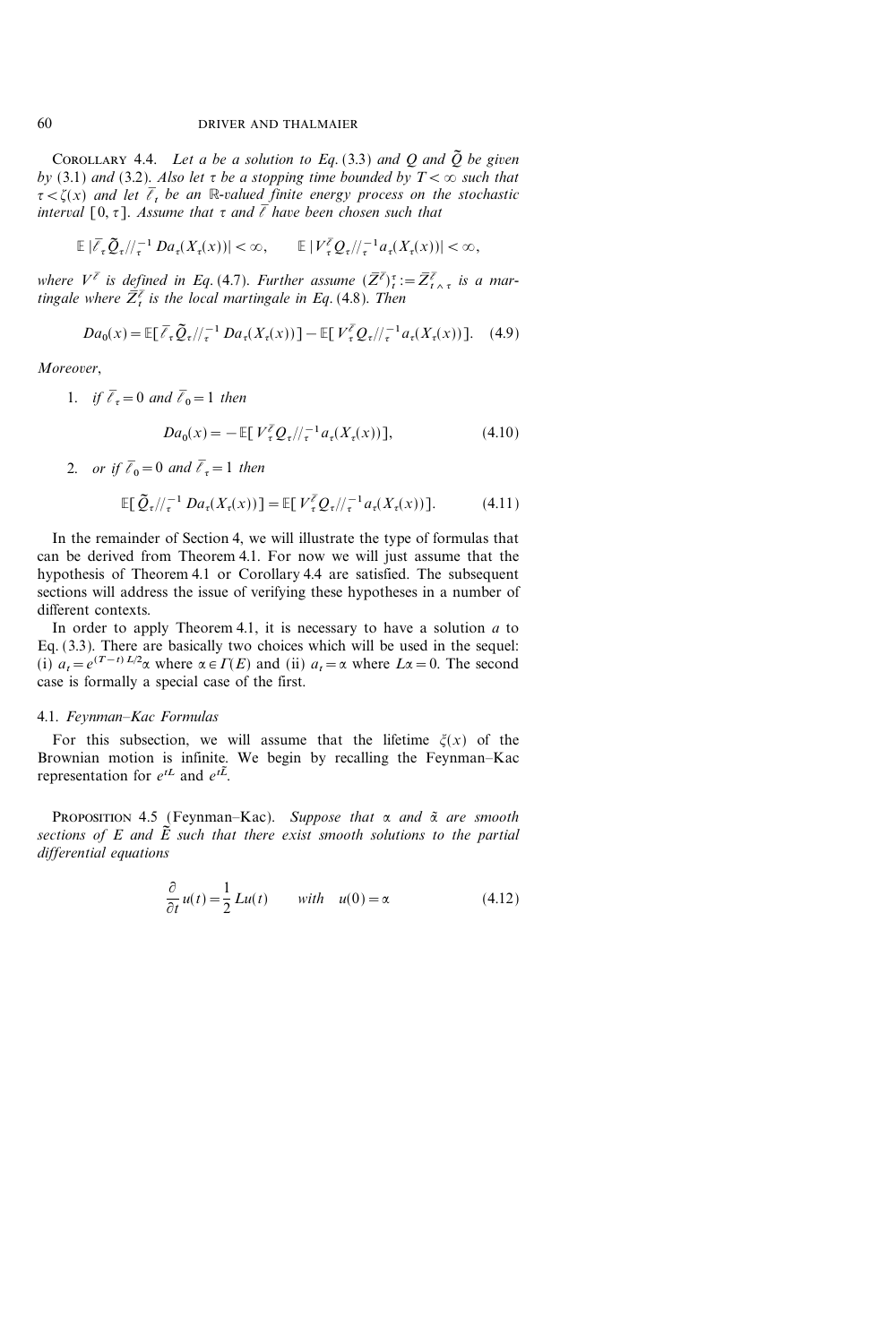$$
\frac{\partial}{\partial t}\tilde{u}(t) = \frac{1}{2}\tilde{L}\tilde{u}(t) \qquad with \quad \tilde{u}(0) = \tilde{\alpha}.\tag{4.13}
$$

Further assume that there is a solution to Eq. (4.13) when  $\tilde{\alpha} = D\alpha$ . We will write  $e^{tL/2}\alpha$  for  $u(t)$ , respectively  $e^{t\tilde{L}/2}\tilde{\alpha}$  for  $\tilde{u}(t)$ , and  $e^{t\tilde{L}/2}$  D $\alpha$  for the solution to Eq. (4.13) when  $\tilde{\alpha} = D\alpha$ . Let  $a_t = u(T-t) = e^{(T-t)L/2}\alpha$ , respectively,  $\tilde{a}_t = \tilde{u}(T-t) = e^{(T-t)\tilde{L}/2\tilde{\alpha}}$ , and let  $N_t$  and  $\tilde{N}_t$  be defined by Eqs. (3.4) and (3.5). If the local martingales  $N_t$  and

$$
t \to \widetilde{Q}_t/\!/_{t}^{-1}\widetilde{a}_t(X_t(x))
$$

are in fact martingales for  $0 \le t \le T$ , then

(eTL<sup>2</sup> :)(x)=E[QT&1 <sup>T</sup> :(XT(x))], (4.14)

$$
(e^{T\widetilde{L}/2}\widetilde{\alpha})(x) = \mathbb{E}[\,\widetilde{Q}_T/\!/_{T}^{-1}\widetilde{\alpha}(X_T(x))].\tag{4.15}
$$

Under the further assumptions,

(i) 
$$
\int_0^T \mathbb{E} |\tilde{Q}_t \rho_{//t} Q_t^{-1} N_T| dt < \infty
$$
 (4.16)

(with  $\rho_{\mu}$  as in Eq. (3.14)) and (ii) the local martingale

$$
t \to \int_0^t \tilde{Q}_r / \langle r^{-1} \nabla_{/ \langle r \, dB_r} D a_r(X_r(x)) \rangle \tag{4.17}
$$

is a martingale on  $[0, T]$ , then

$$
(e^{T\tilde{L}/2} D\alpha)(x) = (De^{TL/2}\alpha)(x) + \frac{1}{2} \mathbb{E} \left[ \left( \int_0^T \tilde{Q}_t \rho_{//t} Q_t^{-1} dt \right) Q_T / / \tau^1 \alpha(X_T(x)) \right].
$$
 (4.18)

Remarks 4.6. (i) Equation (4.18) is a stochastic version of Duhamel's principle.

(ii) The hypotheses of the previous proposition are easily verified when *M* is compact, see Proposition 5.1 below.

*Proof* (of Proposition 4.5). Since  $N<sub>t</sub>$  is assumed to be a martingale,

$$
(e^{TL/2}\alpha)(x) = \mathbb{E}[N_0] = \mathbb{E}[N_T] = \mathbb{E}[Q_T|/\tau^{-1}\alpha(X_T(x))]
$$

which proves Eq. (4.14). The proof of Eq. (4.15) is similar and so we omit it.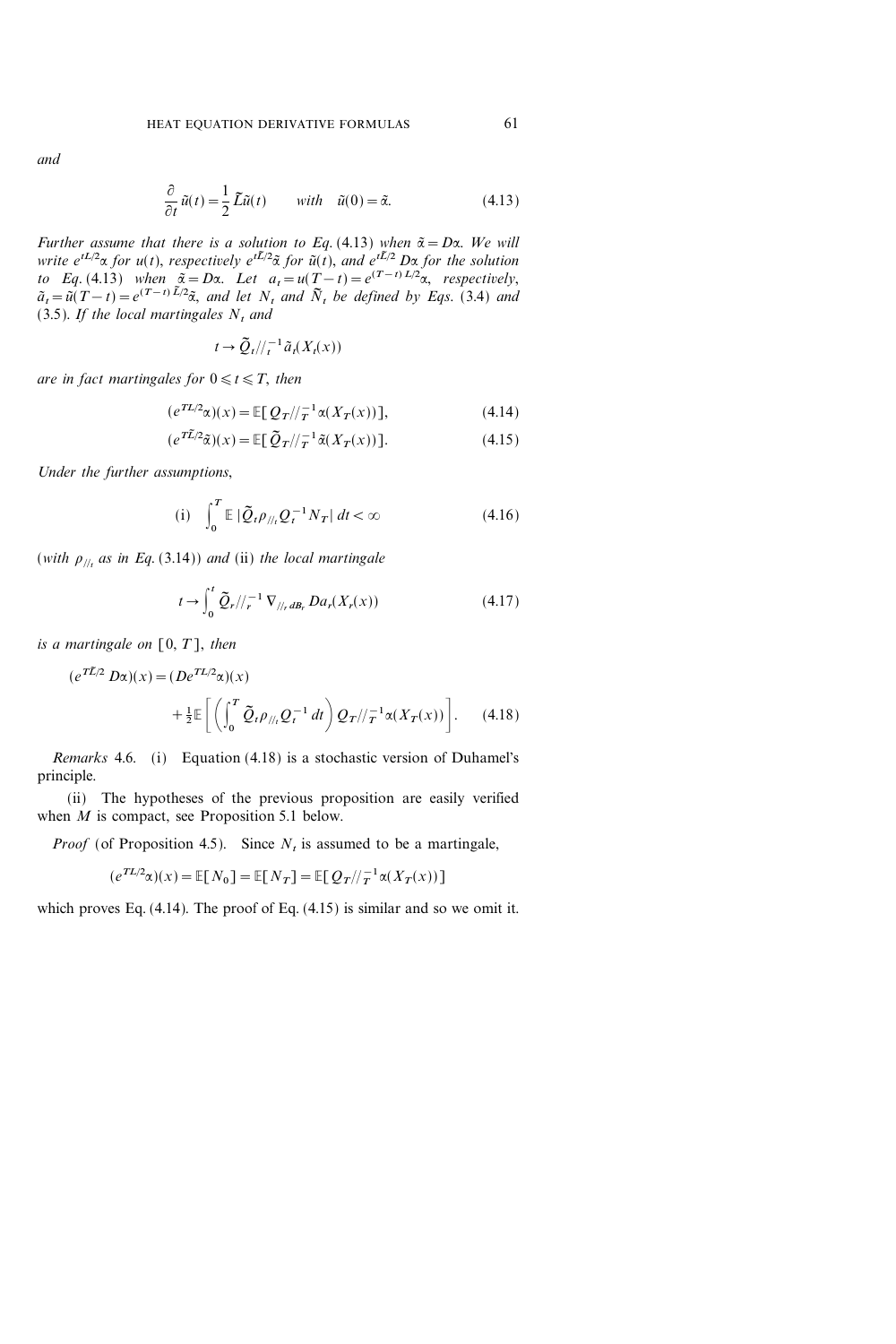Taking expectations of Eq. (3.7) of Proposition 3.2 and using Eq. (4.15) with  $\tilde{\alpha} = D\alpha$ , we find that

$$
(e^{T\tilde{L}/2} D\alpha)(x) = \mathbb{E}[\ \tilde{Q}_T / /_{T}^{-1} D\alpha(X_T(x))] = \mathbb{E}[\ \tilde{N}_T]
$$
  
\n
$$
= \mathbb{E}[\ \tilde{N}_0] + \frac{1}{2} \mathbb{E}\int_0^T \tilde{Q}_t / /_{t}^{-1} (\rho a_t)(X_t(x)) dt
$$
  
\n
$$
= (De^{TL/2}\alpha)(x)
$$
  
\n
$$
+ \frac{1}{2} \mathbb{E}\int_0^T \tilde{Q}_t / /_{t}^{-1} \rho(X_t(x)) / /_{t} Q_t^{-1} Q_t / /_{t}^{-1} a_t(X_t(x)) dt
$$
  
\n
$$
= (De^{TL/2}\alpha)(x) + \frac{1}{2} \mathbb{E}\int_0^T \tilde{Q}_t \rho_{//t} Q_t^{-1} N_t dt. \tag{4.19}
$$

Note that Eq.  $(4.16)$ , along with the martingale property of N<sub>t</sub>, implies as well that

$$
\int_0^T \mathbb{E} \left| \tilde{Q}_t \rho_{\text{th}} Q_t^{-1} N_t \right| dt < \infty. \tag{4.20}
$$

To simplify notation, let  $\Gamma_t := \tilde{Q}_t \rho_{//t} Q_t^{-1}$ . From the bounds in Eqs. (4.16) and (4.20) and Fubini's Theorem, it follows that

$$
\mathbb{E}\left|\Gamma_t N_T\right| < \infty \qquad \text{and} \qquad \mathbb{E}\left|\Gamma_t N_t\right| < \infty \tag{4.21}
$$

for almost every  $t \in [0, T]$ . At any t where Eq. (4.21) holds, one shows using the martingale property of  $N_t$  that  $\mathbb{E}[T_tN_t]=\mathbb{E}[T_tN_T]$ . (This is done by first truncating  $\Gamma_t$  and then passing to the limit.) Since  $E[T_tN_t]=E[T_tN_T]$  for almost every t, we find that

$$
\mathbb{E}\int_0^T \tilde{Q}_t \rho_{//t} Q_t^{-1} N_t dt = \int_0^T \mathbb{E}[T_t N_t] dt = \int_0^T \mathbb{E}[T_t N_T] dt,
$$

which along with Eq. (4.19) implies Eq. (4.18) since

$$
N_T = Q_T / \frac{1}{T} a_T(X_T(x)) = Q_T / \frac{1}{T} \alpha(X_T(x)).
$$

# 4.2. Semigroup Derivative Formulas

Let  $a_t = e^{(T-t)L/2}\alpha$  where  $\alpha \in \Gamma(E)$  and  $e^{tL/2}$  is the semigroup generated by a suitable extension of L. Taking  $\tau = T$  in Theorem 4.1, we find the following derivative formula from Eq. (4.2),

$$
\langle De^{TL/2}\alpha(x), \xi \rangle = -\mathbb{E}[\langle Q_T/\!/_{T}^{-1}\alpha(X_T(x)), U_T^{\ell} \rangle]
$$
  
for any  $\xi \in \tilde{E}_x^*$  (4.22)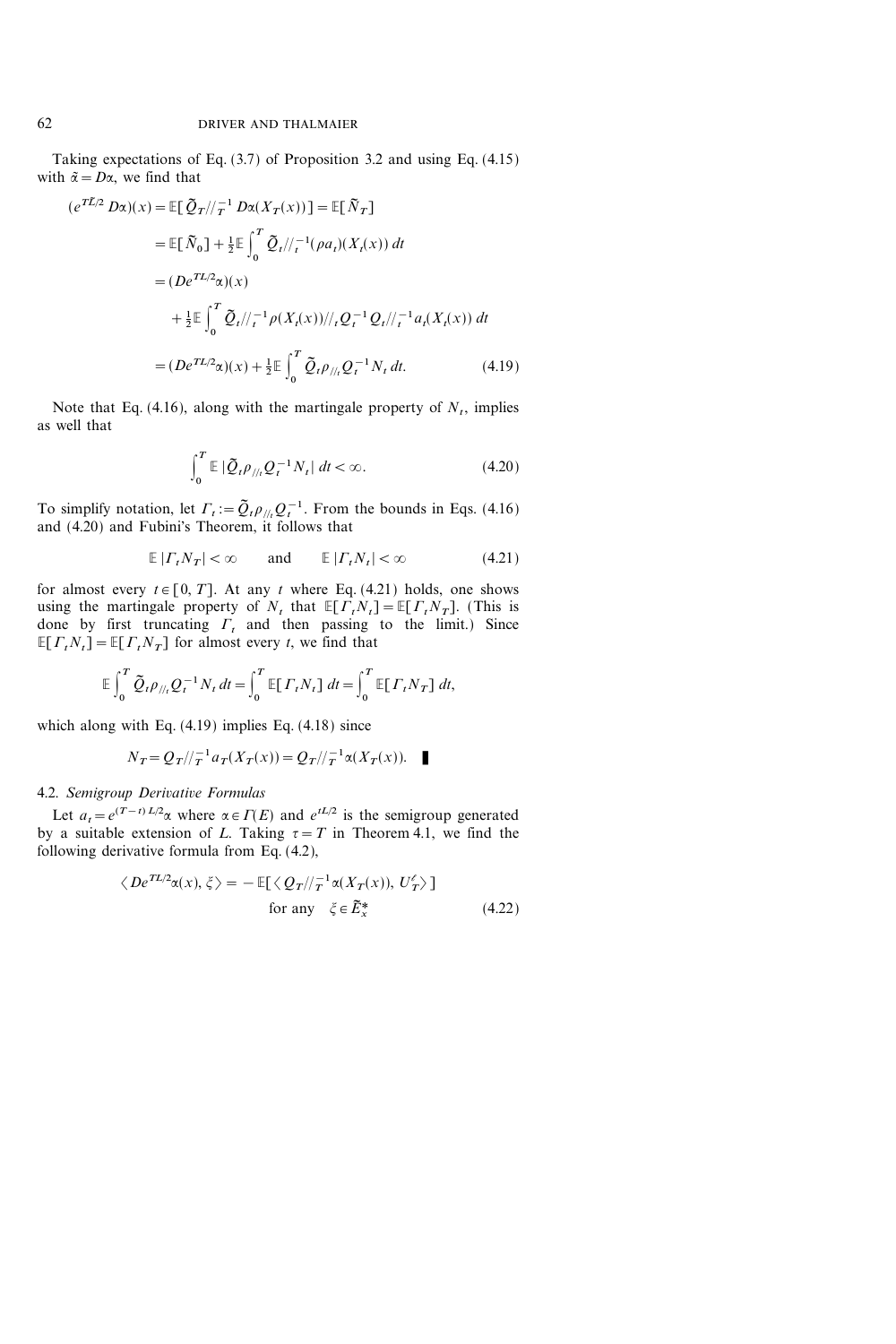where  $\ell$  is an appropriate finite energy process with values in  $\tilde{E}_{x}^{*}$  such that  $\ell_T=0$  and  $\ell_0=\xi$ . Similarly, using Proposition 4.5 and Eq. (4.3),

$$
\langle e^{T\tilde{L}/2} D\alpha(x), \xi \rangle = \mathbb{E}[\langle \tilde{Q}_T / \rangle_T^{-1} D\alpha(X_T(x)), \xi \rangle]
$$
  
=  $\mathbb{E}[\langle Q_T / \rangle_T^{-1} \alpha(X_T(x)), U_T' \rangle]$   
for any  $\xi \in \tilde{E}_x^*$ , (4.23)

where now  $\ell_T = \xi$  and  $\ell_0 = 0$ .

Remark 4.7. It is interesting to notice that by choosing  $\ell_T$  to be random, we may also use Eq. (4.3) of Theorem 4.1 to get a formula for  $e^{T\hat{L}/2}D\alpha(x)$  for any operator  $\hat{L}$  on  $\Gamma(\tilde{E})$  of the form  $\hat{L}=\tilde{\Box}-\hat{\mathcal{R}}$ . To do this, let

$$
\frac{d}{dt}\hat{Q}_t = -\frac{1}{2}\hat{Q}_t\hat{\mathcal{R}}_{/l_t} \quad \text{with} \quad \hat{Q}_0 = \mathrm{id}_{\tilde{E}_x},\tag{4.24}
$$

where  $\hat{\mathcal{R}}_{\ell/2} := (1/\tilde{E})^{-1} \hat{\mathcal{R}}_{\ell}/\tilde{E}_{\ell}$ , and choose  $\ell$  such that  $\ell_0 = 0$  and  $\ell_T =$  $(\hat{Q}_T \tilde{Q}_T^{-1})^{\text{tr}} \xi$  with  $\xi \in \tilde{E}_x^*$  non-random. Then by the Feynman–Kac formula (Proposition 4.5)

$$
\langle e^{T\hat{L}/2} D\alpha(x), \xi \rangle = \mathbb{E}[\langle \hat{Q}_T / \langle \tau^1 D a_T(X_T(x)), \xi \rangle]
$$
  
\n
$$
= \mathbb{E}[\langle \tilde{Q}_T / \langle \tau^1 D a_T(X_T(x)), (\hat{Q}_T \tilde{Q}_T^{-1})^{\text{tr}} \xi \rangle]
$$
  
\n
$$
= \mathbb{E}[\langle \tilde{Q}_T / \langle \tau^1 D a_T(X_T(x)), \ell_T \rangle]. \tag{4.25}
$$

This equation along with Eq. (4.3) and  $a_T = \alpha$  implies that

$$
\langle e^{T\hat{L}/2} D\alpha(x), \xi \rangle = \mathbb{E}[\langle Q_T / \rangle_T^{-1} \alpha(X_T(x)), U_T^{\ell} \rangle], \tag{4.26}
$$

where  $\ell$  is an  $\tilde{E}_x^*$ -valued process such that  $\ell_0 = 0$  and  $\ell_T = (\hat{Q}_T \tilde{Q}_T^{-1})^{tr} \xi$ .

Remark 4.8. Equations (4.22) and (4.23) provide stochastic formulas for  $De^{TL/2}\alpha$  and  $e^{T\tilde{L}/2}$  D $\alpha$ , not containing derivatives of the section  $\alpha$ . These and related formulas rely on the fact that one of the local martingales given by Eq. (3.15), or Eq. (3.19), or Eq. (3.22), is a martingale for certain choices of a finite energy process  $\{\ell_t\}$ , respectively  $\{k_t\}$ . Nevertheless there is an essential difference between formula (4.22) and (4.23). To get the formula for  $De^{TL/2}\alpha$ , we need to know that the local martingale

$$
Z_t^{\ell} = \langle \tilde{N}_t, \ell_t \rangle - \langle N_t, U_t^{\ell} \rangle,
$$

as given by Eq. (3.15), is a martingale for a finite energy process  $\ell$  such that  $\ell_0 = \xi$  and  $\ell_T = 0$ . As we shall see (Section 6), this can always be achieved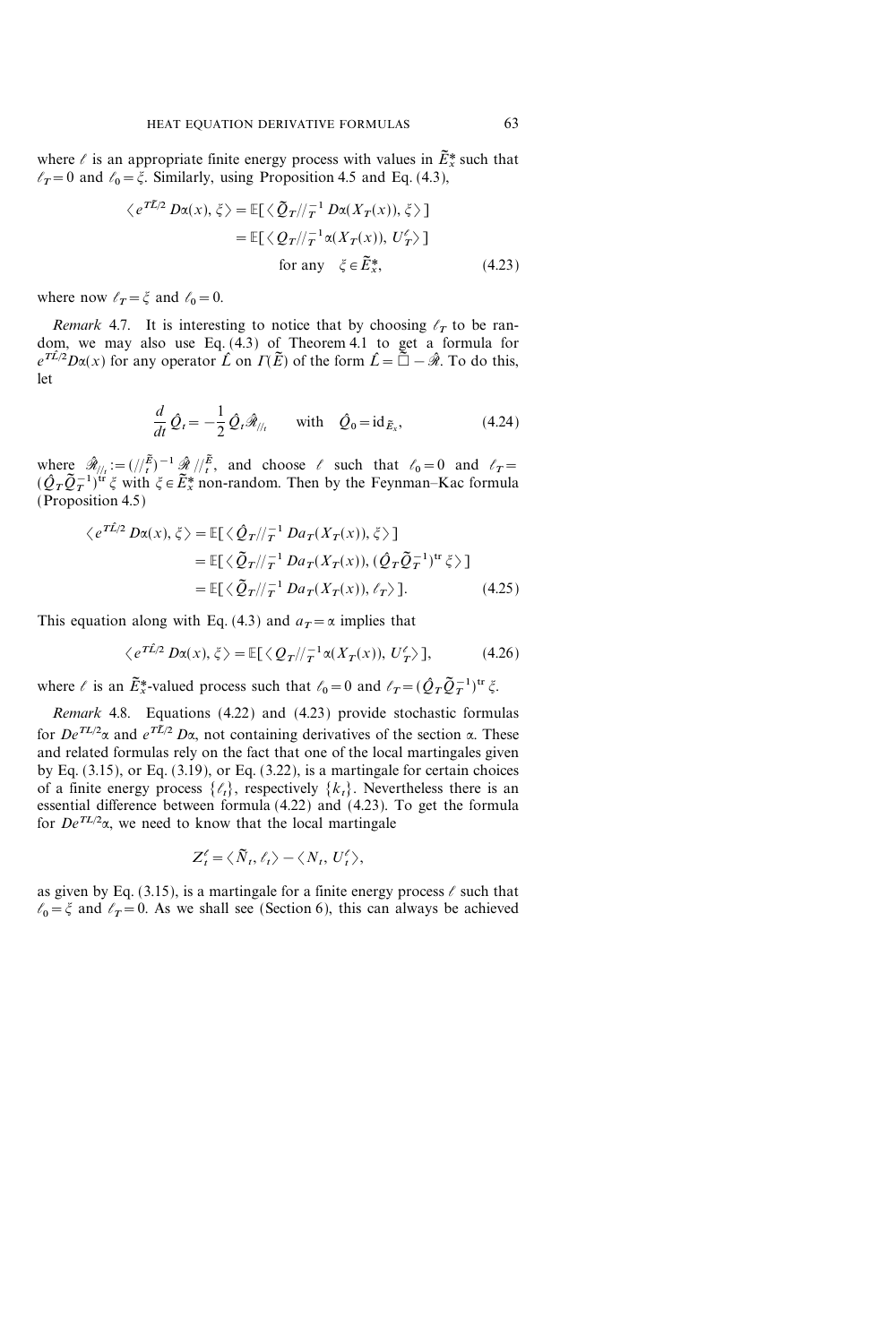(independently of whether  $M$  is compact or complete), for instance, by taking  $\ell_s=0$  already for  $s\geq \tau \wedge T$  where  $\tau$  is the first exit time of  $X(x)$  from some relatively compact neighborhood of  $x$ . On the other hand, to get the formula for  $e^{t\tilde{L}/2} D\alpha$ , the martingale property for  $Z^{\ell}$  is exploited where now  $\ell_0=0$  and  $\ell_T=\xi$ , which no longer is a local problem. It implies the second equality in  $(4.23)$ , which combined with the Feynman–Kac representation for  $e^{T\tilde{L}/2}$  D $\alpha$  gives both equalities in Eq. (4.23). As will be seen in Section 5, the martingale property in this case is easily checked if  $M$  is compact (for most applications, completeness of  $M$  is sufficient), but it is not automatically satisfied in general. For instance, sticking to the case  $\rho=0$  for simplicity, and under the assumption that  $Z^{\ell}$  is a martingale also for  $\ell_{s} \equiv \xi$ , we get the formula

$$
\langle (De^{T\tilde{L}/2}\alpha)(x), \xi \rangle = \mathbb{E}[\langle \tilde{Q}_T / \rangle_T^{-1} D\alpha(X_T(x)), \xi \rangle]
$$

which combined with Eq. (4.23) shows that  $De^{T\tilde{L}2}\alpha = e^{T\tilde{L}/2} D\alpha$ , see also Eq. (4.18). The validity of such commutation rules is known to be an intriguing question for (non-complete) Riemannian manifolds.

## 4.3. Harmonic Section Derivative Formula

Suppose that  $a \in \Gamma(E)$  is a *L*-harmonic section (i.e.  $La=0$ ) defined locally in a neighborhood  $\mathscr V$  of x. Let  $\tau$  be the first exit time of  $X_t(x)$  from some relatively compact neighborhood of x which is contained in  $\mathscr V$ . If  $\{\ell_t\}_{0 \leq t < \tau}$  is a bounded  $L^1$ -finite energy process (i.e.  $(\int_0^{\tau} |f'(s)|^2 ds)^{1/2} \in L^1$ ) such that  $\ell_0 = \xi \in \widetilde{E}_x^*$  and  $\ell_z = 0$ , then

$$
\langle Da(x), \xi \rangle = -\mathbb{E}[\langle Q_{\tau}/\!/_{\tau}^{-1}a(X_{\tau}(x)), U_{\tau}^{\ell} \rangle ] \tag{4.27}
$$

where  $U^{\ell}$  is the process defined in Eq. (3.17).

## 5. APPLICATIONS FOR COMPACT M

In order to avoid technical complications we will first demonstrate some applications of the previous results under the assumption that  $M$  is a compact manifold without boundary. Applications in the case that M is not compact will be given in the next section. One key consequence of the compactness of M is that  $\zeta(x) = \infty$  a.s. for all  $x \in M$ . Again recall that Assumption 2 (at the beginning of Section 4) is in force throughout the remainder of this paper.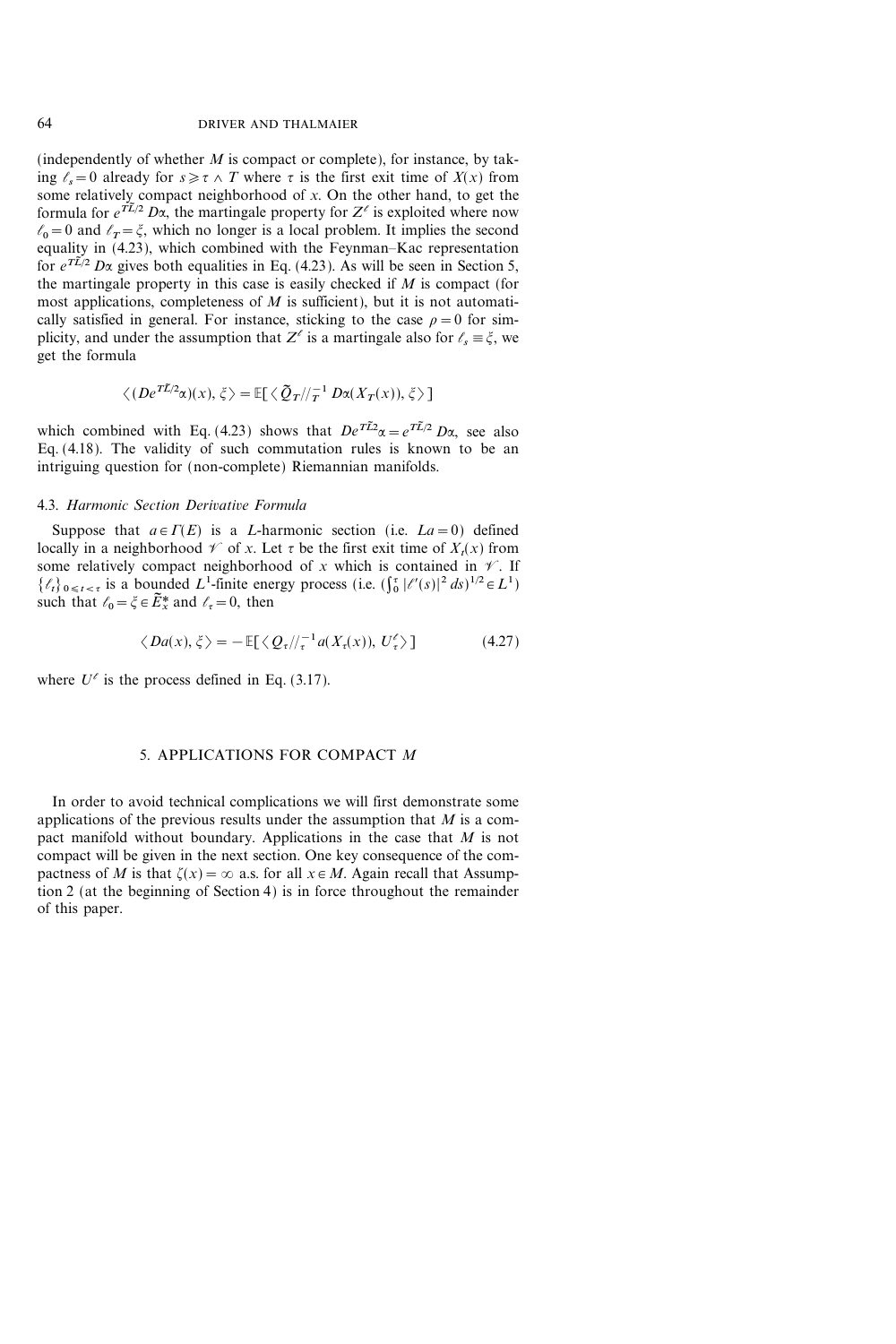By standard elliptic P.D.E. theory and the Minakshisundaram-Pleijel method for constructing heat kernels we have the following facts. The heat equation

$$
\partial_t a_t = La_t \qquad \text{with} \quad a_0 = \alpha \in \Gamma(E) \tag{5.1}
$$

has a unique solution which we write as  $P<sub>t</sub>$ . The linear operator  $P<sub>t</sub>$ :  $\Gamma(E) \rightarrow \Gamma(E)$  extends continuously to a one-parameter semigroup on  $L^2(E)$ , see for example Chapter 2 of [4]. The  $L^2$  generator of this semigroup is the closure  $\overline{L}$  of L. To verify this last assertion, let  $\hat{L}$  be the  $L^2$ generator of  $P_t$  and  $L^{\dagger}$  denote the formal adjoint of L. Then using the result in [4],  $L^{\dagger}$  generates (in the same way L generated P) the adjoint semigroup  $P_t^*$ . Therefore, for  $a \in \mathcal{D}(L)$  and  $b \in \Gamma(E)$ , we have that

$$
(\hat{L}a, b) = \frac{d}{dt}\Big|_{0+} (P_t a, b) = \frac{d}{dt}\Big|_{0+} (a, P_t^* b) = (a, L^{\dagger} b).
$$

This shows that  $L \subset \overline{L} \subset \hat{L} \subset (L^{\dagger})^*$ . However, by basic elliptic regularity theory,  $\mathcal{D}((L^{\dagger})^*) = \mathcal{D}(\overline{L}) = H^2$ —the Sobolev space with two derivatives in L<sup>2</sup>. Therefore,  $\bar{L} = \hat{L} = (L^{\dagger})^*$ . From now on we will write  $e^{tL}$  for  $P_t$ .

PROPOSITION 5.1. Suppose that  $\alpha$  and  $\tilde{\alpha}$  are  $L^2$  sections of E and  $\tilde{E}$ respectively, then the Feynman-Kac formula in Eqs.  $(4.14)$  and  $(4.15)$  of Proposition 4.5 are valid. If we further assume that  $\alpha$  is an  $H^1$  section of E (i.e.  $\alpha$  is an  $L^2$  section of E with one weak derivative in  $L^2$ ), then Eq. (4.18) is valid as well.

Proof. Using a continuity argument, it suffices to prove Eqs. (4.14), (4.15) and (4.18) under the assumption that  $\alpha$  and  $\tilde{\alpha}$  are smooth sections of E and  $\tilde{E}$  respectively. Since M is compact,  $Q_t$ ,  $Q_t^{-1}$  and  $\tilde{Q}_t$  are bounded by  $e^{Kt}$ , where K is a non-random constant depending on the bounds on  $\mathscr R$  and  $\widetilde{\mathscr R}$ . Using these facts and the assumed smoothness of  $\alpha$  and  $\widetilde{\alpha}$ , it is easy to see that the assumptions in Proposition 4.5 are satisfied.

Remark 5.2. A simple consequence of Eq. (4.18) is that  $De^{tL/2}\alpha =$  $e^{t\tilde{L}/2}$  D $\alpha$  when  $\rho=0$ . Of course this may be proved directly as well. Indeed, for  $\alpha \in \Gamma(E)$ ,  $a_t = De^{tL/2}\alpha$  and  $b_t = e^{tL/2}D\alpha$  are both solutions to the heat equation  $\frac{d}{dt}a_t = \frac{1}{2}\tilde{L}a_t$  with initial condition  $a_t|_{t=0} = D\alpha$ . Uniqueness of solutions to the  $\tilde{L}$  heat equation gives  $a_t = b_t$ , i.e.

$$
De^{tL/2}\alpha = e^{t\tilde{L}/2} D\alpha \quad \text{for all} \quad \alpha \in \Gamma(E).
$$

By continuity, the previous equation extends to all  $H^1$  sections  $\alpha$  of E.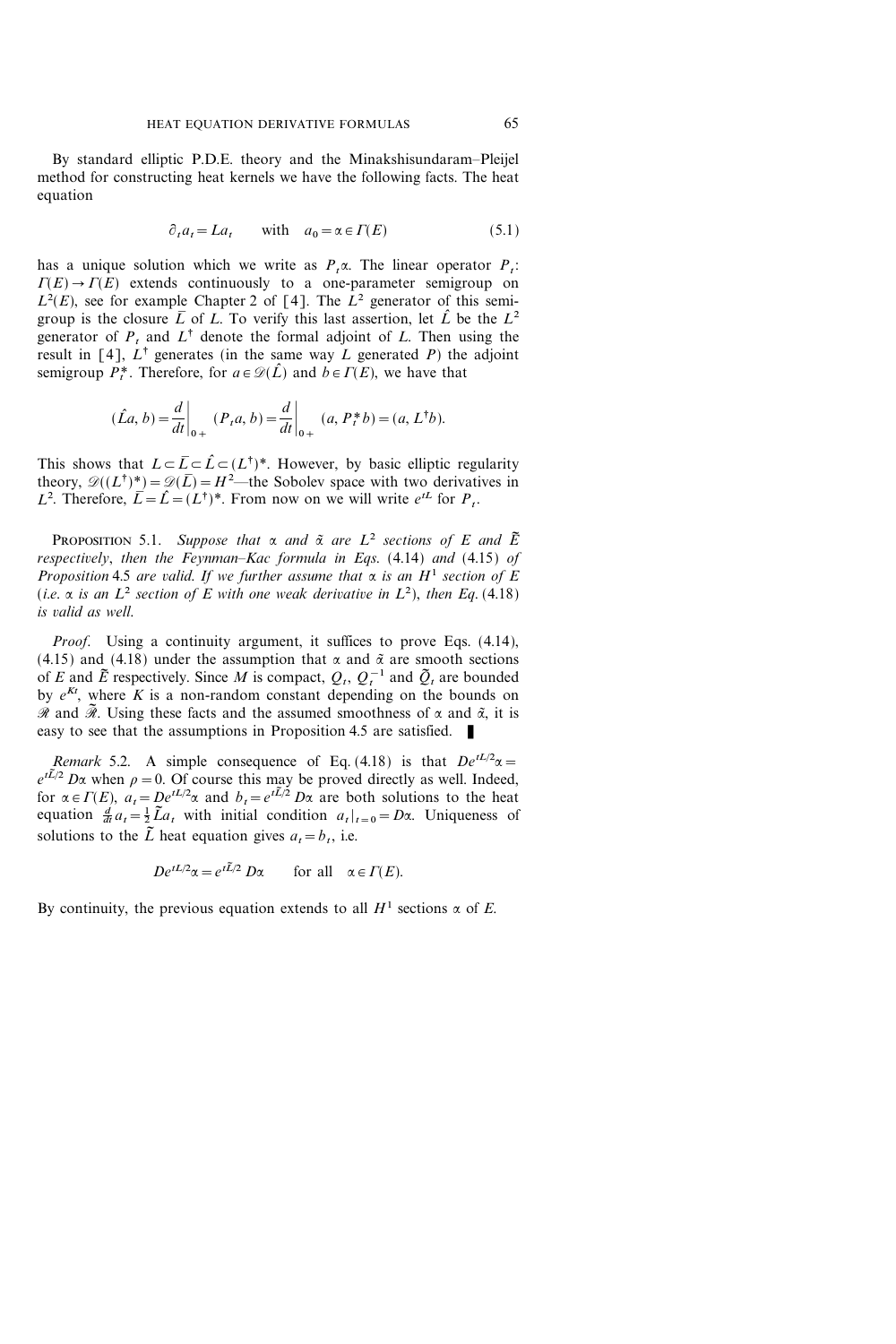For a more general account on the elliptic theory of the heat equation (5.1), including elliptic boundary problems in the case of compact manifolds with boundary, the reader is referred to Agranovich [1], Grubb [33], as well as Seeley [47, 48, 49].

# 5.1. Corollaries of Theorem 4.1

COROLLARY 5.3. Suppose that  $\alpha$  is a bounded measurable section of E and  $\xi \in \widetilde{E}_x^*$ . Let  $\{\ell_t\}_{0 \leq t \leq T}$  be an  $L^1$ -finite energy process with values in  $\widetilde{E}_x^*$ (see Definition 3.6) such that  $\ell_T=0$ . Then, with  $\xi := \ell_0 \in \widetilde{E}_x^*$ ,

$$
\langle De^{TL/2}\alpha(x), \xi \rangle = -\mathbb{E}[\langle Q_T/\!/_{T}^{-1}\alpha(X_T(x)), U_T^{\ell} \rangle],\tag{5.2}
$$

where  $U^{\ell}$  is given by Eq. (3.17). More generally, letting  $p \in (1, \infty)$  and  $q = p/(p-1)$  be the conjugate exponent of p, if  $\{\ell_t\}_{0 \leq t \leq T}$  is an  $L^q$ -finite energy process and  $\alpha$  is an  $L^p$  section of E, then Eq. (5.2) is still valid.

*Proof.* We will apply Theorem 4.1 with  $a_t(x) := (e^{(T-t)L/2}\alpha)(x)$ . By the Burkholder-Davis-Gundy inequality, there exists a constant  $C$ , depending only on  $q \in [1, \infty)$ , K and T, such that

$$
\mathbb{E}\left|\int_0^T \mathcal{Q}_s^{-1} m_{dB_s}^{\text{tr}} \widetilde{\mathcal{Q}}_s \ell_s'\right|^q \leqslant C \mathbb{E}\left[\left(\int_0^T |\ell_t'|^2 \, dt\right)^{q/2}\right]
$$

and also

$$
\mathbb{E}\left|\int_0^T \mathcal{Q}_s^{-1} \rho_{\text{th}}^{\text{tr}} \widetilde{\mathcal{Q}}_s \ell_s \, ds\right|^q \leqslant C \mathbb{E}\left[\left(\int_0^T |\ell_s|^2 \, ds\right)^{q/2}\right] \leqslant C \left(\ell_0^q + \mathbb{E}\left[\left(\int_0^T |\ell_s'|^2 \, ds\right)^{q/2}\right]\right).
$$

These equations together show that  $U_T^{\ell}$  is  $L^q$ -integrable.

First suppose that  $\alpha$  is a bounded measurable section of E. As in the proof of Proposition 5.1, the local martingale N of Proposition 3.2 and  $Z^{\ell}$ of Theorem 3.7 are already martingales. In case  $|De^{tL/2}\alpha|$  is not bounded on  $(0, T] \times M$  it may be necessary to first modify  $\ell$  such that  $\ell(T-\varepsilon)=0$  for some small  $\varepsilon > 0$  and then to take the limit as  $\varepsilon \to 0$ , see [58] for details.

Finally, if  $p \in (1, \infty)$  and  $\{\ell_t\}_{0 \leq t \leq T}$  is an  $L^q$ -finite energy process, then both sides of Eq. (5.2) depend continuously on  $\alpha \in L^p(E)$ , hence it suffices to prove Eq. (5.2) when  $\alpha$  is smooth. But for smooth  $\alpha$  it is easy to verify the hypothesis of Theorem 4.1.  $\blacksquare$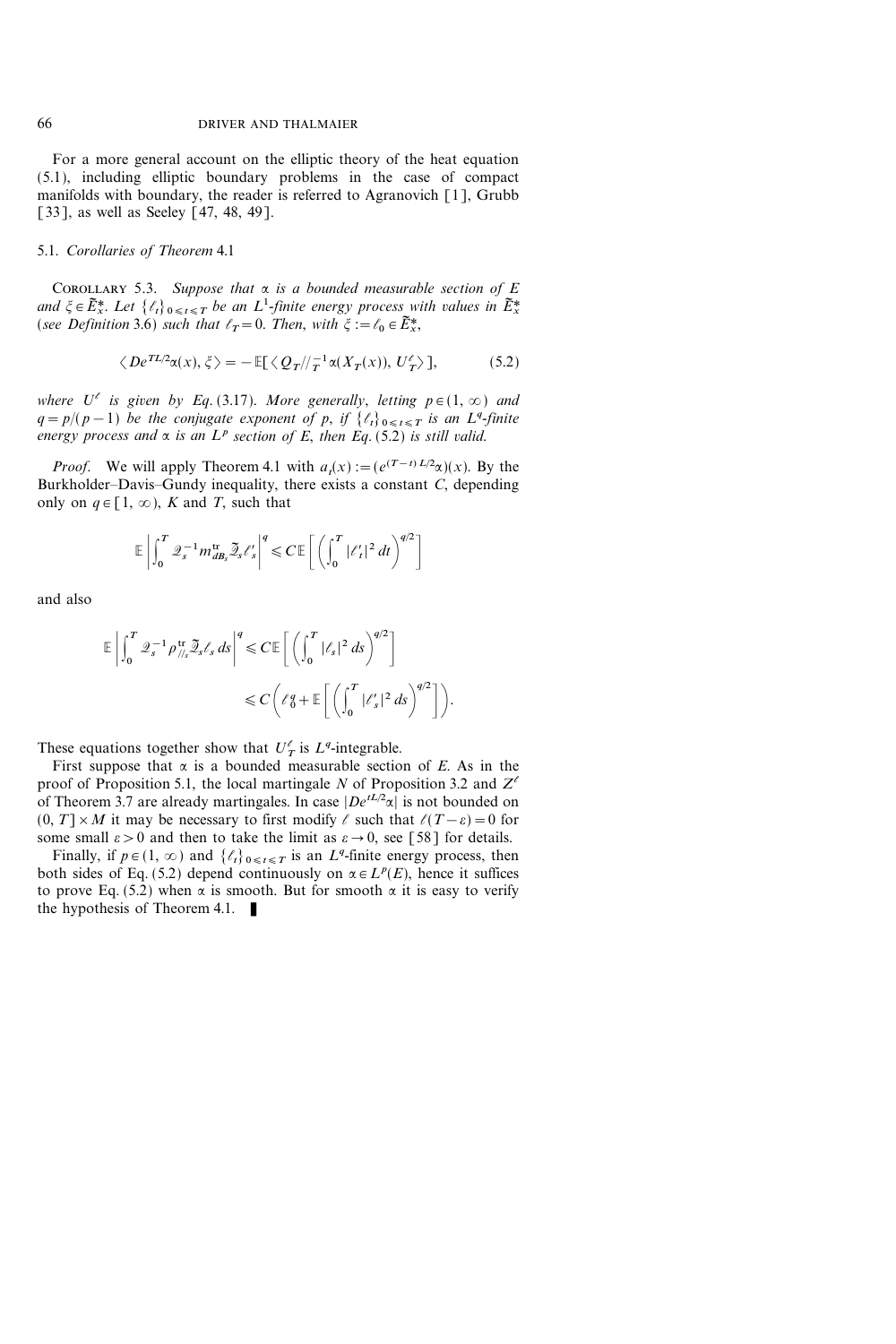COROLLARY 5.4. Suppose that  $\alpha \in \Gamma(E)$  is an L-harmonic section (i.e.  $L\alpha = 0$ ) and  $\xi \in \widetilde{E}_x^*$ . Let  $\{\ell_t\}_{0 \leq t \leq T}$  be an  $L^1$ -finite energy process with values in  $\tilde{E}^*$  such that  $\ell_T=0$  and  $\ell_0=\xi\in \tilde{E}^*$ . Then

$$
\langle D\alpha(x), \xi \rangle = -\mathbb{E}[\langle Q_T / \! /_T^{-1} \alpha(X_T(x)), U_T' \rangle],\tag{5.3}
$$

where again  $U^{\ell}$  is given by Eq. (3.17).

*Proof.* This is a consequence of Theorem 4.1 with  $a_t := \alpha$  or directly from the previous Corollary upon noting that  $e^{TL/2}\alpha = \alpha$  since  $L\alpha = 0$ .

COROLLARY 5.5. Suppose that  $\alpha$  is a C<sup>1</sup> section of E and  $\xi \in \widetilde{E}_x^*$ . Let  $\{\ell_t\}_{0\leq t\leq T}$  be an  $L^1$ -finite energy process with values in  $\tilde{E}_x^*$  such that  $\ell_0=0$ and  $\ell_{T} = \xi \in \widetilde{E}^{*}_{x}$ . Under Assumption 2,

$$
\langle e^{T\tilde{L}/2} D\alpha(x), \xi \rangle = \mathbb{E}[\langle Q_T / \rangle_T^{-1} \alpha(X_T(x)), U_T^{\ell} \rangle],\tag{5.4}
$$

where  $U^{\ell}$  is given by Eq. (3.17). If instead we choose  $\ell$  as above except with  $\ell_0 = \xi \in \tilde{E}^*$  and  $\ell_T = 0$ , then

$$
\langle e^{T\tilde{L}/2} D\alpha(x), \xi \rangle = \mathbb{E}[\langle Q_T / \rangle_T^{-1} \alpha(X_T(x)), W_T^{\ell} \rangle],\tag{5.5}
$$

where

$$
W_T' := \frac{1}{2} \left( \int_0^T \widetilde{Q}_t \rho_{//t} Q_t^{-1} dt \right)^{\text{tr}} \xi - U_T'.
$$

*Proof.* Equation (5.4) follows from Eq. (4.3) of Theorem 4.1 with  $a_i$ :=  $e^{(T-t)L/2}\alpha$ . Equation (5.5) is a consequence of Eq. (4.2) of Theorem 4.1 and Eq. (4.18) which imply,

$$
- \mathbb{E}[\langle Q_T / \rangle_T^{-1} a_T(X_T(x)), U_T' \rangle]
$$
  
\n
$$
= \langle De^{TL/2} \alpha(x), \xi \rangle
$$
  
\n
$$
= \langle (e^{TL/2} D\alpha)(x), \xi \rangle
$$
  
\n
$$
- \frac{1}{2} \mathbb{E} \left[ \langle \langle \int_0^T \tilde{Q}_t \rho_{\text{N}_t} Q_t^{-1} dt \rangle Q_T / \langle \tau^{1} \alpha(X_T(x)), \xi \rangle \right].
$$

*Remark* 5.6. Suppose that E and  $\tilde{E}$  are Hermitian vector bundles with metric compatible covariant derivatives. Under these conditions, the results of Corollaries 5.3, 5.4, and 5.5 may be rewritten by replacing the dual space  $\tilde{E}_{x}^{*}$  by  $\tilde{E}_{x}$  and the dual parings  $\langle \cdot, \cdot \rangle$  by the appropriate Hermitian metrics and then using Eq. (3.18) to define the process  $U_t^{\ell}$ .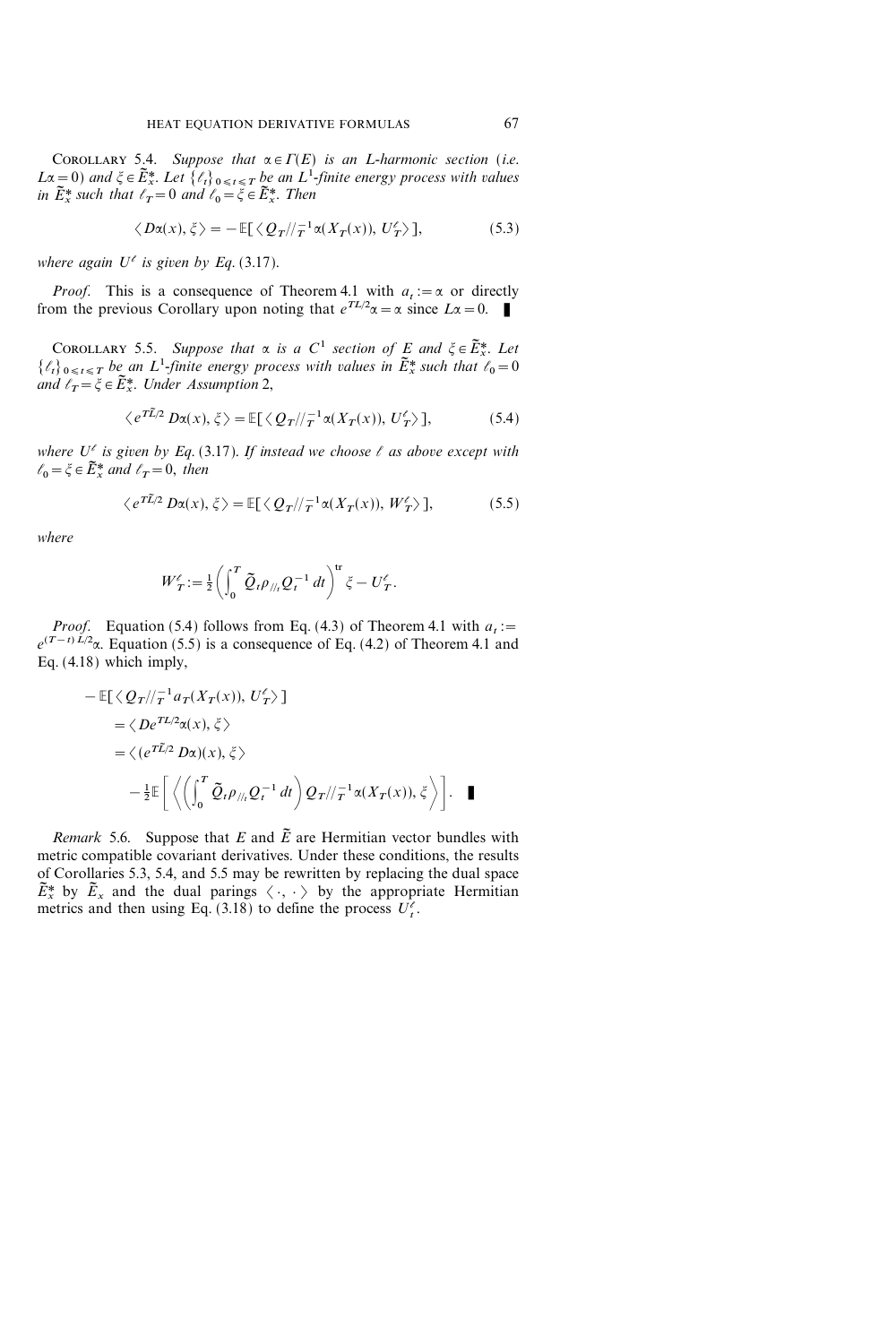#### 5.2. Formulas for Dirac operators

Let us specialize Corollaries 5.3 and 5.5 to the case where  $E = \tilde{E} = S$  is a spin bundle over  $M$ . Recall that  $S$  is Riemannian vector bundle with metric compatible spin connection  $\nabla^S$ , see Example 2.13. In this case  $\mathscr{R} = \widetilde{\mathscr{R}} = \frac{1}{4}$ scal,  $\rho = 0$ ,

$$
Q_T = \tilde{Q}_T = e^{-(1/8)\int_0^T \text{scal}(X_t(x)) dt} \text{ id}_{S_x}
$$

and

$$
U^\ell_{\,T} = -\int_0^T \gamma_{\,dB_s} \ell'_s,
$$

wherein we have used the fact that  $\gamma^* = -\gamma$ . Corollary 5.3 (see Remark 5.6) becomes

$$
(De^{-TD^2/2}\alpha(x), \zeta)_{S_x}
$$
  
=  $\mathbb{E}\left[e^{-(1/8)\int_0^T \text{scal}(X_t(x)) dt}\left(\sqrt{\frac{1}{T}}\alpha(X_T(x)), \int_0^T \gamma_{dB_s} \ell_s' \right)_{S_x}\right],$ 

where  $\ell$  is an  $L^1$ -finite energy process with values in  $S_x$  such that  $\ell_T=0$ and  $\ell_0 = \xi \in S_x$ . Taking  $\ell_t = h_t \xi$  in the previous equation (where  $\xi \in S_x$  and  $h_t$  is an  $L^1$ -finite energy process with values in  $\mathbb R$ ) gives

$$
(De^{-TD^2/2}\alpha)(x)
$$
  
=  $-\mathbb{E}\left[e^{-(1/8)\int_0^T \text{scal}(X_t(x))\,dt}\left(\int_0^T h'_s \gamma_{dB_s}\right)/\tau_1^{-1}\alpha(X_T(x))\right]$  (5.6)

wherein we have used the fact that  $\gamma_n^* = -\gamma_n$ . Choosing  $h_t = 1 - t/T$  in this equation implies

$$
(De^{-TD^2/2}\alpha)(x) = \frac{1}{T} \mathbb{E}[e^{-(1/8)\int_0^T \text{scal}(X_t(x)) \, dt} \gamma_{B_T}/\gamma_T^{-1} \alpha(X_T(x))]. \tag{5.7}
$$

Similarly, using Eq. (5.4) of Corollary 5.5 (with  $\zeta \in S_x$ ),

$$
(e^{-T D^2/2} D\alpha(x), \zeta)_{S_x}
$$
  
= 
$$
- \mathbb{E}\left[e^{-(1/8)\int_0^T \text{scal}(X_t(x)) dt} \left(\frac{1}{T} \alpha(X_T(x)), \int_0^T \gamma_{dB_s} \ell_s' \right)_{S_x}\right],
$$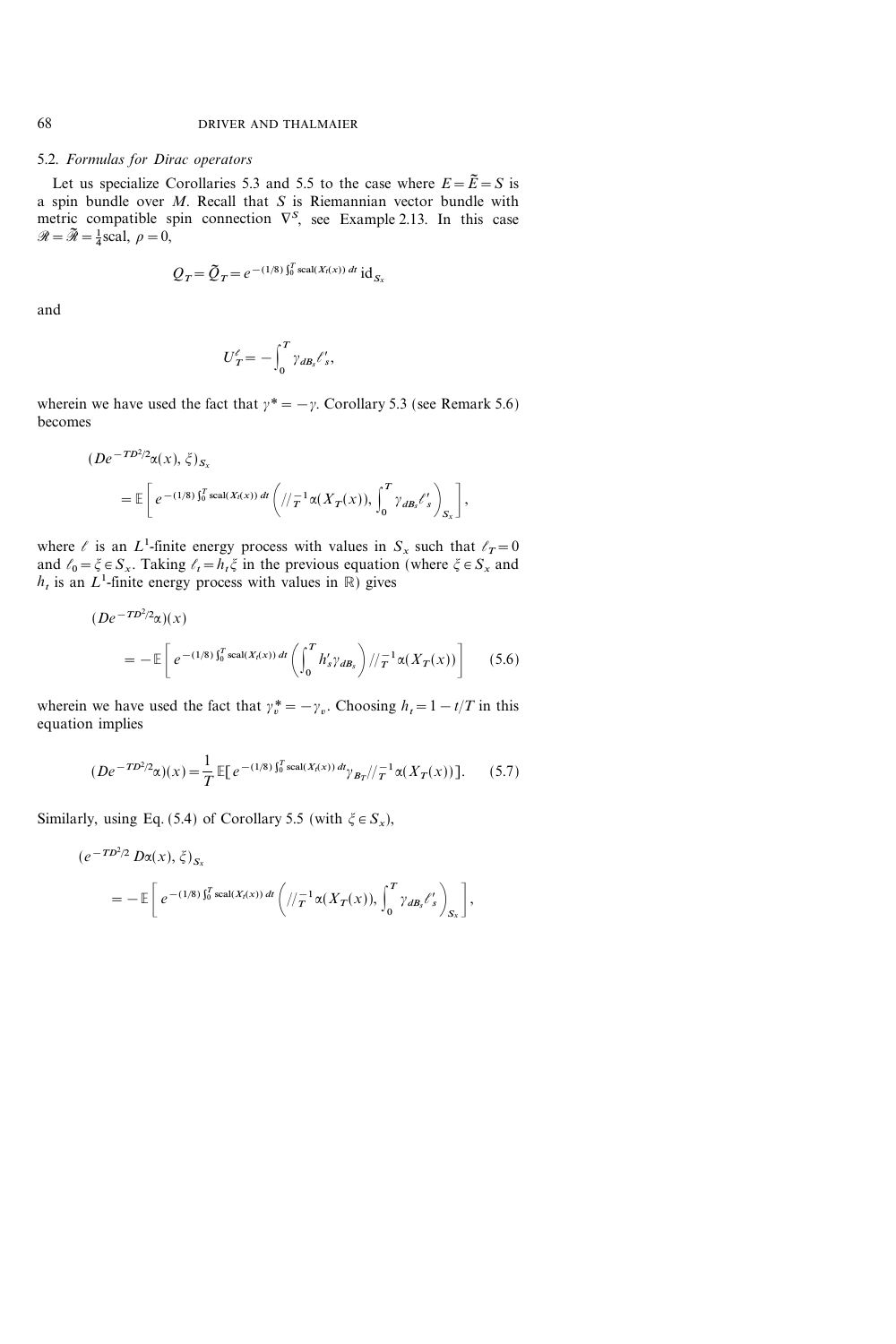where  $\ell$  is an  $L^1$ -finite energy process with values in  $S_x$  such that  $\ell_T = \xi$ and  $\ell_0=0$ . Taking  $\ell_t=t\xi/T$  in the previous equation gives the same formula for  $e^{-T D^2/2} D\alpha(x)$  as in the right side of Eq. (5.7). This of course should be the case since  $[D, L]=0$ .

## 5.3. Application to d and  $d^*$

Let  $E = \tilde{E} = \Lambda T^*M$ ,  $L = \tilde{L} = \Lambda$  and  $P_t := e^{t\overline{A}/2}$  where  $\overline{\Lambda}$  is the self-adjoint extension of  $\Delta$ . An application of Corollary 5.3 with m being either the interior product  $A$  or the exterior product  $C$  (see Example 2.11 and Definition A.1 in Appendix A for the notation) gives the following theorem.

THEOREM 5.7. Let M be a compact manifold, a be a bounded measurable section of  $AT^*M$  and  $v \in AT_xM$  for some  $x \in M$ . Then

$$
\langle (dP_T a)_x, v \rangle = -\mathbb{E}\bigg[\left\langle //\tau^{-1} a(X_T(x)), \mathcal{Q}_T \int_0^T \mathcal{Q}_t^{-1}(A_{dB_t} \mathcal{Q}_t \ell_t') \right\rangle \bigg] \tag{5.8}
$$

$$
\langle (d^*P_T a)_x, v \rangle = -\mathbb{E}\bigg[\bigg\langle //\tau^1 a(X_T(x)), \mathcal{Q}_T \int_0^T \mathcal{Q}_t^{-1}(dB_t \wedge \mathcal{Q}_t \ell_t') \bigg\rangle \bigg], \quad (5.9)
$$

where  $\ell$  is any  $L^1$ -finite energy process with values in  $AT_xM$  such that  $\ell_0=v$ and  $\ell_T=0$ ,  $\mathcal{Q}_t$  is the solution to the differential equation

$$
\frac{d}{dt}\mathcal{Q}_t = -\frac{1}{2}\mathcal{R}_{\text{III}}^{\text{tr}}\mathcal{Q}_t \quad \text{with} \quad \mathcal{Q}_0 = \text{id}_{AT_xM},\tag{5.10}
$$

 $\mathscr{R}^{\text{tr}}_{/}/\tau = / \frac{1}{t} \mathscr{R}^{\text{tr}}/ \frac{1}{t}$  and  $\mathscr{R}^{\text{tr}}$  is the Weitzenböck curvature term described in Eq.  $(A.16)$  of Lemma A.9, Appendix A.

Similarly an application of Corollary 5.5 with  $m$  being either the interior product A or the exterior product C implies the following theorem.

THEOREM 5.8. Let M be a compact manifold, a be a  $C^1$  section  $(H^1)$ would do) of  $AT^*M$  and  $v \in AT_xM$  for some  $x \in M$ . Then

$$
\langle (P_T da)_x, v \rangle = \mathbb{E}\left[\left\langle / \frac{1}{T} a(X_T(x)), \mathcal{Q}_T \int_0^T \mathcal{Q}_t^{-1}(A_{dB_t} \mathcal{Q}_t \ell_t') \right\rangle\right] \tag{5.11}
$$

$$
\langle (P_T d^* a)_x, v \rangle = \mathbb{E}\bigg[\left\langle / \langle f^{-1} a(X_T(x)), \mathcal{Q}_T \int_0^T \mathcal{Q}_t^{-1}(dB_t \wedge \mathcal{Q}_t \ell_t') \right\rangle\bigg], \quad (5.12)
$$

where  $\ell$  is any  $L^1$ -finite energy process with values in  $AT_xM$  such that  $\ell_0=0$ and  $\ell_T=v$  and  $\mathcal{Q}_t$  solves Eq. (5.10) as above.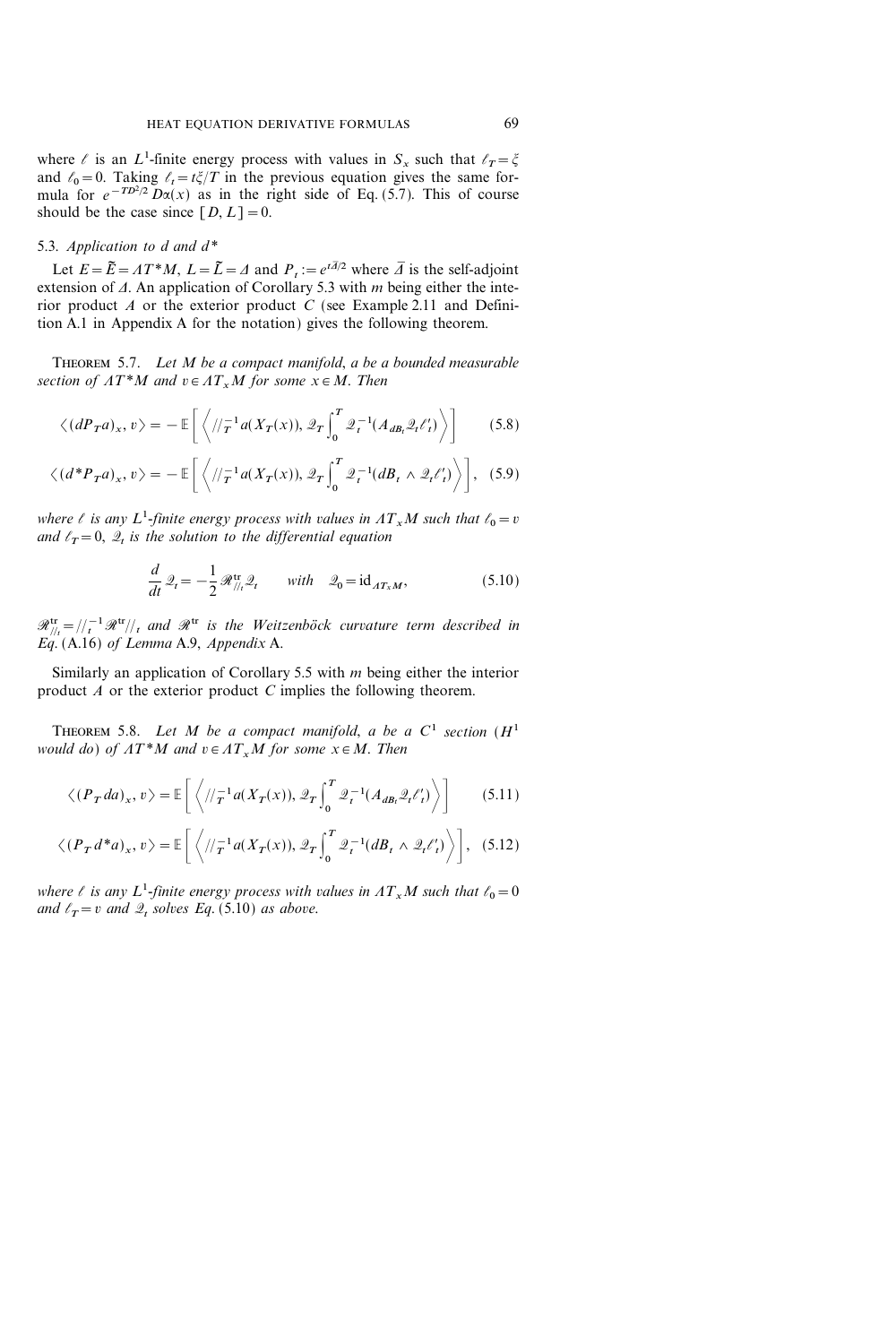This theorem also follows from Theorem 5.7 because  $dP_T a = P_T da$  and  $d^*P_T a = P_T d^*a$  for C<sup>1</sup> sections a of  $AT^*M$ , see Remark B.9.

In the special case where  $\ell' \equiv$  constant, the formulas (5.9) and (5.10) have been derived by Elworthy and Li [26] from a non-intrinsic formula by the techniques of filtering out redundant noise, as developed in Elworthy and Yor  $[27]$ ; see  $[23]$  for a general account on this.

Specializing Eq. (5.8) to zero forms gives the following Bismut type formula, see [24, 56, 58].

COROLLARY 5.9. Let  $f: M \to \mathbb{R}$  be bounded and measurable,  $x \in M$  and  $v \in T_xM$ . Then, for any L<sup>1</sup>-finite energy process  $\ell$  with values in  $T_xM$  such that  $\ell_0=v$ , and  $\ell_T=0$ ,

$$
\langle (dP_T f)_x, v \rangle = -\mathbb{E}\bigg[f(X_T(x))\int_0^T (\mathcal{Q}_t \ell'_t, dB_t)\bigg],
$$

where  $\mathcal{Q}_t$  is the Aut( $T_xM$ )-valued process satisfying the differential equation:

$$
\frac{d}{dt}\mathcal{Q}_t = -\frac{1}{2}\operatorname{Ric}_{\mathcal{U}_t}\mathcal{Q}_t \quad \text{with} \quad \mathcal{Q}_0 = \operatorname{id}_{T_xM}.\tag{5.13}
$$

*Proof.* Letting  $a = f \in A^0(T^*M)$  in Eq. (5.8) and using the fact that  $\frac{1}{t}$ and  $Q_t$  act as the identity on 0-forms we find that

$$
\langle (dP_T f)_x, v \rangle = -\mathbb{E}\left[f(X_T(x))\int_0^T A_{dB_t} \mathcal{Q}_t \ell'_t\right]
$$
  
= 
$$
-\mathbb{E}\left[f(X_T(x))\int_0^T (\mathcal{Q}_t \ell'_t, dB_t)\right],
$$

where  $\mathcal{Q}_t$  is the restriction of the solution of Eq. (5.10) to  $T_xM$ . By Eq. (A.17) of Appendix A  $\mathcal{R}^{tr}$  | TM = Ric, and thus  $\mathcal{Q}_t$  restricted to  $T_xM$ solves Eq.  $(5.13)$ .

The following theorem is a special case of Eq. (5.9) of Theorem 5.7 and improves a result in [19] (see Corollary 5.18 below) by giving a formula for  $E[\nabla \cdot Y(X_T(x))]$  which does not contain derivatives of the curvature tensor.

THEOREM 5.10. Let M be a compact Riemannian manifold,  $\mathcal{Q}_t$  denote the solution to Eq. (5.13), Y be a smooth vector field on M,  $\nabla \cdot Y$  denote the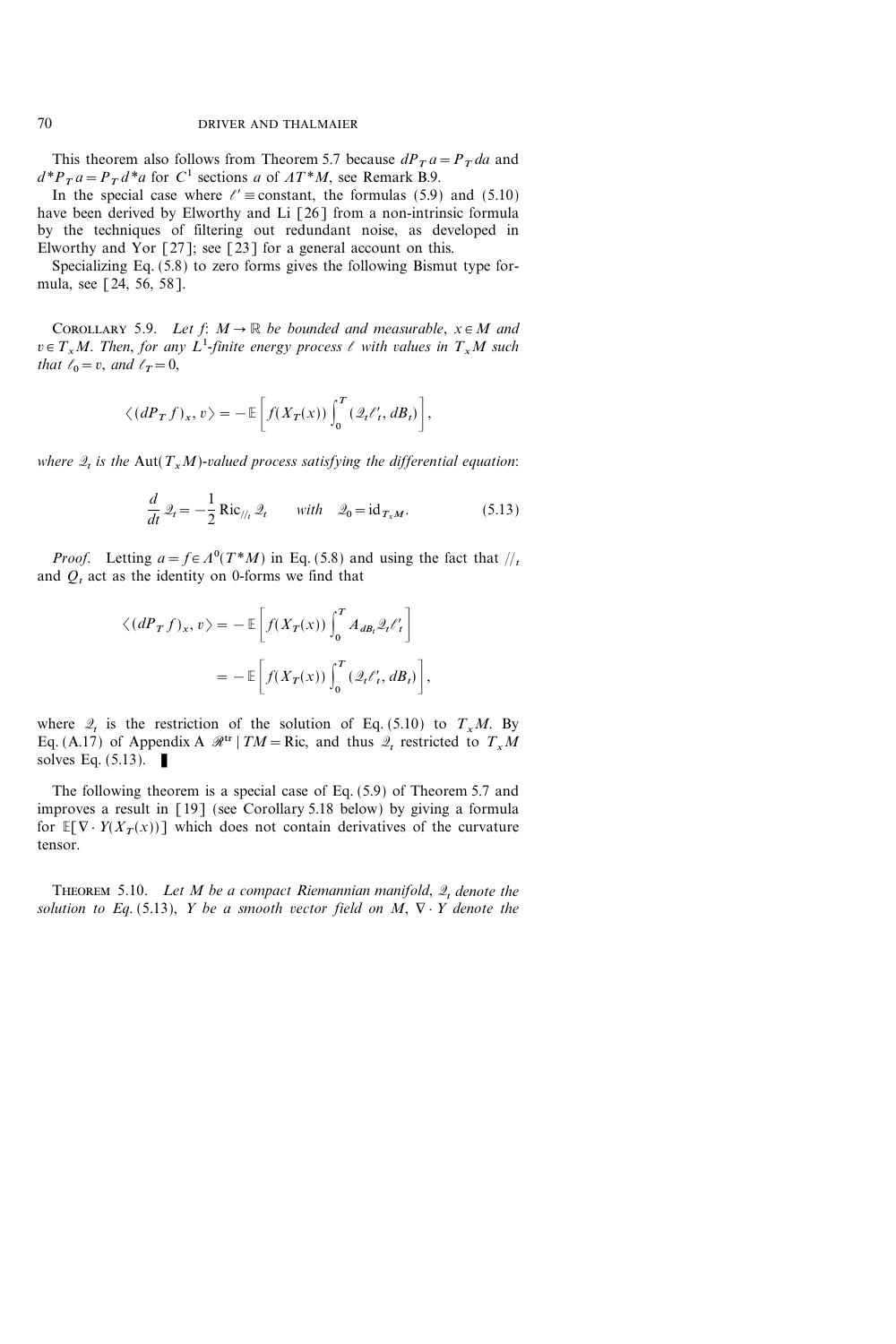divergence of Y,  $T>0$  and  $\ell$  be a real-valued  $L^1$ -finite energy process. If  $\ell_0=0$  and  $\ell_T=1$ , then

$$
\mathbb{E}[\nabla \cdot Y(X_T(x))] = -\mathbb{E}\left[\left(\sqrt{\frac{1}{T}} Y(X_T(x)), \mathcal{Q}_T \int_0^T \ell'_t \mathcal{Q}_t^{-1} dB_t\right)\right].
$$
 (5.14)

*Proof.* Let  $a = (Y, \cdot) \in \Omega^1(M)$ . By Eq. (A.9) of Appendix A,

$$
d^*a = -\sum_i A_{e_i} \nabla_{e_i} a = -\sum_i A_{e_i} (\nabla_{e_i} Y, \cdot) = -\nabla \cdot Y.
$$

Applying Eq. (5.12) with  $v = 1 \in A^0(T_x M)$  implies

$$
\mathbb{E}[\nabla \cdot Y(X_T(x))] = -\langle (P_T d^* a)_x, 1 \rangle
$$
  
= 
$$
-\mathbb{E}\left[\langle / \langle T^{-1} a(X_T(x)), \mathcal{Q}_T \int_0^T \mathcal{Q}_t^{-1} \ell'_t dB_t \rangle \right],
$$

where we have used the fact that  $\mathcal{R}^{tr} = 0$  on  $\Lambda^0(TM)$  and  $\mathcal{R}^{tr} = \text{Ric}$  on  $A^1(TM)$  and hence that  $\mathcal{Q}_t | A^0(T_xM) = id$  and  $\mathcal{Q}_t | A^1(T_xM)$  solves Eq. (5.13). This proves Eq. (5.14) because  $/_{T}^{-1} a(X_{T}(x)) = (1/T^{1} Y(X_{T}(x)), \cdot)$ . K

Note that compactness of  $M$  is not essential here: the formulas in Theorem 5.8 only require the martingale property of (3.15), or (3.19), for some  $\ell$  such that  $\ell_0 = v$  and  $\ell_T = 0$ . As indicated in Remark 4.8, this can always be achieved and gives a formula for  $(dP_Ta)(x)$ , respectively.  $(d^*P_Ta)(x)$ , as long as  $P_Ta$  is well-defined, i.e.  $Q_T^{-1}/T^{-1}a(X_T(x)) \in L^1$ . In particular, a need not be differentiable. Also the finite lifetime of the Brownian motion only effects the stochastic representation of  $P_T a$ , see Section B.1 of Appendix B but not the given argument. (See Section 6 for precise statements in this direction.) In the situation of Theorem 5.10 this shows that the right-hand side of Eq. (5.14) is just  $-d^*P_Ta$  where  $a=(Y, \cdot)$ . To verify however that

$$
d^*P_T a = -\mathbb{E}[(\nabla \cdot Y)(X_T(x))] \qquad (\equiv P_T d^* a) \tag{5.15}
$$

requires assumptions (in particular, differentiability of  $a$ ): it precisely reflects the property that the local martingale (3.5) is actually a martingale, from where (5.15) follows by taking expectations.

5.3.1. An integrated logarithmic gradient estimate for the heat kernel on M. As an application of formula (5.14) we get the following integrated estimate for the gradient of the logarithmic derivative of the heat kernel on M. Of course this result may be derived by partial differential equation techniques as well.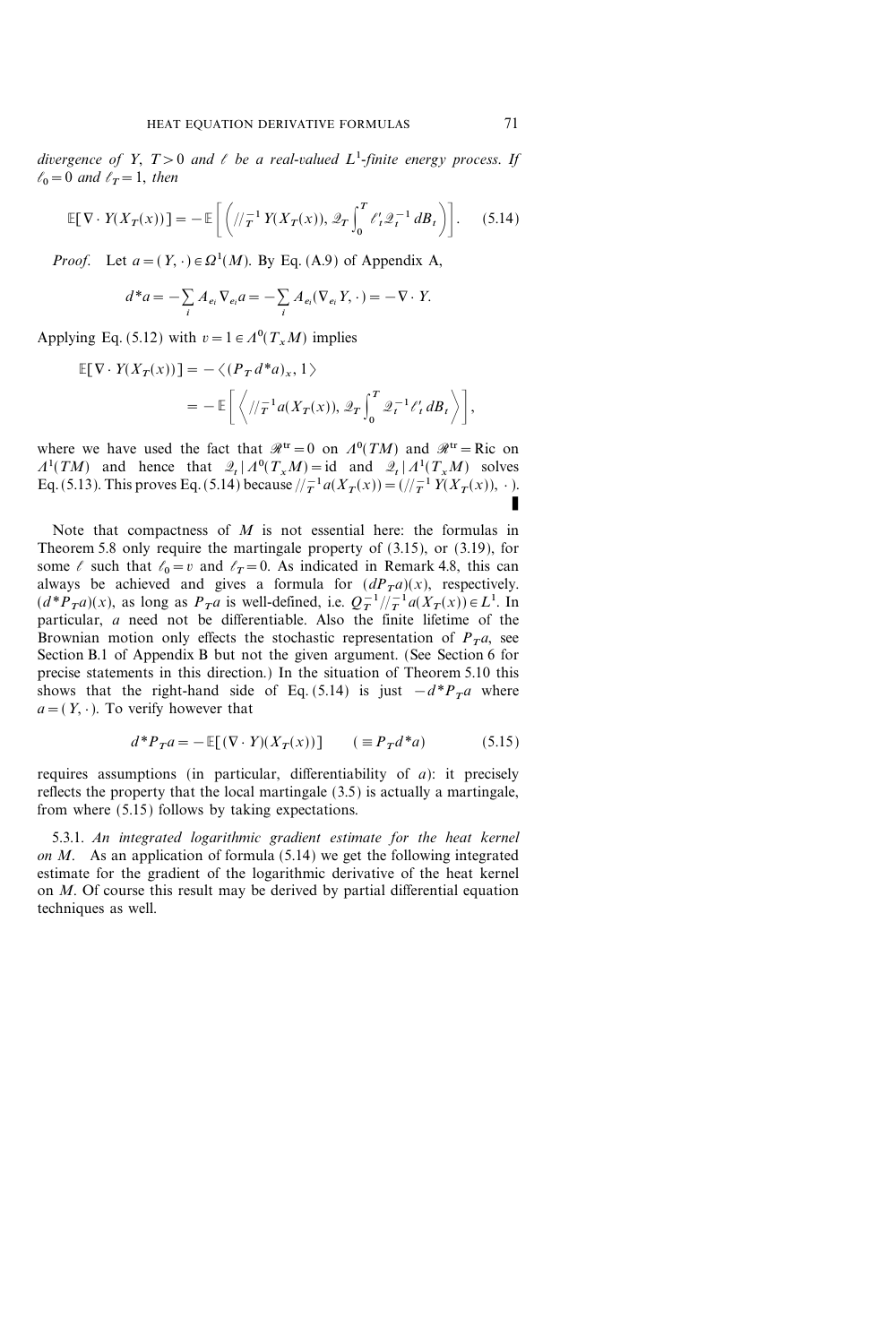THEOREM 5.11. Let M be a compact Riemannian manifold without boundary. For every  $q \in [1, \infty[$  there is a constant  $C_q < \infty$  such that for all  $t \leq 1$ ,

$$
\left(\int_M |\nabla_z \log p_t(x, z)|^q \ p_t(x, z) \text{ vol}(dz)\right)^{1/q} \leq C_q e^{2Kt} t^{-1/2},\tag{5.16}
$$

where  $K$  is a bound on the Ricci curvature (Ric) of  $M$ .

*Remark* 5.12. This estimate with  $q=1$  may be used to show that pinned Brownian motion on a compact manifold is a semimartingale.

*Proof.* Without loss of generality, we may assume that  $q \ge 2$ . Since

$$
\mathbb{E}[\nabla \cdot Y(X_T(x))] = \int_M p_T(x, z) \nabla \cdot Y(z) \operatorname{vol}(dz)
$$
  
= 
$$
- \int_M (Y(z), \nabla_z \log p_T(x, z))_{TM} p_T(x, z) \operatorname{vol}(dz),
$$

Equation (5.14) is equivalent to

$$
\int_M (Y(z), \nabla_z \log p_T(x, z))_{TM} p_T(x, z) \operatorname{vol}(dz)
$$
  
=  $\mathbb{E}\left[\left(\sqrt{\frac{1}{T}} Y(X_T(x)), \mathcal{Q}_T \int_0^T \ell'_t \mathcal{Q}_t^{-1} dB_t\right)\right],$ 

where  $\ell$  is a real-valued L<sup>1</sup>-finite energy process such that  $\ell_0=0$  and  $\ell_T=1$ .

If K is a bound on Ric and  $1/p+1/q=1$ , Hölder's and the Burkholder-Davis-Gundy inequalities imply

$$
\left| \int_{M} (Y(z), \nabla_{z} \log p_{T}(x, z))_{TM} p_{T}(x, z) \operatorname{vol}(dz) \right|
$$
  
\n
$$
\leq e^{KT} \mathbb{E} \left[ |Y(X_{T}(x))| \left| \int_{0}^{T} \ell_{t}^{n} 2_{t}^{-1} dB_{t} \right| \right]
$$
  
\n
$$
\leq e^{KT} (\mathbb{E} |Y(X_{T}(x))|^{p})^{1/p} \left( \mathbb{E} \left| \int_{0}^{T} \ell_{t}^{n} 2_{t}^{-1} dB_{t} \right|^{q} \right)^{1/q}
$$
  
\n
$$
\leq C_{q} e^{KT} (\mathbb{E} |Y(X_{T}(x))|^{p})^{1/p} \left( \mathbb{E} \left| \int_{0}^{T} \text{tr} \left[ (\mathcal{Q}_{t}^{-1})^{*} \mathcal{Q}_{t}^{-1} \right] \ell_{t}^{n} dt \right|^{q/2} \right)^{1/q}
$$
  
\n
$$
\leq C_{q} e^{2KT} (\mathbb{E} |Y(X_{T}(x))|^{p})^{1/p} \left( \mathbb{E} \left| \int_{0}^{T} \ell_{t}^{n} dt \right|^{q/2} \right)^{1/q}
$$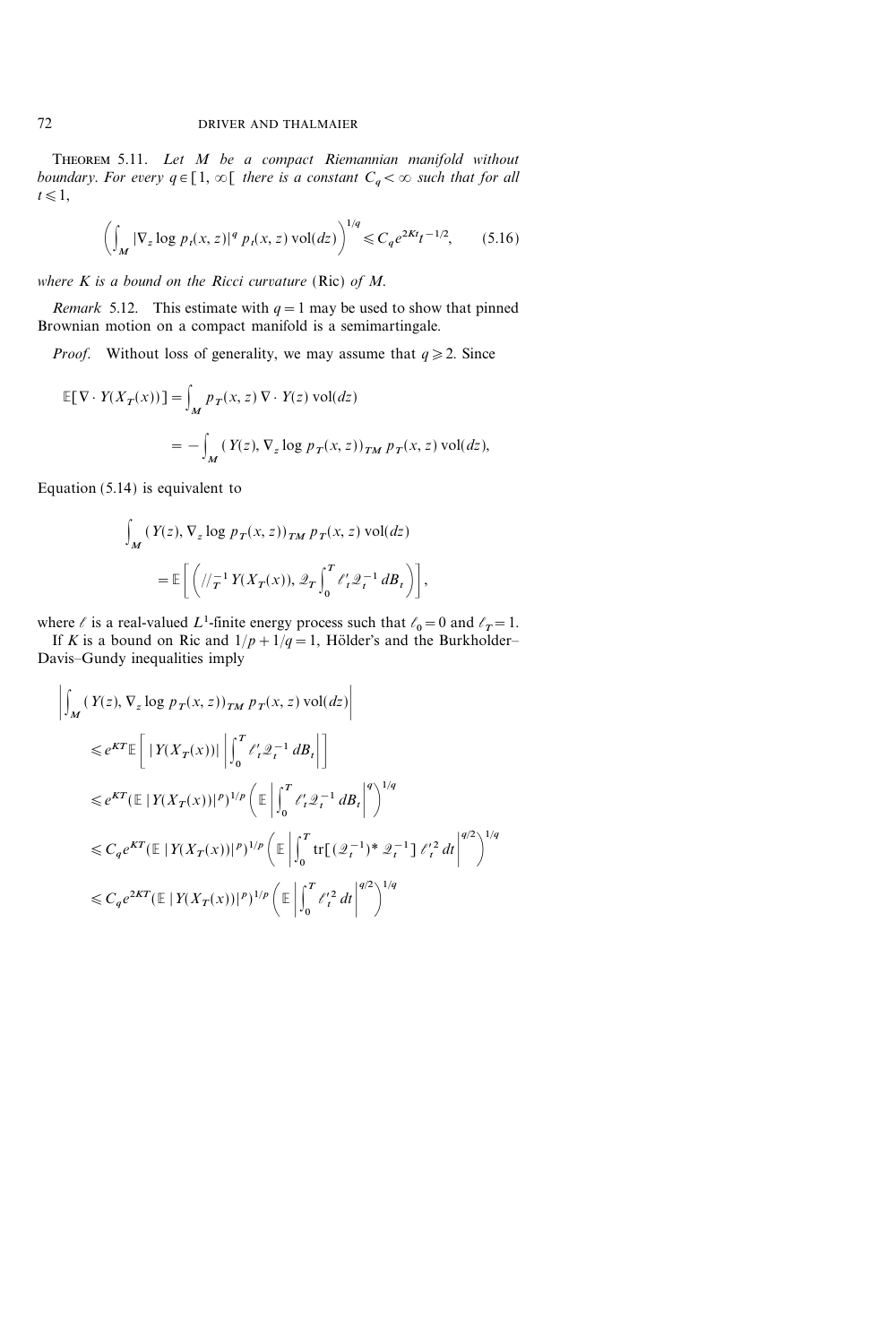for some constant  $C_a < \infty$ . Choosing  $\ell_t := t/T$  in this inequality shows,

$$
\left| \int_{M} (Y(z), \nabla_{z} \log p_{T}(x, z))_{TM} p_{T}(x, z) \operatorname{vol}(dz) \right|
$$
  

$$
\leq T^{-1/2} C_{q} e^{2KT} (\mathbb{E} |Y(X_{T}(x))|^{p})^{1/p}
$$
  

$$
= T^{-1/2} C_{q} e^{2KT} \left( \int_{M} |Y(z)|^{p} p_{T}(x, z) \operatorname{vol}(dz) \right)^{1/p}.
$$

Now choose  $Y(z) := |\nabla_z \log p_T(x, z)|^{q-2} \nabla_z \log p_T(x, z)$  to get

$$
\int_{M} |\nabla_{z} \log p_{T}(x, z)|^{q} p_{T}(x, z) \operatorname{vol}(dz)
$$
\n
$$
\leq T^{-1/2} C_{q} e^{2KT} \left( \int_{M} |\nabla_{z} \log p_{T}(x, z)|^{p(q-1)} p_{T}(x, z) \operatorname{vol}(dz) \right)^{1/p}
$$
\n
$$
= T^{-1/2} C_{q} e^{2KT} \left( \int_{M} |\nabla_{z} \log p_{T}(x, z)|^{q} p_{T}(x, z) \operatorname{vol}(dz) \right)^{1-1/q}.
$$

Solving this equation for  $(\int_M |\nabla_z \log p_T(x, z)|^q p_T(x, z)$  vol $(dz))^{1/q}$  proves Eq.  $(5.16)$ .

# 5.4. Formulas for  $\nabla e^{TL/2}$

In this subsection, we will write out the results in Corollaries 5.3, 5.5 and Theorem 4.3 when  $D = \nabla$ . Let  $E \rightarrow M$  be a Riemannian vector bundle with metric compatible covariant derivative  $\nabla^E$ ,  $\mathcal{R} \in \Gamma(\text{End}(E))$ ,  $\tilde{E} := T^*M \otimes E$ ,  $m=$ id (the identity multiplication map),  $D_m={\nabla}^E$ , and  $L={\square}-\mathcal{R}$ . We also define  $\widetilde{\mathcal{R}} \in \Gamma(\text{End}(\widetilde{E}))$  and  $\rho \in \Gamma(\text{Hom}(E, \widetilde{E}))$  by

$$
\widetilde{\mathcal{R}} = \text{Ric}^{\text{tr}} \otimes \text{id}_{E} - 2R^{E} \cdot + \text{id}_{T^{*}M} \otimes \mathcal{R},
$$

and

$$
\rho = \nabla \cdot R^E + (\nabla^{\text{End}(E)} \mathscr{R}).
$$

By Proposition 2.15,  $L := \square - \mathcal{R}, \ \tilde{L} = \tilde{\square} - \tilde{\mathcal{R}}, \ \rho, \ \text{and} \ m \ \text{satisfy Assump-}$ tion 2. We have the following immediate consequences of Corollaries 5.3 and 5.5.

THEOREM 5.13. Suppose that  $\alpha$  is a bounded measurable section of E and  $\xi \in \widetilde{E}^*_x = T_x M \otimes E^*_x$  and  $\{\ell_t\}_{0 \leq t \leq T}$  a  $L^1$ -finite energy process with values in  $\tilde{E}^*_x$  (see Definition 3.6) such that  $\ell_T=0$  and  $\ell_0=\xi \in \tilde{E}^*_x$ . Then

$$
\langle \nabla e^{TL/2} \alpha(x), \xi \rangle = -\mathbb{E}[\langle Q_T / \! /_T^{-1} \alpha(X_T(x)), U_T' \rangle],\tag{5.17}
$$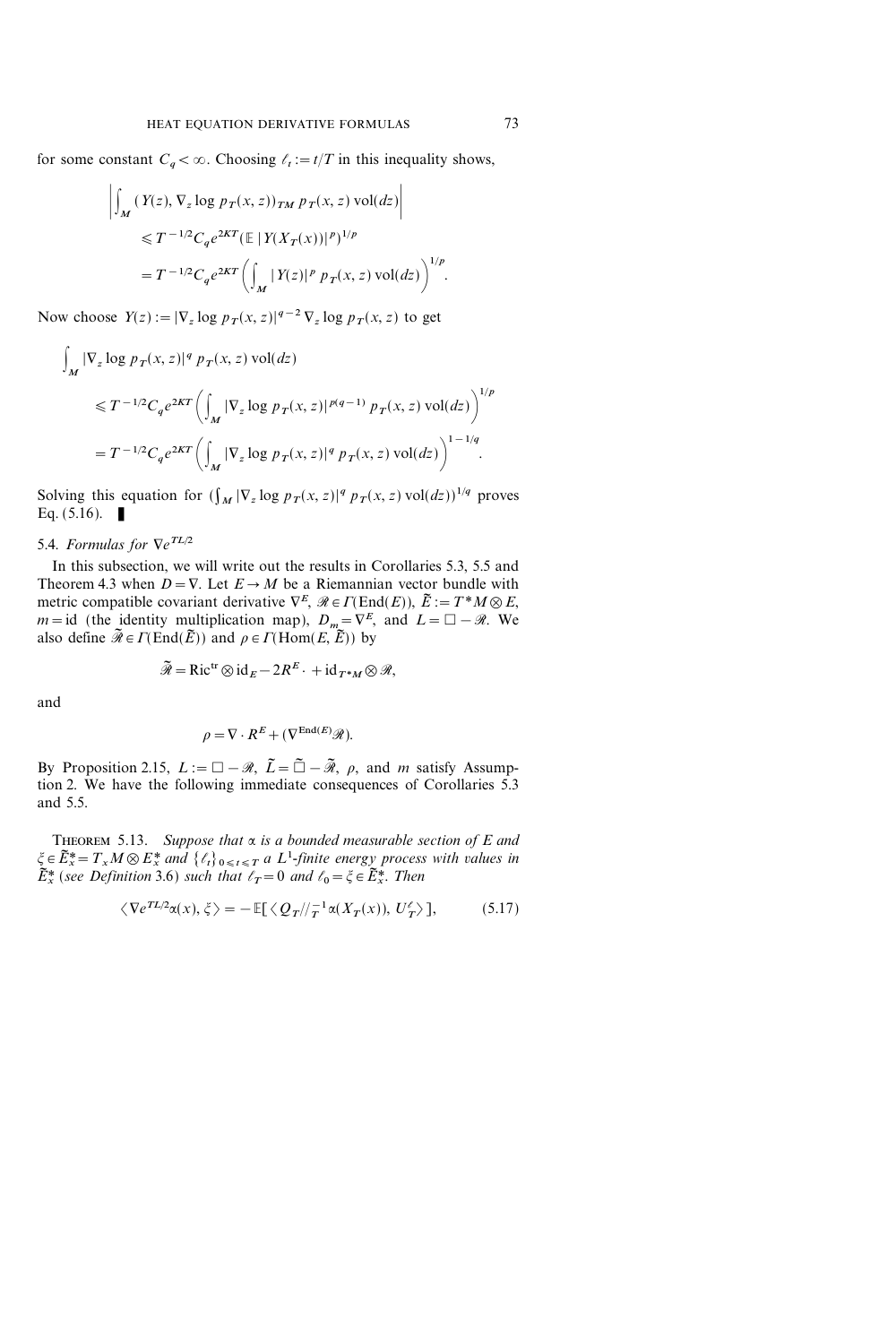where  $U^{\ell}$  is given by Eq. (3.17). If we further assume that  $\alpha$  is an H<sup>1</sup> section of E and  $\{\ell_t\}_{0\leq t\leq T}$  is an  $L^1$ -finite energy process with values in  $\tilde{E}_x^*$  such that  $\ell_0=0$ , then

$$
\langle e^{T\tilde{L}/2} \nabla \alpha(x), \xi \rangle = \mathbb{E}[\langle Q_T / \rangle_T^{-1} \alpha(X_T(x)), U_T^{\ell} \rangle]. \tag{5.18}
$$

Remark 5.14. We may extend Eq. (5.18) using Remark 4.7 as follows. Let  $\hat{\mathcal{R}}$  be an arbitrary section of End( $\tilde{E}$ ),  $\hat{L}=\tilde{\Box}-\hat{\mathcal{R}}$  and

$$
\frac{d}{dt}\hat{Q}_t = -\frac{1}{2}\hat{Q}_t\hat{\mathcal{R}}_{/h} \quad \text{with} \quad \hat{Q}_0 = \mathrm{id}_{\tilde{E}_x},\tag{5.19}
$$

where as before  $\hat{\mathcal{R}}_{//t} := (//_{t}^{\tilde{E}})^{-1} \hat{\mathcal{R}}//_{t}^{\tilde{E}}$ . Then

$$
\langle e^{T\hat{L}/2} \nabla \alpha(x), \xi \rangle = \mathbb{E}[\langle Q_T / \rangle_T^{-1} \alpha(X_T(x)), U_T^{\ell} \rangle],
$$

where  $\ell_t$  is any L<sup>1</sup>-finite energy process such that  $\ell_0=0$  and  $\ell_T=$  $(\hat{{\cal Q}}_T\tilde{{\cal Q}}_T^{-1})^{{\rm tr}}\,\tilde{\zeta}.$ 

By using Theorem 4.3, we may get another (more explicit) formula for  $\nabla e^{TL/2}$ . This theorem will be given after the following preparatory Lemma.

LEMMA 5.15. The transpose of the multiplication map  $m = id$  is the "annihilation" operator A, where  $A_n$ :  $\tilde{E}^* = TM \otimes E^* \to E^*$  is determined by

$$
A_v(w \otimes \alpha) = (v, w) \alpha \qquad \text{for all} \quad v, w \in T_x M, \quad \alpha \in E_x^*, \quad x \in M.
$$

Also

$$
\widetilde{\mathcal{R}}^{\text{tr}} = \text{Ric}\otimes\text{id}_{E^*} + 2\sum_{i=1}^n e_i\otimes R^{E^*}(\cdot, e_i) + \text{id}_{TM}\otimes\mathcal{R}^{\text{tr}},\tag{5.20}
$$

where  $\{e_i\}_{i=1}^n$  is a local orthonormal frame and  $e_i \otimes R^{E^*}(\cdot, e_i) \in \Gamma(\text{End}(\widetilde{E}^*))$ is determined by

$$
e_i \otimes R^{E^*}(\cdot, e_i)(v \otimes \alpha) = e_i \otimes R^{E^*}(v, e_i) \alpha = -e_i \otimes \alpha \circ R^{E}(v, e_i)
$$

for  $v \in T_xM$  and  $\alpha \in E^*_x$ . Moreover,

$$
\rho^{\text{tr}} = (\nabla \cdot R^E)^{\text{tr}} + (\nabla^{\text{End}(E)} \mathcal{R})^{\text{tr}} \in \Gamma(\text{Hom}(TM \otimes E^*, E^*)),\tag{5.21}
$$

where

$$
(\nabla \cdot R^E)^{\text{tr}}(v \otimes \alpha) = \alpha \circ (\nabla \cdot R^E)(v) = \sum_{i=1}^n \alpha \circ ((\nabla_{e_i} R^E)(e_i, v)) \qquad (5.22)
$$

and

$$
(\nabla^{\mathrm{End}(E)}\mathcal{R})^{\mathrm{tr}}(v\otimes\alpha) = \alpha \circ (\nabla_v^{\mathrm{End}(E)}\mathcal{R}).
$$
\n(5.23)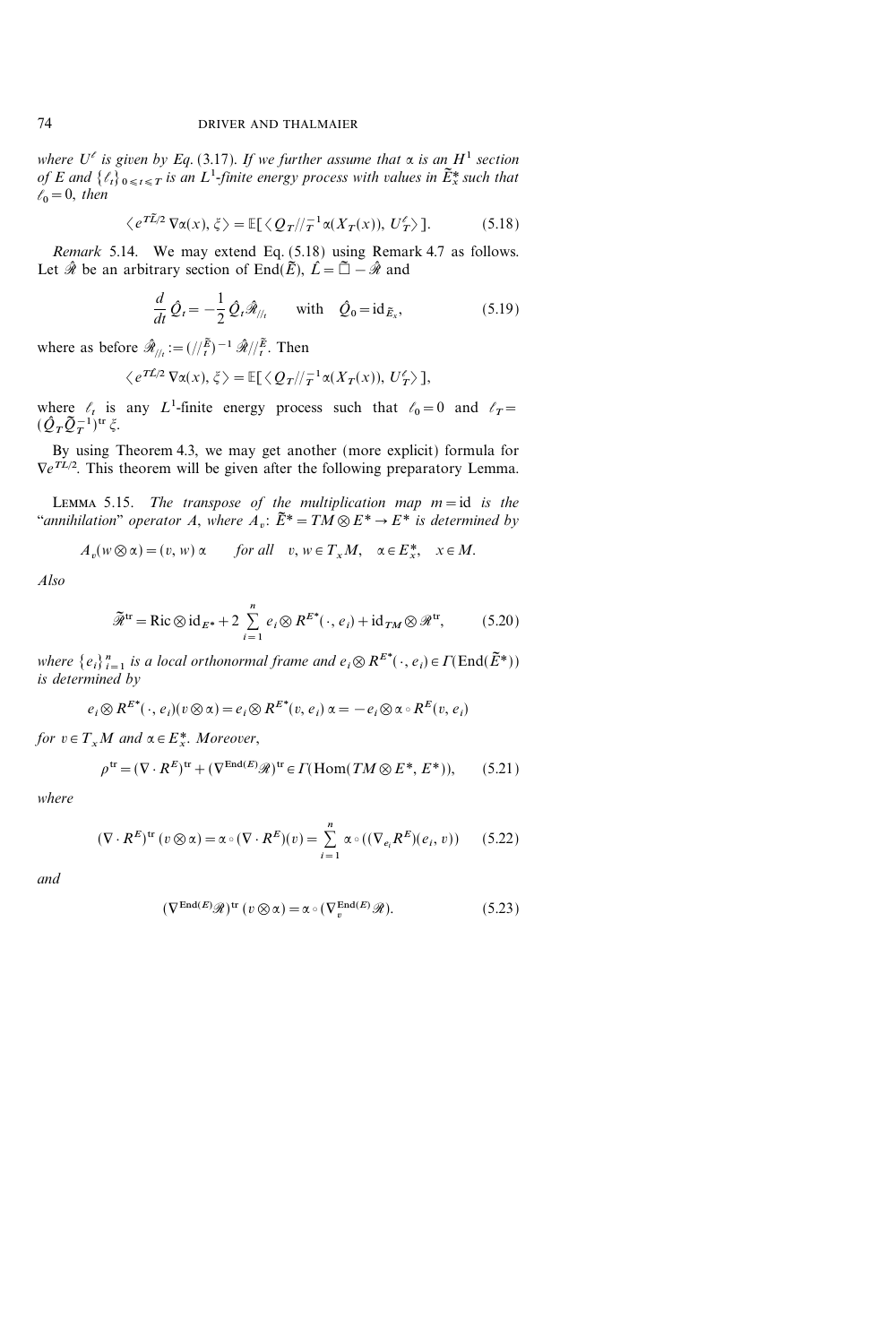*Proof.* Let  $v, w \in T_xM$ ,  $\xi \in E_x$  and  $\alpha \in E_x^*$ . Since  $m_v : E_x \to \tilde{E}_x$  $T^*_{x}M \otimes E_x$  is given by  $m_v \xi = (v, \cdot) \otimes \xi$ , it follows that

$$
\langle m_v \xi, w \otimes \alpha \rangle = (v, w) \langle \xi, \alpha \rangle = \langle \xi, (v, w) \alpha \rangle = \langle \xi, A_v (w \otimes \alpha) \rangle
$$

which shows that  $m_v^{\text{tr}} = A_v$ . Now let  $\beta \in \text{Hom}(T_xM, E_x) \cong T_x^*M \otimes E_x$ . Then Eq.  $(5.20)$  follows by taking transposes of Eq.  $(2.7)$  along with the computation,

$$
\langle (R^{E} \cdot)^{\text{tr}} (v \otimes \alpha), \beta \rangle = \langle v \otimes \alpha, R^{E} \cdot \beta \rangle
$$
  
= 
$$
\sum_{i=1}^{n} \langle \alpha, R^{E}(v, e_{i}) \beta(e_{i}) \rangle
$$
  
= 
$$
\sum_{i=1}^{n} \langle e_{i} \otimes R^{E}(v, e_{i})^{\text{tr}} \alpha, \beta \rangle
$$
  
= 
$$
- \sum_{i=1}^{n} \langle e_{i} \otimes R^{E^{*}}(v, e_{i}) \alpha, \beta \rangle.
$$

Eqs. (5.21), (5.22) and (5.23) are proved similarly:

$$
\langle (\nabla \cdot R^E) \xi, v \otimes \alpha \rangle = \sum_{i=1}^n \langle (\nabla_{e_i} R^E)(e_i, v) \xi, \alpha \rangle
$$
  
= 
$$
\sum_{i=1}^n \langle \xi, \alpha \circ ((\nabla_{e_i} R^E)(e_i, v)) \rangle,
$$

and

$$
\langle (\nabla^{\text{End}(E)} \mathcal{R}) \xi, v \otimes \alpha \rangle = \langle (\nabla_v^{\text{End}(E)} \mathcal{R}) \xi, \alpha \rangle
$$
  

$$
= \langle \xi, (\nabla^{\text{End}(E)} \mathcal{R})^{\text{tr}} (v \otimes \alpha) \rangle
$$
  

$$
= \langle \xi, \alpha \circ (\nabla_v^{\text{End}(E)} \mathcal{R}) \rangle. \quad \blacksquare
$$

THEOREM 5.16. Let  $\mathcal{R} \in \Gamma(\text{End}(E)), Q$  be as in Eq. (3.1),  $L = \square - \mathcal{R}$ , and  $m = id$ . Suppose that  $\alpha$  is a bounded measurable section of E,  $\ell_s$  is a  $T_xM$ -valued  $L^1$ -finite energy process and

$$
V_t^{\ell} := \int_0^t \left[ \left( \ell_s' + \frac{1}{2} \text{Ric}_{\frac{1}{s}}, \ell_s, dB_s \right) - R_{\frac{1}{s}}^E(\ell_s, \delta B_s) + \frac{1}{2} (\ell_s, d\overleftarrow{B}_s) \mathcal{R}_{\frac{1}{s}} \right] Q_s^{-1},
$$

where  $\delta B_s$ , and  $dB_s$  $\leftarrow$  $B_s$  denotes the Fisk-Stratonovich and backwards Itô differential respectively. (More precisely, if  $X$  is another semimartingale, then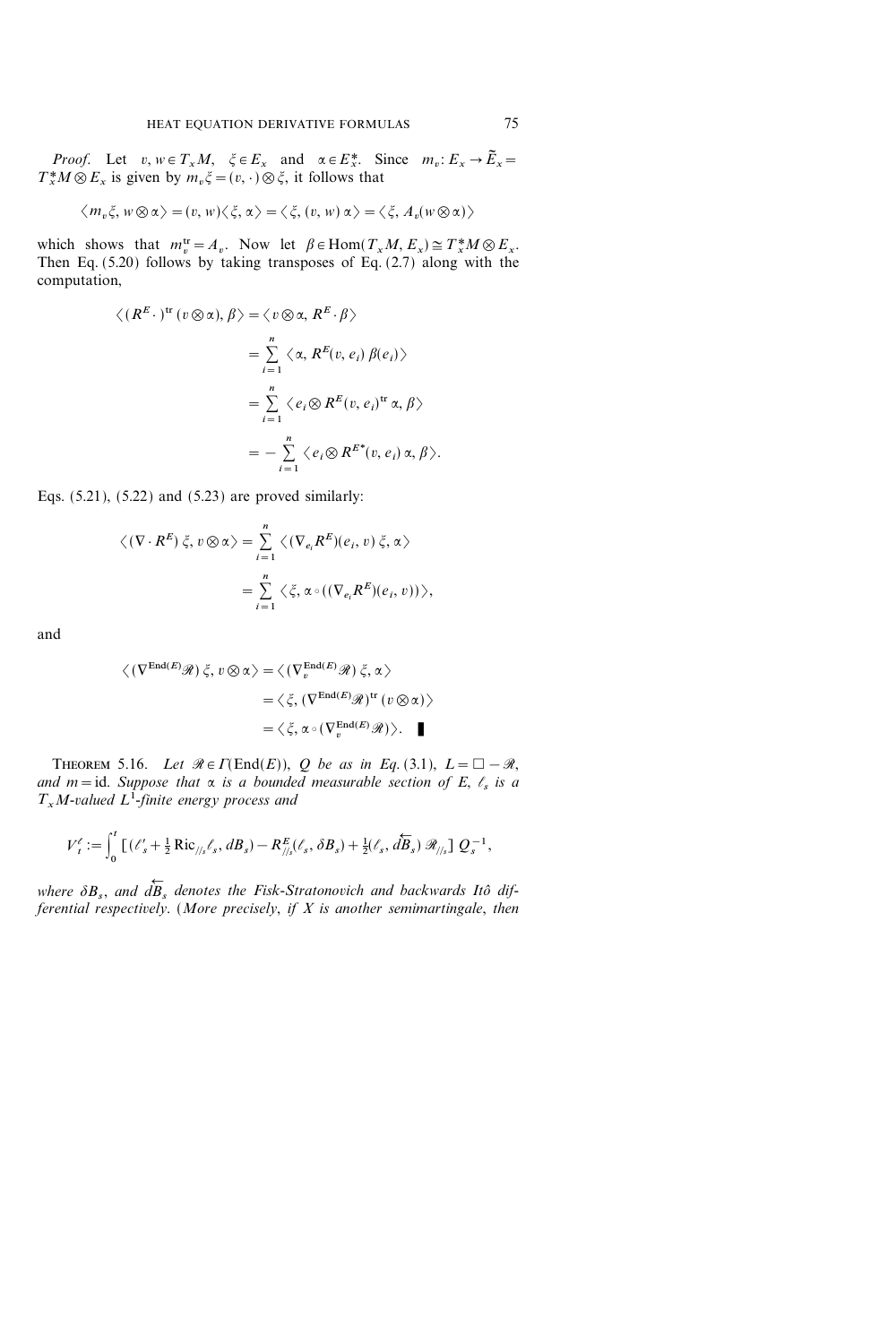$X_s \, \delta B_s = X_s \, dB_s + \frac{1}{2} \, dX_s \, dB_s$  and  $X_s \, d\dot{B}_s$  $\leftarrow$  $B_s = X_s dB_s + dX_s dB_s.$ ) If  $\ell_0 = v \in T_x M$ and  $\ell_T=0$  then

$$
\nabla_v e^{TL/2} \alpha(x) = -\mathbb{E}[V_T^{\ell} Q_T / \tau^{-1} \alpha(X_T(x))],\tag{5.24}
$$

and assuming in addition that  $a \in \Gamma(E)$ , if  $\ell_0=0$  and  $\ell_T=v \in T_xM$  then

$$
\left(e^{T\tilde{\Box}/2}\,\nabla\alpha\right)_v = \mathbb{E}\left[\,V_T^{\ell}\mathcal{Q}_T/\big/\,^{-1}\alpha(X_T(x))\,\right].\tag{5.25}
$$

*Proof.* Let  $a_t := e^{(T-t)L/2}\alpha$ ,  $\xi \in E^*_x$ ,  $\ell_s$  be an  $L^1$ -finite energy process with values in  $T_xM$  and  $k_s = l_s \otimes \xi$ . In order to apply Theorem 4.3 we need to work out  $\hat{U}_t^k$  defined in Eq. (3.21). Using Lemma 5.15,

$$
m_{dB_s}^{\text{tr}}(k_s' + \frac{1}{2}\tilde{\mathcal{R}}_{//s}^{\text{tr}}k_s) = A_{dB_s}(\ell_s' \otimes \xi + \frac{1}{2}\tilde{\mathcal{R}}_{//s}^{\text{tr}}(\ell_s \otimes \xi))
$$
  

$$
= (\ell_s', dB_s) \xi + \frac{1}{2}(\text{Ric}_{//s} \ell_s, dB_s) \xi
$$
  

$$
+ \sum_{i=1}^n (e_i, dB_s) R_{//s}^{E^*}(\ell_s, e_i) \xi + \frac{1}{2}(\ell_s, dB_s) \mathcal{R}_{//s}^{\text{tr}}\xi
$$
  

$$
= (\ell_s' + \frac{1}{2}\text{Ric}_{//s} \ell_s, dB_s) \xi + R_{//s}^{E^*}(\ell_s, dB_s) \xi
$$
  

$$
+ \frac{1}{2}(\ell_s, dB_s) \mathcal{R}_{//s}^{\text{tr}}\xi.
$$

Similarly,

$$
\rho^{\text{tr}}_{/\!/_{\!s}}k_s\!=\!({\nabla\cdot R^{E}})^{\text{tr}}_{/\!/_{\!s}}\left(\ell_s\right)\xi+({\nabla^{\text{End}(E)}\mathscr{R}})^{\text{tr}}_{/\!/_{\!s}}\left(\ell_s\right)\xi
$$

and hence from Eq. (3.21),

$$
\hat{U}_{t}^{k} = \int_{0}^{t} \mathcal{Q}_{s}^{-1} \left[ (\ell'_{s} + \frac{1}{2} \text{Ric}_{\text{//s}} \ell_{s}, dB_{s}) \xi + R_{\text{//s}}^{E*} (\ell_{s}, dB_{s}) \xi \right]
$$
  
+  $\frac{1}{2} (\ell_{s}, dB_{s}) \mathcal{R}_{\text{//s}}^{\text{tr}} \xi$   
+  $\frac{1}{2} \int_{0}^{t} \mathcal{Q}_{s}^{-1} ((\nabla \cdot R^{E})_{\text{//s}}^{\text{tr}} (\ell_{s}) \xi + (\nabla^{\text{End}(E)} \mathcal{R})_{\text{//s}}^{\text{tr}} (\ell_{s}) \xi) ds$   
=  $\int_{0}^{t} \mathcal{Q}_{s}^{-1} \left[ (\ell'_{s} + \frac{1}{2} \text{Ric}_{\text{//s}} \ell_{s}, dB_{s}) \xi + R_{\text{//s}}^{E*} (\ell_{s}, \delta B_{s}) \xi \right]$   
+  $\frac{1}{2} (\ell_{s}, d\overline{B}_{s}) \mathcal{R}_{\text{//s}}^{\text{tr}} \xi$   
=  $(V_{t}^{\ell})^{\text{tr}} \xi$ ,

where in the last equality recall that  $R^{E^*}(v, w) = -(R^E(v, w))^{\text{tr}}$ . This computation along with Eq. (4.5) of Theorem 4.3 gives: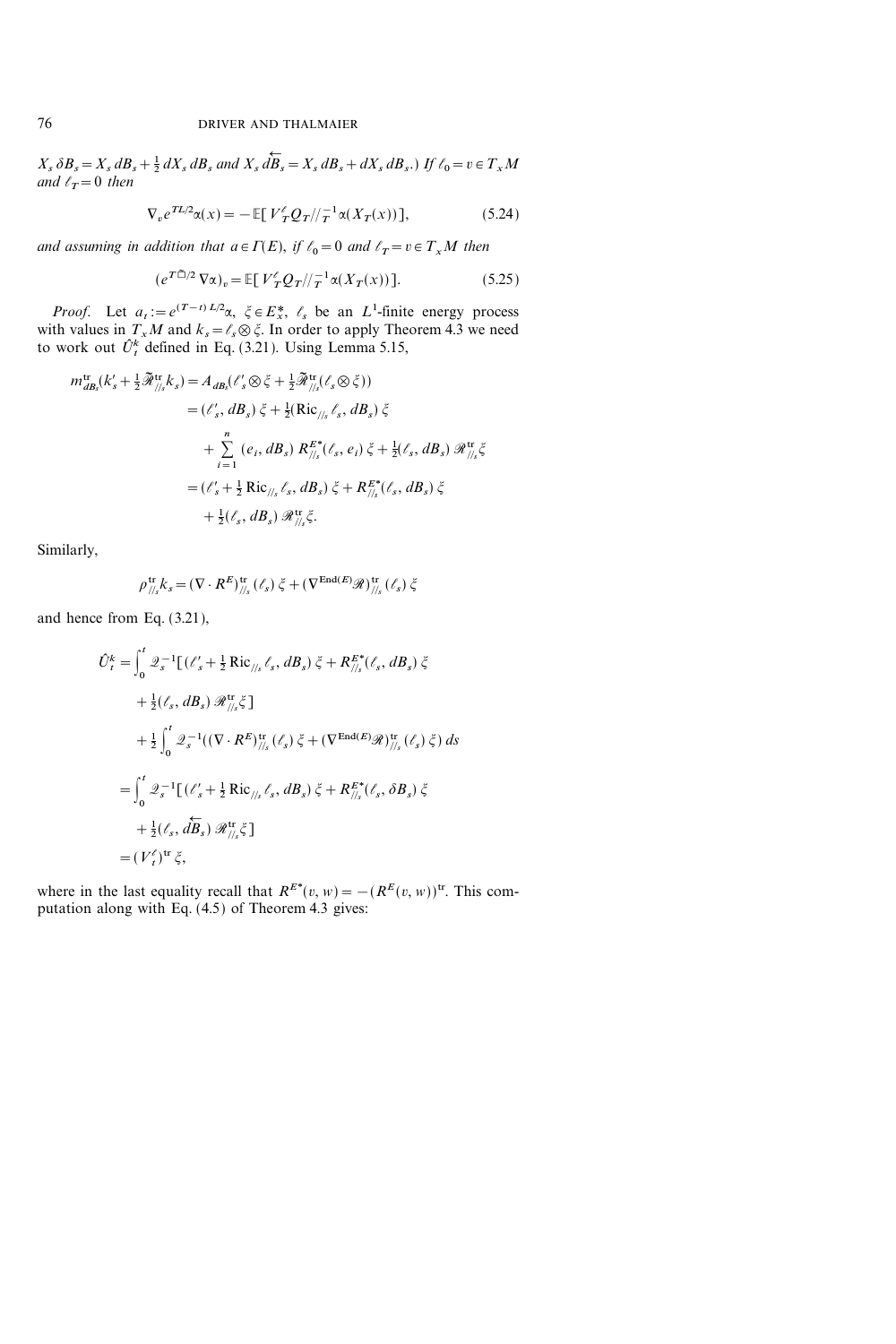If  $\ell_T=0$  and  $\ell_0=v\in T_xM$  then

$$
\langle \nabla_v e^{TL/2} \alpha(x), \xi \rangle = \langle \nabla e^{TL/2} \alpha(x), v \otimes \xi \rangle
$$
  
= 
$$
-\mathbb{E}[\langle Q_T / \langle \tau^{-1} a_T(X_T(x)), (V_T^{\ell})^{\text{tr}} \xi \rangle]
$$

which implies Eq. (5.24) since  $\zeta \in E_x^*$  is arbitrary. Similarly if  $\ell_T = v \in T_xM$ and  $\ell_0=0$ , then by Eq. (4.6) of Theorem 4.3

$$
\mathbb{E}[\langle/\!/_{T}^{-1}\nabla\alpha(X_{T}(x)),v\otimes\xi\rangle]=\mathbb{E}[\langle Q_{T}/\!/_{T}^{-1}\alpha(X_{T}(x)),(V'_{T})^{\text{tr}}\xi\rangle].
$$

By Eq. (4.15) of Proposition 4.5,

$$
\langle (e^{T\tilde{\Box}/2} \nabla \alpha)_v, \xi \rangle := \langle (e^{T\tilde{\Box}/2} \nabla \alpha)(x), v \otimes \xi \rangle
$$
  
=  $\mathbb{E}[\langle / \rangle_T^{-1} \nabla \alpha(X_T(x)), v \otimes \xi \rangle].$ 

Combining the last two equations proves Eq.  $(5.25)$ .

COROLLARY 5.17. Let  $\alpha \in L^2(E)$  and  $T>0$  and  $\mathcal{Q}_t$  be the End( $T_xM$ )valued process defined as the solution to the ordinary differential equation

$$
\dot{\mathcal{Q}} + \frac{1}{2} \operatorname{Ric}_{\mathcal{U}_t} \mathcal{Q}_t = 0 \quad \text{with} \quad \mathcal{Q}_0 = \operatorname{id}_{T_x M}.
$$

If  $h_T=0$  and  $h_0=v \in T_xM$  then

$$
\nabla_v e^{T\square/2} \alpha = -\mathbb{E}\bigg[\bigg\{\int_0^T \big[(\mathcal{Q}_t \dot{h}_t, dB_t) + R_{//t}^E(\delta B_t, \mathcal{Q}_t h_t)\big]\bigg\}/\big/\tau^1 \alpha(X_T)\bigg].\tag{5.26}
$$

Assume in addition that  $\alpha \in \Gamma(E)$ . If  $h_T = \mathcal{Q}_T^{-1} v \in T_x M$  and  $h_0 = 0$ , then

$$
\left(e^{T\tilde{\Box}/2}\,\nabla\alpha\right)_v = \mathbb{E}\left[\left\{\int_0^T \left[\left(\mathcal{Q}_t \dot{h}_t, dB_t\right) + R_{\text{N}_t}^E(\delta B_t, \mathcal{Q}_t h_t)\right]\right\}/\text{E}^{-1}\alpha(X_T)\right] \tag{5.27}
$$

where  $\tilde{E}=T^*M\otimes E$ .

*Proof.* This follows from an application of Theorem 5.16 with  $\mathcal{R}=0$ and  $\ell_t := \mathcal{Q}_t h_t$ .

As an application of Theorem 5.16 we may recover the following result in [19] (see Theorem 4.1 and Corollary 4.3). A better version of this formula has already appeared in Theorem 5.10 above.

COROLLARY 5.18. Suppose that Y is a  $C<sup>1</sup>$  vector field on M and h is an  $L^1$ -finite energy path with values in  $\mathbb R$  such that  $h_0=0$  and  $h_T=1$ , then

$$
\mathbb{E}[(\nabla \cdot Y)(X_T(x))] = \mathbb{E}\left(\frac{1}{T} Y(X_T(x)), \int_0^T (h'_s dB_s - \frac{1}{2} h_s Ric_{\text{as}} d\overleftarrow{B}_s)\right) \tag{5.28}.
$$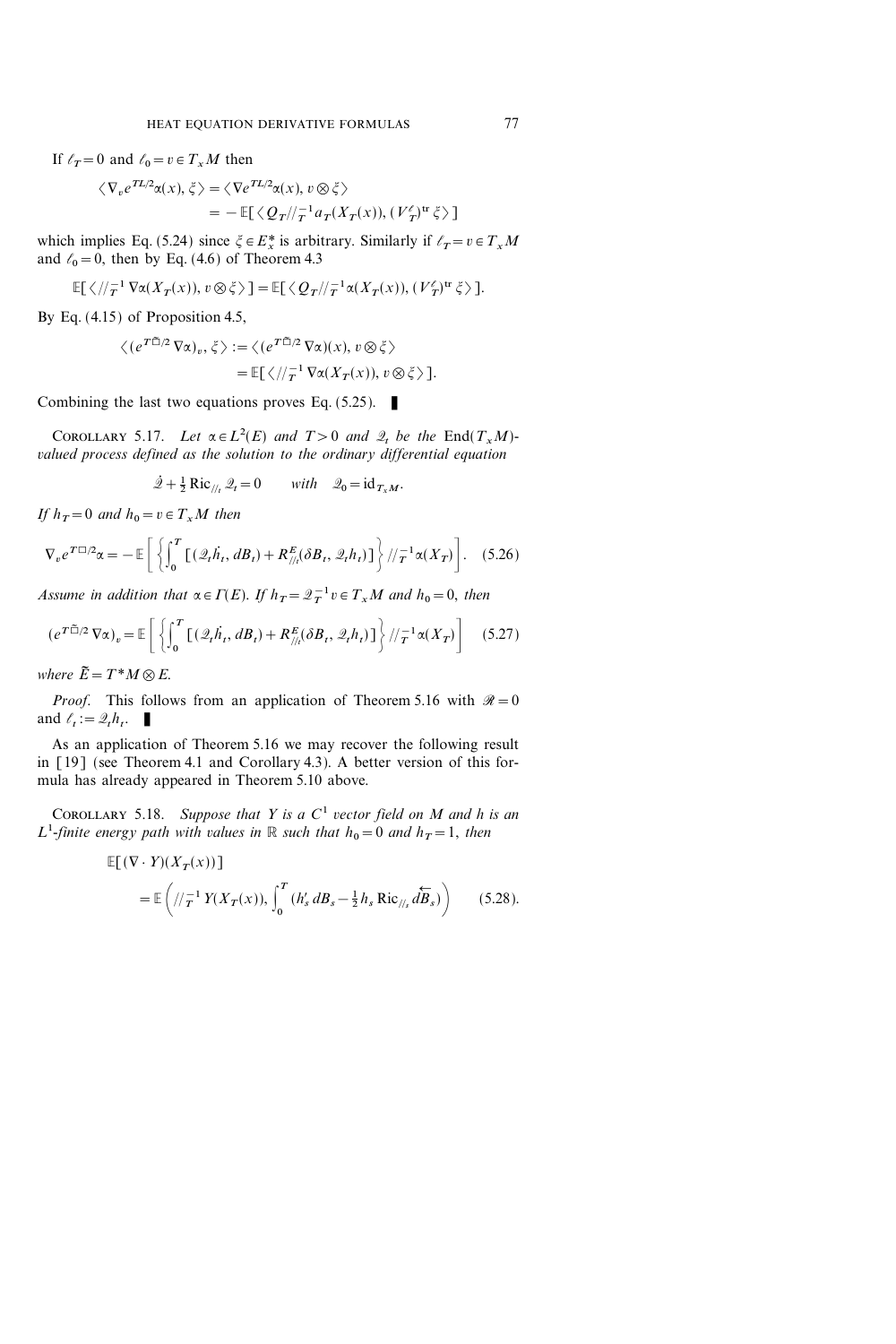*Proof.* By Theorem 5.16 with  $E=TM$ ,  $\mathcal{R}=0$  (and hence  $Q=id$ ) and  $\ell_0=0$ , we have

$$
\mathbb{E}\left[\left/\left(T^{-1}(\nabla_{\left/\left/T^{c}\right)}\alpha\right)(X_{T}(x))\right]\right]=\mathbb{E}\left[\left.V_{T}^{c}\right/\left/T^{-1}\alpha\left(X_{T}(x)\right)\right]\right],\tag{5.29}
$$

where

$$
V_t^{\ell} := \int_0^t (\ell_s' + \frac{1}{2} \text{Ric}_{/l_s} \ell_s, dB_s) - \int_0^t R_{/l_s}^{TM} (\ell_s, \delta B_s).
$$

Let  $\{e_i\}_{i=1}^n$  be an orthonormal basis for  $T_xM$ . Replace  $\ell$  in Eq. (5.29) by  $\ell_s^i := h_s e_i$ , take the inner product with  $e_i$  and then sum on i to find:

$$
\mathbb{E}[(\nabla \cdot Y)(X_T(x))] = \sum_{i=1}^n \mathbb{E}[(\nabla_{//Te_i} Y(X_T(x)), //_Te_i)]
$$
  
\n
$$
= \sum_{i=1}^n \mathbb{E}[ (//_T^{-1} \nabla_{//_T e'_T} Y(X_T(x)), e_i)]
$$
  
\n
$$
= \sum_{i=1}^n \mathbb{E}[ (V_T^{e_i} //_T^{-1} Y(X_T(x)), e_i)]
$$
  
\n
$$
= \sum_{i=1}^n \mathbb{E}[ (//_T^{-1} Y(X_T(x)), (V_T^{e_i})^* e_i)].
$$

This finishes the proof since

$$
\sum_{i=1}^{n} (V_T^{\ell})^* e_i = \int_0^T \sum_{i=1}^{n} [(h_s' e_i + \frac{1}{2} h_s \text{ Ric}_{\text{//s}} e_i, dB_s) e_i + R_{\text{//s}}^{TM} (h_s e_i, \delta B_s) e_i]
$$
  
= 
$$
\int_0^T ((h_s' + \frac{1}{2} h_s \text{ Ric}_{\text{//s}}) dB_s - h_i \text{ Ric}_{\text{//s}} \delta B_s)
$$

and

$$
\frac{1}{2}h_s \operatorname{Ric}_{\text{//}_s} dB_s - h_s \operatorname{Ric}_{\text{//}_s} \delta B_s
$$
  
\n
$$
= \frac{1}{2}h_s \operatorname{Ric}_{\text{//}_s} dB_s - h_s \operatorname{Ric}_{\text{//}_s} dB_s - \frac{1}{2}h_s d \operatorname{Ric}_{\text{//}_s} dB_s
$$
  
\n
$$
= -\frac{1}{2}h_s \operatorname{Ric}_{\text{//}_s} dB_s - \frac{1}{2}h_s d \operatorname{Ric}_{\text{//}_s} dB_s
$$
  
\n
$$
= -\frac{1}{2}h_s \operatorname{Ric}_{\text{//}_s} \widetilde{dB}_s.
$$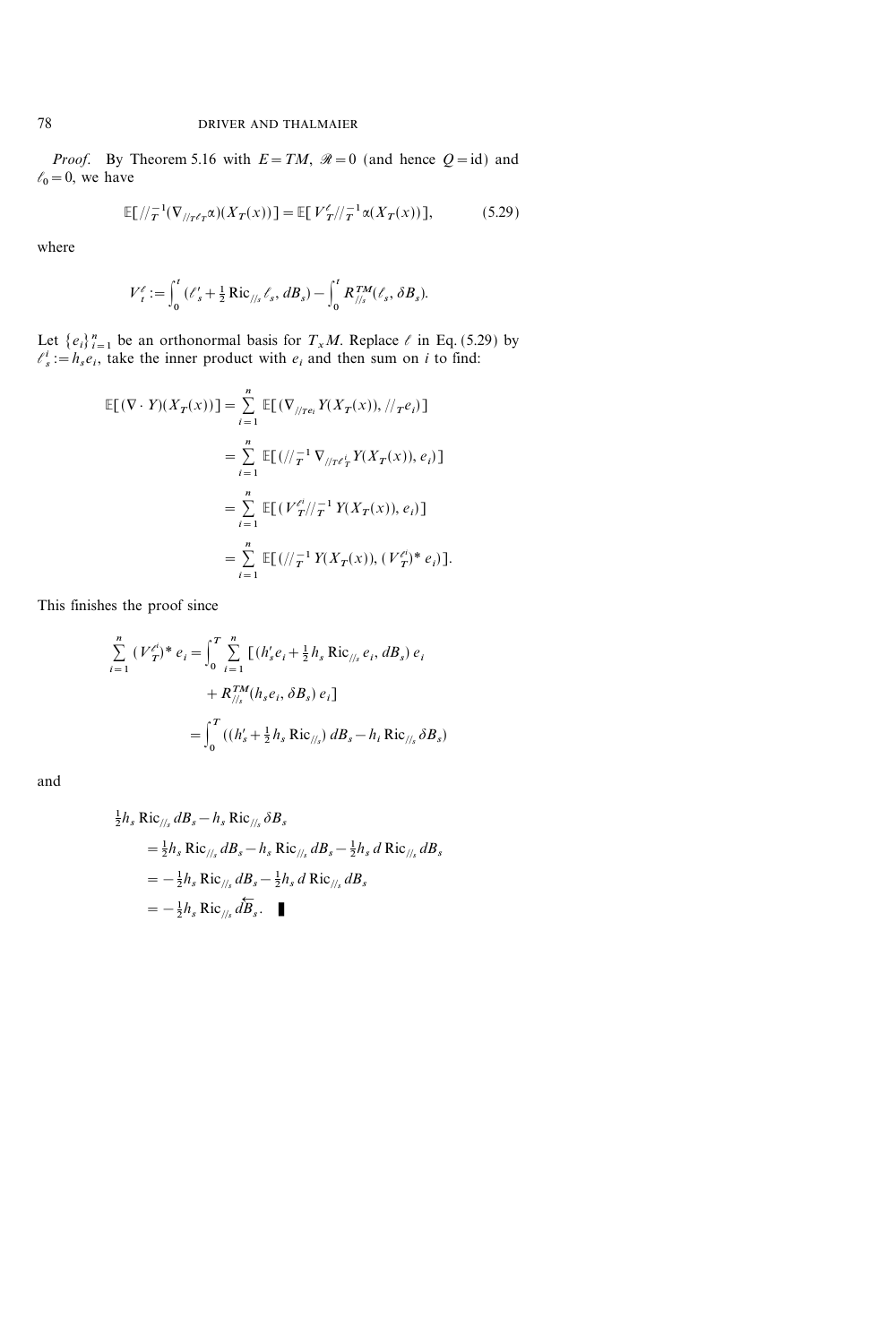Remark 5.19. The backwards Itô differential in Eq.  $(5.28)$  may be expressed as

$$
h_s \operatorname{Ric}_{\text{th}} \stackrel{\longleftrightarrow}{d\tilde{B}_s} = h_s \operatorname{Ric}_{\text{th}} \, dB_s + \frac{1}{2} h_s / \frac{1}{s} \nabla \operatorname{scal}(X_s(x)) \, ds,\tag{5.30}
$$

where  $\vec{\nabla}$  scal denotes the gradient of the scalar curvature of M. The proof proceeds as follows,

$$
h_s \operatorname{Ric}_{\text{//}_s} d\overleftarrow{B}_s = h_s \operatorname{Ric}_{\text{//}_s} dB_s + h_s d \operatorname{Ric}_{\text{//}_s} dB_s
$$
  
=  $h_s \operatorname{Ric}_{\text{//}_s} dB_s + \sum_{i=1}^n h_s / \sqrt{-1} (\nabla_{\text{//}_s e_i} \operatorname{Ric}) / \sqrt{s} e_i ds$   
=  $h_s \operatorname{Ric}_{\text{//}_s} dB_s + h_s / \sqrt{-1} \nabla \cdot \operatorname{Ric} ds,$  (5.31)

where  $\nabla \cdot$  Ric is the vector field on M given by

$$
\nabla \cdot \text{Ric} := \sum_{j=1}^{n} (\nabla_{e_j} \text{Ric}) e_j,
$$

where  $\{e_j\}_{j=1}^n$  is a local orthonormal frame on M. On the other hand for  $v \in T_xM$ ,

$$
v \text{ scal} = \sum_{i=1}^{n} v(\text{Ric } e_i, e_i) = \sum_{i=1}^{n} (\nabla_v \text{Ric } e_i, e_i)
$$

$$
= \sum_{i,j=1}^{n} ((\nabla_v R^{TM})(e_i, e_j) e_j, e_i)
$$

which by the Bianchi identity  $(d_{\nabla}R^{TM}=0)$  may be written as

$$
v \text{ scal} = -\sum_{i, j=1}^{n} ((\nabla_{e_j} R^{TM})(v, e_i) e_j, e_i) - \sum_{i, j=1}^{n} ((\nabla_{e_i} R^{TM})(e_j, v) e_j, e_i)
$$
  

$$
= \sum_{i, j=1}^{n} ((\nabla_{e_j} R^{TM})(v, e_i) e_i, e_j) + \sum_{i, j=1}^{n} ((\nabla_{e_i} R^{TM})(v, e_j) e_j, e_i)
$$
  

$$
= 2 \sum_{j=1}^{n} ((\nabla_{e_j} \text{Ric}) v, e_j) = 2 \sum_{j=1}^{n} ((\nabla_{e_j} \text{Ric}) e_j, v)
$$
  

$$
= 2(\nabla \cdot \text{Ric}, v).
$$

Hence  $\nabla \cdot \text{Ric} = \vec{\nabla} \text{ scal}/2$  which combined with Eq. (5.31) proves Eq. (5.30).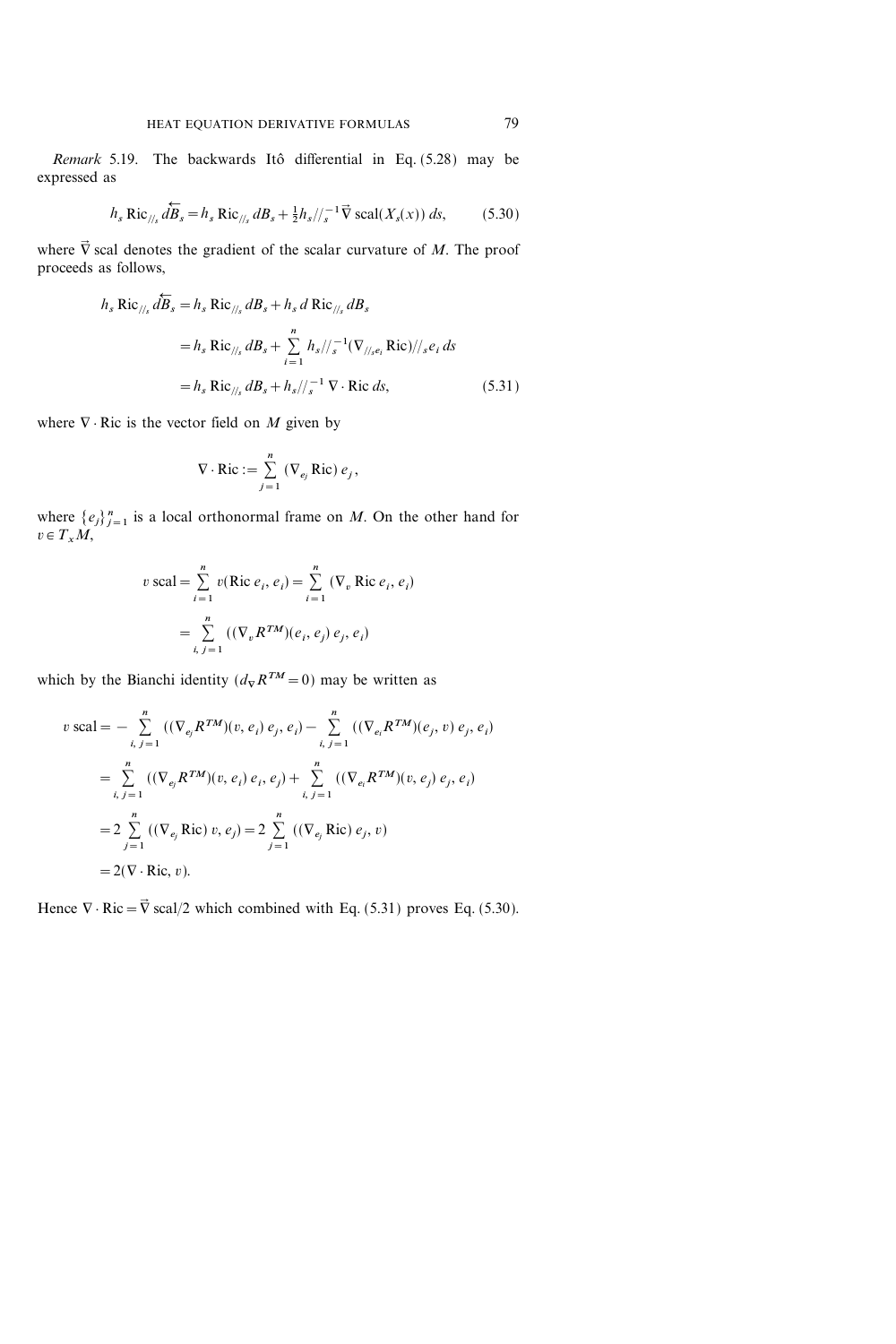5.5. Formulas for  $\nabla e^{tA/2}$  on  $\Omega^1(M)$ 

Using Example 2.11, Theorem 5.13 we may write formulas for  $\nabla e^{tA/2}$  on  $\Omega^k(M)$  for  $0 \le k \le n$ . Rather than doing this in general, we will content ourselves with the case  $k=1$ . So in this section let  $E=T^*M$ ,  $\tilde{E}=$  $T^*M \otimes T^*M$ , and  $\Delta = -d^*d - dd^*$  on  $\Omega^1(M)$ .

PROPOSITION 5.20. Suppose that  $\alpha$  is a bounded measurable differential 1-form (i.e. section of  $T^*M$ ) and  $\xi \in \tilde{E}_x^* = T_xM \otimes T_xM$ . Let  $\{\ell_t\}_{0 \le t \le T}$  be an L<sup>1</sup>-finite energy process with values in  $T_xM\otimes T_xM$  (see Definition 3.6) such that  $\ell_T=0$  and  $\ell_0=\xi$ . Then

$$
\langle \nabla e^{T A/2} \alpha(x), \xi \rangle = -\mathbb{E}[\langle Q_T / \langle T^{-1} \alpha(X_T(x)), U_T' \rangle], \tag{5.32}
$$

where

$$
U_t^{\ell} = \int_0^t \mathcal{Q}_s^{-1} A_{dB_s} \tilde{\mathcal{Q}}_s \ell_s' + \frac{1}{2} \int_0^t \mathcal{Q}_s^{-1} \rho_{\textit{//s}}^{\text{tr}} \tilde{\mathcal{Q}}_s \ell_s \, ds,\tag{5.33}
$$

 $\rho^{\text{tr}} \in \Gamma(\text{Hom}(TM \otimes TM, TM))$  is given by

$$
\rho^{\text{tr}}(v \otimes w) = (\nabla_v \text{ Ric}) w - (\nabla \cdot R^{TM})(v) w, \qquad (5.34)
$$

2 and  $\tilde{2}$  are defined by Eqs. (3.11) and (3.12) with  $\mathcal{R}^{tr} = Ric$  and

$$
\widetilde{\mathcal{R}}^{\text{tr}} = \text{Ric}\otimes\text{id}_{TM} + 2\sum_{i=1}^{n} e_i\otimes R^{TM}(\cdot, e_i) + \text{id}_{TM}\otimes\text{Ric},\tag{5.35}
$$

where (see Lemma 5.15)

$$
e_i \otimes R^{TM}(\cdot, e_i)(v \otimes w) = e_i \otimes R^{TM}(v, e_i) w
$$

for  $v, w \in T_xM$ .

*Proof.* By Eq. (A.17) of Lemma A.9, we have  $\Delta = \square - \mathcal{R}$  where  $\mathcal{R} =$ Ric<sup>tr</sup>. Let  $E = T^*M$ ,  $\tilde{E} = T^*M \otimes T^*M$  and  $m$ ,  $\rho$  and  $\tilde{M}$  be as in Proposition 2.15. By Lemma 5.15 above,  $m_v^{\text{tr}} = A_v$ ,  $\tilde{\mathcal{R}}^{\text{tr}}$  is given by Eq. (5.35) and

$$
\rho^{\text{tr}} = (\nabla \cdot R^{T^*M})^{\text{tr}} + (\nabla^{\text{End}(T^*M)} \text{Ric}^{\text{tr}})^{\text{tr}}.
$$

Since  $R^{T^*M}(v, w) = -(R^{TM}(v, w))^{\text{tr}}$  and in general  $\nabla_v(A^{\text{tr}})=(\nabla_v A)^{\text{tr}}$ , the previous equation is the same as Eq. (5.34) above. Finally Eq. (5.32) follows from Corollary 5.3.

We may get another formula by using Theorem 5.16 in place of Corollary 5.3.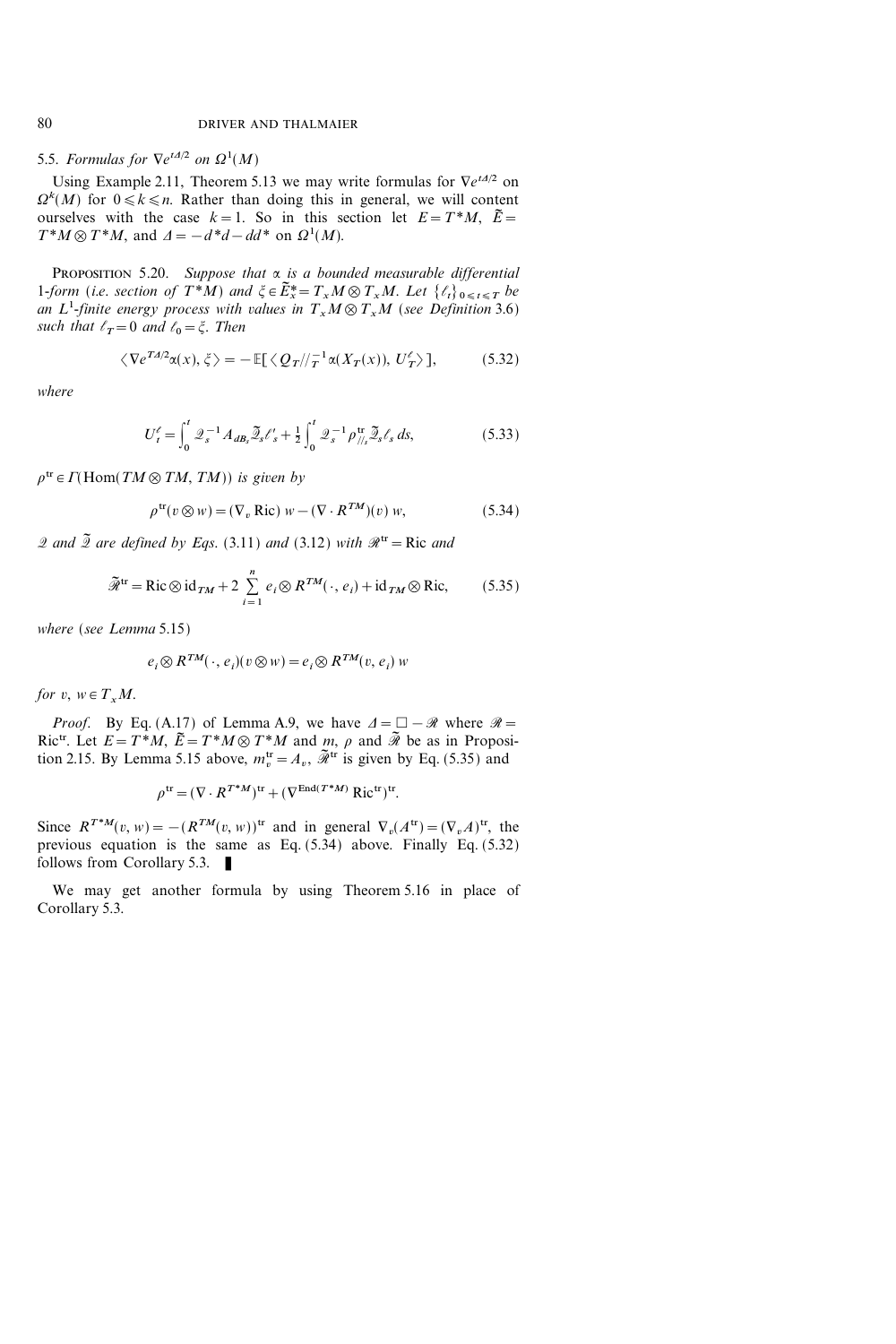PROPOSITION 5.21. Suppose  $\alpha$  is a bounded measurable 1-form on M and  $\ell_s$  is a  $T_xM$ -valued  $L^1$ -finite energy process such that  $\ell_0=v\in T_xM$  and  $\ell_{\mathcal{T}}=0$ . Then

$$
\nabla_v e^{TA/2} \alpha(x) = -\mathbb{E}[V_T^{\ell} Q_T / \tau^{-1} \alpha(X_T(x))],
$$

where

$$
V_t^{\ell} := \int_0^t \left[ (\ell_s' + \frac{1}{2} \text{Ric}_{\frac{s}{s}}, d_{s}) - R_{\frac{s}{s}}^{T^*M} (\ell_s, \delta B_s) \right. \\ + \frac{1}{2} (\ell_s, d_{s}) \text{Ric}_{\frac{s}{s}}^{T^*M} Q_s^{-1}
$$

and Q solves

$$
\frac{dQ_s}{ds} = -Q_s \operatorname{Ric}_{\frac{1}{s}}^{\operatorname{tr}} \quad \text{with} \quad Q_0 = \operatorname{id}_{T_x^*M}.
$$

See Theorem 5.16 for the meaning of  $\delta B_s$  and  $dB_s$  $\leftarrow$  $^{\prime\prime\prime} B$  , .

Remark 5.22. The expression for  $V_t^{\ell}$  may be written solely in terms of Itô differentials using

$$
R_{//s}^{T^*M}(\ell_s, \delta B_s) = R_{//s}^{T^*M}(\ell_s, dB_s) + \frac{1}{2} \sum_{i=1}^n (\nabla_{//se_i} R^{T^*M})_{//s} (\ell_s, e_i) ds
$$
  
=  $R_{//s}^{T^*M}(\ell_s, dB_s) - \frac{1}{2} (\nabla \cdot R^{T^*M})_{//s} (\ell_s) ds$ 

and

$$
(\ell_s, d\overleftarrow{B}_s) \operatorname{Ric}_{\mathbin{\scriptstyle\mathcal{H}}_s}^{\operatorname{tr}} = (\ell_s, dB_s) \operatorname{Ric}_{\mathbin{\scriptstyle\mathcal{H}}_s}^{\operatorname{tr}} + \sum_{i=1}^n (\ell_s, e_i) (\nabla_{\mathbin{\scriptstyle\mathcal{H}}_s e_i} \operatorname{Ric})_{\mathbin{\scriptstyle\mathcal{H}}_s}^{\operatorname{tr}} ds
$$

$$
= (\ell_s, dB_s) \operatorname{Ric}_{\mathbin{\scriptstyle\mathcal{H}}_s}^{\operatorname{tr}} + (\nabla_{\mathbin{\scriptstyle\mathcal{H}}_s e_i} \operatorname{Ric})_{\mathbin{\scriptstyle\mathcal{H}}_s}^{\operatorname{tr}} ds.
$$

## 6. APPLICATIONS FOR NON-COMPACT M

For  $E = AT^*M$  let again  $\Delta = \square - \mathcal{R}$  be the Rham-Hodge Laplacian on  $\Gamma(E)$  where  $\mathcal{R} \in \Gamma(\text{End } E)$  denotes the Weitzenböck curvature term, see Proposition A.7 of Appendix A. Further, let  $\mathcal{D} = \min \text{Spec } \mathcal{R}$ , i.e.

$$
\mathcal{L}(x) = \min\{\langle \mathcal{R}_x v, v \rangle : v \in E_x, |v| = 1\},\tag{6.1}
$$

and consider the scalar semigroup  $P_{\tau}^{\mathcal{R}}$  as defined in Appendix B Sect. B.1.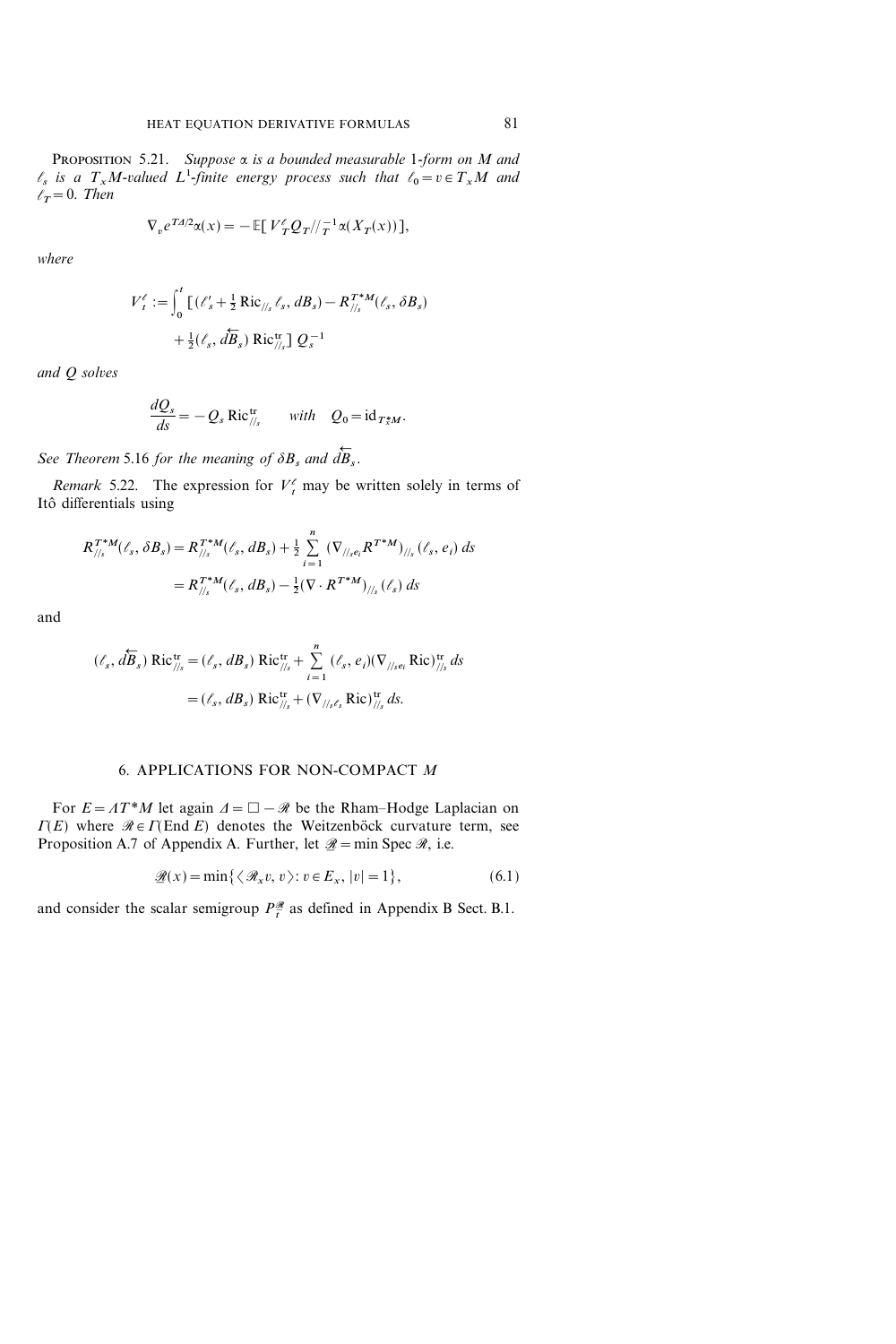Now let  $\hat{\mathcal{A}}$  be the Friedrichs extension of  $\mathcal{A} | \Gamma_c(E)$  and  $P_t a = e^{t/2\hat{\mathcal{A}}} a$  be the semigroup on  $L^2(E)$  generated by  $\hat{\mathcal{A}}/2$  and  $\mathcal{Q}_t$  denote the solution to Eq. (3.1). Then,

$$
P_t a(x) = \mathbb{E}[Q_t/\!/_{t}^{-1} a(X_t(x)) 1_{\{t < \zeta(x)\}}] \tag{6.2}
$$

for all  $a \in L^2(E)$  with  $P_{\overline{t}}^{\mathscr{R}} |a|(x) < \infty$ , see Appendix B Theorem B.4.

On a complete manifold, by the spectral theorem, one has  $dP_t a = P_t da$ , and dual to this,  $d^*P_t a = P_t d^*a$ , see Section B.2 in Appendix B below. If we drop completeness then these equations are no longer true, even if M is BM-complete, see [59]. But we will show that there always exist Bismut type formulas for  $dP_t a$  and  $d^*P_t a$ , not involving derivatives of a, independently whether a is smooth or not.

THEOREM 6.1. Let M be a Riemannian manifold,  $a \in L^2(AT^*M)$  and  $x \in M$  such that  $P^{\mathcal{R}}_{\overline{T}} |a|(x) < \infty$  for some  $T > 0$ , further let  $\tau$  be the first exit time of  $X(x)$  from some relatively compact neighborhood of x and  $T^* =$  $(T-\varepsilon) \wedge \tau$  for some arbitrary small  $\varepsilon > 0$ . Then for any  $v \in AT_xM$  the following formulas hold:

$$
\langle (dP_T a)_x, v \rangle
$$
  
=  $-\mathbb{E}\left[\left\langle //\tau^{-1}a(X_T(x))1_{\{T < \zeta(x)\}}, \mathcal{Q}_T \int_0^T \mathcal{Q}_t^{-1}(A_{dB_t}\mathcal{Q}_t \ell'_t) \right\rangle\right]$   

$$
\langle (d^*P_T a)_x, v \rangle
$$
  
=  $-\mathbb{E}\left[\left\langle //\tau^{-1}a(X_T(x))1_{\{T < \zeta(x)\}}, \mathcal{Q}_T \int_0^T \mathcal{Q}_t^{-1}(dB_t \wedge \mathcal{Q}_t \ell'_t) \right\rangle\right]$ 

for any bounded finite energy process  $\ell$  with values in  $AT_xM$  such that  $\ell_0=$ v,  $\ell_t = 0$  for all  $t \geq T^*$ , and the property that  $\mathbb{E}[(\int_0^{T^*} |\ell_s'|^2 ds)^{1/2}] < \infty$ . If, in addition,  $a \in L^2(AT^*M)$  is bounded on this neighborhood, one can take  $\varepsilon = 0$ .

*Proof.* Recall that  $\mathcal{Q}_t$  is defined by Eq. (5.10) and let  $Q_t := \mathcal{Q}_t^{\text{tr}}$ . We fix a relatively compact neighborhood U of x. Then  $|(P_{T-t}a)(X_t)|$ ,  $|(dP_{T-t} a)(X_t)|$  and  $|(d^*P_{T-t} a)(X_t)|$ , where  $X = X_*(x)$  denotes our Brownian motion starting from x, as well as  $Q_t$  and  $\mathcal{Q}_t$ , are all bounded on the stochastic interval  $[0, T^*]$ . This shows that the local martingales in Proposition 3.2 and in Theorem 3.7 are uniformly integrable martingales when stopped at  $t=T^*$ . Taking expectations at time 0 and  $T^*$  leads to

$$
\langle (dP_T a)_x, v \rangle
$$
  
= 
$$
- \mathbb{E} \bigg[ \bigg\langle Q_{T^*} / \bigg/ \frac{1}{T^*} (P_{T-T^*} a)(X_{T^*}), \int_0^{T^*} \mathcal{Q}_t^{-1} (A_{dB_t} Q_t^{\text{tr}} \ell'(t)) \bigg\rangle \bigg].
$$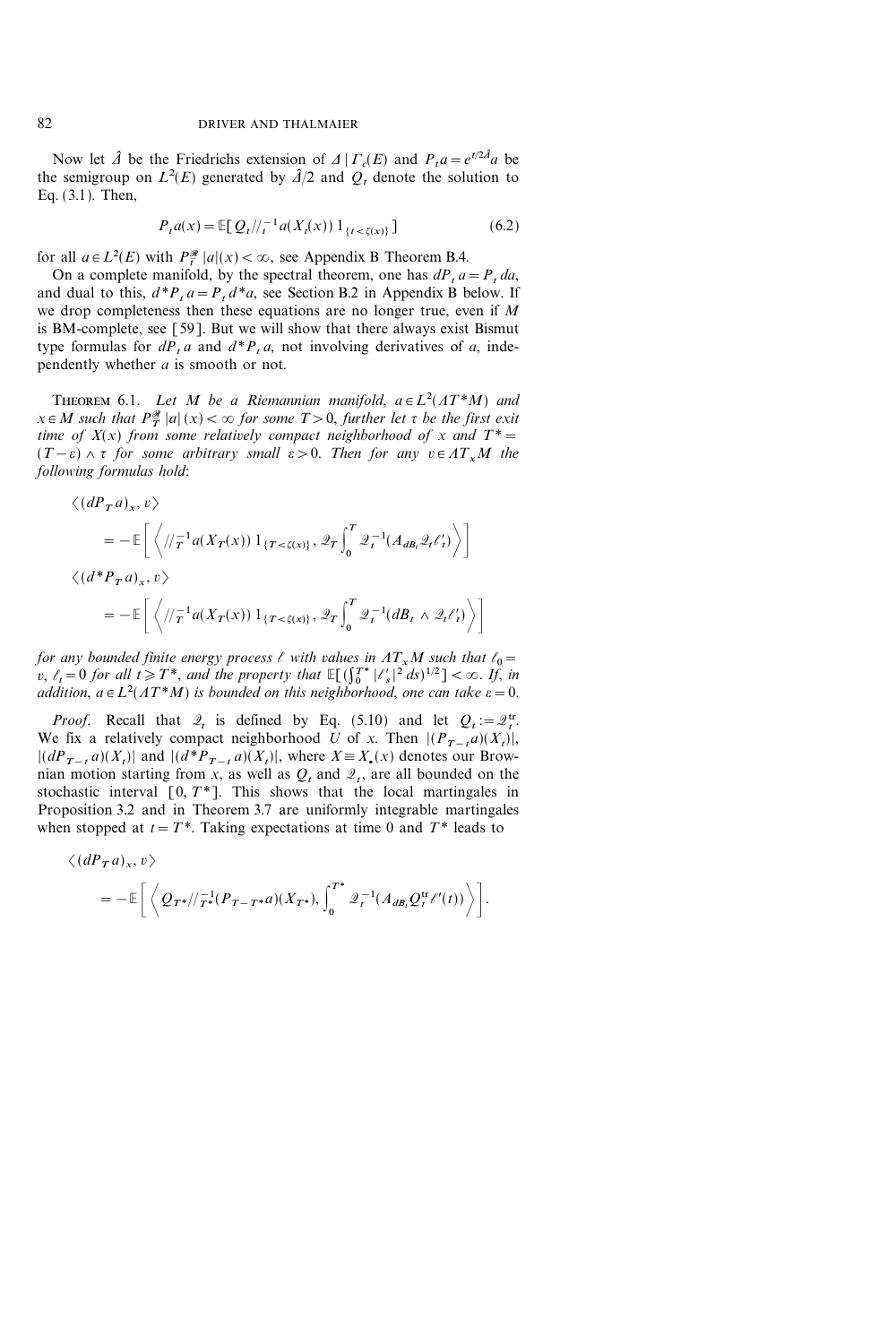Note that

$$
Q_{T^*}/T_{T^*}^{-1}(P_{T-T^*}a)(X_{T^*}) = \mathbb{E}^{\mathcal{F}_{T^*}}[Q_T]/T_1^{-1}a(X_T) 1_{\{T < \zeta(x)\}}]
$$

which is by definition a bounded  $\mathscr{F}_{T^*}$ -measurable random variable. This gives the first formula of the Theorem, the second one is derived in a completely analogous way.

If a is bounded, eventually by modifying  $\ell$ , we assume first that  $\ell = 0$ already on  $[T \wedge \tau, T] \cap [T-\varepsilon, T]$  for some small  $\varepsilon > 0$ . Finally, this restriction can again be removed in the resulting formulas by letting  $\varepsilon$  tend to 0, see [58] for technical details.  $\blacksquare$ 

## 6.1. Bismut's Formula

The following example is taken from [58]. There are similar formulas for  $(du)$ , if u is harmonic on some domain about x, see [58, 60].

THEOREM 6.2. Let  $f: M \to \mathbb{R}$  be a bounded measurable function,  $x \in M$ and  $v \in T_xM$ . Then, for any bounded finite energy process  $\{\ell_t\}_{t \in [0,\infty)}$  with values in  $T_xM$  such that  $\mathbb{E}[(\int_0^{\tau} \wedge T |\ell'_s|^2 ds)^{1/2}] < \infty$ , and the property that  $\ell_0 = v, \ \ell_s = 0$  for all  $s \geq \tau \wedge T$ , the following formula holds,

$$
\langle (dP_T f)_x, v \rangle = -\mathbb{E}\bigg[f(X_T(x))\,1_{\{T < \zeta(x)\}}\int_0^{\tau \wedge T} \left(\mathcal{Q}_s \ell'_s, dB_s\right)\bigg],\tag{6.3}
$$

where  $\tau$  is the first exit time of  $X(x)$  from some relatively compact open neighborhood  $D$  of  $x$  and  $\mathcal Q$  is the process defined in Eq. (5.13) of Corollary 5.9.

On the other hand showing, for instance, that

$$
\langle (dP_T f)_x, v \rangle = \mathbb{E}[\langle Q_T / \langle \tau^{-1}(df)_{X_T(x)}, v \rangle \mathbb{1}_{\{T < \zeta(x)\}}]
$$

is a quite different matter: it requires the martingale property of

$$
Q_t/\big|_{t}^{-1}(dP_{T-t}f)_{X_t(x)}\,1_{\{t<\zeta(x)\}},\qquad 0\leq t\leq T,
$$

which comes down to a question of differentiation under the expectation. In particular, it is necessary for  $f$  to be differentiable.

#### 6.2. Dirichlet Problem for Harmonic Forms

We conclude this section by specializing our results in case of the Dirichlet problem for harmonic forms on bounded domains. In particular, we present stochastic formulas for differentials and co-differential of harmonic forms on manifolds with boundary. These formulas can be used to prove local Harnack type estimates for harmonic forms in the same way as has been done for harmonic functions in [60].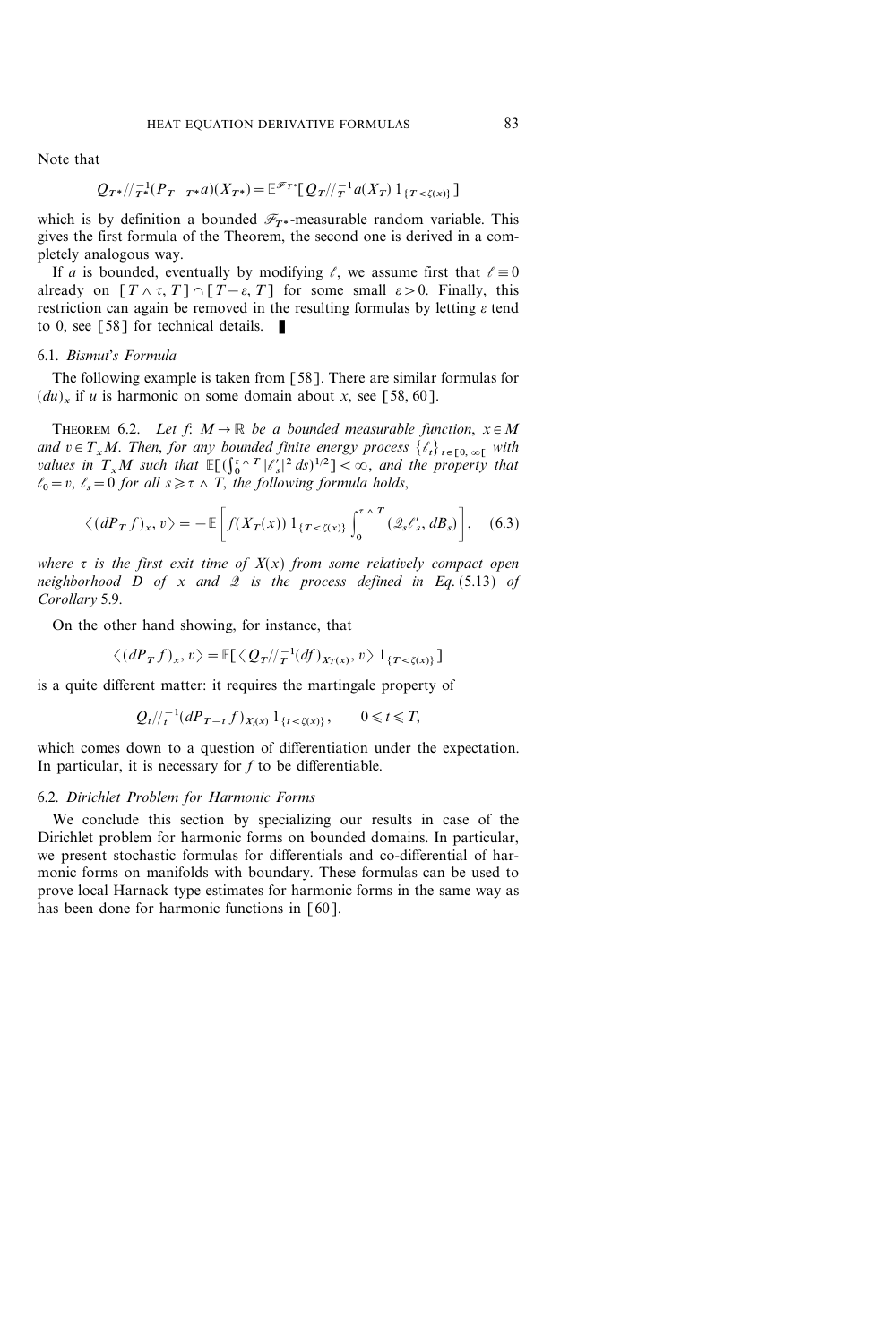THEOREM 6.3. Let M be a compact Riemannian manifold with nonempty boundary  $\partial M$ ,  $a \in \Gamma(\Lambda T^*M)$ ,  $x \in M \backslash \partial M$  and  $\tau$  be a positive bounded stopping time which is dominated by the first time the Brownian motion  $X(x)$ hits the boundary  $\partial M$ . (For simplicity, a is assumed to be smooth up to the boundary of M.) Let  $2_t$  denote the solution to Eq. (5.10) of Theorem 5.7 defined on the stochastic interval  $[0, \tau]$  and  $Q_t = \mathcal{Q}_t^{\text{tr}}$ . If a is harmonic (i.e.  $\Delta a \equiv -(d^*d+dd^*) a=0$  on  $M \setminus \partial M$ , then

$$
a(x) = \mathbb{E}[Q_{\tau}/\!/_{\tau}^{-1} a(X_{\tau}(x))]
$$
\n(6.4)

and for any  $v \in AT_xM$  the following formulas hold,

$$
\langle (da)_x, v \rangle = -\mathbb{E}\bigg[\bigg\langle Q_{\tau}/\!/_{\tau}^{-1}a(X_{\tau}(x)), \int_0^{\tau} \mathcal{Q}_t^{-1}(A_{dB_t}\mathcal{Q}_t\ell_t') \bigg\rangle\bigg] \qquad (6.5)
$$

$$
\langle (d^*a)_x, v \rangle = -\mathbb{E}\bigg[\left\langle \mathcal{Q}_{\tau}/\!/_\tau^{-1}a(X_{\tau}(x)), \int_0^{\tau} \mathcal{Q}_{t}^{-1}(dB_t \wedge \mathcal{Q}_{t} \ell_t') \right\rangle\bigg], \tag{6.6}
$$

where  $\{\ell\}_{s \in [0, \infty)}$  is a bounded  $L^1$ -finite energy process taking values in  $AT_xM$  such that  $\ell_0 = v$ ,  $\ell_{\tau} = 0$ , and the property that  $(\int_0^{\tau} |{\ell}'_s|^2 ds)^{1/2} \in L^1$ .

*Proof.* Note that a, da,  $d^*a$  extend as bounded sections to M since M is compact. The proof is now essentially the same as the proof of Theorem 5.7 above with  $P_t$ a replaced by a and T by  $\tau$ . The key point is that the local martingales of Proposition 3.2 and Theorem 3.7 are easily seen to be martingales up to the first exit time  $\tau$ . Hence the optional sampling theorem applies to give stopped versions of Proposition 4.5, Corollary 5.3 and Corollary 5.5 from which Eqs.  $(6.4)$ ,  $(6.5)$  and  $(6.6)$ follow.  $\blacksquare$ 

*Remark* 6.4. The formulas  $(6.4)$ ,  $(6.5)$ , and  $(6.6)$  in Theorem 6.3 hold as well when  $\tau$  is the first time the Brownian motion  $X(x)$  hits the boundary,  $\partial M$ , provided that

$$
\mathbb{E}\left[\exp\left(-\frac{1}{2}\int_0^{\tau} \mathcal{R}(X_s(x)) \wedge 0 \, ds\right)\right] < \infty, \tag{6.7}
$$

where  $\mathscr R$  is given by Eq. (6.1) and the  $L^1$ -finite energy process  $\{\ell\}_{\ell \in [0,\infty[}$ in Eqs. (6.5) and (6.6) is chosen with the additional restriction that  $\ell_s=0$ if  $s \geq \tau \wedge t_0$  for some  $t_0 \in (0, \infty)$ . Indeed, if  $\tau$  denotes the first hitting time of the boundary  $\partial M$  then the formulas (6.4), (6.5), and (6.6) hold with  ${\tau \wedge T}$  instead of  ${\tau}$  for any  $T \geq t_0$ , and condition (6.7) gives the existence of an L<sup>1</sup>-dominating function for  $\{Q_{\tau}$   $_{\tau}$   $_{\tau>0}$  (see estimate (B.11) of Appendix B) which allows by the dominated convergence theorem to pass to the limit as  $T \rightarrow \infty$ .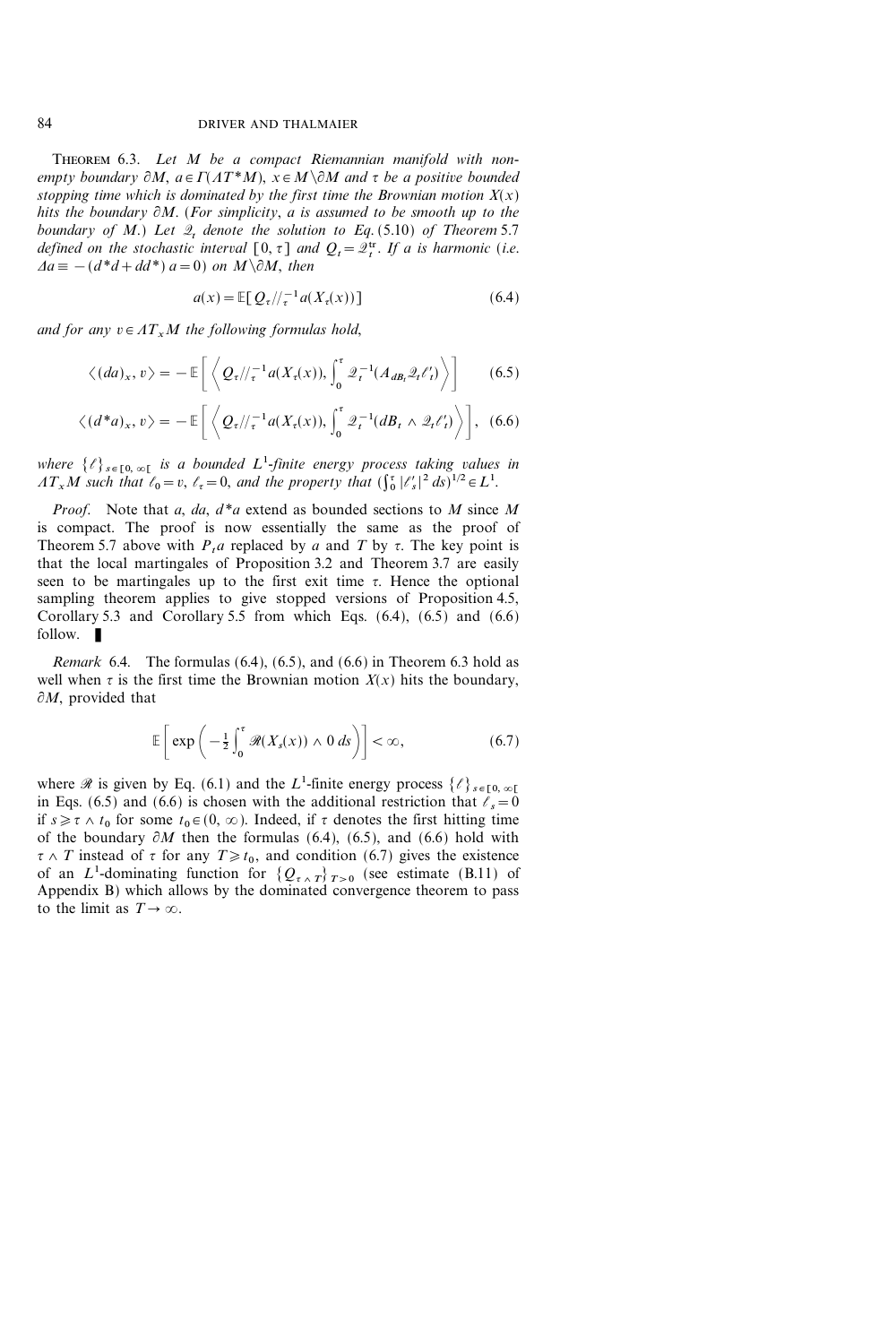The method used in Theorem 6.3 can easily be adapted to other situations, for instance, if a is smooth on  $M\{\partial M\}$  and extends only continuously to  $\partial M$ .

For technical details about how to construct finite energy processes  $\ell$ satisfying the conditions in Theorems 6.1, 6.2 and 6.3 the reader is referred to [58] and [60].

## 7. HIGHER DERIVATIVE FORMULAS

We can get higher derivative formulas by iterating our previous formulas following the ideas of Elworthy and Li in  $\lceil 24 \rceil$  and  $\lceil 26 \rceil$ . In order to carry this out, we will need a minor extension of the results in Section 4. Let  $\{\mathscr{F}_t\}$ denote the filtration associated to the Brownian motion  $X_t(x)$  and  $\mathbb{E}^{\mathscr{F}_t}$  denote conditional expectation relative to the  $\sigma$ -field  $\mathcal{F}_t$ . As usual we will assume that E, E, L, L, m satisfy Assumption 2 at the beginning of Section 4. For simplicity, let us assume that  $M$  is a compact manifold. The next theorem is the conditioned version of Theorem 3.7 and Corollaries 5.3 and 5.5.

THEOREM 7.1. Let 
$$
0 \le \tau < T
$$
,  $\alpha$  be a bounded measurable section of  $E$ ,

$$
a_t := e^{(T-t)L/2} \alpha,
$$

 $\{\ell_t\}_{t \leq t \leq T}$  be an  $L^1$ -finite energy process with values in  $\tilde{E}_x^*$  (see Definition 3.6), and N and  $\tilde{N}$  be as in Eqs. (3.4) and (3.5). For  $0 \leq \tau \leq t \leq T$  let

$$
U_{\tau,\,t}^{\ell} := \int_{\tau}^{t} \mathcal{Q}_s^{-1} m_{d\mathcal{B}_s}^{\text{tr}} \, \widetilde{\mathcal{Q}}_s \widetilde{\mathcal{Q}}_{\tau}^{-1} \ell_s^{\prime} + \frac{1}{2} \int_{\tau}^{t} \mathcal{Q}_s^{-1} \rho_{\textit{//s}}^{\text{tr}} \widetilde{\mathcal{Q}}_s \widetilde{\mathcal{Q}}_{\tau}^{-1} \ell_s \, ds \tag{7.1}
$$

and

$$
Z_{\tau, t}^{\ell} := \langle \tilde{N}_t, \tilde{Z}_{\tau}^{-1} \ell_t \rangle - \langle N_t, U_{\tau, t}^{\ell} \rangle. \tag{7.2}
$$

Then  $\{Z_{\tau,t}^{\ell}\}_{\tau\leq t\leq T}$  is an  $\{\mathscr{F}_t\}$ -martingale with

$$
dZ_{\tau, t}^{\ell} = \langle \tilde{Q}_t | /_{t}^{-1} \nabla_{/ /_{t}dB_t} Da_t(X_t(x)), \tilde{Z}_{\tau}^{-1} \ell_t \rangle
$$
  
 
$$
- \langle Q_t | /_{t}^{-1} \nabla_{/ /_{t}dB_t} a_t(X_t(x)), U_{\tau, t}^{\ell} \rangle
$$
  
 
$$
- \langle N_t, \tilde{Z}_t^{-1} m_{dB_t}^{\text{tr}} \tilde{Z}_t \tilde{Z}_{\tau}^{-1} \ell_t' \rangle \qquad (7.3)
$$

and

$$
\langle \, \, |\, \langle \, \, |\, \cdot \, | \, Da_{\tau}(X_{\tau}(x)), \ell_{\tau} \, \rangle = \mathbb{E}^{\mathscr{F}_{\tau}} \big[ \, \langle \, \tilde{Q}_{T} \, | \, \, \langle \, \, |\, \, \tau \, | \, Da_{T}(X_{T}(x)), \, \tilde{\mathcal{Q}}_{\tau}^{-1} \ell_{T} \, \rangle \, \big] \\ - \mathbb{E}^{\mathscr{F}_{\tau}} \big[ \, \langle \, Q_{T} \, | \, \, \langle \, \, |\, \tau \, | \, a_{T}(X_{T}(x)), \, U_{\tau, T}^{\ell} \, \rangle \, \big]. \tag{7.4}
$$

Therefore,

1. if 
$$
\ell_T = 0
$$
 then  
\n
$$
\langle \frac{1}{\tau} \mathcal{D} e^{(T-\tau)L/2} \alpha(X_{\tau}(x)), \ell_{\tau} \rangle
$$
\n
$$
= -\mathbb{E}^{\mathscr{F}_{\tau}} \left[ \langle Q_T / \langle \frac{1}{T} \alpha(X_T(x)), U_{\tau, T}^{\ell} \rangle \right], \tag{7.5}
$$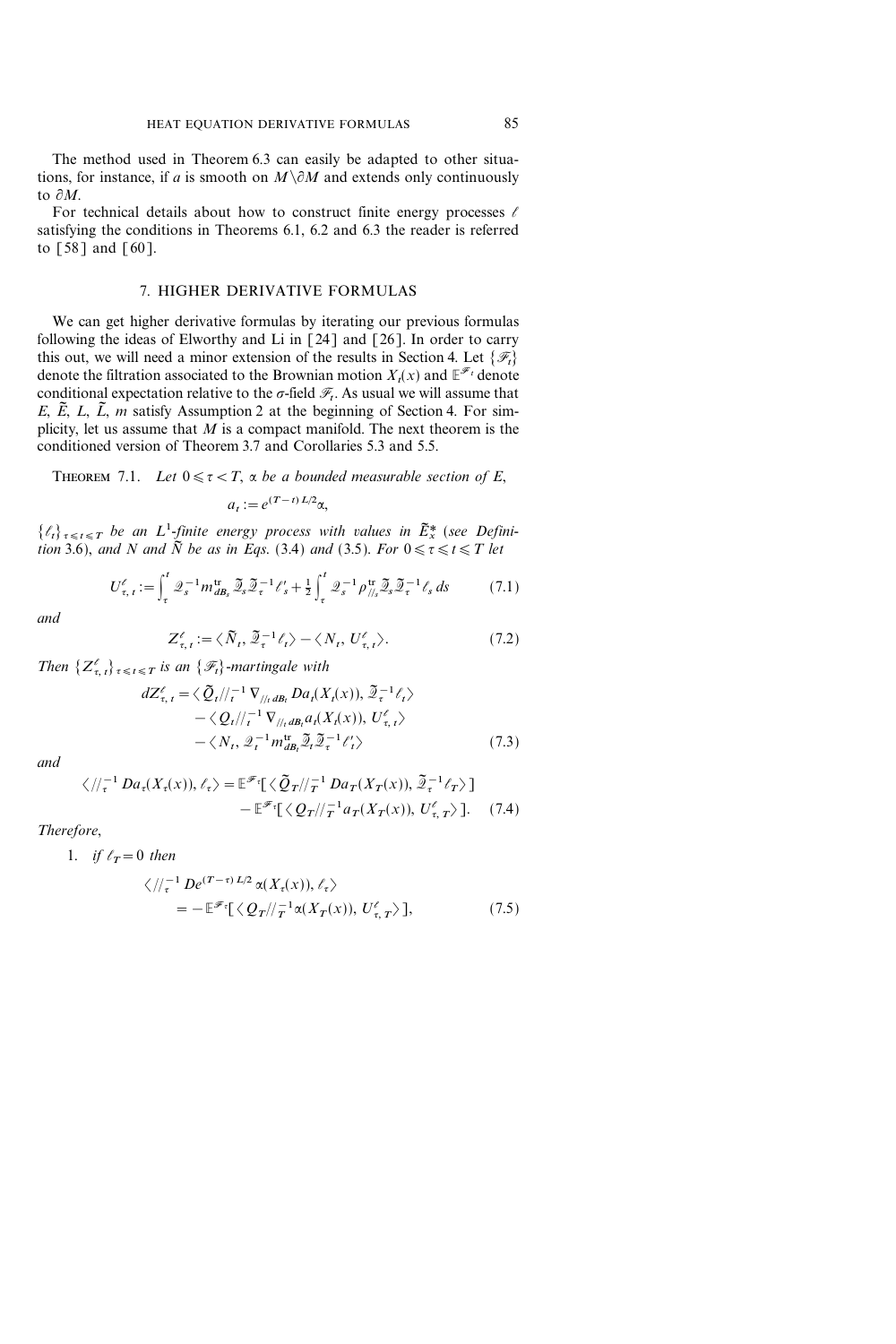2. or if  $\ell_z = 0$  then

$$
\mathbb{E}^{\mathscr{F}_{\tau}}[\langle \tilde{Q}_T / \rangle_T^{-1} D\alpha(X_T(x)), \tilde{Z}_T^{-1} \ell_T \rangle ]
$$
  
= 
$$
\mathbb{E}^{\mathscr{F}_{\tau}}[\langle Q_T / \rangle_T^{-1} \alpha(X_T(x)), U_{\tau, T}^{\ell} \rangle ].
$$
 (7.6)

Remark 7.2. The results in this theorem are direct analogues of Theorems 3.7, and Corollaries 5.3 and 5.5. In fact this theorem could be deduced using these results along with the strong Markov property of the Brownian motion  $X_t(x)$ . (If H:  $C(\mathbb{R}_+; M) \to \mathbb{R}_+$  is bounded measurable and  $\tau$  a finite stopping time, then

$$
\mathbb{E}^{\mathscr{F}_{\tau}}[H \circ X_{\tau+}](x) = \mathbb{E}[H \circ X_{\bullet}(y)]|_{y=X_{\tau}(x)} \text{ a.s.}
$$
 (7.7)

We will sketch a proof here using the methods already developed in Section 3.

*Proof.* Notice that  $dU_{\tau, t}^{\ell} = \mathcal{Q}_t^{-1} m_{\ell t}^{\text{tr}} d\theta_t \mathcal{Q}_t \mathcal{Q}_\tau^{-1} \ell_t^{\ell} + \frac{1}{2} \mathcal{Q}_t^{-1} \rho_{\ell t}^{\text{tr}} \mathcal{Q}_t \mathcal{Q}_\tau^{-1} \ell_t dt$ and hence by Theorem 3.4,  $U_{\tau,t}^{\ell}$  and  $\tilde{\mathcal{Z}}_{\tau}^{-1}\ell_t$  for  $\tau \leq t \leq T$  are a dual pair, i.e.  $\{Z_{\tau,t}^{\ell}\}_{\tau\leq t\leq T}$  is an  $\{\mathscr{F}_t\}$ -martingale. The same computations leading to Eq. (3.16) in Theorem 3.7 proves Eq. (7.3). (In fact Eq. (7.3) is Eq. (3.16) with  $\ell_t$  replaced by  $\tilde{Z}^{-1}_t \ell_t$  and the lower limits in the integrals defining  $U_t^{\tilde{\mathcal{Z}}^{-1}_{t}}$  being changed from 0 to  $\tau$ .)

Since  $Z_{\tau, t}^{\ell}$  is an  $\{\mathscr{F}_t\}$ -martingale,  $Z_{\tau, \tau}^{\ell} = \mathbb{E}^{\mathscr{F}_{\tau}}[Z_{\tau, T}^{\ell}]$ . This identity is the same as Eq. (7.4) because

$$
Z_{\tau,\tau}^{\ell} = \langle \tilde{N}_{\tau}, \tilde{Z}_{\tau}^{-1} \ell_{\tau} \rangle = \langle \tilde{Q}_{\tau} / \langle \tau^{-1} D a_{\tau}(X_{\tau}(x)), \tilde{Z}_{\tau}^{-1} \ell_{\tau} \rangle
$$
  
=  $\langle \rangle / \langle \tau^{-1} D a_{\tau}(X_{\tau}(x)), \ell_{\tau} \rangle$ 

and

$$
\mathbb{E}^{\mathscr{F}_{\tau}}[Z^{\ell}_{\tau,T}] = \mathbb{E}^{\mathscr{F}_{\tau}}[\langle \tilde{N}_T, \tilde{\mathcal{Q}}_{\tau}^{-1} \ell_T \rangle] - \mathbb{E}^{\mathscr{F}_{\tau}}[\langle N_T, U^{\ell}_{\tau,T} \rangle] \n= \mathbb{E}^{\mathscr{F}_{\tau}}[\langle \tilde{Q}_T/|\tau|] D a_T(X_T(x)), \tilde{\mathcal{Q}}_{\tau}^{-1} \ell_T \rangle] \n- \mathbb{E}^{\mathscr{F}_{\tau}}[\langle Q_T/|\tau|] a_T(X_T(x)), U^{\ell}_{\tau,T} \rangle].
$$

Finally, Eqs. (7.5) and (7.6) are immediate consequences of Eq. (7.4).  $\blacksquare$ 

The following Corollary is the conditioned analogue of Eq. (4.10) of Corollary 4.4.

COROLLARY 7.3. Let  $0 \leq \tau < T$ ,  $\alpha$  be a bounded measurable section of E,  $\{\bar{\ell}_t\}_{\tau\leq t\leq T}$  be an  $L^1$ -finite energy process with values in  $\mathbb R$  such that  $\bar{\ell}_T=0$ . For  $0 \leq \tau \leq t \leq T$  let

$$
V_{\tau, t}^{\overline{\ell}} = \int_{\tau}^{t} \tilde{Q}_{\tau}^{-1} \tilde{Q}_{s} (\bar{\ell}_{s}^{'} m_{d B_{s}} + \frac{1}{2} \rho_{\frac{1}{s}} \bar{\ell}_{s} ds) Q_{s}^{-1}.
$$
 (7.8)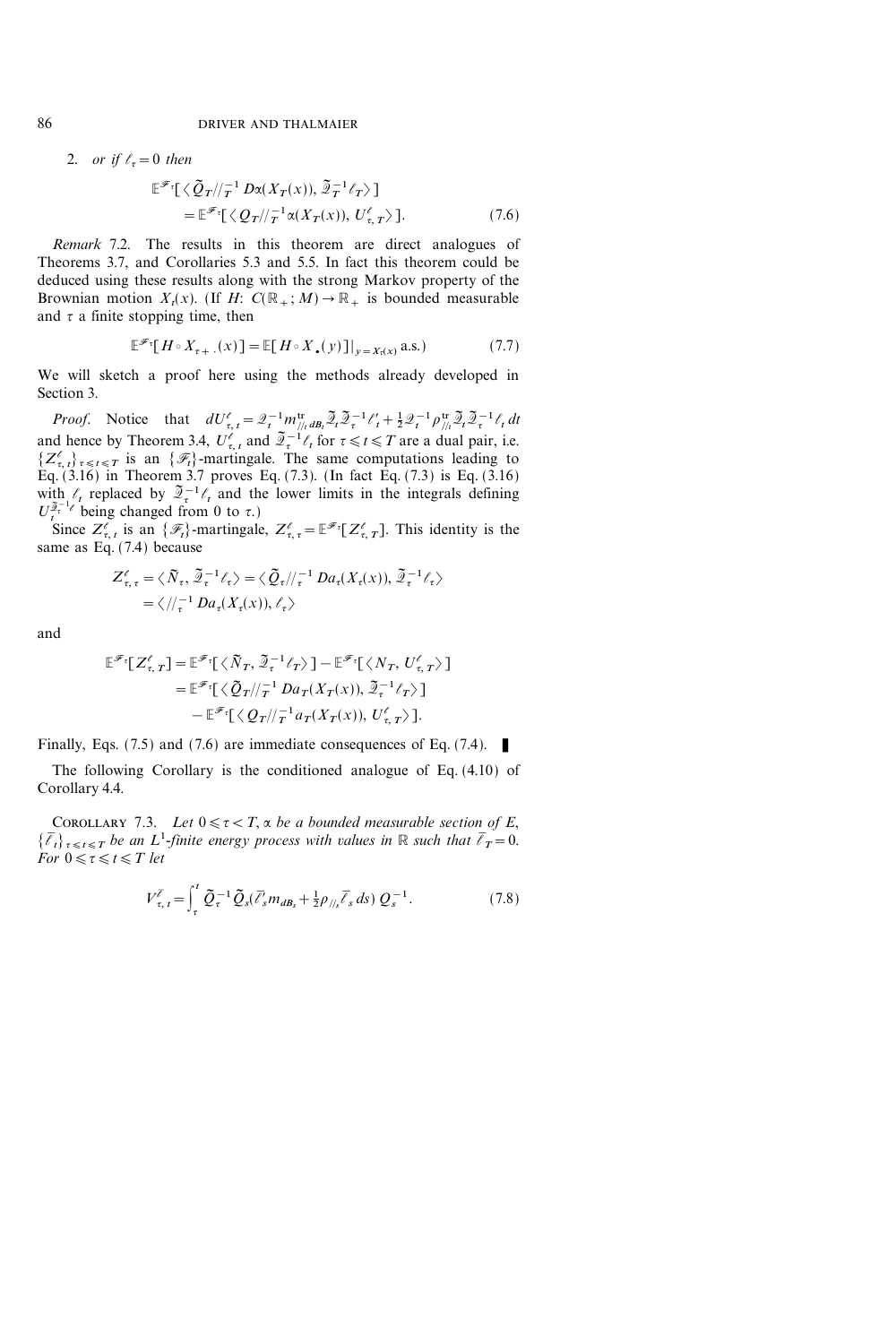Then

$$
/\!/_{\tau}^{-1} \, De^{(T-\tau) \, L/2} \, \alpha(X_{\tau}(x)) \, \overline{\ell}_{\tau} = -\, \mathbb{E}^{\mathscr{F}_{\tau}} \big[ \, V^{\overline{\ell}}_{\tau, T} \, Q_{T}/\!/_{T}^{-1} \, \alpha(X_{T}(x)) \big]. \tag{7.9}
$$

*Proof.* Let  $\xi$  be a bounded  $\mathcal{F}_{\tau}$ -measurable random variable with values in  $\tilde{E}_x^*$  and let  $\ell_t = \overline{\ell}_t \xi$ . In this case

$$
U_{\tau, T}^{\ell} = \int_{\tau}^{T} \mathcal{Q}_s^{-1} m_{dB_s}^{\text{tr}} \mathcal{Z}_s \mathcal{Z}_\tau^{-1} \overline{\ell}_s^{\ell} \xi + \frac{1}{2} \int_{\tau}^{T} \mathcal{Q}_s^{-1} \rho_{\text{th}}^{\text{tr}} \mathcal{Z}_s \mathcal{Z}_\tau^{-1} \overline{\ell}_s \xi ds
$$
  
=  $(V_{\tau, T}^{\overline{\ell}})^{\text{tr}} \xi,$ 

where  $V_{\tau, T}^{\bar{\ell}}$  is defined in Eq. (7.8). Hence by Eq. (7.5) above,

$$
\langle \, \, | \, \langle \, \, | \, \cdot \, \cdot \, \rangle^{1/2} \, \mathfrak{D} \, \mathfrak{D} \, \mathfrak{D} \, \mathfrak{D} \, \mathfrak{D} \, \mathfrak{D} \, \mathfrak{D} \, \mathfrak{D} \, \mathfrak{D} \, \mathfrak{D} \, \mathfrak{D} \, \mathfrak{D} \, \mathfrak{D} \, \mathfrak{D} \, \mathfrak{D} \, \mathfrak{D} \, \mathfrak{D} \, \mathfrak{D} \, \mathfrak{D} \, \mathfrak{D} \, \mathfrak{D} \, \mathfrak{D} \, \mathfrak{D} \, \mathfrak{D} \, \mathfrak{D} \, \mathfrak{D} \, \mathfrak{D} \, \mathfrak{D} \, \mathfrak{D} \, \mathfrak{D} \, \mathfrak{D} \, \mathfrak{D} \, \mathfrak{D} \, \mathfrak{D} \, \mathfrak{D} \, \mathfrak{D} \, \mathfrak{D} \, \mathfrak{D} \, \mathfrak{D} \, \mathfrak{D} \, \mathfrak{D} \, \mathfrak{D} \, \mathfrak{D} \, \mathfrak{D} \, \mathfrak{D} \, \mathfrak{D} \, \mathfrak{D} \, \mathfrak{D} \, \mathfrak{D} \, \mathfrak{D} \, \mathfrak{D} \, \mathfrak{D} \, \mathfrak{D} \, \mathfrak{D} \, \mathfrak{D} \, \mathfrak{D} \, \mathfrak{D} \, \mathfrak{D} \, \mathfrak{D} \, \mathfrak{D} \, \mathfrak{D} \, \mathfrak{D} \, \mathfrak{D} \, \mathfrak{D} \, \mathfrak{D} \, \mathfrak{D} \, \mathfrak{D} \, \mathfrak{D} \, \mathfrak{D} \, \mathfrak{D} \, \mathfrak{D} \, \mathfrak{D} \, \mathfrak{D} \, \mathfrak{D} \, \mathfrak{D} \, \mathfrak{D} \, \mathfrak{D} \, \mathfrak{D} \, \mathfrak{D} \, \mathfrak{D} \, \mathfrak{
$$

Since  $\xi$  is arbitrary, this proves Eq. (7.9).

#### 7.1. Higher Derivative Formula for Dirac Operators

Let  $E = \tilde{E} = S \rightarrow M$  be a spinor bundle over M,  $m = \gamma$  be the Clifford multiplication,  $D = D_{\gamma}$  the Dirac operator, and  $L = \tilde{L} = -D^2$ . Recall that in this case  $\rho = 0$ , and  $\mathcal{R} = \mathcal{R} = \frac{1}{4}$  scal.

THEOREM 7.4. Suppose that  $0 < T_1 < T$  and  $\ell$  is an  $L^1$ -finite energy process with values in R such that  $\ell_0=2$ ,  $\ell_{T_1}=1$  and  $\ell_T=0$ , then

$$
(D^2 e^{-T D^2/2} \alpha)(x)
$$
  
=  $\mathbb{E}[e^{-(1/8) \int_0^T \text{scal}(X_t(x)) dt} \gamma_{\int_0^T l \ell_{s_1}^t dB_{s_1}} \gamma_{\int_{T_1}^T \ell_{s_2}^t dB_{s_2}} / |\tau^{-1} \alpha(X_T(x))]$  (7.10)

where  $\alpha$  is a bounded measurable section of S. For example, if  $\ell_s' =$  $-(T_1^{-1}1_{[0, T_1]} + (T - T_1)^{-1}1_{[T_1, T]},$  Eq. (7.10) becomes

$$
(D^2e^{-TD^2/2}\alpha)(x)
$$

$$
= \frac{1}{T_1(T - T_1)} \mathbb{E}[e^{-(1/8)\int_0^T \text{scal}(X_t(x)) \, dt} \gamma_{B_{T_1}} \gamma_{B_{T} - B_{T_1}} / \tau^{-1} \alpha(X_T(x))]. \tag{7.11}
$$

*Proof.* Since  $\mathcal{R} = \tilde{\mathcal{R}} = \frac{1}{2}$  scal and  $\rho = 0$ ,

$$
Q_{t} = \tilde{Q}_{t} = e^{-(1/8)\int_{0}^{t} \text{scal}(X_{s}(x)) ds},
$$
  
\n
$$
V_{\tau, t}^{\overline{\ell}} = e^{(1/8)\int_{0}^{t} \text{scal}(X_{s}(x)) ds} \int_{\tau}^{t} \overline{\ell}_{s}^{\prime} \gamma_{dB_{s}} = e^{(1/8)\int_{0}^{t} \text{scal}(X_{s}(x)) ds} \gamma_{\int_{\tau}^{t} \overline{\ell}_{s}^{\prime} dB_{s}}
$$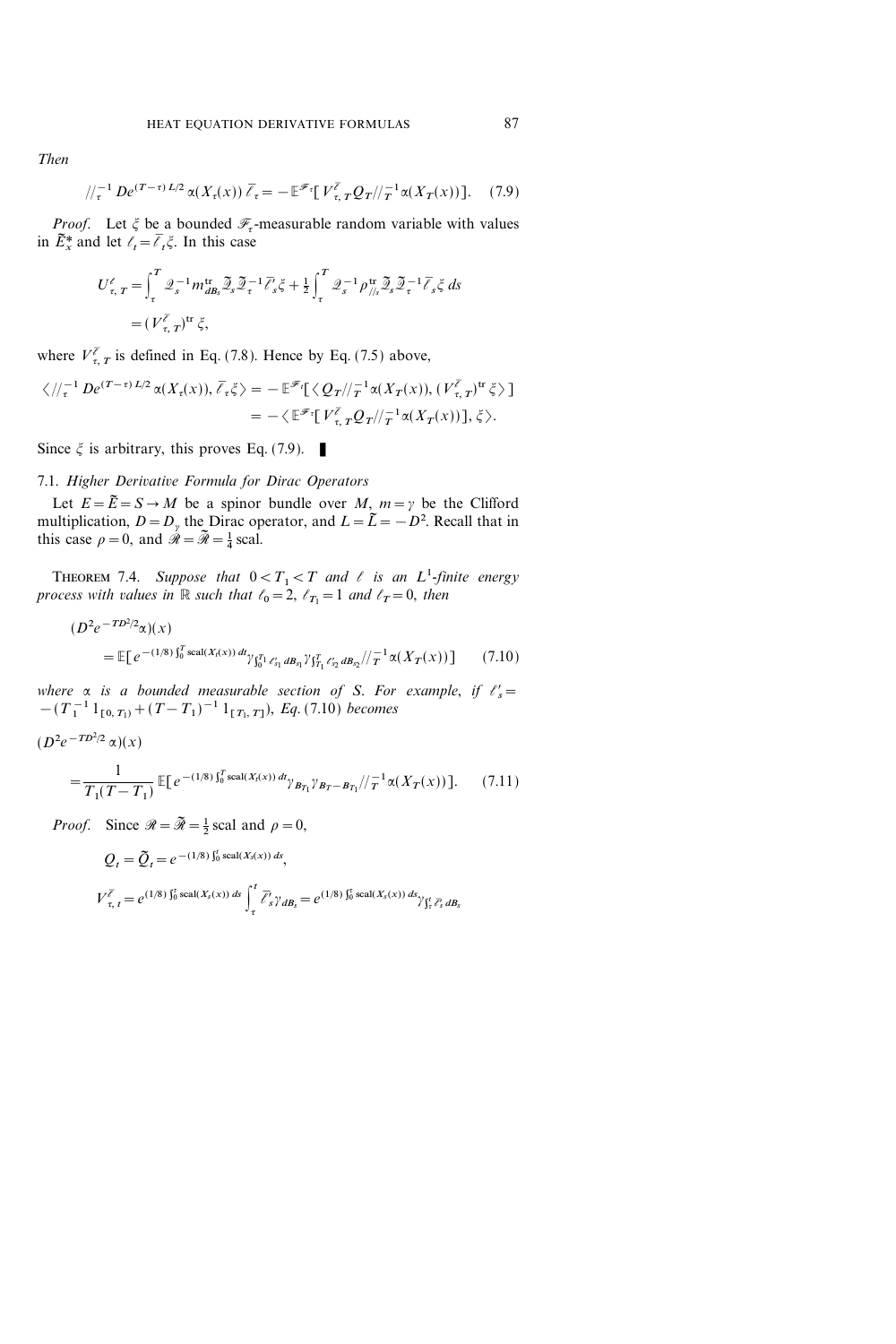and hence by Corollary 7.3, for  $0 \le \tau < t$ ,

$$
\begin{split} \left| \int_{\tau}^{-1} D e^{-(t-\tau) D^2/2} \alpha(X_{\tau}(x)) \, \bar{\ell}_{\tau} \right| \\ &= - \mathbb{E}^{\mathscr{F}_{\tau}} \big[ e^{-(1/8) \int_{\tau}^{t} \text{scal}(X_s(x)) \, ds} \gamma_{\int_{\tau}^{t} \bar{\ell}_s^{\tau} \, dB_s} / \big/ \frac{1}{t} \alpha(X_t(x)) \big], \end{split} \tag{7.12}
$$

where  $\bar{\ell}$  is an R-valued L<sup>1</sup>-finite energy process such that  $\bar{\ell}_t=0$ .

Let  $h := \ell|_{[0, T_1]} - 1$  and  $k := \ell|_{[T_1, T]}$  so that h and k are  $L^1$ -finite energy processes on  $\begin{bmatrix} 0, 1 \\ 1 \end{bmatrix}$  and  $\begin{bmatrix} T_1, T \end{bmatrix}$  respectively such that  $h_0=1$ ,  $h_{T_1}=0$ ,  $k_{T_1} = 1$ , and  $k_0 = 0$ . Using the semigroup property of  $e^{-tD^2}$  and the fact that D commutes with  $e^{-tD^2}$ ,

$$
D^2 e^{-T D^2/2} \alpha = D e^{-T_1 D^2/2} D e^{-(T - T_1) D^2/2} \alpha.
$$

By Eq. (7.12) with  $\tau = 0$  and  $t = T_1$ ,

$$
(D^2 e^{-T D^2/2} \alpha)(x)
$$
  
=  $-\mathbb{E}[e^{-(1/8)\int_0^{T_1} \text{scal}(X_t(x)) dt} \gamma_{\int_0^{T_1} h'_s dB_s} / \gamma_{T_1}^{-1} D e^{-(T-T_1) D^2/2} \alpha(X_{t_1}(x))]$ 

and by Eq. (7.12) with  $\tau = T_1$  and  $t = T_2$ 

$$
\begin{split} &\sqrt{\frac{1}{T_1}} \, D e^{-(T-T_1)} \, D^{2/2} \, \alpha(X_{T_1}(x)) \\ &=- \mathbb{E}^{\mathscr{F}_{T_1}} \big[ \, e^{-(1/8) \, \int_{T_1}^T \text{scal}(X_s(x)) \, ds} \gamma_{\int_{T_1}^T k_s' \, dB_s} / \big/ \frac{1}{T} \, \alpha(X_T(x)) \, \big]. \end{split}
$$

Combining these two equations implies that

$$
(D^2 e^{-T D^2/2} \alpha)(x) = \mathbb{E}[e^{-(1/8)\int_0^T \text{scal}(X_t(x)) \, dt} \gamma_{\int_0^T \, h_{s_1} \, dB_{s_1}} \gamma_{\int_{T_1}^T \, k_{s_2} \, dB_{s_2}} / \gamma_{T}^{-1} \alpha(X_T(x))]
$$
\n
$$
= \mathbb{E}[e^{-(1/8)\int_0^T \text{scal}(X_t(x)) \, d\gamma_{\int_0^T \, \ell_{s_1} \, dB_{s_1}} \gamma_{\int_{T_1}^T \ell_{s_2} \, dB_{s_2}} / \gamma_{T}^{-1} \alpha(X_T(x))].
$$

Remark 7.5. The method used in this proof already appears in the work of Elworthy and Li, see [24] in the context of 0-forms on a manifold and [26] for proving formulas for  $dd^* P_t a$ ,  $d^* d P_t a$ ,  $d^* P_t a$  where a is a differential form.

Remark 7.6. Let  $0 < T_1 < T_2 < \cdots < T_{n-1} < T_n = T$ . The previous Theorem may easily be extended to give

$$
(D^{n}e^{-TD^{2}/2} \alpha)(x)
$$
  
=  $\mathbb{E}\left[e^{-(1/8)\int_{0}^{T} \text{scal}(X_{t}(x)) dt} \int_{J} \ell'_{s_{1}} \ell'_{s_{2}} \cdots \ell'_{s_{n}} \gamma_{dB_{s_{1}}}\gamma_{dB_{s_{2}}} \cdots \gamma_{dB_{s_{n}}}/\tau_{1}^{-1} a(X_{T}(x))\right],$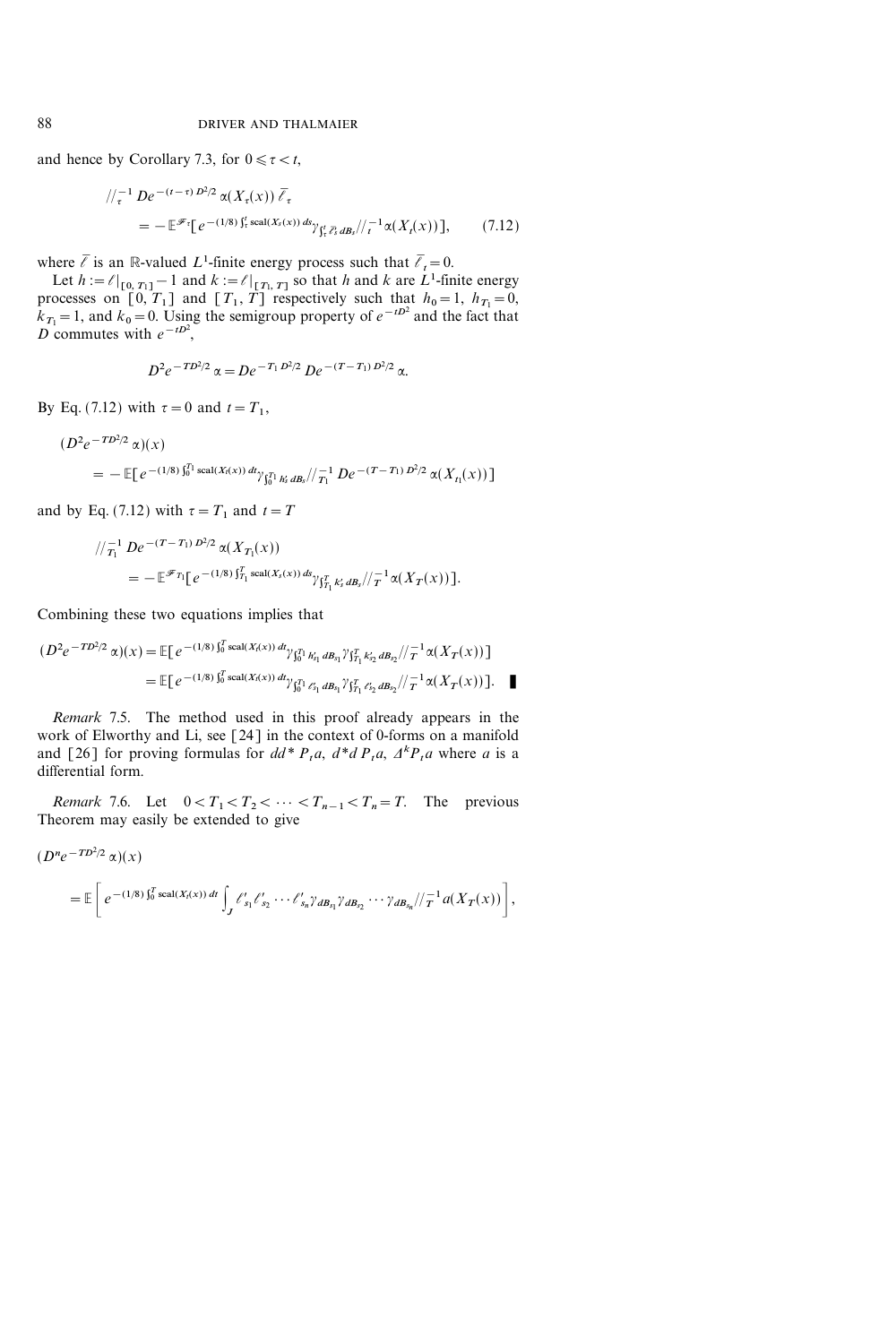where  $\ell$  is an R-valued L<sup>1</sup>-finite energy process such that  $\ell_0=n$ ,  $\ell_{T_1}=$  $n-1, ..., \ell_{T_{n-1}}=1$  and  $\ell_{T_n}=0$  and

$$
J = \{ (s_1, s_2, ..., s_n): 0 \le s_1 \le T_1 \le s_2 \le T_2 \le \dots \le T_{n-1} \le s_n \le T_n \}.
$$

#### 7.2. A Hessian Formula

In this section we will work out a formula for

$$
\text{Hess}(e^{T A/2} f) := \nabla de^{T A/2} f,
$$

where  $f$  is a bounded measurable function on  $M$ .

Similar formulas hold for  $\nabla de^{T_A/2}\alpha$ , where  $\alpha$  is a differential form on M. Related Hessian formulas may also be found in Norris [44], Elworthy and Li [24, 26], Stroock and Turetsky [54, 55] and Hsu [35, 34].

THEOREM 7.7. Let M be a compact Riemannian manifold,  $\xi \in T_xM$   $\otimes$  $T_xM$  for some  $x \in M$ , further f:  $M \to \mathbb{R}$  be a bounded measurable function on M. Also for  $0 < T_1 < T$ , let  $\{\ell_s\}_{0 \leq s \leq T_1}$  be an  $L^1$ -finite energy process with values in  $T_xM\otimes T_xM$  such that  $\ell_0=\xi$  and  $\ell_{T_1}=0$ , and let  $\{h_s\}_{T_1\leq s\leq T}$  be an R-valued  $L^1$ -finite energy process such that  $h_{T_1}=1$  and  $h_T=0$ . Then

$$
\langle \operatorname{Hess}(e^{T A/2} f)(x), \xi \rangle = \mathbb{E}\left[f(X_T(x))\int_{T_1}^T h'_s(\mathcal{Q}_s U'_{T_1}, dB_s)\right],\tag{7.13}
$$

where 2 solves

$$
\mathcal{Q}'_s = -\frac{1}{2} \operatorname{Ric}_{\text{th}} \mathcal{Q}_s \qquad \text{with} \quad \mathcal{Q}_0 = \operatorname{id}_{T_x M} \tag{7.14}
$$

and  $U_{T_1}^{\ell}$  is given in Eq. (5.33) of Proposition 5.20. (The process  $U_{T_1}^{\ell}$  depends on the curvature tensor and its first derivatives.)

*Proof.* Since  $d\Delta = \Delta d$ ,

$$
\nabla de^{T\Delta/2}f = \nabla de^{T_1\Delta/2}e^{(T-T_1)\Delta/2}f = \nabla e^{T_1\Delta/2} de^{(T-T_1)\Delta/2}f.
$$

Consequently by Proposition 5.20,

$$
\langle \nabla de^{T\Delta/2} f, \xi \rangle = -\mathbb{E}[\langle Q_{T_1} / \rangle_{T_1}^{-1} de^{(T-T_1)\Delta/2} f(X_{T_1}(x)), U'_{T_1} \rangle ]
$$
  
= 
$$
-\mathbb{E}[\langle \rangle / \rangle_{T_1}^{-1} de^{(T-T_1)\Delta/2} f(X_{T_1}(x)), \mathcal{Q}_{T_1} U'_{T_1} \rangle ]. \qquad (7.15)
$$

Suppose now that  $\{k_s\}_{T_1 \leq s \leq T}$  is a  $T_xM$ -valued  $L^1$ -finite energy process such that  $k_T = 0$  and  $k_{T_1} = \mathcal{Q}_{T_1} U'_{T_1}$ . By Eq. (7.5) of Theorem 7.1 above applied to the case where  $E=M\times\mathbb{R}$ ,  $\tilde{E}=T^*M$ ,  $L=A^{(0)}, \tilde{L}=A^{(1)}, \mathcal{R}=0$ ,  $\widetilde{\mathcal{R}} = \text{Ric}^{\text{tr}}$  and  $m = C$  (as in item 1. of Example 2.11) gives

$$
\langle \, / / \overline{T_1}^1 \, d e^{(T - T_1) \, d/2} f(X_{T_1}(x)), \, \mathcal{Q}_{T_1} \, U'_{T_1} \rangle = - \, \mathbb{E}^{\mathscr{F}_{T_1}} [ \, f(X_T(x)) \, U'_{T_1, T} ] , \quad (7.16)
$$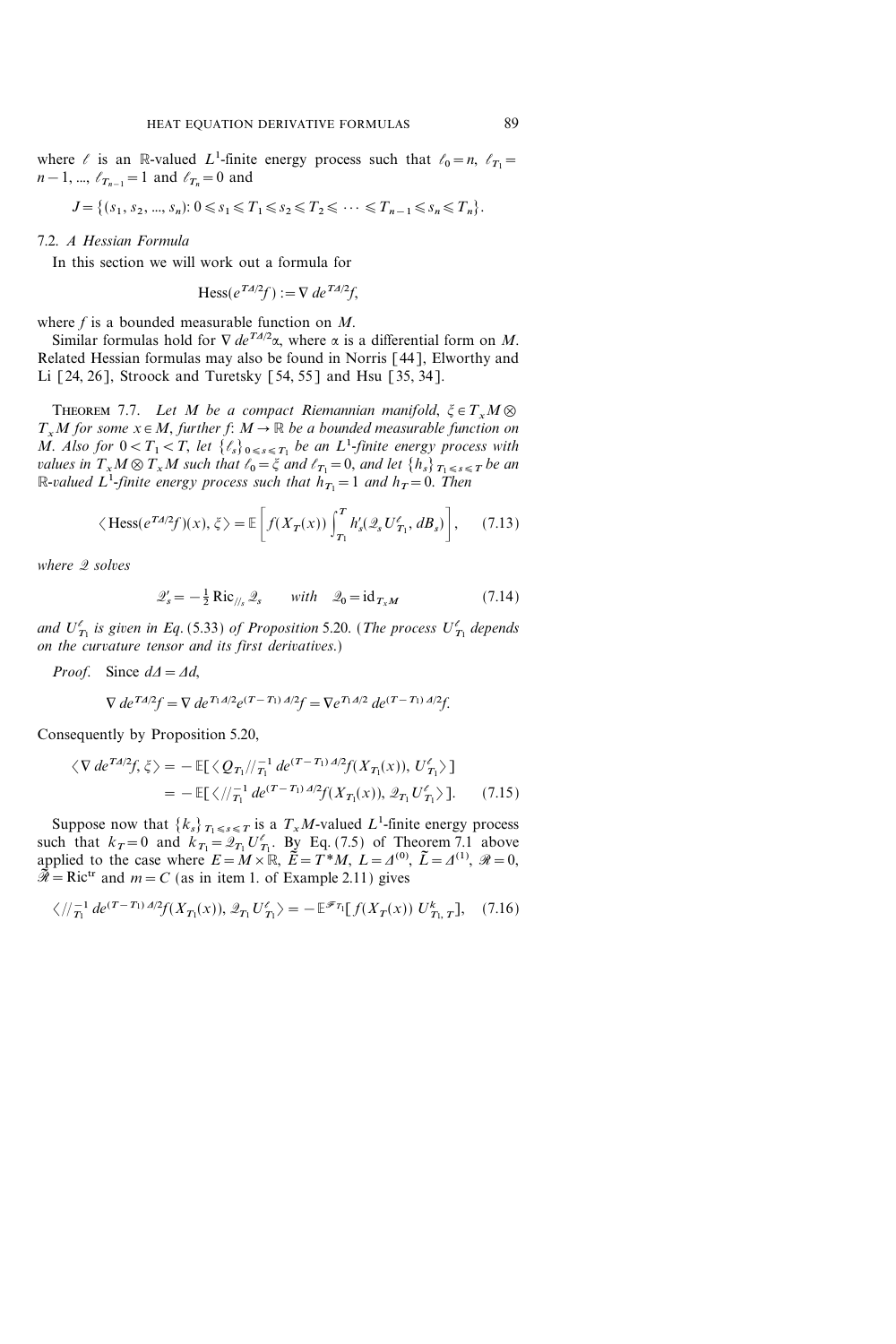where

$$
U_{T_1, T}^k = \int_{T_1}^T C_{dB_s}^{tr} \mathcal{Q}_s \mathcal{Q}_{T_1}^{-1} k_s' = \int_{T_1}^T (\mathcal{Q}_s \mathcal{Q}_{T_1}^{-1} k_s', dB_s). \tag{7.17}
$$

(Notice that when applying Theorem 7.1,  $\mathscr{Q} = id$  and  $\widetilde{\mathscr{Q}}$  is the  $\mathscr{Q}$  defined by Eq.  $(7.14)$  above.) Plugging Eq.  $(7.16)$  into Eq.  $(7.15)$  shows that

$$
\langle \nabla de^{T\Delta/2}f, \zeta \rangle = \mathbb{E}\bigg[f(X_T(x))\int_{T_1}^T (\mathcal{Q}_s\mathcal{Q}_{T_1}^{-1}k_s', dB_s)\bigg].
$$

Taking  $k_s := h_s \mathcal{Q}_{T_1} U'_{T_1}$  in this formula implies Eq. (7.13) which proves the theorem.  $\blacksquare$ 

Remark 7.8. In a more general setting, it is possible to develop higher derivative formulas in the following situation. Let  $D_1: \Gamma(E) \to \Gamma(E')$  be a "Dirac type" operator such that  $D_1L-L'D_1=0$ , assuming conditions to ensure that  $D_1 e^{-tL/2} = e^{-tL/2} D_1$ . Let  $D_2$ :  $\Gamma(E') \to \Gamma(E'')$  be another Dirac type operator such that  $D_2L' - L''D_2 = \rho$ . Then using the ideas described above, one can derive a stochastic representation formula for  $D_2 D_1 e^{-tL/2}$ .

# APPENDIX A: DIFFERENTIAL GEOMETRIC NOTATION AND IDENTITIES

#### A.1. Conventions on Differential Forms

Let V and W be finite dimensional vector spaces and let  $AV^* :=$  $\bigoplus_k \Lambda^k V^*$  be the exterior algebra over  $V^*$ . As is usual, we will identify elements of  $A^k V^* \otimes W$  and alternating k-forms on V with values in W. Our convention for doing this is to define, when  $\alpha = \alpha_1 \wedge \alpha_2 \wedge \cdots \wedge \alpha_k \otimes w$ ,

$$
\alpha(v_1, v_2, ..., v_k) := \det[\{\alpha_i(v_j)\}_{i,j=1}^k] w
$$
 (A.1)

for all  $\{v_i\}_{i=1}^k$  in V. Eq. (A.1) gives rise to the pairing  $\langle \cdot, \cdot \rangle$ :  $A^kV^* \times$  $A^kV \to \mathbb{R}$  determined by

$$
\langle \alpha, v_1 \wedge v_2 \wedge \cdots \wedge v_k \rangle = \alpha(v_1, v_2, ..., v_k). \tag{A.2}
$$

This pairing allows us to identify  $(A^k V)^*$  with  $A^k V^*$ .

Suppose V and W are equipped with inner products  $({\cdot},{\cdot})_V$  and  $({\cdot},{\cdot})_W$ respectively. Given this data, we may define the inner product of  $\alpha \in$  $A^kV^* \otimes W$  and  $\beta \in A^{\ell}V^* \otimes W$  by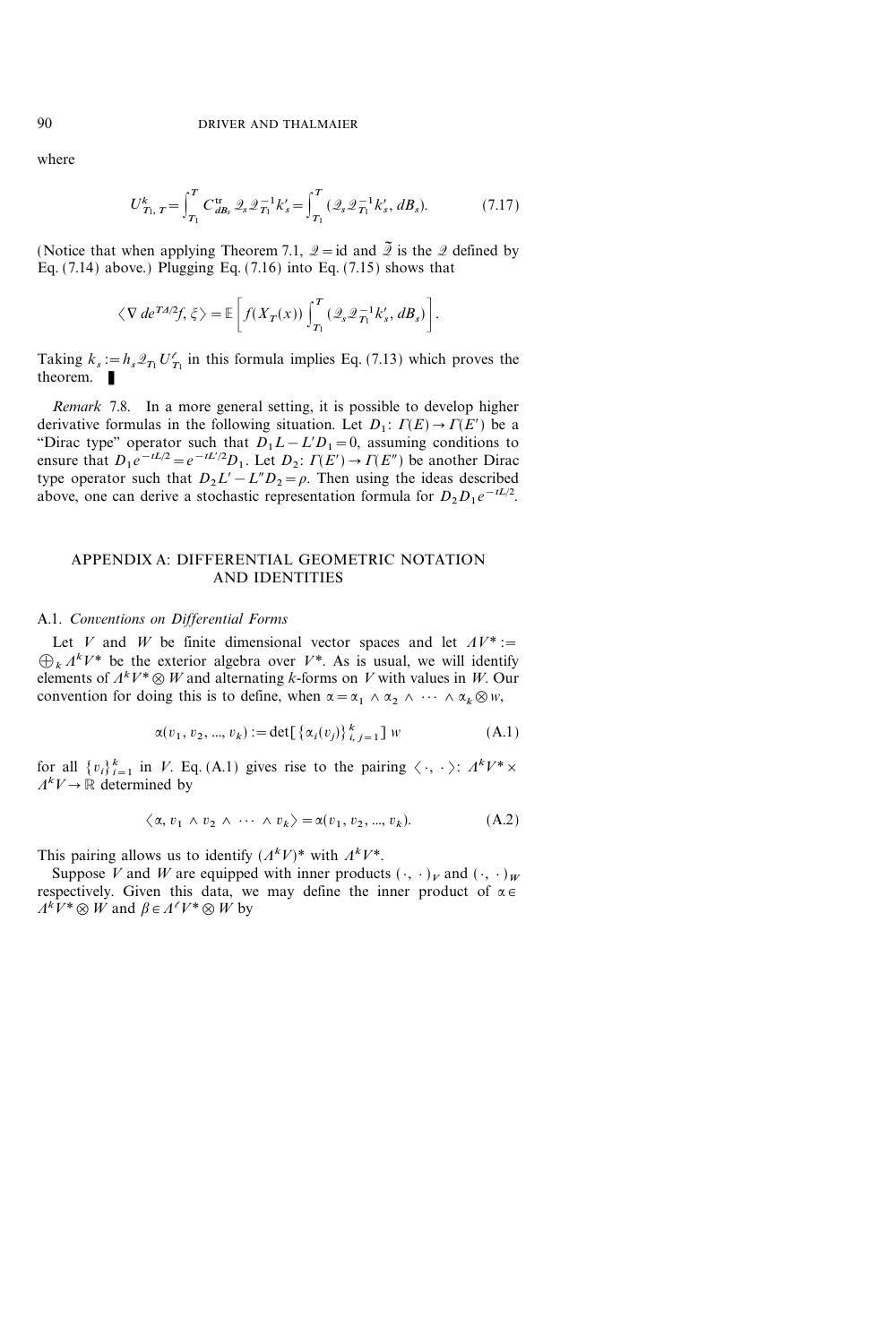$$
(\alpha, \beta) = \delta_{k, \ell} \frac{1}{k!} \sum_{v_1, v_2, \dots, v_k \in \Gamma} (\alpha(v_1, v_2, \dots, v_k), \beta(v_1, v_2, \dots, v_k))_W
$$
  
=  $\delta_{k, \ell} \sum_{1 \le i_1 < i_2 < \dots < i_k \le n} (\alpha(e_{i_1} \wedge e_{i_2} \wedge \dots \wedge e_{i_k}),$   
 $\beta(e_{i_1} \wedge e_{i_1} \dots \wedge e_{i_k}))_W,$  (A.3)

where  $\Gamma = \{e_1, e_2, ..., e_n\}$  is any orthonormal basis of V. It may be checked that  $(\cdot, \cdot)$  on  $A^k V^* \otimes W$  is the unique inner product with the property that

$$
(\alpha_1 \wedge \cdots \wedge \alpha_k \otimes w, \beta_1 \wedge \cdots \wedge \beta_\ell \otimes w')
$$
  
=  $\delta_{k,\ell} \det[\{(\alpha_i, \beta_j)_{V^*}\}_{i,j=1}^k] (w, w')_W$ 

for all  $\alpha_i$ ,  $\beta_i \in V^*$  and w,  $w' \in W$ . The dual inner product on AV relative to the pairing in Eq. (A.2) is determined by

$$
(\xi_1 \wedge \xi_2 \wedge \cdots \wedge \xi_k, \eta_1 \wedge \eta_2 \wedge \cdots \wedge \eta_\ell) = \delta_{k,\ell} \det \left[ \{ (\xi_i, \eta_j)_V \}_{i,j=1}^k \right]
$$

as is easily checked because, by Eq. (A.3),

$$
\{e_{i_1} \wedge e_{i_2} \wedge \cdots \wedge e_{i_k}: 1 \le i_1 < i_2 < \cdots < i_k \le n\}
$$

is an orthonormal basis for  $A^kV$ .

DEFINITION A.1. For  $v \in V$ , the creation (exterior product) operator  $C_v$ is the linear operator on  $AV\oplus AV^*$  given by  $C_v\xi = v\wedge \xi$  and  $C_v\alpha :=$  $(v, \cdot)_V \wedge \alpha$  for  $\xi \in AV$  and  $\alpha \in AV^*$ . The annihilation (interior product) operator  $A_v$  is the linear operator on  $AV \oplus AV^*$  given by the adjoint of  $C_v$ . Notice that  $C_v(A^k V \oplus A^k V^*) = A^{k+1} V \oplus A^{k+1} V^*$  and  $A_v(A^k V \oplus A^k V^*) =$  $A^{k-1}V \oplus A^{k-1}V^*$ 

We have the following well known (and easily checked) facts about C and A.

LEMMA  $A.2.$  Let A be as in Definition A.1, then

1. (Formula for  $A_v$ ) For v,  $v_1$ ,  $v_2$ , ...,  $v_k \in V$  and  $\alpha \in AV^*$ ,  $A_v \alpha :=$  $\alpha(v, \cdot, \dots, \cdot)$  and

$$
A_v(v_1 \wedge v_2 \wedge \cdots \wedge v_k) = \sum_{i=1}^n (-1)^{i+1} (v, v_i) v_1 \wedge v_2 \wedge \cdots \wedge \hat{v}_i \cdots \wedge v_k.
$$

2. (Derivation Property) For each  $v \in V$ ,

$$
A_v(\alpha \wedge \beta) = A_v \alpha \wedge \beta + (-1)^k \alpha \wedge A_v \beta
$$

where  $\alpha \in A^k V^*$  and  $\beta \in A V^*$  or  $\alpha \in A^k V$  and  $\beta \in A V$ .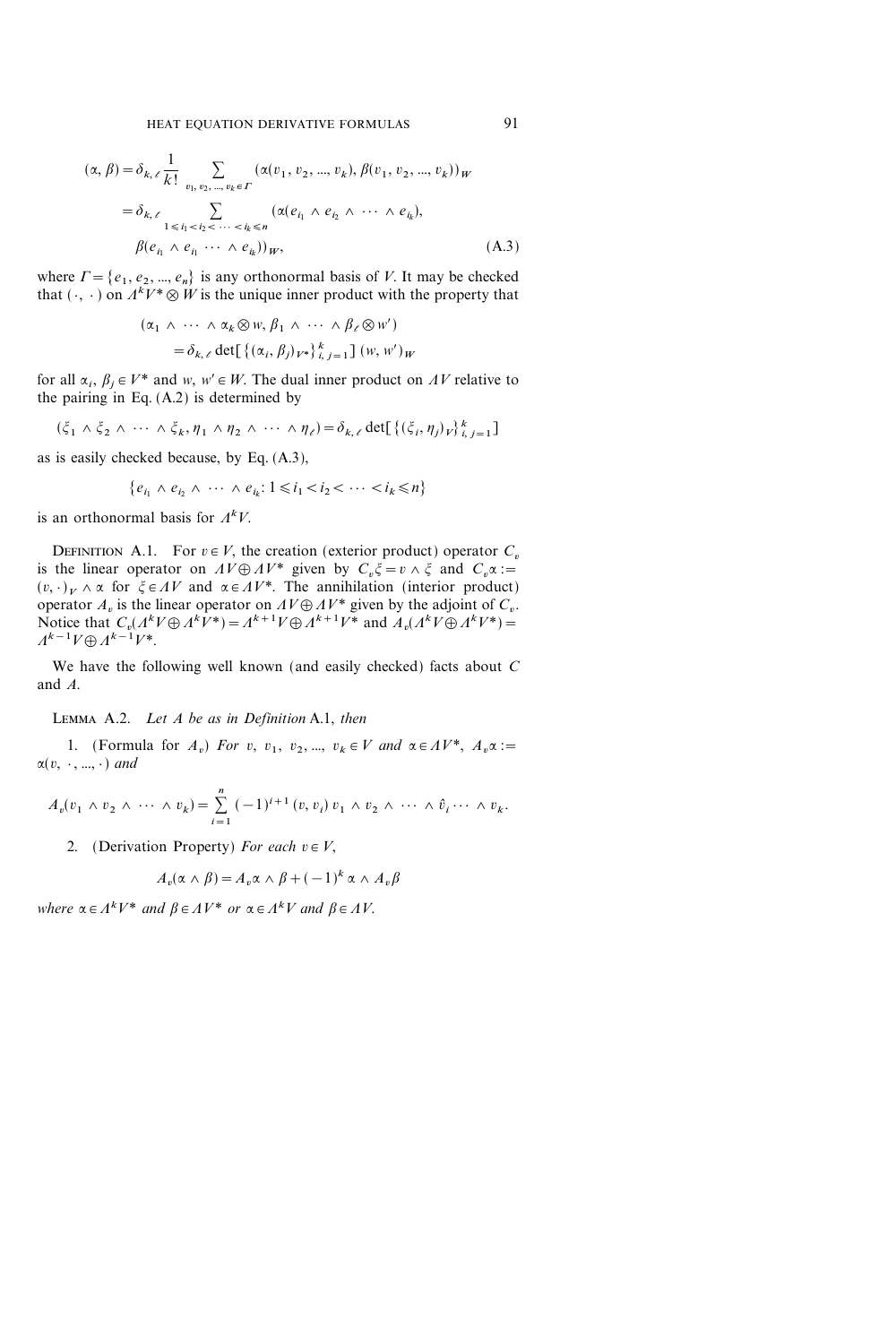3. (Multiplicative Property) For each  $v \in V$ ,

$$
C_v(\alpha \wedge \beta) = (-1)^k \alpha \wedge C_v \beta
$$

for  $\alpha \in \varLambda^k V^*$  and  $\beta \in \varLambda V^*$  or  $\alpha \in \varLambda^k V$  and  $\beta \in \varLambda V$ .

4. (Transposes) The pairing in Eq. (A.2) allows us to identify  $\Lambda V^*$ with  $(AV)^*$  and hence  $(AV^*)^*$  with  $(AV)^{**} \cong AV$ . Under these identifications,  $C_v^{\text{tr}} = A_v$ .

5. (Commutation Relations) For all  $v, w \in V$ ,

$$
C_v C_w + C_w C_v = 0,
$$
  
\n
$$
A_v A_w + A_w A_v = 0, \qquad and
$$
  
\n
$$
A_v C_w + C_w A_v = (v, w) id_{A V \oplus A V^*}.
$$

Let  $\gamma_v := C_v - A_v$ , an operator on  $E := A^k V^*$  for all  $v \in V$ . Then

 $\gamma_n^* = C_n^* - A_n^* = A_n - C_n = -\gamma_n$ 

and by property 5 above,

$$
\gamma_v \gamma_w + \gamma_w \gamma_v = -2(v, w)_V \text{ id.}
$$
 (A.4)

*Notation* A.3. If  $W$  is another vector space, we will abuse notation by using  $A_v$  and  $C_v$  to denote the operators  $A_v \otimes id_W$  and  $C_v \otimes id_W$  on  $(AV\oplus AV^*)\otimes W$ .

DEFINITION A.4 (Clifford Multiplication). Let  $V$  and  $E$  be inner product spaces, a multiplication map  $\gamma: V^* \otimes E \to E$  is called a Clifford multiplication provided  $\gamma_v^* = -\gamma_v$  for all  $v \in V$  and

$$
\gamma_v \gamma_w + \gamma_w \gamma_v = -2(v, w)_V \mathrm{id}_E
$$

holds for all  $v, w \in V$ .

#### A.2. Curvature

Suppose that  $E \to M$  is a vector bundle and that TM and E are equipped with covariant derivatives  $\nabla^E$  and  $\nabla^{TM}$  respectively. As in Section 2.2, these covariant derivatives induce a covariant derivative on  $T^*M \otimes E$  as well. For  $a \in \Gamma(E)$  and  $v, w \in T_xM$ , let  $\nabla^2_{v \otimes w} a = (\nabla^{T^*M \otimes E} \nabla^E a)(v, w)$ . Using this notation, we have the following useful formula for the curvature of  $\nabla^E$ .

LEMMA A.5. For 
$$
v, w \in T_x M
$$
,  
\n
$$
\nabla_{v \otimes w}^2 a - \nabla_{w \otimes v}^2 a = R^E(v, w) a - \nabla_{T(v, w)}^E a,
$$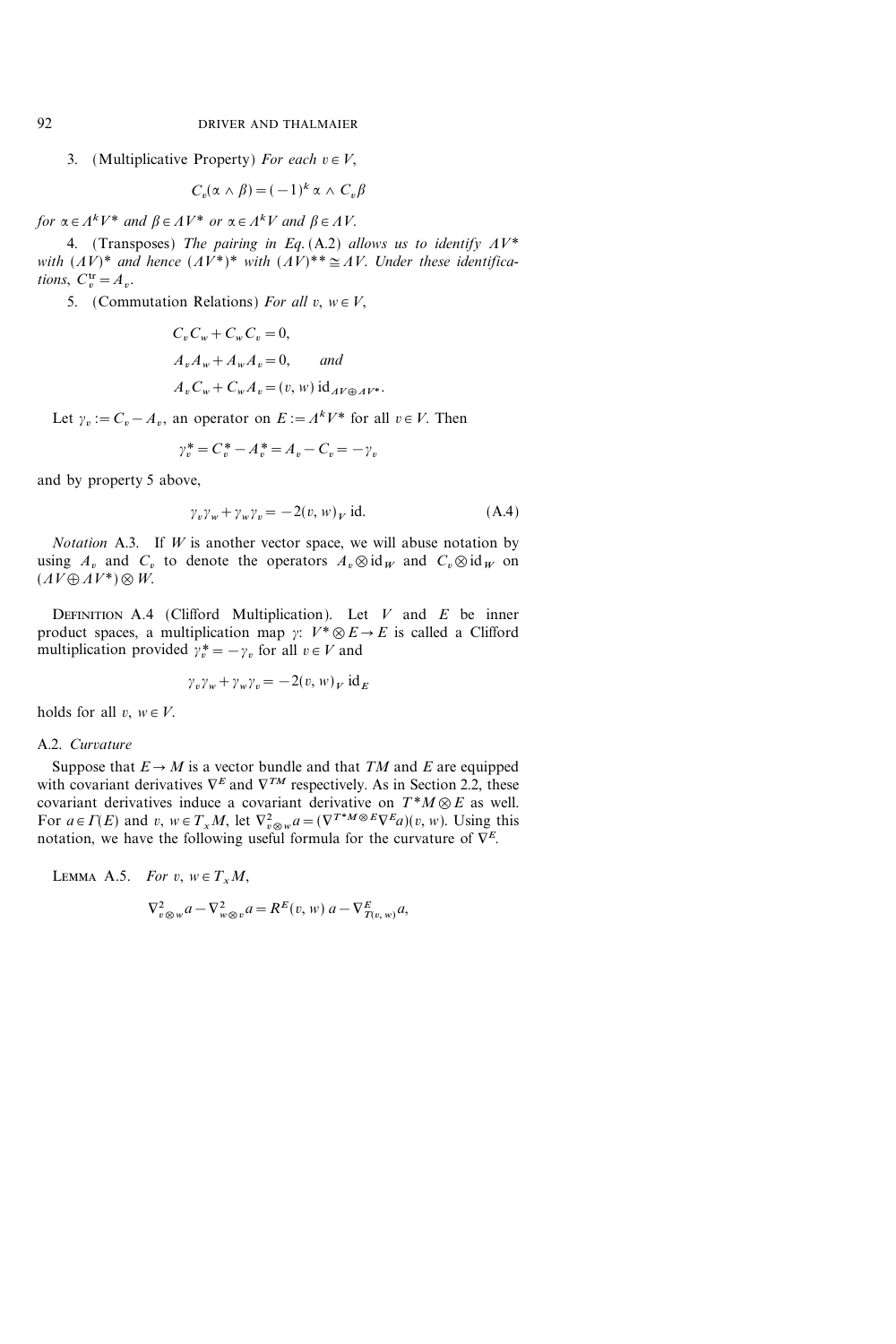where  $R^E$  is the curvature tensor of  $\nabla^E$  and T is the torsion tensor of  $\nabla^{TM}$ . Hence if  $\nabla^{TM}$  is torsion free, as is the Levi-Civita connection, then

$$
\nabla_{v\otimes w}^2 a - \nabla_{w\otimes v}^2 a = R^E(v, w) a.
$$

*Proof.* Let X,  $Y \in \Gamma(TM)$ , then

$$
\nabla_{X\otimes Y}^2 a = \nabla_X^E \nabla_Y^E a - \nabla_{\nabla_X^{TM} Y}^E a
$$

and hence

$$
\begin{split} \nabla_{X\otimes Y}^{2}a - \nabla_{Y\otimes X}^{2}a &= \nabla_{X}^{E}\nabla_{Y}^{E}a - \nabla_{Y}^{E}\nabla_{X}^{H}a - \nabla_{Y}^{E}\nabla_{X}^{E}a + \nabla_{Y}^{E}\nabla_{Y}^{H}a \\ &= \nabla_{X}^{E}\nabla_{Y}^{E}a - \nabla_{Y}^{E}\nabla_{X}^{E}a - \nabla_{[X,\ Y]}^{E}a \\ &- \nabla_{(\nabla_{X}^{TM}Y - \nabla_{Y}^{TM}X - [X,\ Y])}^{E}a \\ &= R^{E}(X,\ Y)\,a - \nabla_{T(X,\ Y)}^{E}a. \quad \blacksquare \end{split}
$$

# A.3. Weitzenböck Formulas for Generalized Dirac Operators

Suppose that  $E \rightarrow M$  is a Riemannian vector bundle with metric compatible covariant derivative. Suppose further that  $\gamma: T^*M \otimes E \to E$  is a Clifford multiplication map, i.e.  $\gamma_v \gamma_w + \gamma_w \gamma_v = -2(v, w)$  for all v,  $w \in T_xM$ and  $x \in M$ . We also assume that  $\gamma$  is compatible with the covariant derivative on E and that  $\gamma_v$  acts as a skew adjoint operator on  $E_x$  for all  $x \in M$ . This implies by Lemma 2.16 that the formal adjoint of  $D<sub>y</sub>$  is  $D<sub>y</sub>$ . Let  $L := -D_y^2$ , then the following Weitzenböck formula holds,

$$
L = \Box - \frac{1}{2} \sum_{i,j} \gamma_{e_i} \gamma_{e_j} R^{E}(e_i, e_j), \qquad (A.5)
$$

where  $\{e_i\}_{i=1}^n$  is any local orthonormal frame of TM. Fixing x and choosing  $\{e_i\}_{i=1}^n$  such that  $(\nabla e_i)_x = 0$  for all *i*, this is verified by the computation

$$
D_{\gamma}^{2} = \sum_{i} \gamma_{e_{i}} \nabla_{e_{i}} \gamma \nabla = \sum_{i} \gamma_{e_{i}} \gamma \nabla_{e_{i}} \nabla
$$
  
\n
$$
= \sum_{i,j} \gamma_{e_{i}} \gamma_{e_{j}} \nabla_{e_{i} \otimes e_{j}}^{2} = \frac{1}{2} \sum_{i,j} (\gamma_{e_{i}} \gamma_{e_{j}} \nabla_{e_{i} \otimes e_{j}}^{2} + \gamma_{e_{j}} \gamma_{e_{i}} \nabla_{e_{j} \otimes e_{i}}^{2})
$$
  
\n
$$
= \frac{1}{2} \sum_{i,j} (-\gamma_{e_{j}} \gamma_{e_{i}} \nabla_{e_{i} \otimes e_{j}}^{2} - 2\delta_{i,j} \nabla_{e_{i} \otimes e_{j}}^{2} + \gamma_{e_{j}} \gamma_{e_{i}} \nabla_{e_{j} \otimes e_{i}}^{2})
$$
  
\n
$$
= -\Box + \frac{1}{2} \sum_{i,j} \gamma_{e_{j}} \gamma_{e_{i}} (\nabla_{e_{j} \otimes e_{i}}^{2} - \nabla_{e_{i} \otimes e_{j}}^{2})
$$
  
\n
$$
= -\Box + \frac{1}{2} \sum_{i,j} \gamma_{e_{j}} \gamma_{e_{i}} R^{E}(e_{j}, e_{i}),
$$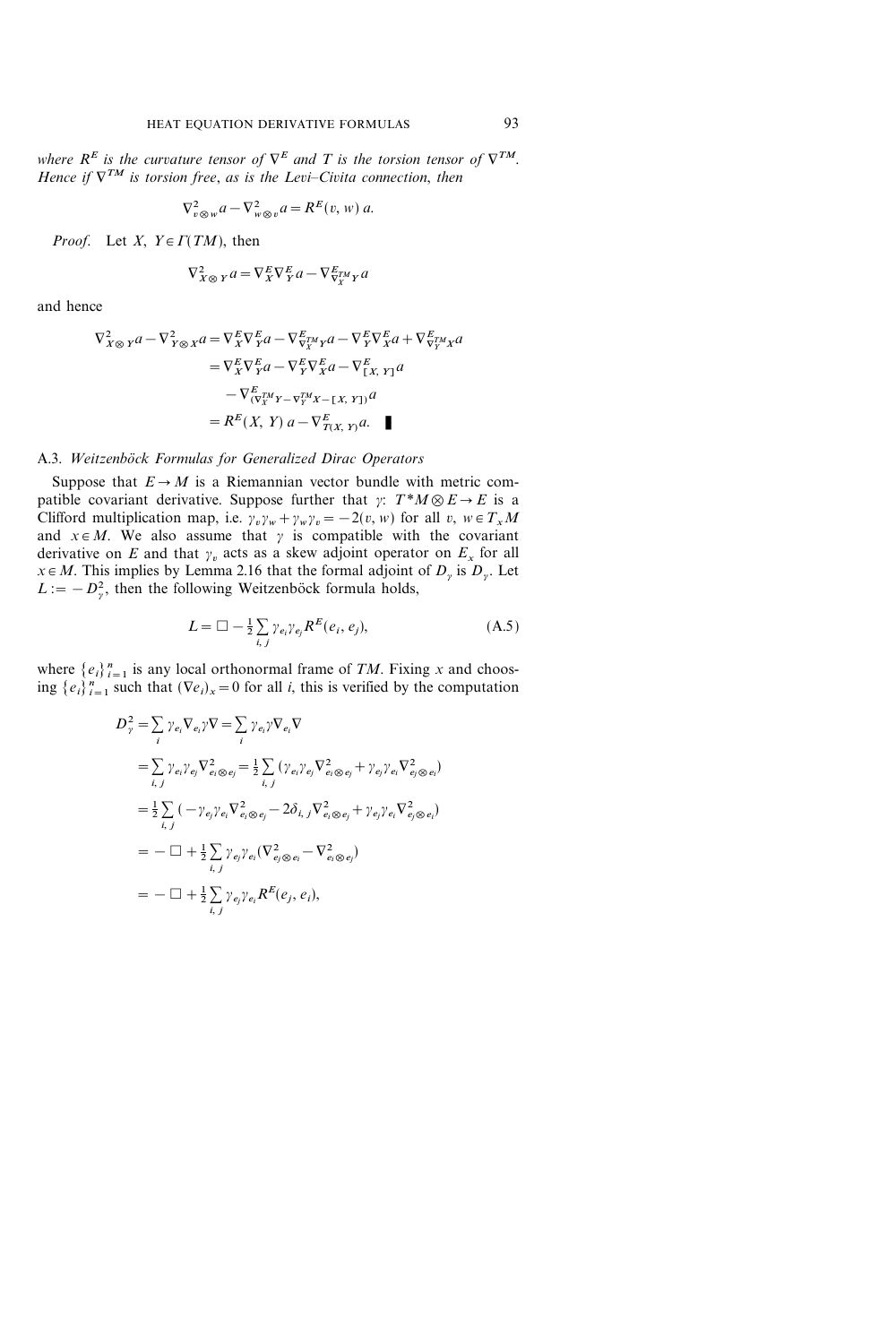where the last equality is a consequence of Lemma A.5. Clearly we also have that  $D_{\nu}L = L D_{\nu}$ .

A.3.1. Dirac operator on an spinor bundle. If M is a spin manifold,  $E = S$  is a spinor bundle over M, and  $\nabla^{S}$  is the spin connection on S, then the previous formula reduces to  $D_{\gamma}^2 = -\Box + \frac{1}{4}$  scal, where scal is the scalar curvature of  $M$ , see p. 126 in [4].

A.3.2. Vector-valued differential forms. Let M be a Riemannian manifold with Levi-Civita connection and  $E \to M$  be a Riemannian vector bundle over M, endowed with a Riemannian linear connection. Let  $\mathcal{A}^p(E) = \Gamma(\Lambda^p T^* M \otimes E)$  be the space of p-forms on M with values in the vector bundle  $E$  and let

$$
\mathscr{A}(E) = \Gamma(\Lambda T^*M \otimes E) = \bigoplus_{p \ge 0} \mathscr{A}^p(E).
$$

The same symbol  $\nabla$  will be used to denote various covariant derivations induced naturally from the Riemannian metric on  $M$  and the metric connection in E. Let C:  $T^*M \otimes (AT^*M \otimes E) \rightarrow AT^*M \otimes E$  be the creation multiplication operator and define  $d_{\nabla}$ :  $\mathcal{A}(E) \rightarrow \mathcal{A}(E)$  by  $d_{\nabla}$ :=D<sub>C</sub>=CV. The explicit formula for  $d_{\nabla}$  is

$$
d_{\nabla}a(v_1, ..., v_{p+1}) = \sum_{i=1}^{p+1} (-1)^{i+1} (\nabla_{v_i}a)(v_1, ..., \hat{v}_i, ..., v_{p+1}),
$$

where  $a \in \mathcal{A}^p(E)$  and  $v_1, ..., v_{p+1} \in T_xM$  for some  $x \in M$ . Since

$$
\nabla_X (C(\alpha \otimes a)) = \nabla_X (\alpha \wedge a) = \nabla_X \alpha \wedge a + \alpha \wedge \nabla_X a
$$

$$
= C(\nabla_X \alpha \otimes a + \alpha \otimes \nabla_X a)
$$
(A.6)

the exterior multiplication  $C$  is compatible with  $\nabla$ . The following properties of  $d_{\nabla}$  (see [20, 21]) follow from the product rule for  $\nabla$ , Eq. (A.6), and basic properties of C:

1.  $d_{\nabla} a = \nabla a$  for  $a \in \mathcal{A}^0(E) = \Gamma(E)$ .

2.  $d_{\mathbf{v}}(\alpha \wedge a) = d\alpha \wedge a + (-1)^{\deg{(\alpha)}} \alpha \wedge d_{\mathbf{v}} a$  for all homogeneous differential forms  $\alpha$  on M and  $a \in \mathcal{A}(E)$ .

3.  $d_{\nabla}^2(\alpha \wedge a) = \alpha \wedge d_{\nabla}^2 a$  for all homogeneous differential forms  $\alpha$  on M and  $a \in \mathcal{A}(E)$ .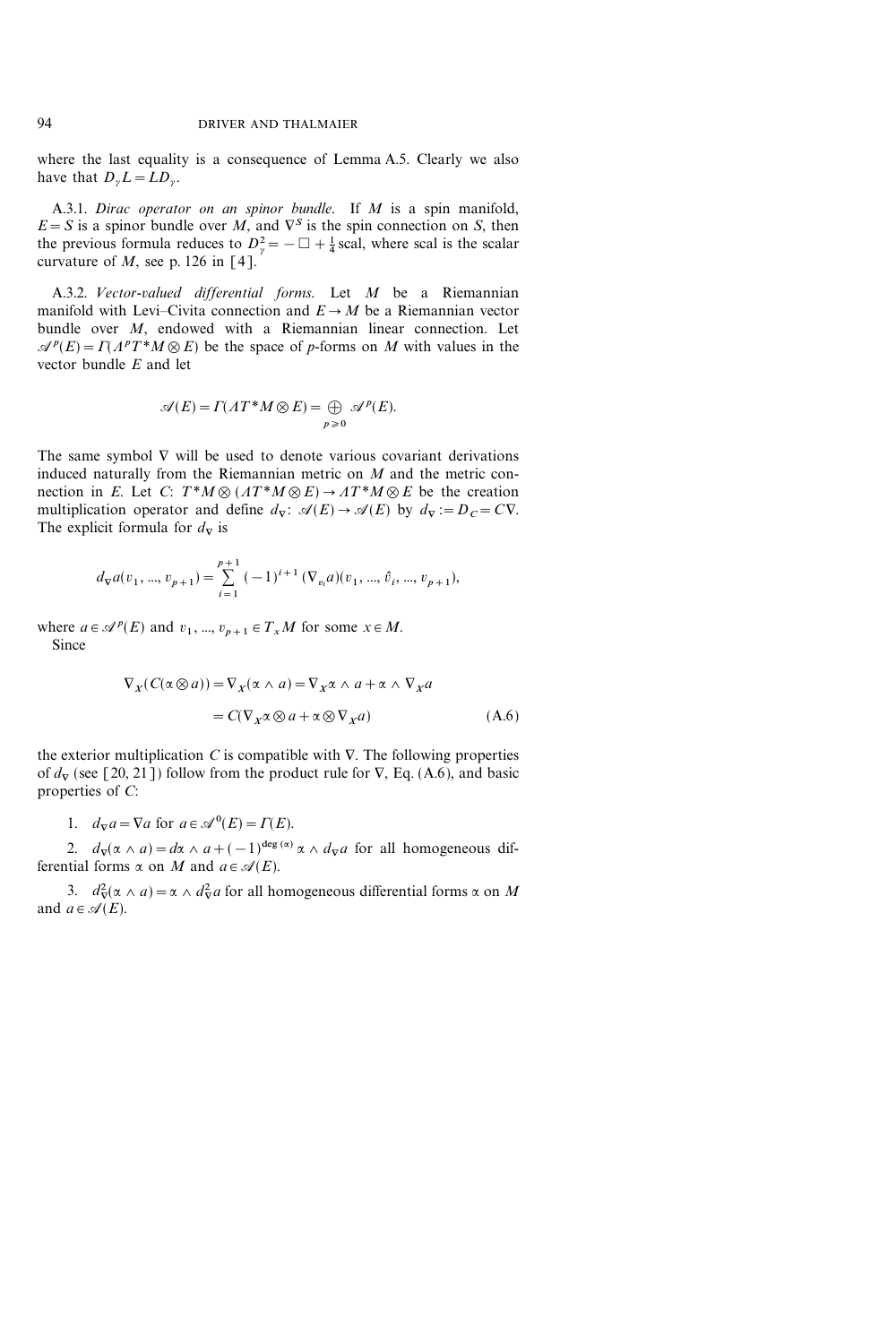4. If  $a \in \mathcal{A}^0(E) := \Gamma(E)$ , then  $d^2_{\nabla} a = R^E a$  because

$$
d_{\nabla}^2 a = C \nabla C \nabla a
$$
  
= 
$$
\sum_{i, j=1}^n C_{e_i} C_{e_j} \nabla_{e_i \otimes e_j}^2 a
$$
  
= 
$$
\frac{1}{2} \sum_{i, j=1}^n \left[ C_{e_i} C_{e_j} (\nabla_{e_i \otimes e_j}^2 a - \nabla_{e_j \otimes e_i}^2 a) \right]
$$
  
= 
$$
\frac{1}{2} \sum_{i, j=1}^n C_{e_i} C_{e_j} R(e_i, e_j) a = R^E a,
$$

wherein we have used Lemma A.5.

5. Property 4 may be extended to all  $a \in \mathcal{A}(E)$  to read  $d_{\nabla}^2 a = R^E \wedge a$ , where  $R^E \wedge$  is the linear operator on  $A(T^*M) \otimes E$  determined by  $R^E \wedge (\alpha \otimes b) = \alpha \wedge R^E b$  for  $\alpha \in \Lambda(T^*M)$  and  $b \in \mathcal{A}^0(E)$ . Alternatively,

$$
d_{\nabla}^2 a = \frac{1}{2} \sum_{i, j=1}^n C_{e_i} C_{e_j} R(e_i, e_j) a
$$
 (A.7)

where now  $R$  is the curvature tensor for the induced connection on  $\Lambda(T^*M)\otimes E$ .

Remark A.6. If  $E = M \times \mathbb{R}$  is the trivial vector bundle so that  $R^E = 0$ and hence  $d_{\nabla}^2 = 0$ , then  $d_{\nabla}$  is precisely the exterior differential d on differential forms on M.

Relative to the Riemannian structures on  $E$  and  $TM$ , the co-differential operator  $d_{\nabla}^*$ :  $\mathscr{A}^p(E) \to \mathscr{A}^{p-1}(E)$  is characterized as the adjoint of  $d_{\nabla}$  via

$$
\int_{M} (d_{\nabla} a(x), b(x))_{A^{p}(T^{*}M) \otimes E} \text{vol}(dx)
$$
\n
$$
= \int_{M} (a(x), d_{\nabla}^{*} b(x))_{A^{p-1}(T^{*}M) \otimes E} \text{vol}(dx) \tag{A.8}
$$

for  $a \in \mathcal{A}^{p-1}(E)$  of compact support and  $b \in \mathcal{A}^p(E)$ . By Lemma 2.16 and the fact that  $C_r^* = A_v$ ,

$$
d_{\nabla}^* a = -\sum_i A_{e_i} \nabla_{e_i} a \qquad \text{for} \quad a \in \mathcal{A}^p(E)
$$
 (A.9)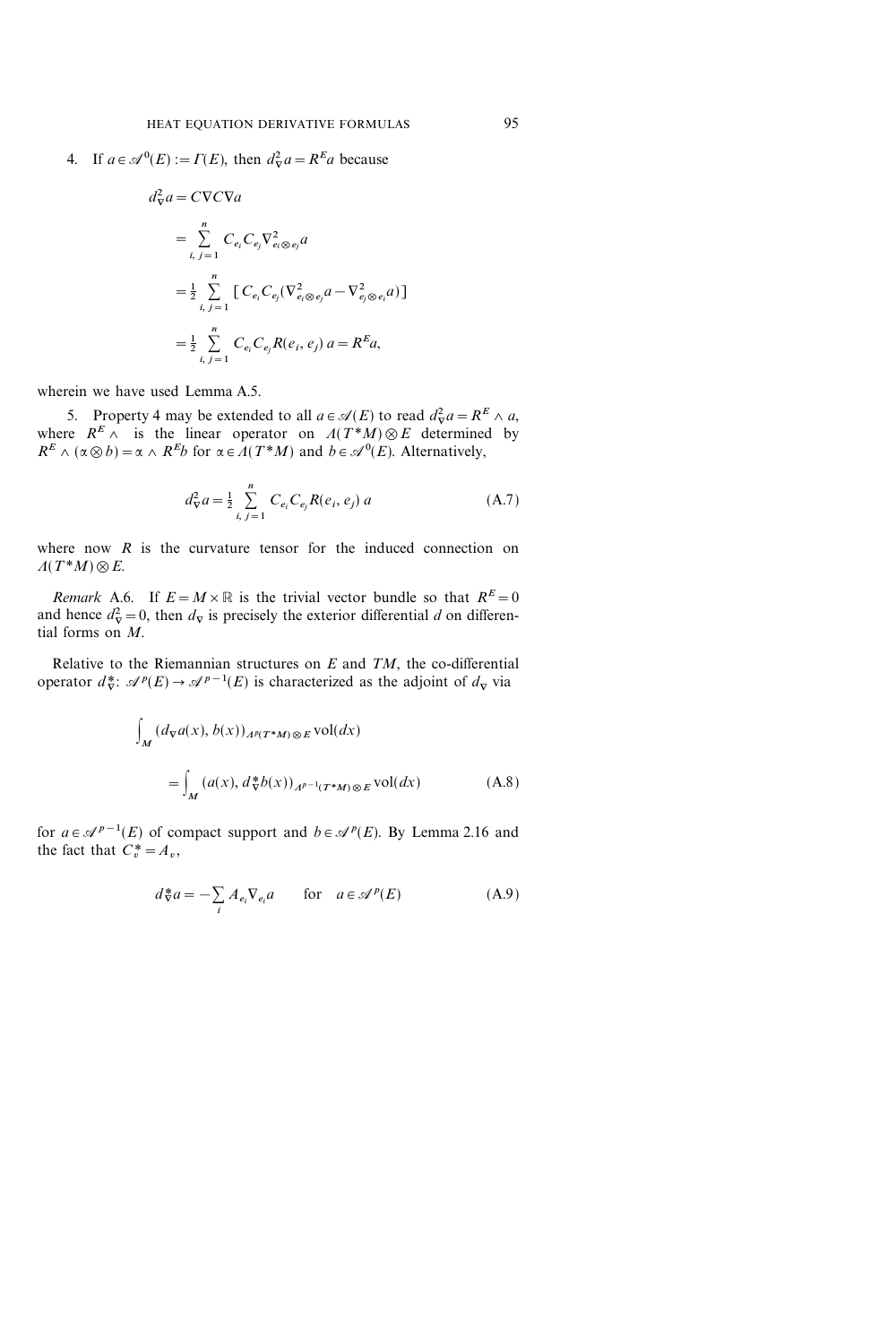see [21], p. 8. Since  $d_{\nabla}^2$  is a zero order operator, see Eq. (A.7), it follows that  $d_{\nabla}^{*2}$  is the zero order operator:

$$
d_{\nabla}^{*2}b = \frac{1}{2} \sum_{i, j=1}^{n} R^{E}(e_{i}, e_{j}) A_{e_{i}} A_{e_{j}} b
$$
  
= 
$$
\sum_{1 \leq i < j \leq n} R^{E}(e_{i}, e_{j}) A_{e_{i}} A_{e_{j}} b,
$$
 (A.10)

because

$$
(R^{E} \wedge a, b) = \frac{1}{2} \sum_{i, j=1}^{n} (C_{e_i} C_{e_j} R^{E}(e_i, e_j) a, b)
$$
  

$$
= \frac{1}{2} \sum_{i, j=1}^{n} (R^{E}(e_i, e_j) a, A_{e_j} A_{e_i} b)
$$
  

$$
= -\frac{1}{2} \sum_{i, j=1}^{n} (a, R^{E}(e_i, e_j) A_{e_j} A_{e_i} b)
$$
  

$$
= \frac{1}{2} \sum_{i, j=1}^{n} (a, R^{E}(e_i, e_j) A_{e_i} A_{e_j} b).
$$

There are now different Laplacians on E-valued differential forms, e.g.,

$$
\varDelta = -(d_{\nabla}d_{\nabla}^* + d_{\nabla}^*d_{\nabla}) \qquad \text{and} \qquad \varDelta' = -(d_{\nabla} + d_{\nabla}^*)^2 = -D_{\gamma}^2, \tag{A.11}
$$

where y is the Clifford multiplication defined by  $\gamma_v = C_v - A_v$ . The Laplacians  $\Delta$  and

$$
\Delta' = \Delta - d_{\nabla}^2 - d_{\nabla}^{*2} = \Delta - \sum_{1 \le i < j \le n} R^E(e_i, e_j) (A_{e_i} A_{e_j} + C_{e_i} C_{e_j}) \tag{A.12}
$$

do not coincide on  $\mathscr{A}^{\bullet}(E)$ , except in the case of flat bundles. Both  $\Delta$  and  $\Delta'$  are elliptic, negative, and essentially self-adjoint on complete manifolds. The operator  $\Delta$  is the most popular choice since it has the advantage of being homogeneous, i.e.  $\Delta$ :  $\mathcal{A}^p(E) \rightarrow \mathcal{A}^p(E)$ . For our purposes however,  $\Delta'$ seems to be more natural.

PROPOSITION A.7 (Weitzenböck's Formula). The relation between  $\Delta$  and  $\Box$  is  $\Delta = \Box - \mathcal{R}$ , where

$$
\mathcal{R} = -\sum_{i, j=1}^{n} C_{e_i} A_{e_j} R(e_i, e_j).
$$
 (A.13)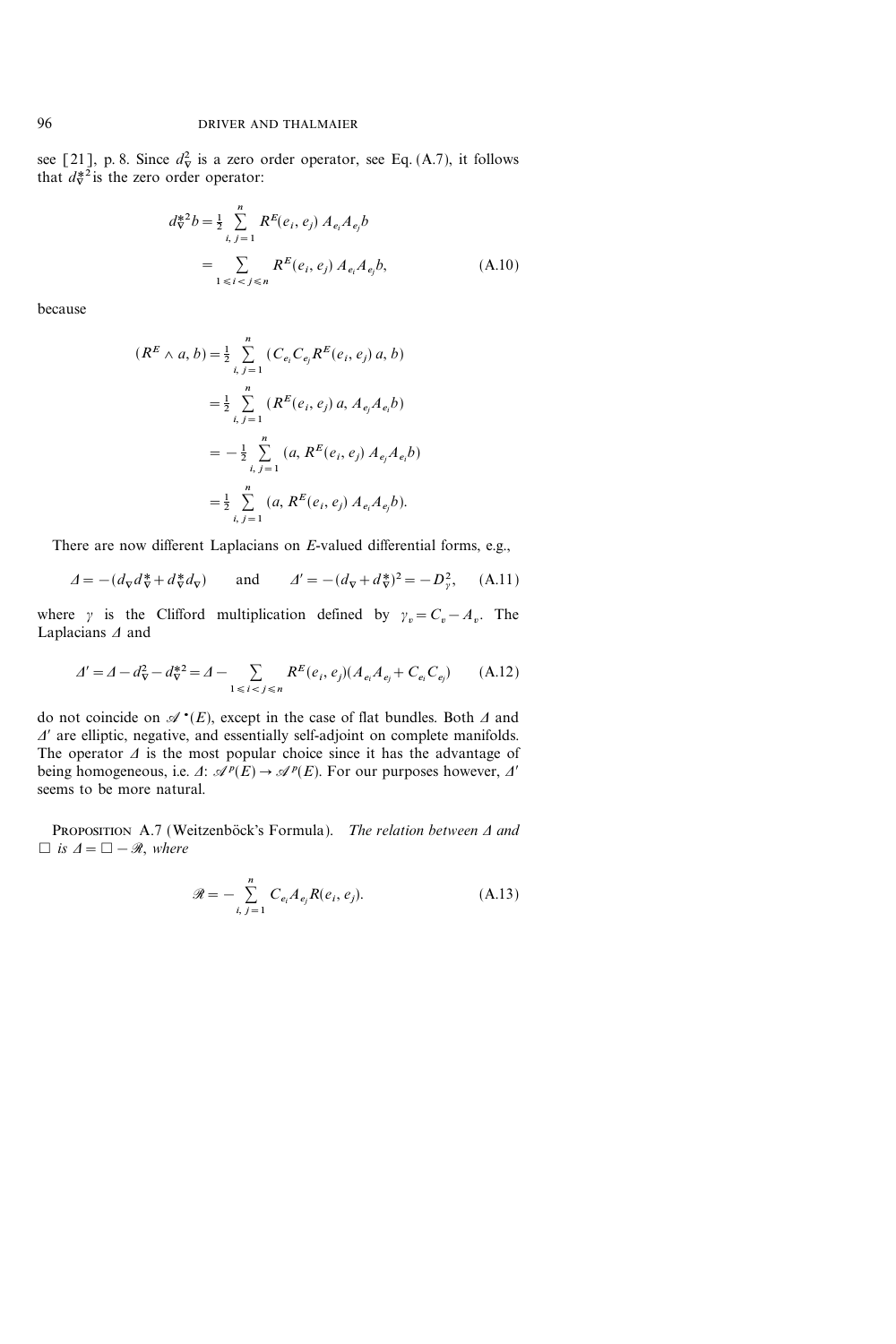Alternatively,  $\Re$  may be described by requiring

$$
(\Re a)(v_1, ..., v_p) = \sum_{k=1}^p \sum_{j=1}^n (-1)^k (R(v_k, e_j) a)(e_j, v_1, ..., \hat{v}_k, ..., v_p)
$$

for all  $a \in \mathcal{A}^p(E)$ ,  $v_1, ..., v_p \in T_xM$ ,  $x \in M$  and  $p \geq 1$  and  $\Re a = 0$  if  $a \in \mathcal{A}^0(E)$ . Similarly (using Eq.  $(A.12)$ ),  $\Delta' = \square - \mathcal{R}'$ , where

$$
\mathcal{R}' = \mathcal{R} + \sum_{1 \leq i < j \leq n} R^E(e_i, e_j)(A_{e_i}A_{e_j} + C_{e_i}C_{e_j}) \tag{A.14}
$$

*Proof.* By the definition of  $\Lambda$ ,

$$
A = C\nabla A \nabla + A \nabla C \nabla
$$
  
\n
$$
= C_{e_i} \nabla_{e_i} A \nabla + A_{e_i} \nabla_{e_i} C \nabla
$$
  
\n
$$
= C_{e_i} A \nabla_{e_i} \nabla + A_{e_i} C \nabla_{e_i} \nabla
$$
  
\n
$$
= C_{e_i} A_{e_j} \nabla_{e_i \otimes e_j}^2 + A_{e_j} C_{e_i} \nabla_{e_j \otimes e_i}^2
$$
  
\n
$$
= C_{e_i} A_{e_j} \nabla_{e_i \otimes e_j}^2 + (\delta_{ij} - C_{e_i} A_{e_j}) \nabla_{e_j \otimes e_i}^2
$$
  
\n
$$
= \Box + C_{e_i} A_{e_j} (\nabla_{e_i \otimes e_j}^2 - \nabla_{e_j \otimes e_i}^2)
$$
  
\n
$$
= \Box + C_{e_i} A_{e_j} R(e_i, e_j),
$$

where we are summing on repeated indices. This proves  $\Delta = \Box - \mathcal{R}$  where  $\mathscr R$  is given as in Eq. (A.13). For  $v_1, ..., v_p \in T_xM$ ,

$$
-(\Re a)(v_1, ..., v_p)
$$
  
=  $((e_i, \cdot) \land A_{e_j}R(e_i, e_j) a)(v_1, ..., v_p)$   
=  $\sum_{k=1}^p (-1)^{k+1} (e_i, v_k) (A_{e_j}R(e_i, e_j) a)(v_1, ..., \hat{v}_k, ..., v_p)$   
=  $\sum_{k=1}^p (-1)^{k+1} (R(v_k, e_j) a)(e_j, v_1, ..., \hat{v}_k, ..., v_p)$ 

which proves Eq.  $(A.14)$ .

Remark A.8. Because  $\Delta$ ,  $\Delta'$ , and  $\Box$  are symmetric operators on compactly supported smooth sections, it follows that  $\mathcal R$  and  $\mathcal R'$  are fiberwise symmetric operators as well. In particular it follows that

$$
\mathcal{R} = \mathcal{R}^* = -\sum_{i,j=1}^n (R(e_i, e_j))^* A_{e_j}^* C_{e_i}^*
$$
  
= 
$$
\sum_{i,j=1}^n R(e_i, e_j) C_{e_j} A_{e_i} = -\sum_{i,j=1}^n R(e_j, e_i) C_{e_j} A_{e_i}.
$$
 (A.15)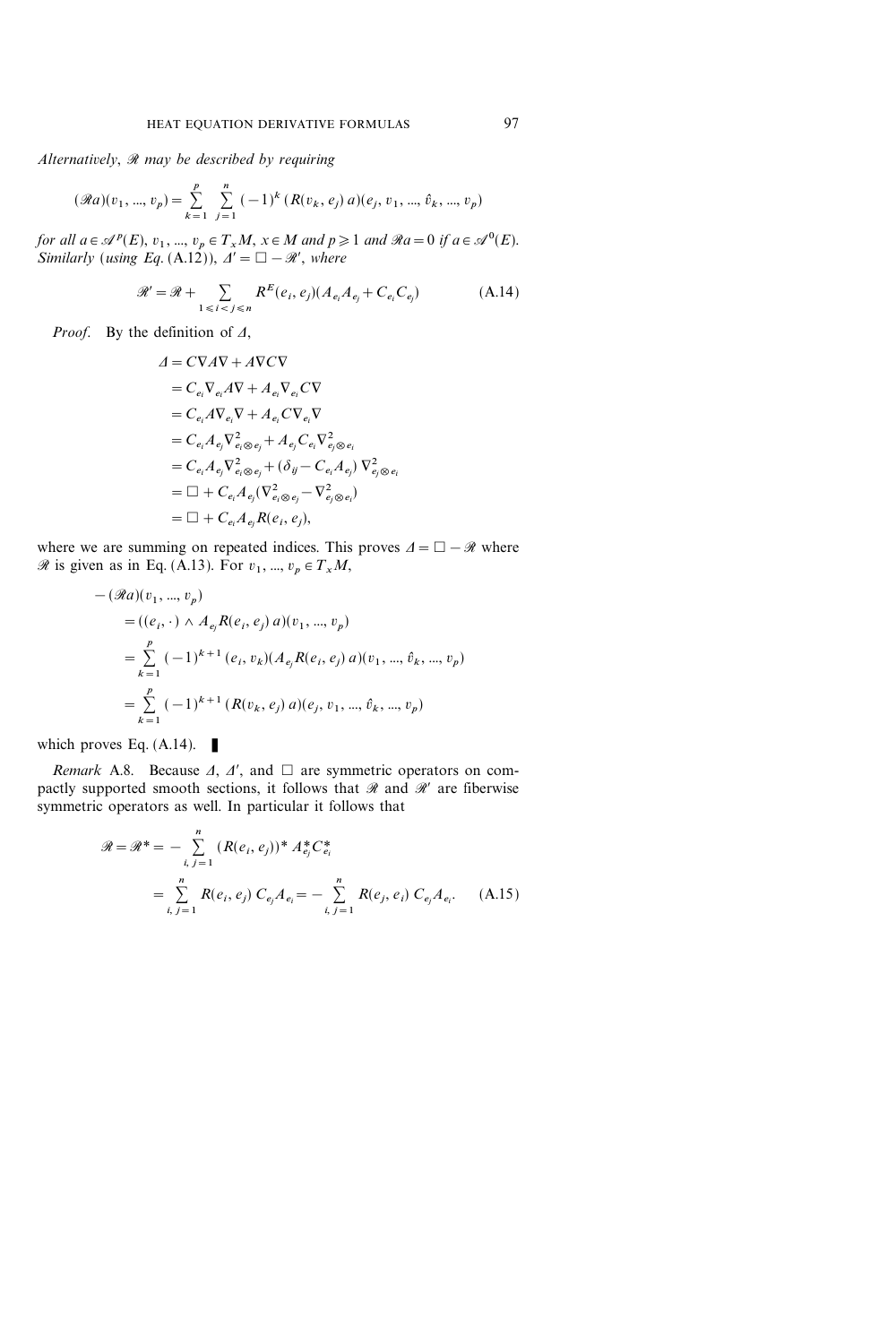The derivative formulas that appear in the body of this article often involve the operator  $\mathcal{R}^{tr}$  rather than  $\mathcal{R}$ .

LEMMA A.9. The transpose  $\mathcal{R}^{tr}$  of  $\mathcal{R} \in \Gamma(\text{End}(A(T^*M) \otimes E))$  in Eq. (A.13) is formally given by the same formula as  $\mathcal{R}$ ,

$$
\mathcal{R}^{\text{tr}} = -\sum_{i, j=1}^{n} C_{e_i} A_{e_j} R(e_i, e_j) = -\sum_{i, j=1}^{n} R(e_j, e_i) C_{e_j} A_{e_i}, \quad (A.16)
$$

but now acting on  $A(TM) \otimes E^*$ . In particular when  $E = M \times \mathbb{R}$  (so  $A(T^*M)\otimes E = A(T^*M)$ , if  $v \in TM = A^1TM \subset ATM$ , then

$$
\mathcal{R}^{\text{tr}}v = \sum_{i, j=1}^{n} R(e_i, e_j) e_j(v, e_i) = \text{Ric } v.
$$
 (A.17)

*Proof.* Since  $R$  is the curvature tensor induced by the covariant derivatives on E and TM, it follows that  $R(v, w)^{tr} | (A(TM) \otimes E^*) =$  $-R(v, w) | (A(T^*M) \otimes E)$ . Hence starting with Eq. (A.13) and using Lemma A.2 we find,

$$
\mathcal{R}^{tr} = -\sum_{i, j=1}^{n} R(e_i, e_j)^{tr} A_{e_j}^{tr} C_{e_i}^{tr}
$$
  
= 
$$
\sum_{i, j=1}^{n} R(e_i, e_j) C_{e_j} A_{e_i} = -\sum_{i, j=1}^{n} R(e_j, e_i) C_{e_j} A_{e_i}.
$$

An analogous computation starting with Eq. (A.15) shows

$$
\mathscr{R}^{\text{tr}} = -\sum_{i, j=1}^{n} C_{e_i} A_{e_j} R(e_i, e_j). \quad \blacksquare
$$

PROPOSITION A.10. Let  $a \in \mathcal{A}^0(E) = \Gamma(E)$  and  $v \in TM$ , then

$$
[\Box, \nabla]_v a = \nabla_{\text{Ric }v} a + (\nabla \cdot R^E)_v a - 2 \sum_{i=1}^n R^E(v, e_i) \nabla_{e_i} a, \quad (A.18)
$$

where Ric  $v \equiv \sum_{i=1}^n R^{TM}(v, e_i) e_i$  and  $(\nabla \cdot R^E)_v \equiv \sum_{i=1}^n (\nabla_{e_i} R^E)(e_i, v)$ .

Proof. We start with the relation,

$$
\begin{aligned} \n\varDelta d_{\nabla} - d_{\nabla} \varDelta &= d_{\nabla} (d_{\nabla}^* d_{\nabla} + d_{\nabla} d_{\nabla}^*) - (d_{\nabla}^* d_{\nabla} + d_{\nabla} d_{\nabla}^*) \, d_{\nabla} \\ \n&= d_{\nabla}^2 d_{\nabla}^* - d_{\nabla}^* d_{\nabla}^2 = R \, \wedge \, d_{\nabla}^* - d_{\nabla}^* R \, \wedge \, .\n\end{aligned}
$$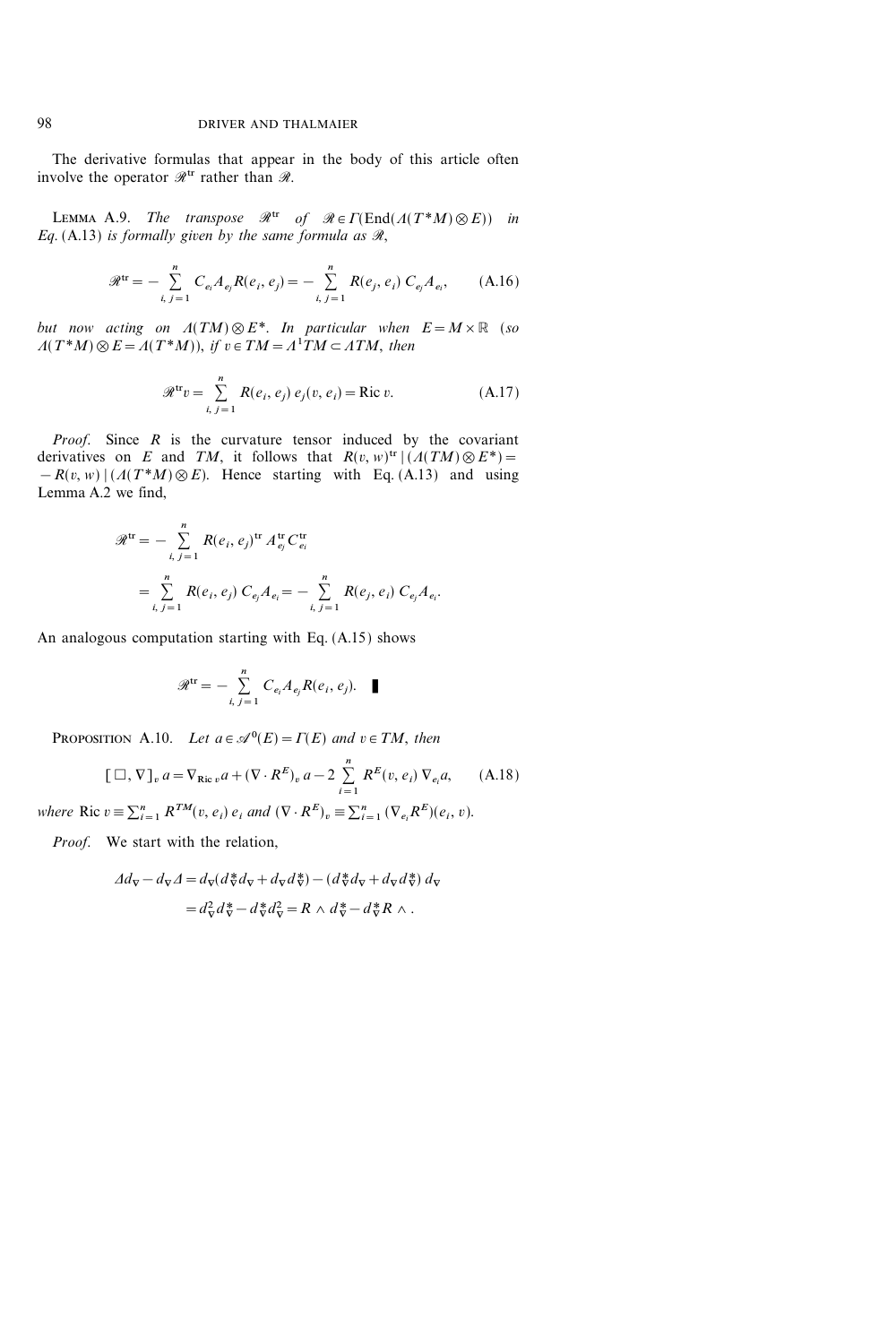Applying this relation to  $a \in \mathcal{A}_0(E)$  gives

$$
(\Box - \mathcal{R}) \nabla a - \nabla \Box a = \varDelta d_{\nabla} a - d_{\nabla} \varDelta a = -d_{\nabla}^* (R \wedge a)
$$
  

$$
= \sum_{i=1}^n A_{e_i} \nabla_{e_i} (Ra) = \sum_{i=1}^n A_{e_i} (\nabla_{e_i} Ra + R \nabla_{e_i} a)
$$
  

$$
= \sum_{i=1}^n \{ (\nabla_{e_i} R)(e_i, \cdot) a + R(e_i, \cdot) \nabla_{e_i} a \}
$$
  

$$
= (\nabla \cdot R) a - R \cdot \nabla a,
$$

where  $\Re$  is defined in Proposition A.7 above. Adding this equation to the formula for  $\Re \nabla a$ ,

$$
(\mathcal{R}\nabla a)(v) = -\sum_{i=1}^{n} (R(v, e_i) \nabla a)(e_i)
$$
  
= 
$$
-\sum_{i=1}^{n} R^{E}(v, e_i) \nabla_{e_i} a + \sum_{i=1}^{n} \nabla_{R(v, e_i) e_i} a
$$
  
= 
$$
-R \cdot \nabla a + \nabla_{\text{Ric }v} a,
$$

completes the proof.  $\blacksquare$ 

#### APPENDIX B: SEMIGROUP RESULTS

# B.1. Some Spectral Theory for Vector-Valued Schrödinger Operators

Let M be a Riemannian manifold and  $\pi: E \rightarrow M$  a Riemannian vector bundle over M, endowed with a Riemannian connection. Recall that  $\Gamma(E)$ denotes the smooth sections,  $\Gamma_c(E)$  the compactly supported smooth sections, and  $L^2$ - $\Gamma(E)$  the smooth square-integrable sections of E. Finally,  $L^2(E)$  is the Hilbert space of square-integrable sections of E with the inner product

$$
(a, b)_{L^{2}(E)} = \int_{M} (a(x), b(x))_{E_{x}} \text{vol}(dx).
$$
 (B.1)

LEMMA B.1. The operator  $\square = \text{tr } \nabla^2$  is non-positive and formally selfadjoint. More precisely,

$$
(\Box a, b)_{L^2(E)} = -(\nabla a, \nabla b)_{L^2(T^*M \otimes E)} \tag{B.2}
$$

for a,  $b \in \Gamma(E)$  with a or b of compact support.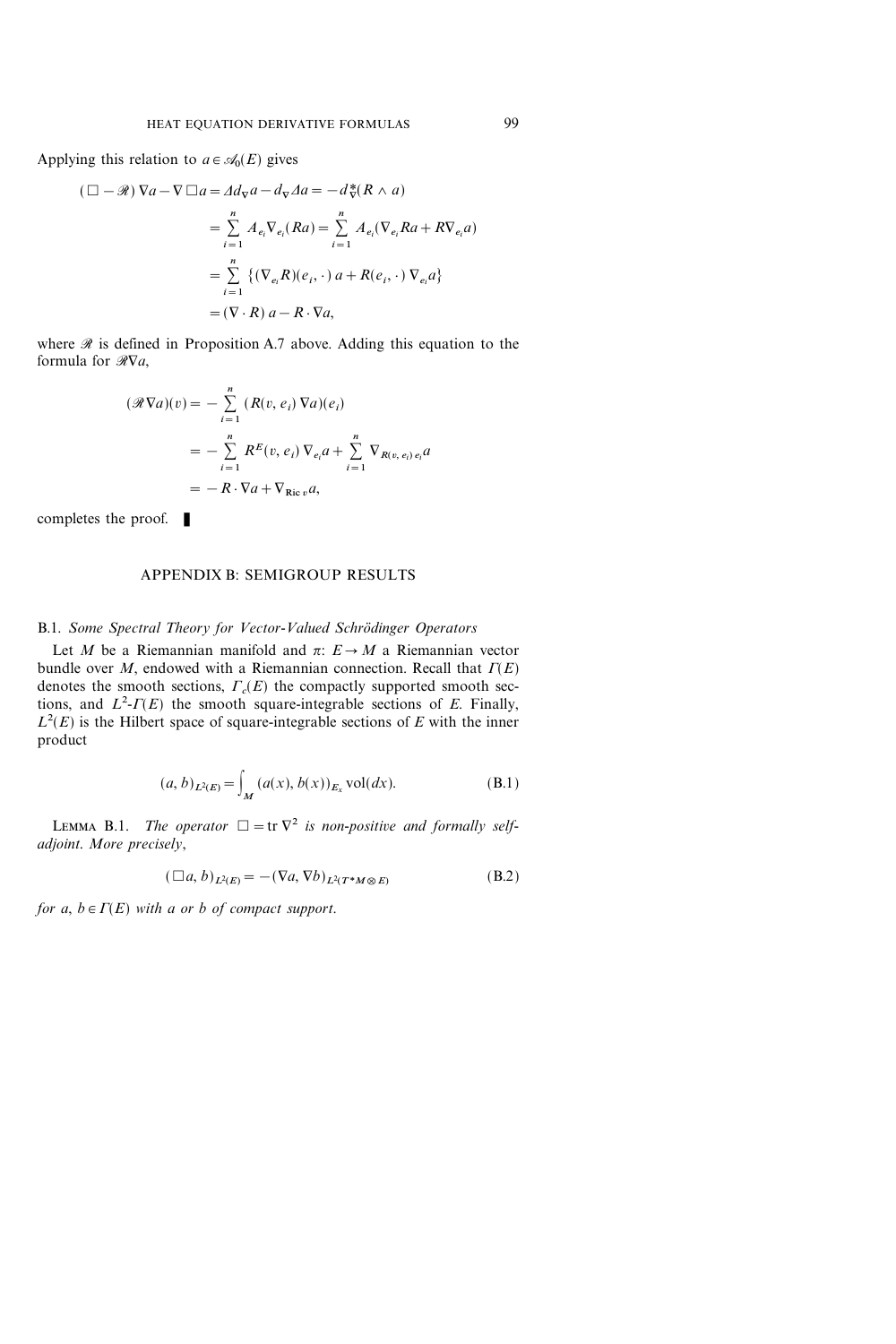*Proof.* Let m be the identity multiplication map from E to  $\tilde{E}$  :=  $T^*M \otimes E$ . Then  $D_m = \nabla^E$ ,  $m_v^* S = S(v)$  for  $S \in \Gamma(\widetilde{E}) \cong \Gamma(\text{Hom}(TM, E))$  and  $\square = D_{m^*}D_m$  and hence by Lemma 2.16,

$$
(\Box a, b)_{L^2(E)} = (D_{m^*}D_m a, b)_{L^2(E)}
$$
  
= 
$$
-(D_m a, D_m b)_{L^2(T^*M \otimes E)}
$$
  
= 
$$
-(\nabla a, \nabla b)_{L^2(T^*M \otimes E)}.
$$

B.1.1. Self-adjoint extensions and elliptic regularity. Let  $L=\Box-\mathcal{R}$ where  $\mathcal{R} \in \Gamma(\text{End } E)$  is assumed to be symmetric, i.e.  $\mathcal{R}_x$  is a symmetric linear transformation of  $E_x$  for each  $x \in M$ . Suppose that  $(\Box - \mathcal{R}) | \Gamma_c(E)$ is bounded above, i.e.,

$$
\lambda_0(\mathcal{R}) := \sup \left\{ \frac{((\Box - \mathcal{R}) a, a)_{L^2}}{(a, a)_{L^2}} : 0 \neq a \in \Gamma_c(E) \right\} < \infty.
$$
 (B.3)

In this situation, there is a canonical self-adjoint extension of  $\Box - \mathcal{R}$ , the so-called Friedrichs extension, cf. [45]. We briefly sketch the construction: Defining  $\mathscr{E}(a, b) := -(\nabla a, \nabla b)_{L^2} - (\mathscr{R}a, b)_{L^2}$  for  $a, b \in \mathscr{D}(\mathscr{E}) := \Gamma_c(E)$ , then for any  $c > \lambda_0(\mathcal{R}),$ 

$$
q(a, b) := -\mathscr{E}(a, b) + c(a, b)_{L^2}
$$
 (B.4)

in a positive quadratic form on  $\mathcal{D}(\mathscr{E})$ . On completing  $\mathcal{D}(\mathscr{E})$  in the q-norm to  $\overline{\mathscr{D}}(\mathscr{E})$  and extending  $\mathscr{E}$  by continuity to a closed quadratic form  $\overline{\mathscr{E}}$  on  $\overline{\mathscr{D}}(\mathscr{E})$ , we get

$$
\overline{\mathscr{E}}(a,b) = ((\Box - \mathscr{R}) \land a,b)_{L^2} \tag{B.5}
$$

for some self-adjoint operator  $(\Box - \mathcal{R})$   $\wedge$  with form domain  $\overline{\mathcal{D}}(\mathcal{E}) \subset L^2(E)$ . The operator  $(\Box - \mathcal{R})$  *n* is called the Friedrichs extensions of  $(\Box - \mathcal{R}) | \Gamma_c(E)$ .

Remark B.2. If the manifold M is complete, then  $(\Box - \mathcal{R}) | \Gamma_c(E)$  is essentially self-adjoint and  $(\Box - \mathcal{R})^{\wedge} = (\Box - \mathcal{R})^-$  where  $(\Box - \mathcal{R})^$ denotes the closure of  $(\Box - \mathcal{R}) | \Gamma_c(E)$ . See for example Strichartz [51] and Davies [11].

In the following we are going to deal with the  $L^2$  semigroup

$$
P_t a = e^{t(\square - \mathcal{R}) \wedge /2} a, \qquad a \in L^2(E), \tag{B.6}
$$

defined by the spectral theorem. First, we note some consequences from standard elliptic theory.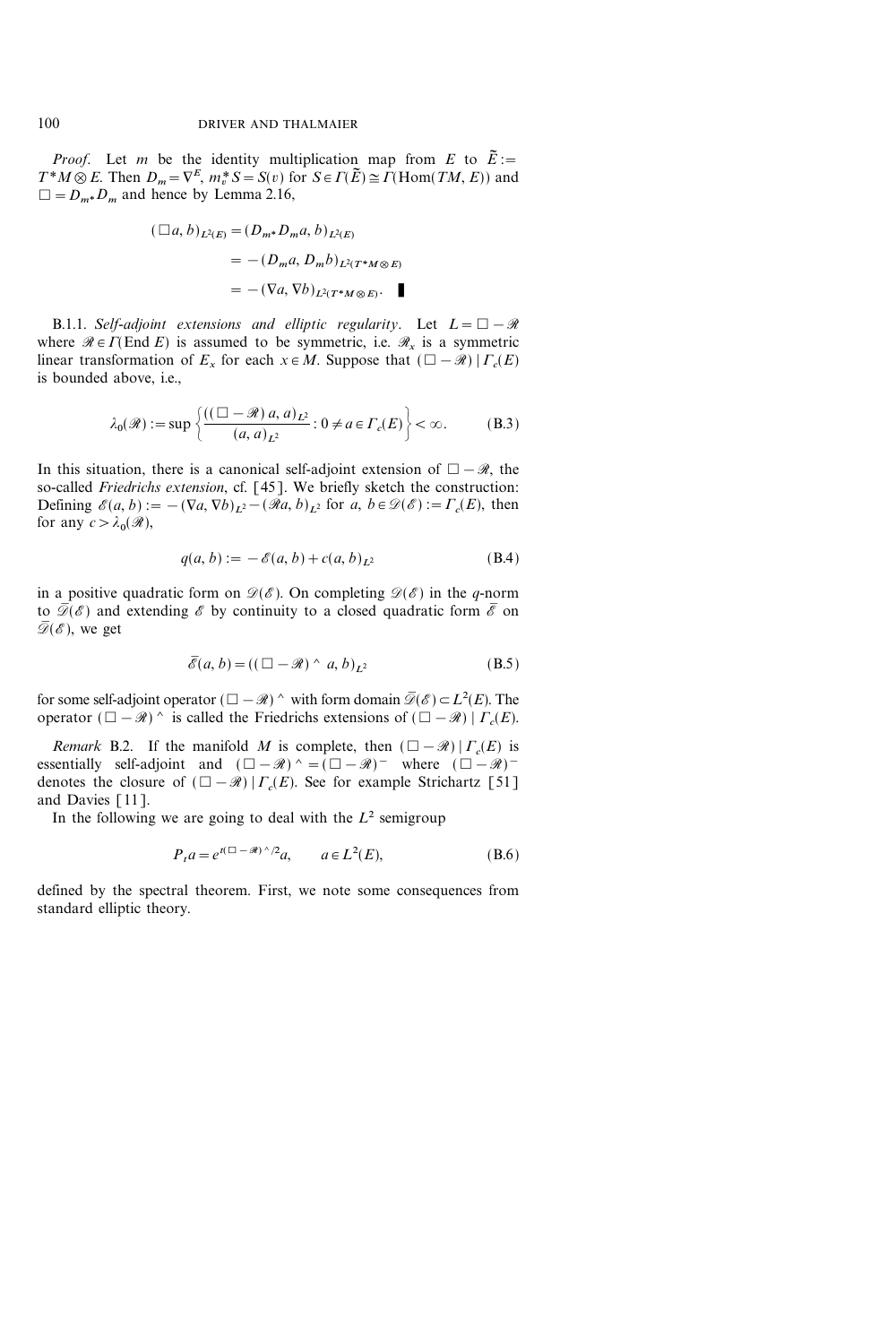*Remark* B.3 (Elliptic regularity). For  $a \in L^2(E)$  the following properties hold:

(i) If  $a \in \text{ker } (\square - \mathcal{R})$   $\wedge$  then  $a \in L^2$ - $\Gamma(E)$ .

(ii) The map  $(t, x) \mapsto P_t a(x)$  is smooth on  $]0, \infty[ \times M,$  for  $a \in$  $L^2 \Gamma(E)$  even on [0,  $\infty$ [ × M. In addition, there exists a kernel  $(t, x, y) \mapsto$  $p(t, x, y) \in \text{Hom}(E_v, E_x)$  which is smooth on  $]0, \infty[ \times M \times M,$  such that

$$
P_t a(x) = \int_M p(t, x, y) a(y) \operatorname{vol}(dy)
$$
 (B.7)

for the  $C^{\infty}$  version of  $P_t a$ , see [11].

B.1.2. Semigroup domination and Feynman-Kac identities. Given  $\rho$ :  $M \rightarrow \mathbb{R}$  continuous and a measurable function f on M, let

$$
P_t^{\rho} f(x) = \mathbb{E}\left[\exp\left(-\frac{1}{2}\int_0^t \rho(X_s(x))\,ds\right) f(X_t(x))\,1_{\{t < \zeta(x)\}}\right] \tag{B.8}
$$

when the right-hand side is well-defined.

Consider again  $L = \Box - \mathcal{R}$  where  $\mathcal{R} \in \Gamma(\text{End } E)$  is assumed to be symmetric, and let

$$
\mathcal{L}(x) = \min\{(\mathcal{R}_x v, v): v \in E_x, |v| = 1\}.
$$
 (B.9)

By uniform continuity,  $\mathscr{B}$  is a continuous function on M. If  $(Q_t)$  is defined by

$$
\frac{d}{dt}Q_t = -\frac{1}{2}Q_t \mathcal{R}_{\textit{||}_t} \quad \text{with} \quad Q_0 = \text{id}_{E_x}, \tag{B.10}
$$

then

$$
|Q_t|_{op} \le \exp\bigg(-\frac{1}{2}\int_0^t \mathcal{L}(X_s(x))\,ds\bigg). \tag{B.11}
$$

which can be seen, for instance, by representing the solution to (B.10) in terms of a product integral  $(13]$ , p. 28) or by Gronwall's inequality.

THEOREM B.4. Let  $\square - \mathcal{R}$  be as above where  $\mathcal{R} \in \Gamma(\text{End } E)$  is a symmetric field of endomorphisms. Suppose that  $(\Box - \mathcal{R}) | \Gamma_c(E)$  is bounded from above. For  $a \in L^2(E)$  let

$$
P_t a = e^{t/2(\Box - \mathcal{R})^{\wedge}} a \tag{B.12}
$$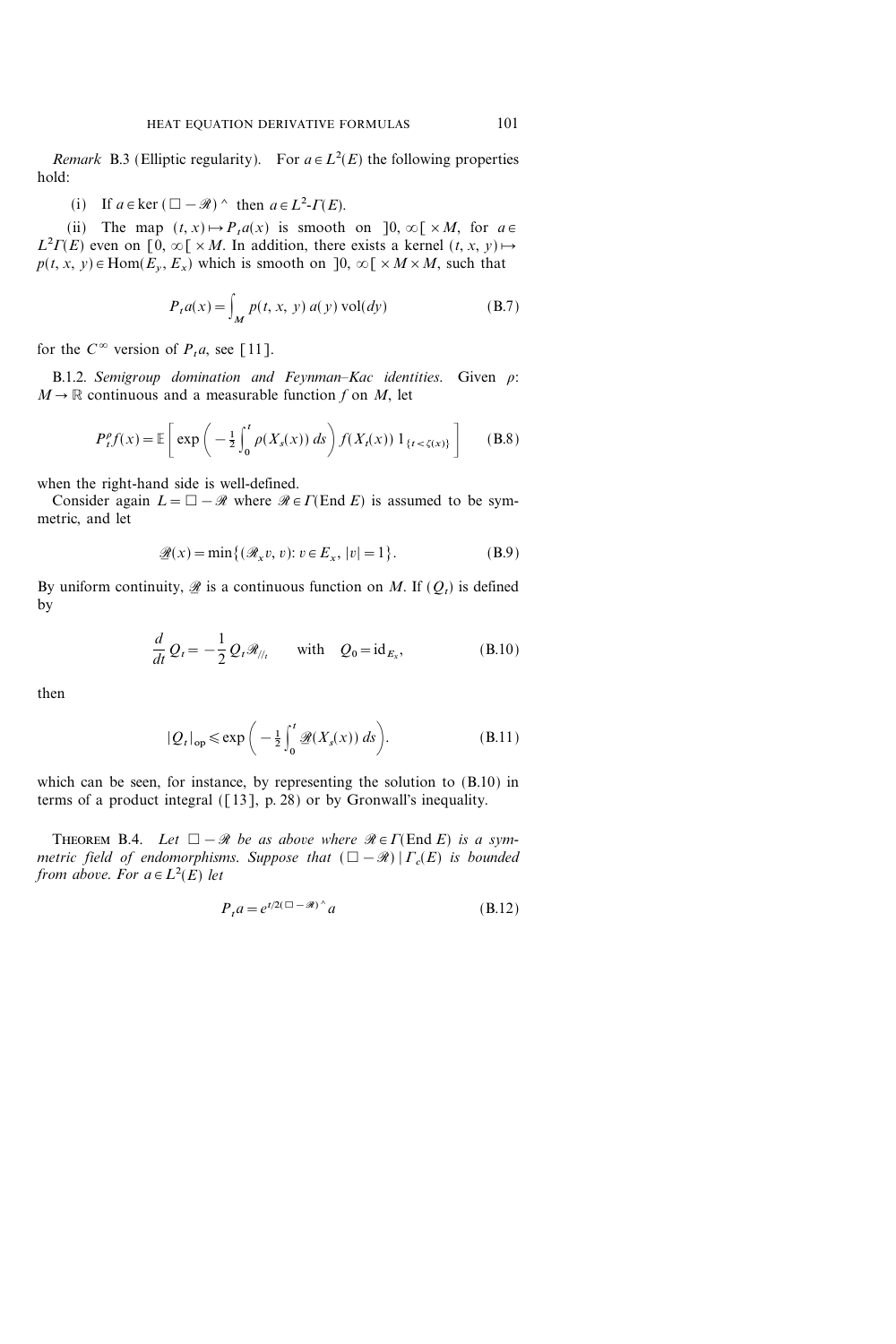be the  $C^{\infty}$  version of the  $L^2$  semigroup. Then the formula

$$
P_t a(x) = \mathbb{E}[Q_t/\!/_{t}^{-1} a(X_t(x)) 1_{\{t < \zeta(x)\}}] \tag{B.13}
$$

holds for all  $a \in L^2(E)$  with  $P^{\mathcal{R}}_{\overline{t}} |a| (x) < \infty$ .

*Proof.* Since  $P_t a$  has an integral kernel, using a monotone class argument, it is sufficient to check (B.13) for  $a \in L^2(E) \cap \Gamma_c(E)$ . Further, note that any (connected) manifold  $M$  can be exhausted by a sequence of relatively compact open domains  $D_n$  with smooth boundary. For instance, let  $(\varphi_\ell)_{\ell \in \mathbb{N}}$  be a partition of unity such that  $0 \le \varphi_\ell \in C_c^\infty(M)$ . Consider  $\phi_n := \sum_{\ell=1}^n \varphi_\ell$ . Choosing numbers  $\varepsilon_n \searrow 0$  such that  $\{\phi_n = \varepsilon_n\}$  are smooth submanifolds of  $M$  (which is possible by Sard's theorem), then

$$
D'_n := \{ \phi_n > \varepsilon_n \} \nearrow M
$$

gives a smooth exhaustion of M, since  $\phi_n \geq 1$  pointwise. Finally, by fixing a point  $x_0$  in M and defining  $D_n$  as the component of  $D'_n$  containing  $x_0$ , we get a sequence of connected sets  $D_n$  with the desired properties.

Now, fix an exhausting sequence  $D_n \nearrow M$  as above, and let  $\hat{L}_n$  denote the Friedrichs extensions of  $(\Box - \mathcal{R}) | \Gamma_c(E/D_n)$ . Then, by monotone convergence of the corresponding quadratic forms, see e.g. [36], Theorem VIII-3.11, we get

$$
P_t^{(n)} a := e^{t \hat{L}_n / 2} a \to P_t a \quad \text{in } L^2.
$$
 (B.14)

We use the following two properties of  $P_t^{(n)}$  a:

1. the map  $(t, x) \mapsto P_t^{(n)} a(x)$  is smooth (in particular bounded) on  $[0, T] \times D_n$ 

2. the semigroup  $P_t^{(n)}$  a vanishes on  $\partial D_n$ .

Recall that for each  $t>0$ ,

$$
N_s^{(n)} := Q_s / \frac{1}{s} P_{t-s}^{(n)} a(X_s(x)) \tag{B.15}
$$

is a local martingale with lifetime  $t \wedge \tau_n(x)$  where  $\tau_n(x)$  denotes the first exit time of  $X(x)$  from  $D_n$ . Since  $N_s^{(n)}$  in Eq. (B.15) is bounded, we may conclude  $\mathbb{E}[N_0^{(n)}] = \mathbb{E}[N_{t \wedge \tau_n(x)}^{(n)}]$ . But note that

E[N(n) t7{n(x) ]=E[N(n) <sup>t</sup> 1[t<{n(x)]]+E[N(n) {n(x)1[t{n(x)]] =E[N(n) <sup>t</sup> 1[t<{n(x)]]=E[Qt&1 <sup>t</sup> a(Xt(x)) 1[t<{n(x)]]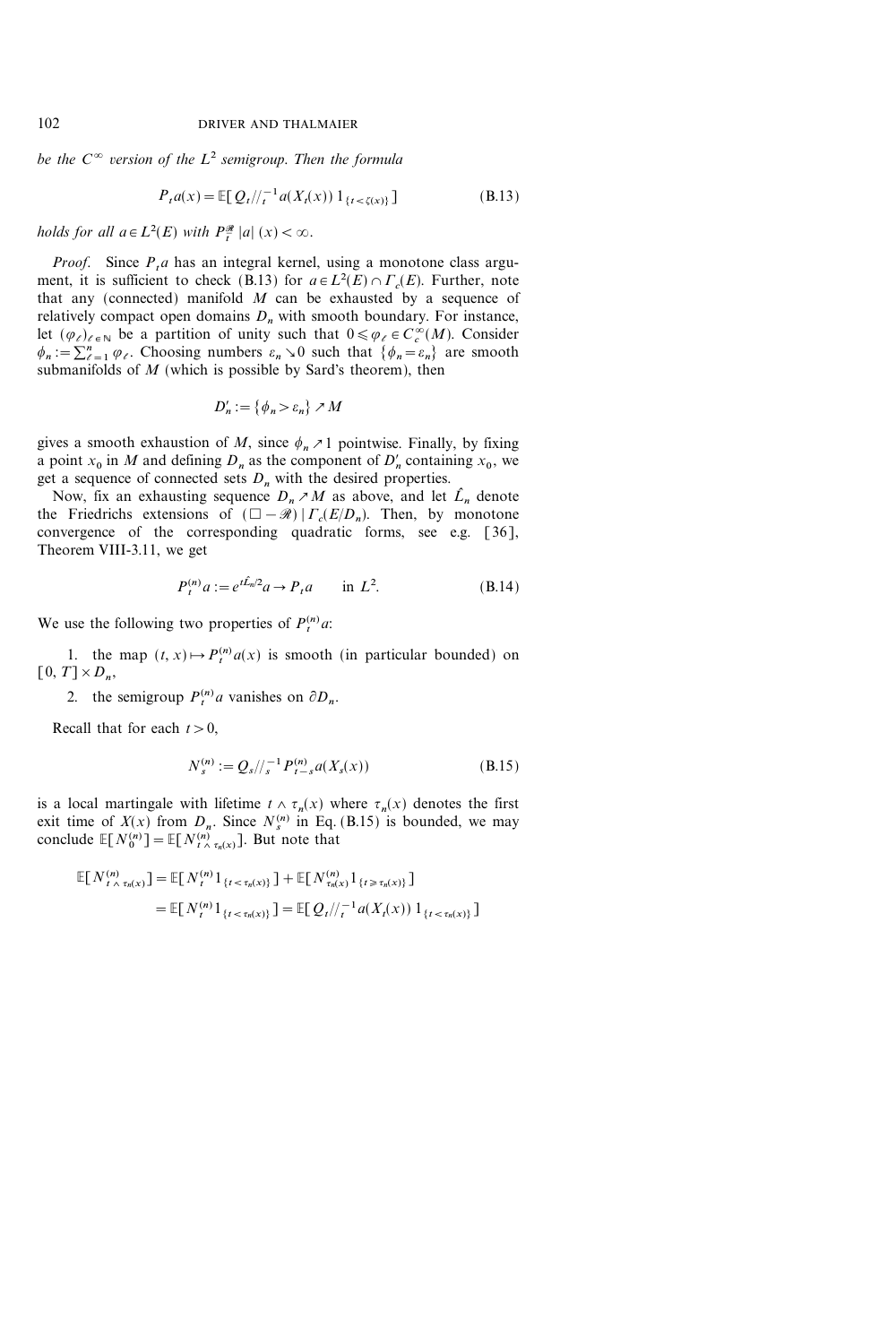and

$$
|Q_t|/{\tau^{-1}a(X_t(x))}\,1_{\{t<\tau_n(x)\}}| \leq \exp\bigg(-\tfrac{1}{2}\int_0^t \mathscr{Q}(X_s(x))\,ds\bigg) |a|\,(X_t(x))\,1_{\{t<\zeta(x)\}}.
$$

By assumption, the right-hand side is in  $L<sup>1</sup>$ , thus by dominated convergence,

$$
P_t^{(n)} a(x) = \mathbb{E}[N_{t \wedge \tau_n(x)}^{(n)}] \to \mathbb{E}[Q_t/\!/_{t}^{-1} a(X_t(x)) 1_{\{t < \zeta(x)\}}]
$$

which combined with  $(B.14)$  gives the claim.

Note that the above proof shows in particular semigroup domination, see Theorem 4.3 of Donnelly and Li [14]:

$$
|P_t a| (x) \leq P_t^{\mathcal{R}} |a| (x), \tag{B.16}
$$

see [3, 50] for a general account on this. Before discussing this point, let us specialize Theorem B.4 to a Feynman–Kac identity on functions. The following Corollary is well-known at least in the case  $\rho = 0$ , e.g. [12].

COROLLARY B.5. Let M be a Riemannian manifold,  $\Delta_M$  its Laplace-Beltrami operator, and  $A_M^{\rho} := A_M - \rho$  where  $\rho: M \to \mathbb{R}$  is continuous. Suppose that  $\Delta_M^{\rho} | C_c^{\infty}(M)$  is bounded from above, i.e.,

$$
\lambda_0(\rho) := \sup \left\{ \frac{(\varDelta_M^{\rho}\varphi, \varphi)}{(\varphi, \varphi)} : 0 \neq \varphi \in C_c^{\infty}(M) \right\} < \infty.
$$
 (B.17)

Then  $P_t^{\rho} |f|(x) < \infty$  for any  $f \in L^2(M)$  and  $x \mapsto P_t^{\rho} f(x)$  is continuous for t > 0. Let  $\hat{\Delta}^{\rho}_M$  be the Friedrichs extension of  $\Delta^{\rho}_M \mid C_c^{\infty}(M)$ . Then,

$$
e^{t\hat{\mathcal{A}}_M^p/2}f = P_t^p f \tag{B.18}
$$

for the  $L^2$  semigroup given by the spectral theorem.

*Proof.* Take the trivial bundle  $E = M \times \mathbb{R}$ , then  $\Gamma(E) = C^{\infty}(M)$  and  $\Box f = A_M f$ . Theorem B.4 gives the claim at least for smooth  $\rho$ , a restriction which can easily be removed.  $\blacksquare$ 

THEOREM B.6 (Semigroup Domination). For a field  $\Re \in \Gamma(\text{End } E)$  of symmetric endomorphisms, let  $L^{\mathscr{R}} = \Box - \mathscr{R}$  and  $\Delta^{\mathscr{R}}_{\overline{M}} = \Delta_M - \mathscr{R}$ . Then

$$
\lambda_0(\mathcal{R}) \le \lambda_0(\mathcal{R}).\tag{B.19}
$$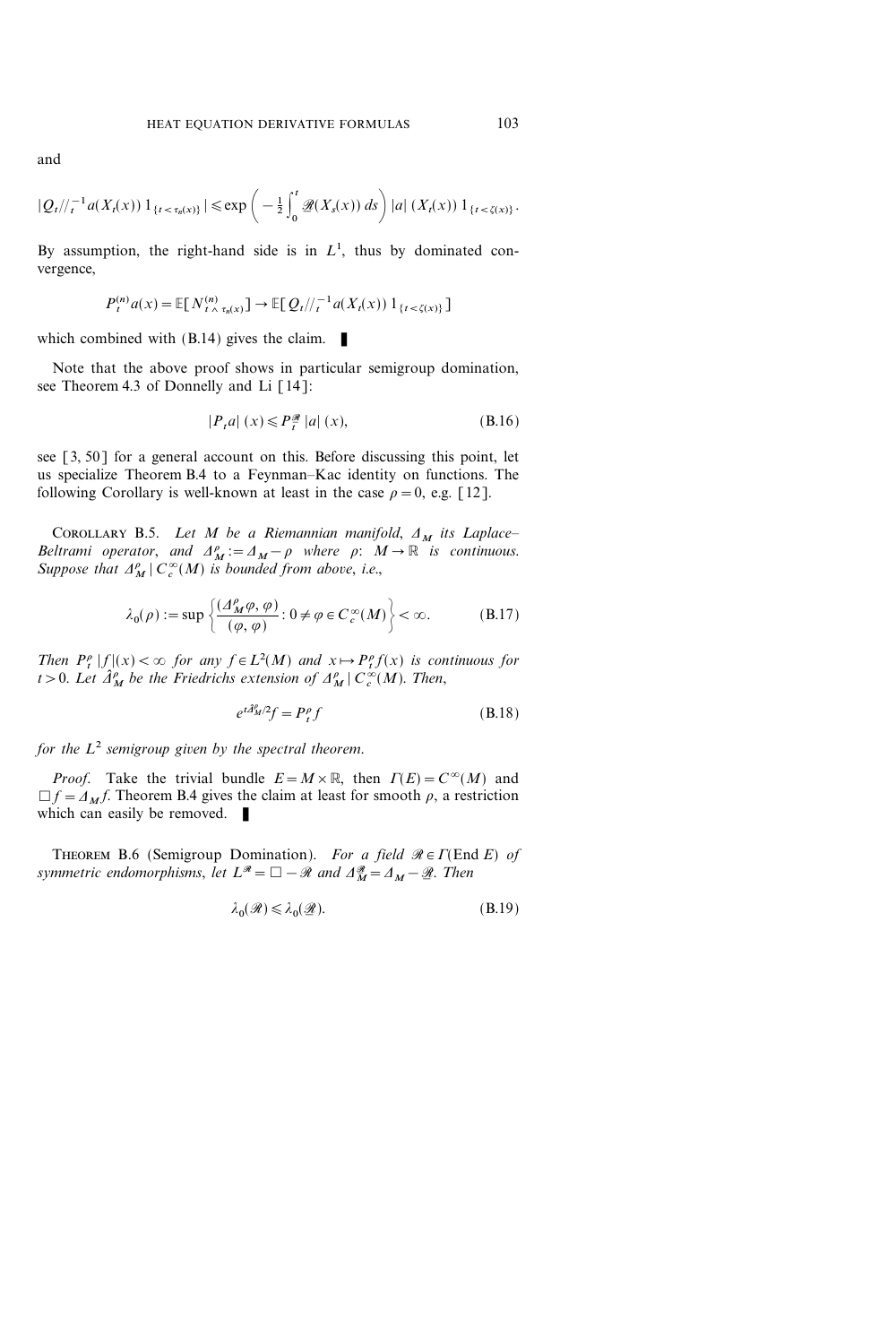In particular, if  $\Delta_M^{\mathcal{R}} \mid C_c^{\infty}(M)$  is bounded from above, then  $L^{\mathcal{R}} \mid \Gamma_c(E)$  is also bounded from above, and moreover the following estimate holds:

$$
|P_t a| \leqslant P_t^{\mathcal{R}} |a|.
$$
 (B.20)

*Proof.* We may assume that  $\lambda_0(\mathcal{A}) < \infty$ . If  $\lambda_0(\mathcal{A}) < \infty$ , then the Friedrichs extension  $\hat{L}^{\mathcal{R}}$  of  $L^{\mathcal{R}} | \Gamma_c(E)$  is well-defined, and by Eq. (B.16),

$$
e^{\lambda_0(\mathscr{R})/2} = \sup_{a \in \Gamma_c(E) \setminus \{0\}} \frac{\left\{ \frac{(a, e^{\hat{L}^{\mathscr{R}}/2}a)}{(a, a)} \right\}}{\left(\frac{\operatorname{sup}}{a\right)^{\mathscr{R}} \left(\frac{a}{\hat{L}^{\mathscr{R}}}\right)^{\mathscr{R}} |a| \left(\frac{a}{\hat{L}^{\mathscr{R}}}\right)^{\mathscr{R}} |a| \left(\frac{a}{\hat{L}^{\mathscr{R}}}\right)^{\mathscr{R}}}{\left(\frac{|a|, e^{\hat{A}^{\mathscr{R}}/2} |a|}{\left(\frac{|a|, |a|}{\hat{L}^{\mathscr{R}}}\right)}\right)} \leq e^{\lambda_0(\mathscr{R})/2}.
$$

To see that  $\lambda_0(\mathcal{B}) < \infty$  implies  $\lambda_0(\mathcal{B}) < \infty$ , we note that the above argu- $\overline{\phantom{a}}$ ment can be applied first to give  $\lambda_0(\mathcal{R} \mid D_n) \leq \lambda_0(\mathcal{Q})$  for each  $D_n$  of a ֖֖֖֖֖֚֚֚֚֚֚֚֚֚֚֚֚֚֚֚֚֚֚֚֚֚֚֚֚֡֡֡֟֓֡֟֓֡֡֓֡֟֓֡֡֟֓֡ sequence of smoothly bounded, relatively compact open domains  $D_n \nearrow M$ . From this the claim follows obviously.  $\blacksquare$ 

#### B.2. A Commutativity Result

In this subsection, we investigate conditions under which a Dirac type operator D commutes with the  $L^2$  semigroup generated by the Friedrichs extension of  $D^2$ . In particular, we shall recover the fact that d and  $d^*$  commute with  $e^{t\bar{A}}$  when M is complete. The precise statement is given in Remark B.9 below. Similar discussions may be found in Brüning and Lesch [7], Xue-Mei Li  $[40, 41]$  and in Bueler  $[8]$ .

THEOREM B.7. Let D be a closable densely defined operator on a Hilbert space H. Then  $D^*\overline{D}$  and  $\overline{D}D^*$  are densely defined, self-adjoint and  $\geq 0$ . Furthermore

$$
D^*e^{-t\overline{D}D^*} | \mathcal{D}(D^*) = e^{-tD^*\overline{D}}D^* \quad \text{and}
$$
  

$$
\overline{D}e^{-tD^*\overline{D}} | \mathcal{D}(\overline{D}) = e^{-t\overline{D}D^*}\overline{D}.
$$
 (B.21)

*Proof* (By "Nelson's trick", as in [57], Section 5.2). The operator

$$
Q:=\begin{pmatrix} 0 & D^* \\ \bar D & 0 \end{pmatrix}
$$

on  $H \oplus H$  is self-adjoint (see [57], Lemma 5.3). Thus, by the spectral theorem,

$$
Q^2 = \begin{pmatrix} D^* \overline{D} & 0 \\ 0 & \overline{D} D^* \end{pmatrix}
$$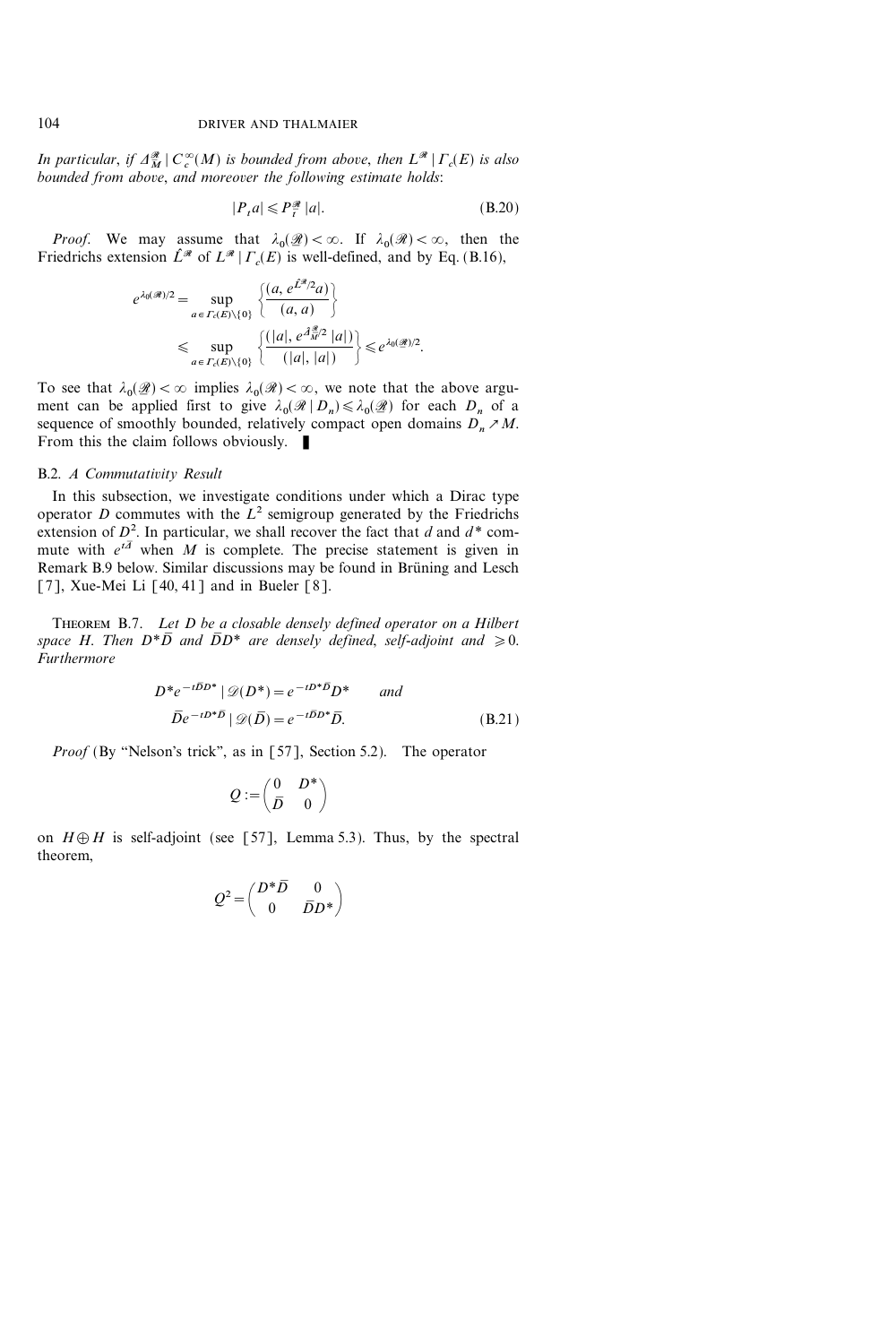is densely defined, self-adjoint and non-negative and hence are its components  $D^*\overline{D}$  respectively  $\overline{D}D^*$ . By the spectral theorem,  $Qe^{-tQ^2}$   $\mathscr{D}(Q)$  =  $e^{-tQ^2}Q$ . It makes no difference applying the spectral theorem to  $Q^2$  as a whole or to its components. Hence

$$
\begin{pmatrix}\n0 & D^*e^{-t\overline{D}D} \\
\overline{D}e^{-tD^*\overline{D}} & 0\n\end{pmatrix} = \begin{pmatrix}\n0 & D^* \\
\overline{D} & 0\n\end{pmatrix} \begin{pmatrix}\ne^{-tD^*\overline{D}} & 0 \\
0 & e^{-t\overline{D}D}\n\end{pmatrix}
$$
\n
$$
= \begin{pmatrix}\ne^{-tD^*\overline{D}} & 0 \\
0 & e^{-t\overline{D}D^*}\n\end{pmatrix} \begin{pmatrix}\n0 & D^* \\
\overline{D} & 0\n\end{pmatrix}
$$
\n
$$
= \begin{pmatrix}\n0 & e^{-tD^*\overline{D}D^*} \\
e^{-t\overline{D}D^*}\overline{D} & 0\n\end{pmatrix}.
$$

Remark B.8. In Theorem B.7, the operator  $D^*\overline{D}$  is the Friedrichs extension of  $D^2$ , e.g. Reed–Simon [45]. In particular, if D is essentially selfadjoint, i.e.  $\overline{D} = D^*$ , then  $\overline{D}$  commutes (on the domain of  $\overline{D}$ ) with the semigroup generated by the Friedrichs extension of  $-D^2$ .

Remark B.9. Let  $E = AT^*M$  and  $D=d+\delta$  on compactly supported smooth sections of E, where d and  $\delta$  denote the exterior differential and its formal adjoint, both restricted to smooth sections of compact support. Under the assumption that M is complete,  $D=d+\delta$  and all its powers are known to be essentially self-adjoint on  $\Gamma_c(E) \subset L^2(E)$ , see [9], also [51], Theorem 2.4. An immediate consequence is

$$
\overline{d+\delta} = \overline{d} + \overline{\delta} = \delta^* + d^*.
$$
 (B.22)

Hence, the Hodge-de Rham Laplacian  $L=-D^2$  is essentially self-adjoint on  $\Gamma_c(E) \subset L^2(E)$ . Thus, on a complete manifold,

> $\overline{d}P_t=P_t\overline{d}$  on the domain on  $\overline{d}$ , and  $d^*P_t = P_t d^*$  on the domain of  $d^*$ ,

where P, is the semigroup generated by  $\overline{L}=\hat{L}=-D*\overline{D}=-\overline{D}D^*$ . Indeed, this follows from Theorem B.7, together with Eq. (B.22), by taking into account that  $P_t$ ,  $d$ ,  $d^*$  are homogeneous respectively of degree 0, 1, -1.

Remark B.10. For non-complete manifolds  $M$  there are in general several different self-adjoint extensions of  $-D^2 = -(d+\delta)^2 | \Gamma_c(E)$ , see [10, 31, 32] for details.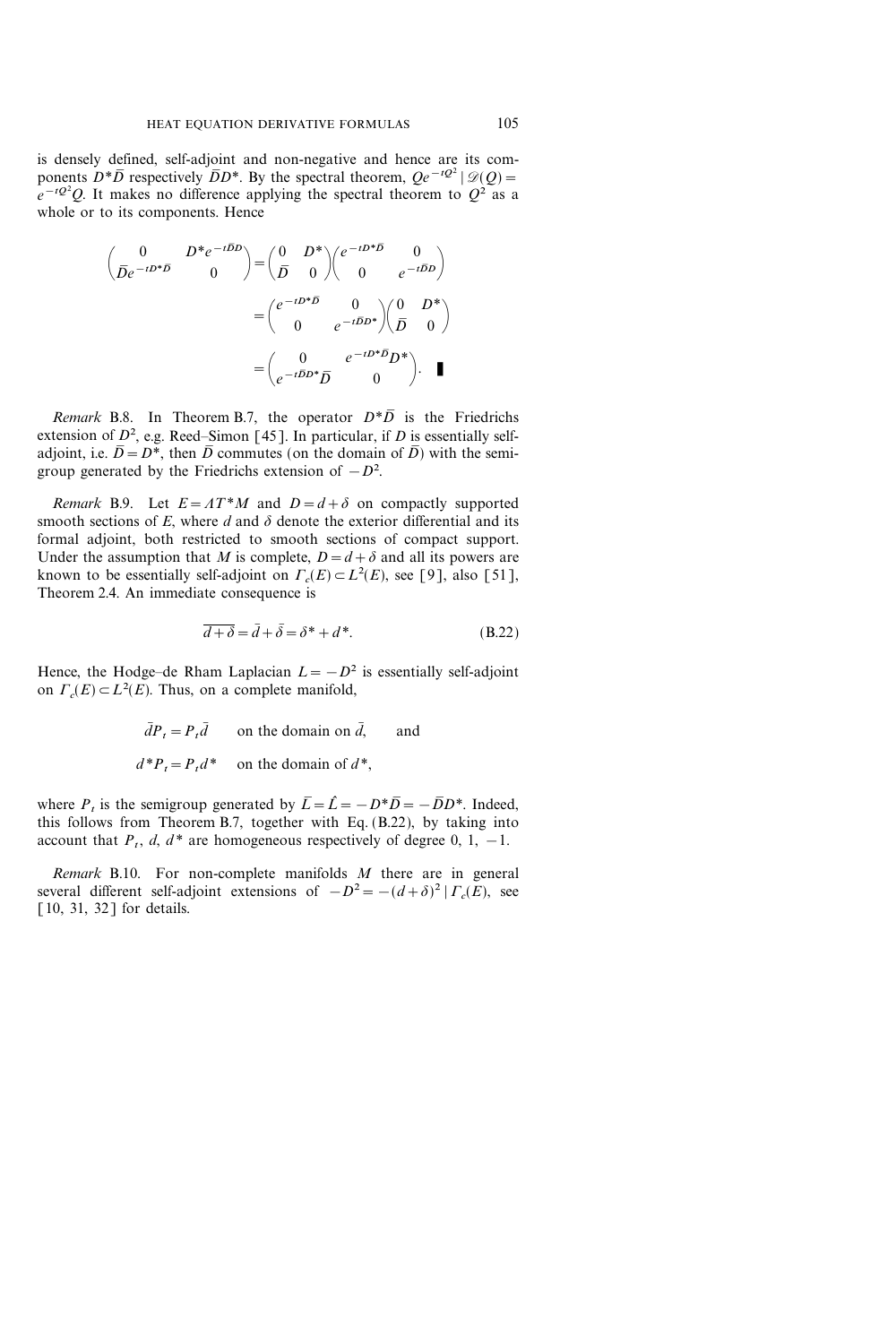#### **REFERENCES**

- 1. M. S. Agranovich, Elliptic boundary problems, in "Partial Differential Equations, IX", pp. 1-144, 275-281, Springer-Verlag, Berlin, 1997. [Translated from the Russian by the author.]
- 2. M. Arnaudon and A. Thalmaier, Complete lifts of connections and stochastic Jacobi fields, *J. Math. Pures Appl.* (9) 77 (1998), 283-315.
- 3. P. H. Bérard, "Spectral Geometry: Direct and Inverse Problems," Springer-Verlag, Berlin, 1986. [With appendixes by Gérard Besson, and by Bérard and Marcel Berger.]
- 4. N. Berline, E. Getzler, and M. Vergne, "Heat Kernels and Dirac Operators," Springer-Verlag, Berlin, 1992.
- 5. J.-M. Bismut, "Large Deviations and the Malliavin Calculus," Birkhäuser, Boston, 1984.
- 6. J.-M. Bismut, The Witten complex and the degenerate Morse inequalities, J. Differential Geom. 23 (1986), 207-240.
- 7. J. Brüning and M. Lesch, Hilbert complexes, J. Funct. Anal. 108 (1992), 88-132.
- 8. E. L. Bueler, The heat kernel weighted Hodge Laplacian on noncompact manifolds, Trans. Amer. Math. Soc. 351 (1999), 683-713.
- 9. P. R. Chernoff, Essential self-adjointness of powers of generators of hyperbolic equations, J. Funct. Anal. 12 (1973), 401-414.
- 10. P. E. Conner, The Neumann's problem for differential forms on Riemannian manifolds, Mem. Amer. Math. Soc. 1956, No. 20 (1956), 56.
- 11. E. B. Davies, "Heat Kernels and Spectral Theory," Cambridge University Press, Cambridge, UK, 1990.
- 12. J. Dodziuk, Maximum principle for parabolic inequalities and the heat flow on open manifolds, Indiana Univ. Math. J. 32 (1983), 703-716.
- 13. J. D. Dollard and C. N. Friedman, "Product Integration with Applications to Differential Equations," Addison-Wesley, Reading, MA, 1979. [With a foreword by Felix E. Browder, with an appendix by P. R. Masani.]
- 14. H. Donnelly and P. Li, Heat equation and compactifications of complete Riemannian manifolds, *Duke Math. J.* 51 (1984), 667-673.
- 15. B. K. Driver, A Cameron–Martin type quasi-invariance theorem for Brownian motion on a compact Riemannian manifold, J. Funct. Anal. 110 (1992), 272-376.
- 16. B. K. Driver, Cameron-Martin type quasi-invariance theorem for pinned Brownian motion on a compact Riemannian manifold, Trans. Amer. Math. Soc. 342 (1994), 375-395.
- 17. B. K. Driver, "A Primer on Riemannian Geometry and Stochastic Analysis on Path Space," preprint series, ETH, Zürich, 1995.
- 18. B. K. Driver, Integration by parts and quasi-invariance for heat kernel measures on loop groups, *J. Funct. Anal.* **149** (1997), 470-547.
- 19. B. K. Driver, Integration by parts for heat kernel measures revisited, J. Math. Pures Appl.  $(9)$  76 (1997), 703-737.
- 20. J. Eells and L. Lemaire, A report on harmonic maps, Bull. London Math. Soc. 10 (1978),  $1-68.$
- 21. J. Eells and L. Lemaire, "Selected Topics in Harmonic maps," Published for the Conference Board of the Mathematical Sciences, Washington, DC 1983.
- 22. K. D. Elworthy, Geometric aspects of diffusions on manifolds, in "École d'Été de Probabilités de Saint-Flour XV-XVII, 1985-87," pp. 277-425, Springer-Verlag, Berlin, 1988.
- 23. K. D. Elworthy, Y. Le Jan, and X.-M. Li, "On the Geometry of Diffusion Operators and Stochastic Flows,'' Springer-Verlag, Berlin, 1999.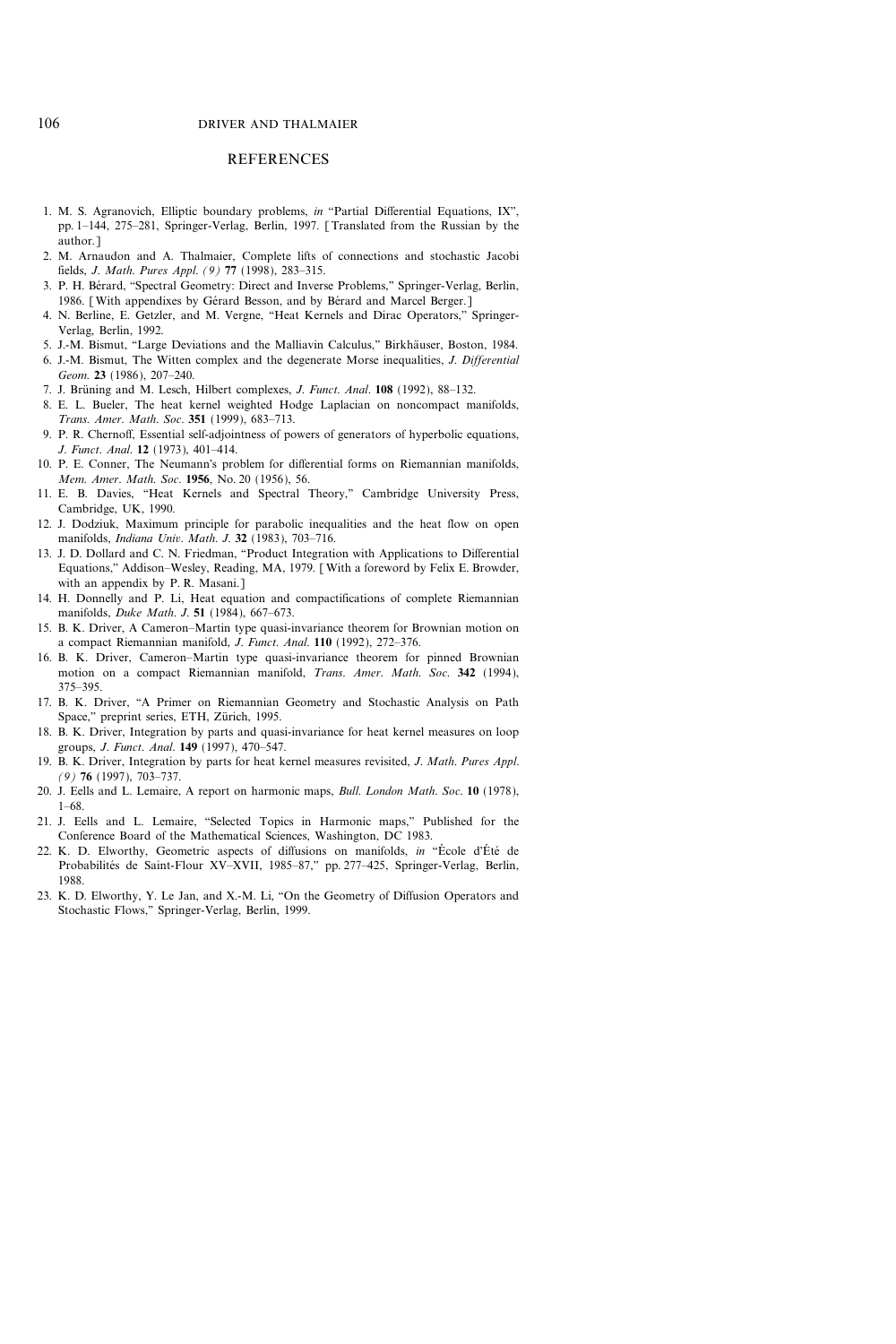- 24. K. D. Elworthy and X.-M. Li, Formulae for the derivatives of heat semigroups, J. Funct. Anal. 125 (1994), 252-286.
- 25. K. D. Elworthy and X.-M. Li, A class of integration by parts formulae in stochastic analysis I, in "Itô's Stochastic Calculus and Probability Theory," pp. 15-30, Springer-Verlag, Tokyo, 1996.
- 26. K. D. Elworthy and X.-M. Li, Bismut type formulae for differential forms, C. R. Acad. Sci. Paris Sér. I Math. 327 (1998), 87-92.
- 27. K. D. Elworthy and L. Yor, "Conditional Expectations for Derivatives of Certain Stochastic Flows," Séminaire de Probabilités, XXVII, pp. 159-172, Springer-Verlag, Berlin, 1993.
- 28. M. Emery, "Stochastic Calculus in Manifolds," Springer-Verlag, Berlin, 1989. [With an appendix by P.-A. Meyer.]
- 29. O. Enchev and D. W. Stroock, Towards a Riemannian geometry on the path space over a Riemannian manifold, *J. Funct. Anal.* 134 (1995), 392-416.
- 30. M. Fukushima, Y. Ōshima, and M. Takeda, "Dirichlet Forms and Symmetric Markov Processes,'' de Gruyter, Berlin, 1994.
- 31. M. P. Gaffney, The heat equation method of Milgram and Rosenbloom for open Riemannian manifolds, Ann. of Math. (2) 60 (1954), 458-466.
- 32. M. P. Gaffney, A special Stokes's theorem for complete Riemannian manifolds, Ann. of Math. (2) 60 (1954), 140-145.
- 33. G. Grubb, "Functional Calculus of Pseudodifferential Boundary Problems," second ed., Birkhäuser, Boston, 1996.
- 34. E. P. Hsu, Estimates of derivatives of the heat kernel on a compact Riemannian manifold, Proc. Amer. Math. Soc. 127 (1999), 3739-3744.
- 35. E. P. Hsu, Analysis on path and loop spaces, in "Probability Theory and Applications, Princeton, NJ, 1996," pp. 277-347, Amer. Math. Soc., Providence, RI, 1999.
- 36. T. Kato, "Perturbation Theory for Linear Operators," Springer-Verlag, Berlin, 1995. [Reprint of the 1980 edition.]
- 37. S. Kobayashi and K. Nomizu, "Foundations of Differential Geometry," Vol. I, Wiley, New York, 1996. [Reprint of the 1963 original, A Wiley-Interscience Publication.]
- 38. H. B. Lawson, Jr. and M.-L. Michelsohn, "Spin Geometry," Princeton University Press, Princeton, NJ, 1989.
- 39. R. Léandre and J. R. Norris, "Integration by Parts and Cameron-Martin Formulas for the Free Path Space of a Compact Riemannian Manifold," Séminaire de Probabilités, XXXI, pp. 1623, Springer-Verlag, Berlin, 1997.
- 40. X.-M. Li, Stochastic differential equations on noncompact manifolds: moment stability and its topological consequence, Probab. Theory Related Fields 100 (1994), 417-428.
- 41. X.-M. Li, Strong p-completeness of stochastic differential equations and the existence of smooth flows on noncompact manifolds, *Probab. Theory Related Fields* 100 (1994), 485511.
- 42. P. Malliavin, "Stochastic Analysis," Springer-Verlag, Berlin, 1997.
- 43. P. Malliavin and D. W. Stroock, Short time behavior of the heat kernel and its logarithmic derivatives, J. Differential Geom. 44 (1996), 550-570.
- 44. J. R. Norris, Path integral formulae for heat kernels and their derivatives, *Probab. Theory* Related Fields 94 (1993), 525-541.
- 45. M. Reed and B. Simon, "Methods of Modern Mathematical Physics. II. Fourier Analysis, Self-Adjointness,'' Academic Press, New York, 1975.
- 46. J. Roe, "Elliptic Operators, Topology and Asymptotic Methods," second ed., Longman, Harlow, 1998.
- 47. R. T. Seeley, Complex powers of an elliptic operator, in "Singular Integrals, Proc. Sympos. Pure Math., Chicago, III, 1966," pp. 288-307, Amer. Math. Soc., Providence, RI, 1967.